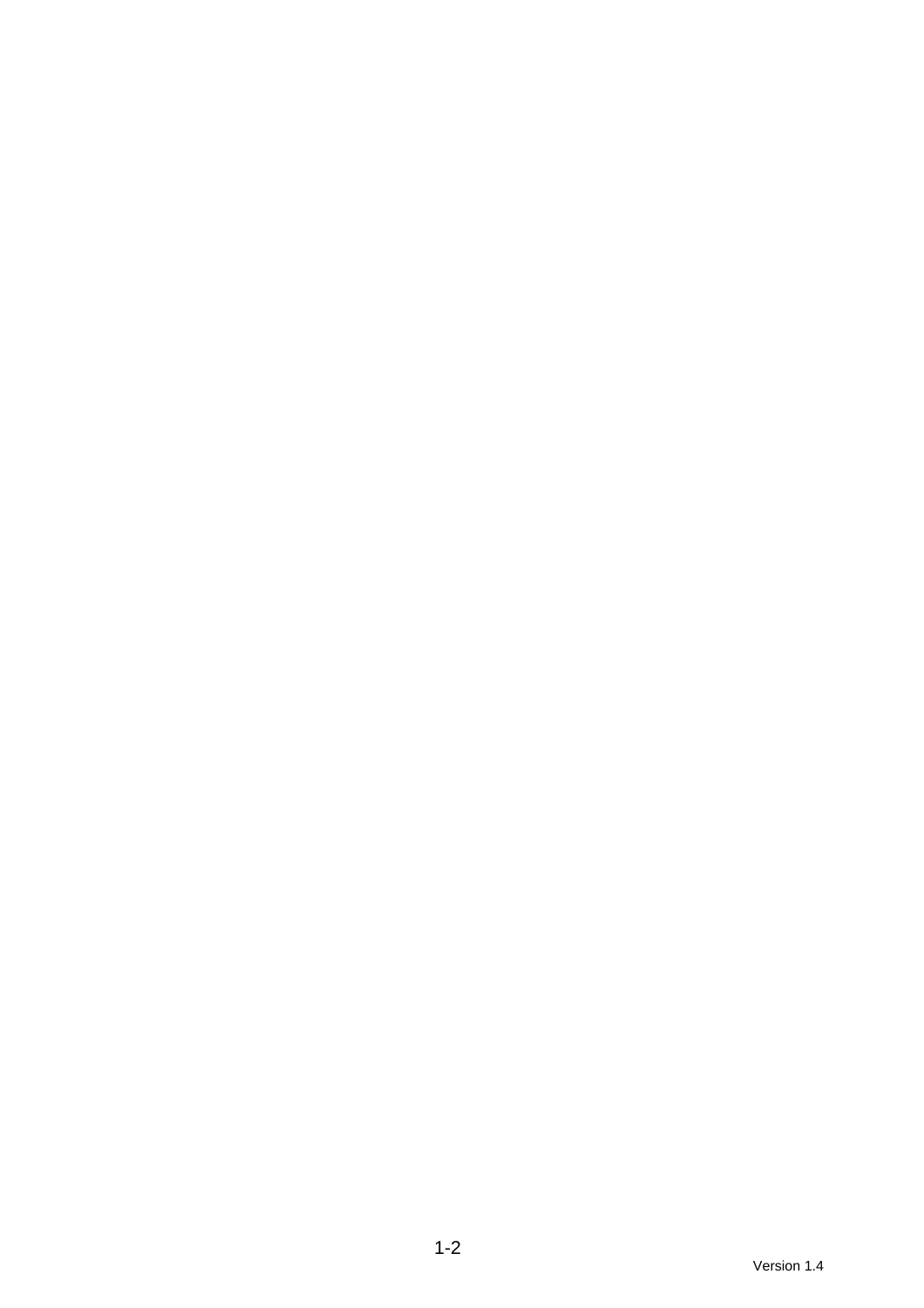| THE COUNCIL'S DECISION-MAKING STRUCTURE 1-11            |  |
|---------------------------------------------------------|--|
|                                                         |  |
|                                                         |  |
|                                                         |  |
|                                                         |  |
|                                                         |  |
|                                                         |  |
|                                                         |  |
|                                                         |  |
|                                                         |  |
|                                                         |  |
|                                                         |  |
|                                                         |  |
|                                                         |  |
|                                                         |  |
|                                                         |  |
|                                                         |  |
| PUBLIC ACCESS TO DOCUMENTS AFTER THE MEETING  3-3       |  |
| CIRCUMSTANCES WHERE THE PUBLIC ARE EXCLUDED FROM        |  |
|                                                         |  |
|                                                         |  |
|                                                         |  |
|                                                         |  |
|                                                         |  |
|                                                         |  |
|                                                         |  |
|                                                         |  |
|                                                         |  |
|                                                         |  |
|                                                         |  |
|                                                         |  |
|                                                         |  |
| GRANT AID SUB-COMMITTEE - TERMS OF REFERENCE  4-5       |  |
| PUBLIC HEALTH SUB-COMMITTEE - TERMS OF REFERENCE  4-6   |  |
| ADULT SOCIAL CARE AND HEALTH COMMITTEE - TERMS OF       |  |
| REFERENCE                                               |  |
| CHILDREN AND YOUNG PEOPLE'S COMMITTEE - TERMS OF        |  |
|                                                         |  |
| CORPORATE PARENTING SUB-COMMITTEE - TERMS OF            |  |
|                                                         |  |
| EARLY YEARS AND YOUNG PEOPLE'S SUB-COMMITTEE - TERMS OF |  |
|                                                         |  |
| COMMUNITY SAFETY COMMITTEE - TERMS OF REFERENCE  4-10   |  |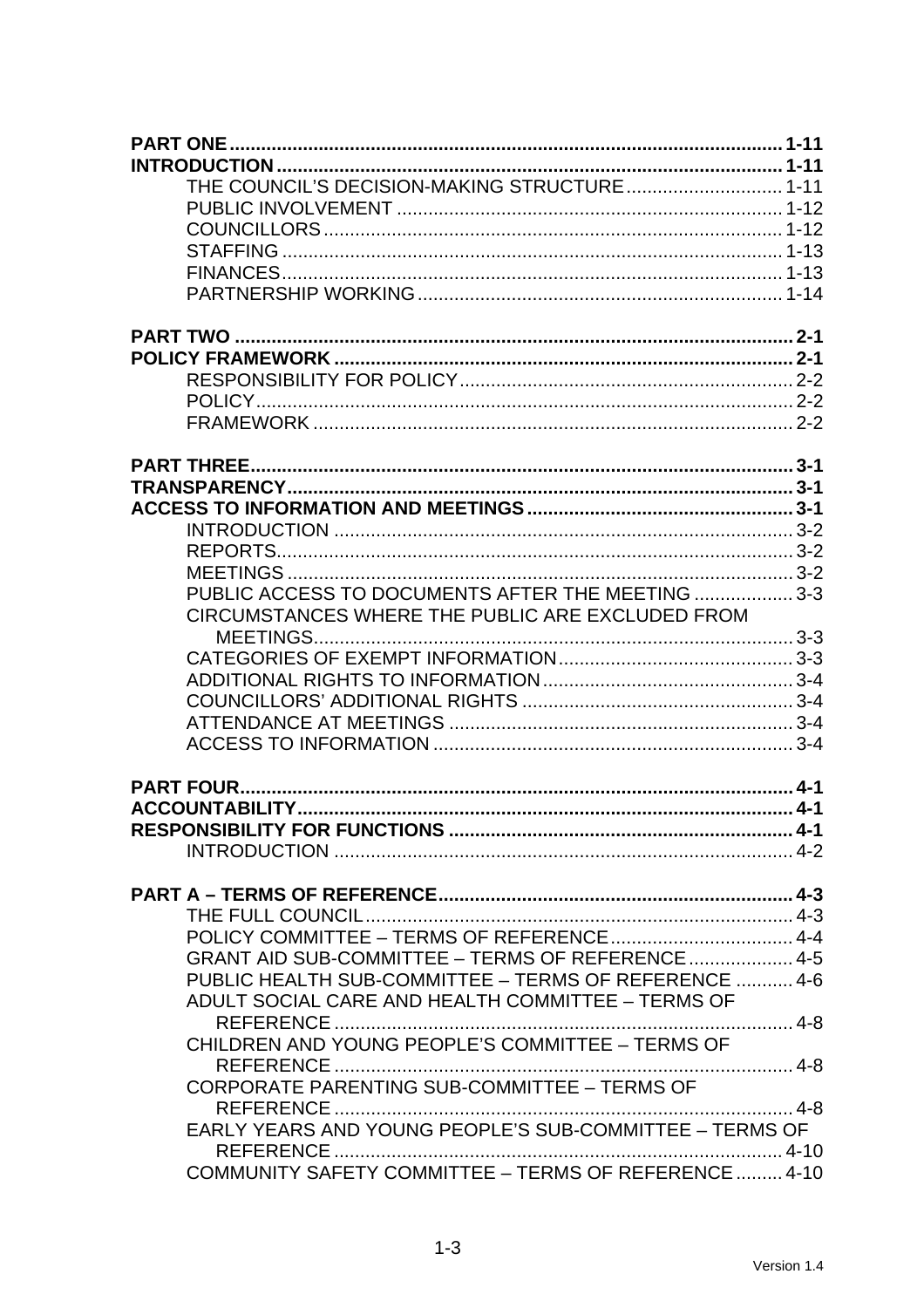| CULTURE COMMITTEE - TERMS OF REFERENCE  4-11<br>ECONOMIC DEVELOPMENT COMMITTEE - TERMS OF REFERENCE  4- |  |
|---------------------------------------------------------------------------------------------------------|--|
| 12<br>ENVIRONMENT AND SUSTAINABILITY COMMITTEE - TERMS OF                                               |  |
| HEALTH AND WELLBEING BOARD (SHADOW) - TERMS OF                                                          |  |
|                                                                                                         |  |
| HEALTH SCRUTINY COMMITTEE - TERMS OF REFERENCE 4-13                                                     |  |
| JOINT COMMITTEE FOR STRATEGIC PLANNING AND                                                              |  |
|                                                                                                         |  |
| JOINT CITY/COUNTY HEALTH SCRUTINY COMMITTEE - TERMS OF                                                  |  |
|                                                                                                         |  |
| LOCAL JOINT RESOLUTIONS COMMITTEE - TERMS OF                                                            |  |
|                                                                                                         |  |
| PLANNING AND LICENSING COMMITTEE - TERMS OF REFERENCE4-14                                               |  |
| RIGHTS OF WAY COMMITTEE - TERMS OF REFERENCE  4-14                                                      |  |
| <b>TRANSPORT AND HIGHWAYS COMMITTEE - TERMS OF</b>                                                      |  |
|                                                                                                         |  |
|                                                                                                         |  |
| ADMINISTRATION COMMITTEE - TERMS OF REFERENCE  4-15                                                     |  |
|                                                                                                         |  |
| FINANCE AND PROPERTY COMMITTEE - TERMS OF REFERENCE. 4-17                                               |  |
| NOTTINGHAMSHIRE PENSION FUND COMMITTEE - TERMS OF                                                       |  |
| PENSIONS INVESTMENT SUB-COMMITTEE - TERMS OF REFERENCE4-<br>19                                          |  |
| PENSIONS SUB-COMMITTEE - TERMS OF REFERENCE  4-19                                                       |  |
| PERSONNEL COMMITTEE - TERMS OF REFERENCE 4-19                                                           |  |
| APPEALS SUB-COMMITTEE - TERMS OF REFERENCE  4-19                                                        |  |
| SENIOR STAFFING SUB-COMMITTEE - TERMS OF REFERENCE  4-19                                                |  |
|                                                                                                         |  |
|                                                                                                         |  |
| CORPORATE DIRECTOR ADULT SOCIAL CARE, HEALTH AND PUBLIC                                                 |  |
|                                                                                                         |  |
| CORPORATE DIRECTOR CHILDREN, FAMILIES AND CULTURAL                                                      |  |
|                                                                                                         |  |
| CORPORATE DIRECTOR ENVIRONMENT AND RESOURCES 4-23                                                       |  |
| CORPORATE DIRECTOR POLICY, PLANNING AND CORPORATE                                                       |  |
|                                                                                                         |  |
|                                                                                                         |  |
|                                                                                                         |  |
|                                                                                                         |  |
|                                                                                                         |  |
|                                                                                                         |  |
|                                                                                                         |  |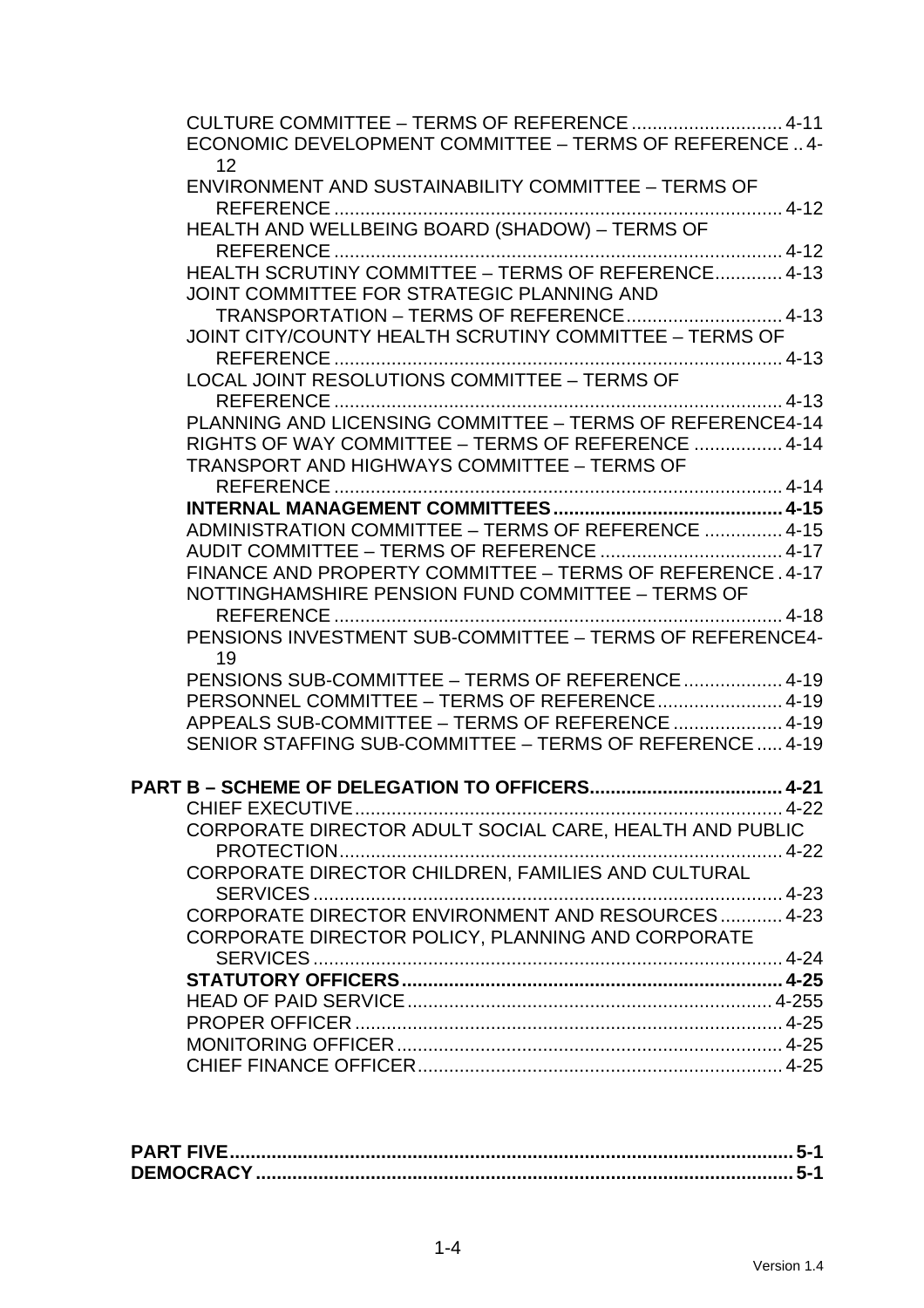| <b>PART A - PROCEDURE RULES FOR MEETINGS OF THE FULL COUNCIL 5-2</b> |           |
|----------------------------------------------------------------------|-----------|
|                                                                      |           |
|                                                                      |           |
|                                                                      |           |
|                                                                      |           |
| OTHER POINTS REGARDING THE ORDER OF BUSINESS  5-3                    |           |
|                                                                      |           |
|                                                                      |           |
|                                                                      |           |
|                                                                      |           |
| QUESTIONS REQUIRING A WRITTEN RESPONSE  5-6                          |           |
|                                                                      |           |
| CONSIDERATION OF REPORTS FOR DECISION BY COUNCIL  5-6                |           |
| CONSIDERATION OF INDIVIDUAL MOTIONS TABLED BY                        |           |
|                                                                      |           |
| MOTIONS NOT REQUIRING PRIOR WRITTEN NOTICE  5-7                      |           |
|                                                                      |           |
| POINTS OF ORDER AND PERSONAL EXPLANATIONS  5-8                       |           |
| AMENDMENTS TO RECOMMENDATIONS AND MOTIONS  5-8                       |           |
|                                                                      |           |
|                                                                      |           |
|                                                                      |           |
|                                                                      |           |
|                                                                      |           |
|                                                                      |           |
|                                                                      |           |
|                                                                      |           |
|                                                                      |           |
|                                                                      |           |
|                                                                      |           |
| <b>PART B - PROCEDURE RULES FOR COMMITTEE AND</b>                    |           |
|                                                                      | $ 5 - 13$ |
|                                                                      |           |
|                                                                      |           |
|                                                                      |           |
|                                                                      |           |
| OTHER POINTS REGARDING THE ORDER OF BUSINESS  5-14                   |           |
|                                                                      |           |
| CONSIDERATION OF RECOMMENDATIONS IN REPORTS  5-15                    |           |
|                                                                      |           |
|                                                                      |           |
| POINTS OF ORDER AND PERSONAL EXPLANATIONS  5-16                      |           |
| AMENDMENTS TO RECOMMENDATIONS AND MOTIONS  5-16                      |           |
|                                                                      |           |
|                                                                      |           |
|                                                                      |           |
|                                                                      |           |
| ATTENDANCE OF OTHER COUNTY COUNCILLORS  5-18                         |           |
|                                                                      |           |
|                                                                      |           |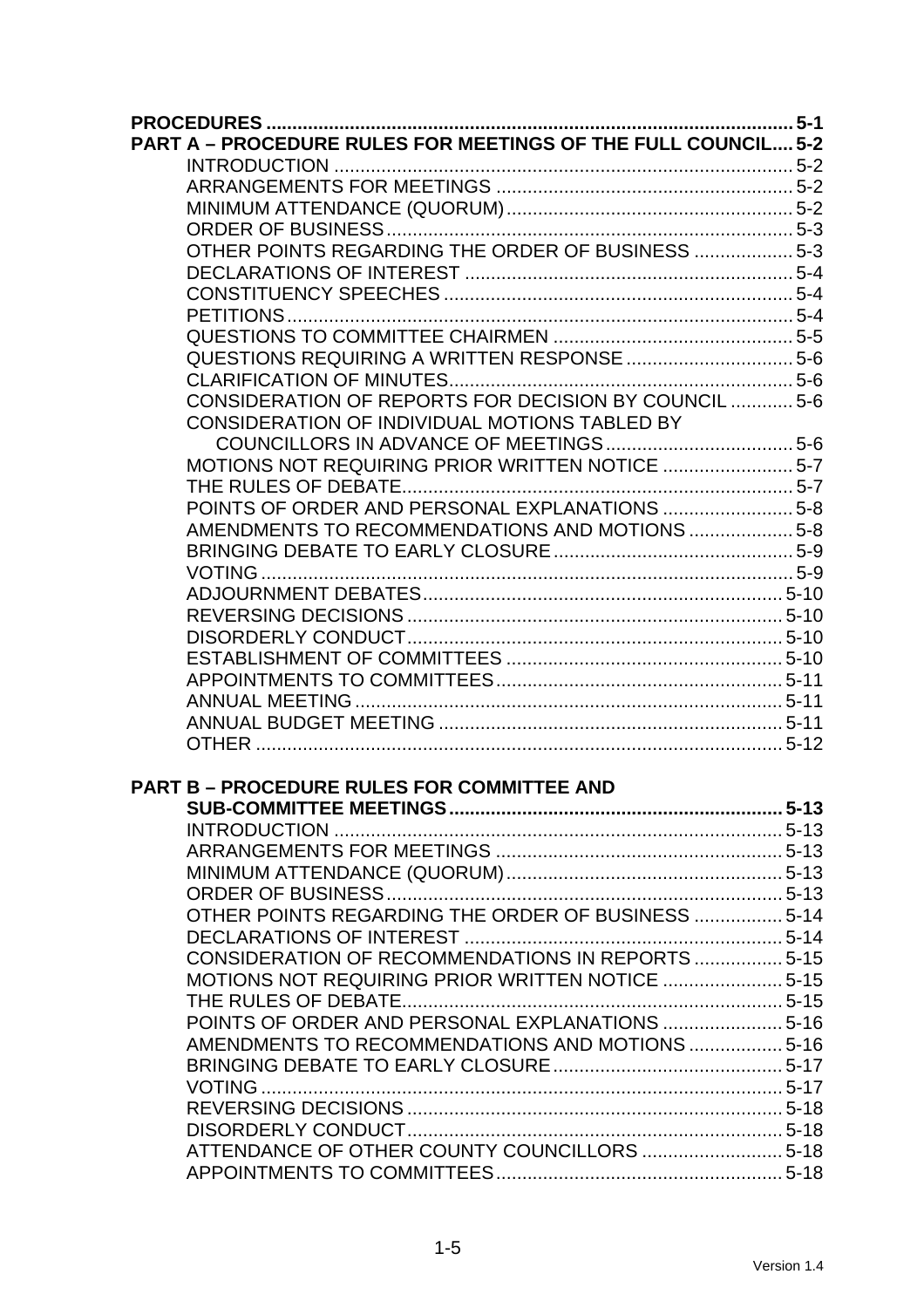| PART C - THE PROCEDURE FOR TAKING URGENT DECISIONS  5-21 |  |
|----------------------------------------------------------|--|
|                                                          |  |
|                                                          |  |
| OPTION C - DECISION BY THE CHIEF EXECUTIVE 5-22          |  |
| REPORT ON USE OF THE URGENCY PROCEDURE 5-22              |  |
|                                                          |  |
|                                                          |  |
|                                                          |  |
|                                                          |  |
|                                                          |  |
|                                                          |  |
|                                                          |  |
|                                                          |  |
|                                                          |  |
|                                                          |  |
|                                                          |  |
|                                                          |  |
| 2. FINANCIAL PLANNING AND BUDGETARY CONTROL 6-3          |  |
|                                                          |  |
| 4. CAPITAL EXPENDITURE AND OTHER MAJOR PROJECTS  6-3     |  |
|                                                          |  |
| 6. MANAGEMENT, RETENTION, SECURITY AND DISPOSAL OF       |  |
|                                                          |  |
|                                                          |  |
|                                                          |  |
| 9. PROCUREMENT OF GOODS, SERVICES AND WORKS 6-3          |  |
| 10. PAYMENT FOR GOODS, SERVICES AND WORKS 6-3            |  |
| 11. INCOME, BANKING AND IMPREST ACCOUNTS  6-3            |  |
|                                                          |  |
|                                                          |  |
|                                                          |  |
|                                                          |  |
|                                                          |  |
|                                                          |  |
| 18. AUDIT                                                |  |
| 19. INFORMATION AND COMMUNICATIONS TECHNOLOGY (ICT)  6-3 |  |
|                                                          |  |
|                                                          |  |
|                                                          |  |
|                                                          |  |
| BASIC ALLOWANCE                                          |  |
|                                                          |  |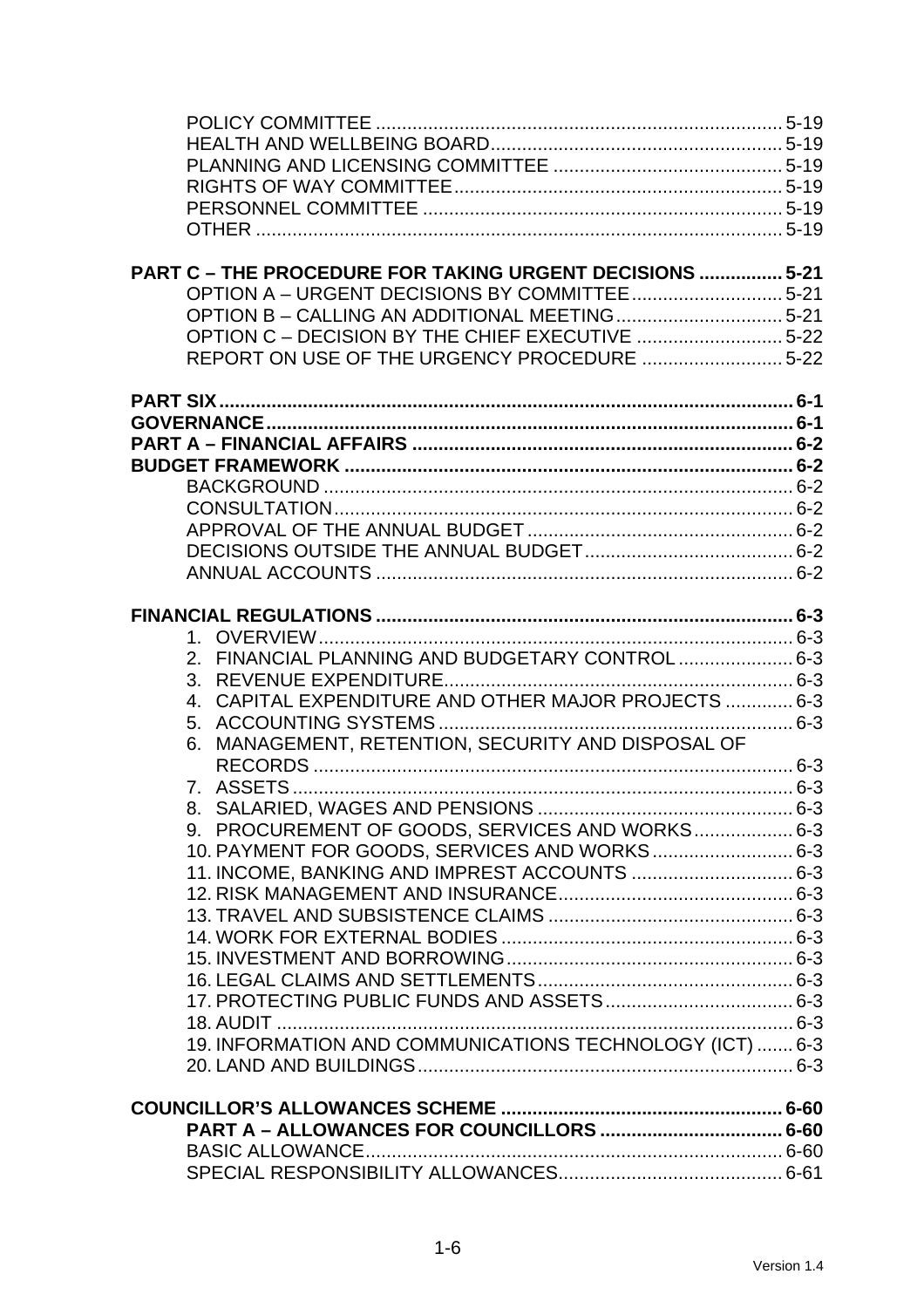| PART B - ALLOWANCES FOR STATUTORY CO-OPTEES 6-62       |  |
|--------------------------------------------------------|--|
| <b>PART C - ALLOWANCES FOR EDUCATION APPEAL PANEL</b>  |  |
|                                                        |  |
|                                                        |  |
|                                                        |  |
|                                                        |  |
|                                                        |  |
|                                                        |  |
|                                                        |  |
|                                                        |  |
|                                                        |  |
|                                                        |  |
|                                                        |  |
| APPROVED DUTIES (TRAVELLING AND SUBSISTENCE            |  |
|                                                        |  |
|                                                        |  |
| FOR STATUTORY CO-OPTEES AND OTHER CO-OPTED MEMBERS OF  |  |
| THE COUNCIL'S COMMITTEES AND SUB-COMMITTEES 6-70       |  |
| FOR MEMBERS OF EDUCATION APPEALS PANELS 6-70           |  |
|                                                        |  |
|                                                        |  |
|                                                        |  |
|                                                        |  |
|                                                        |  |
|                                                        |  |
|                                                        |  |
|                                                        |  |
|                                                        |  |
|                                                        |  |
|                                                        |  |
|                                                        |  |
|                                                        |  |
|                                                        |  |
| TRAVEL TO NORTHERN IRELAND/REPUBLIC OF IRELAND/OUTSIDE |  |
|                                                        |  |
|                                                        |  |
|                                                        |  |
| WITHIN THE UK (INCLUDING NORTHERN IRELAND)  6-75       |  |
|                                                        |  |
|                                                        |  |
|                                                        |  |
|                                                        |  |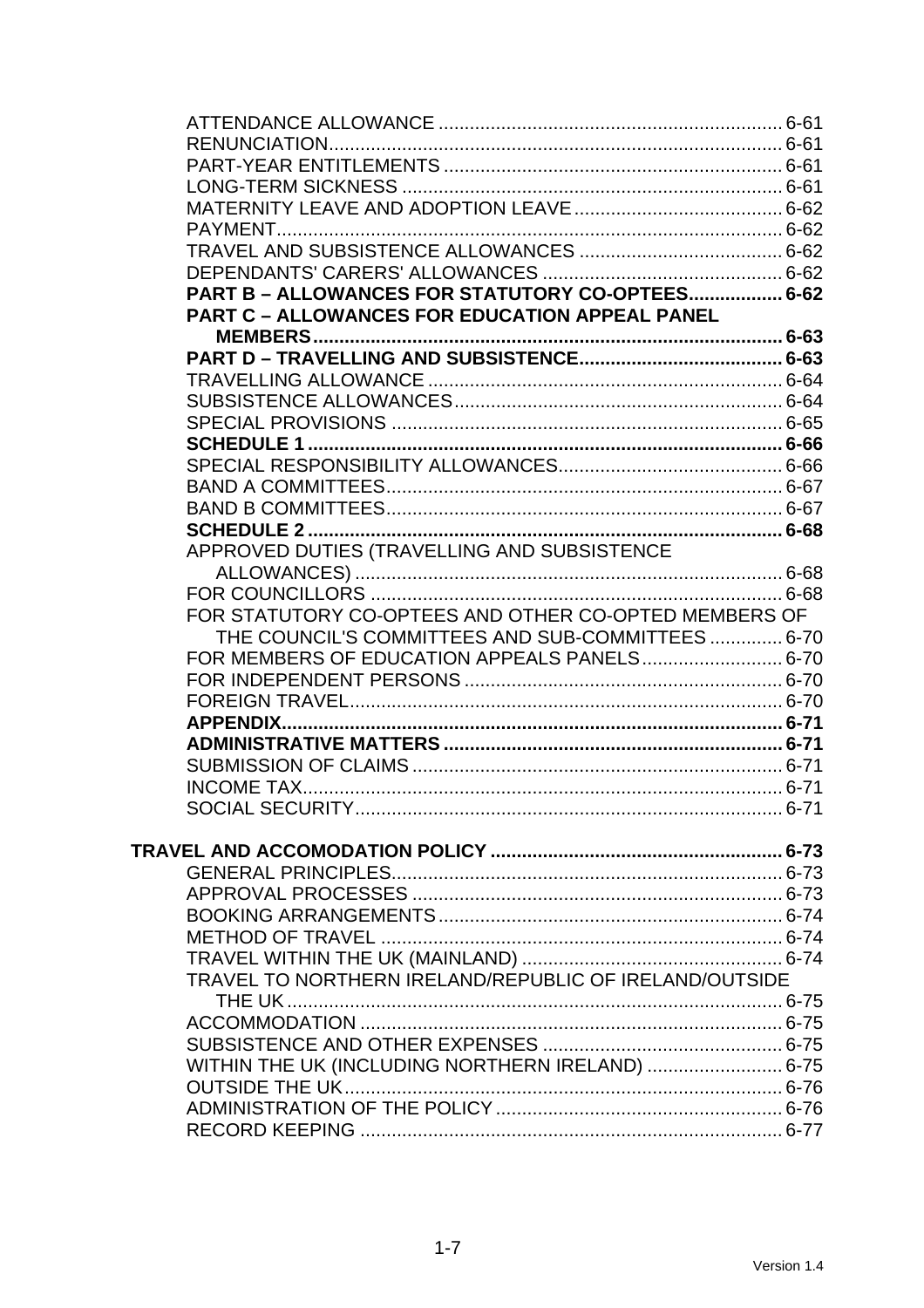| <b>PART B - CODES OF CONDUCT AND GUIDANCE FOR COUNCILLORS AND</b> |  |
|-------------------------------------------------------------------|--|
|                                                                   |  |
|                                                                   |  |
|                                                                   |  |
|                                                                   |  |
| REGISTERING AND DECLARING PECUNIARY AND NON-PECUNIARY             |  |
|                                                                   |  |
|                                                                   |  |
|                                                                   |  |
|                                                                   |  |
|                                                                   |  |
|                                                                   |  |
|                                                                   |  |
|                                                                   |  |
|                                                                   |  |
|                                                                   |  |
|                                                                   |  |
| WHAT TO DO IF YOU ARE OFFERED HOSPITALITY  6-86                   |  |
|                                                                   |  |
|                                                                   |  |
|                                                                   |  |
|                                                                   |  |
| THE RELATIONSHIP BETWEEN OFFICERS AND COUNCILLORS  6-87           |  |
| THE RELATIONSHIP BETWEEN OFFICERS AND THE PUBLIC  6-87            |  |
| THE RELATIONSHIP BETWEEN OFFICERS AND CONTRACTORS 6-87            |  |
| APPOINTMENT AND OTHER EMPLOYMENT MATTERS 6-87                     |  |
|                                                                   |  |
| USE OF COUNCIL PREMISES OR FACILITIES FOR WORK NOT                |  |
|                                                                   |  |
|                                                                   |  |
|                                                                   |  |
|                                                                   |  |
|                                                                   |  |
|                                                                   |  |
| PROTOCOL FOR COUNCILLOR AND OFFICER RELATIONSHIPS 6-90            |  |
|                                                                   |  |
|                                                                   |  |
|                                                                   |  |
|                                                                   |  |
| THE RELATIONSHIP BETWEEN EMPLOYEES AND COUNCILLORS  6-91          |  |
| OFFICER RELATIONSHIPS WITH PARTY GROUPS 6-92                      |  |
| EMPLOYEES TO KEEP COUNCILLORS INFORMED ABOUT LOCAL                |  |
|                                                                   |  |
|                                                                   |  |
|                                                                   |  |
|                                                                   |  |
|                                                                   |  |
|                                                                   |  |
| PROTOCOL FOR INVOLVEMENT IN OUTSIDE BODIES 6-94                   |  |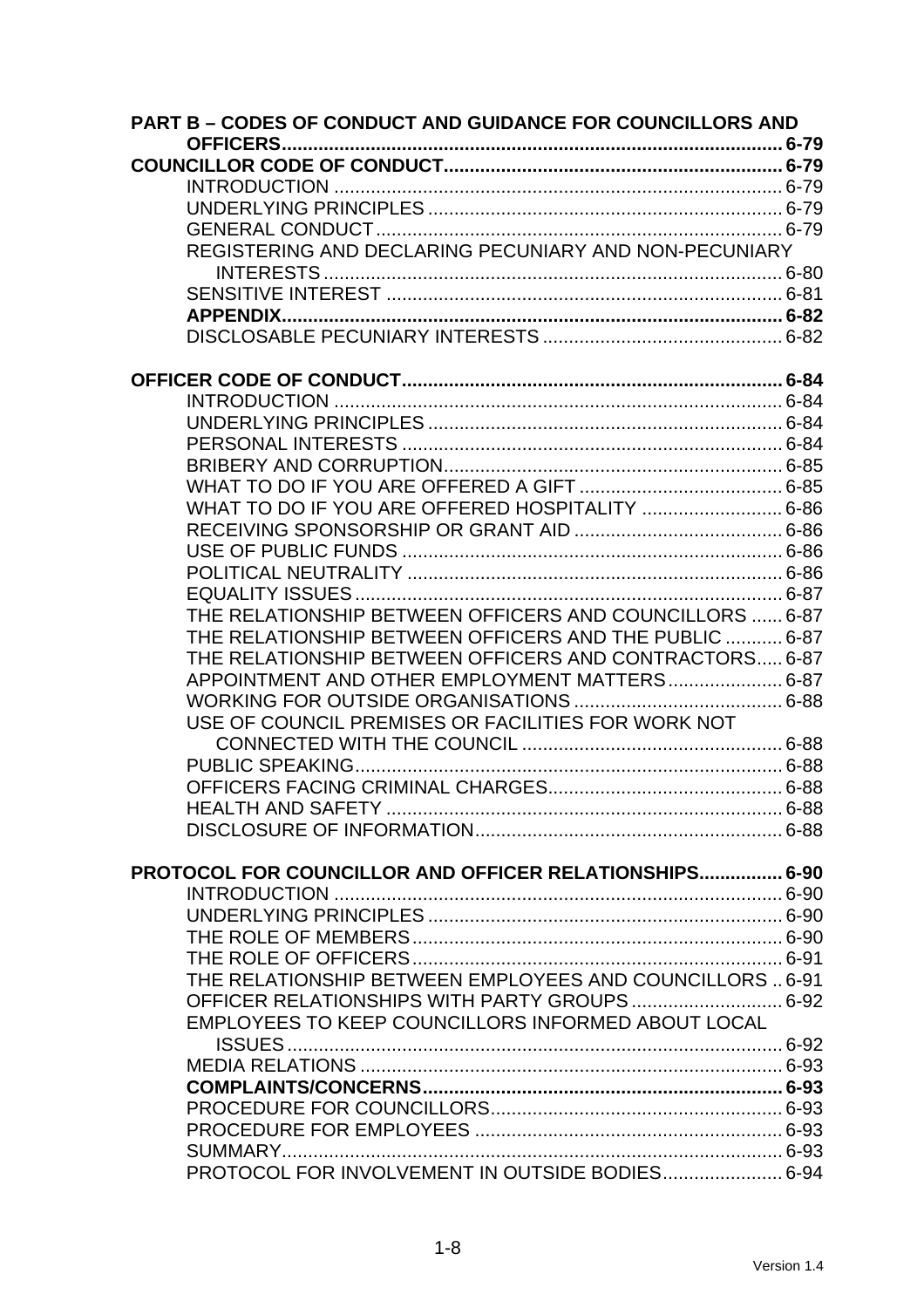| SUPPORT FOR REPRESENTATIVES ON OUTSIDE BODIES 6-94    |          |
|-------------------------------------------------------|----------|
| RESPONSIBILITIES OF COUNTY COUNCIL REPRESENTATIVES ON |          |
|                                                       | $6 - 94$ |
|                                                       |          |
|                                                       |          |
| APPOINTMENT AND DISMISSAL - SENIOR EMPLOYEES 6-97     |          |
|                                                       |          |
|                                                       |          |
| APPOINTMENT OF ASSISTANTS TO POLITICAL GROUPS  6-98   |          |
| APPOINTMENT, DISMISSAL AND MANAGEMENT OF ALL OTHER    |          |
|                                                       |          |
|                                                       |          |
|                                                       |          |
| CHANGES TO STAFFING AND STRUCTURE RECORDS  6-100      |          |
|                                                       |          |
| RESOLUTION OF DISPUTES UNDER THE EMPLOYMENT           |          |
|                                                       |          |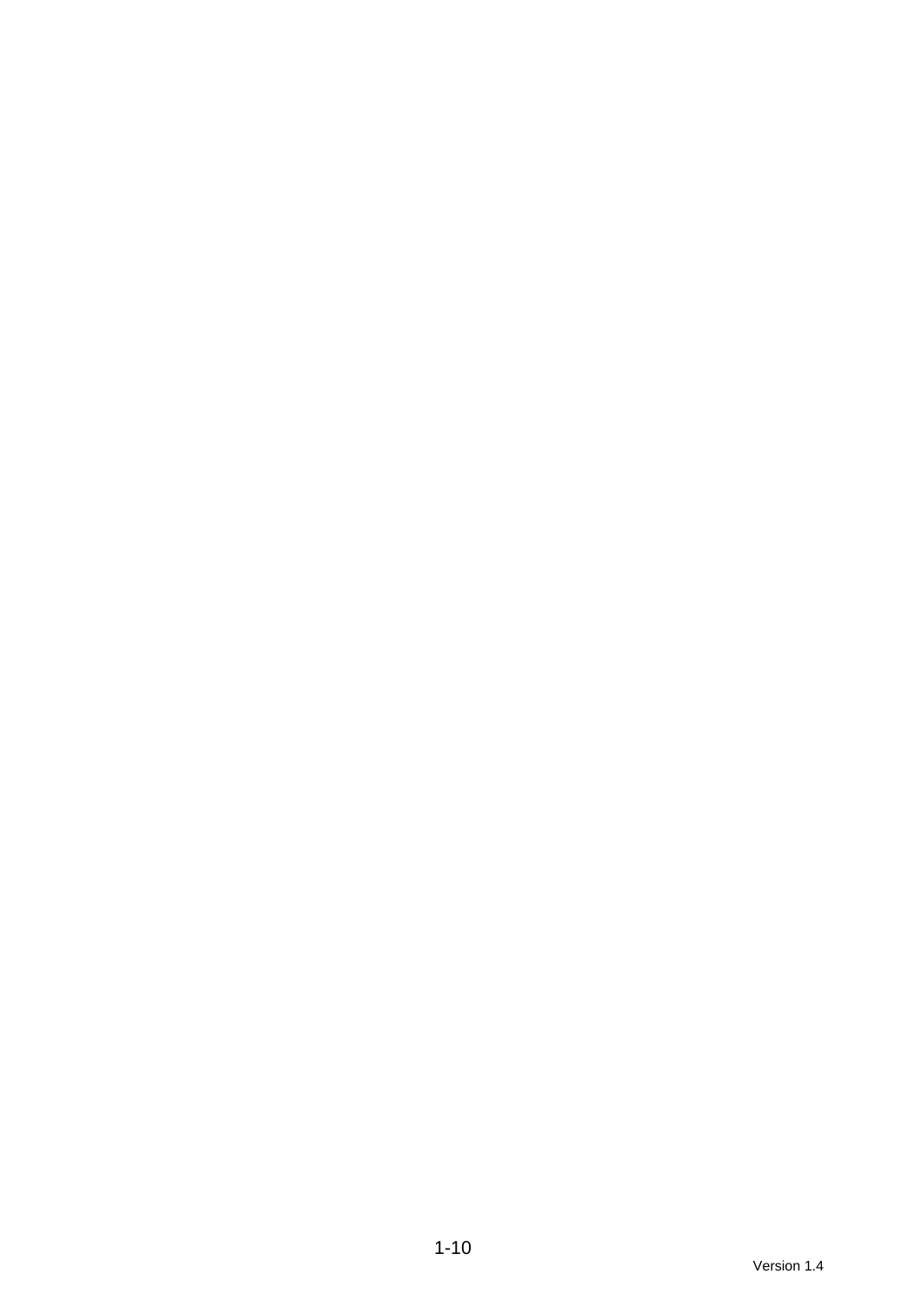# **PART ONE**

#### **INTRODUCTION**

1. This Constitution sets out how Nottinghamshire County Council is governed including how decisions are made.

#### **THE COUNCIL'S DECISION-MAKING STRUCTURE**

- 2. The Council and its committees and officers will make decisions in accordance with the Authority's governing principles which are as follows:
	- a. Creating and implementing a strategic vision for Nottinghamshire
	- b. Focusing on outcomes for the people of Nottinghamshire
	- c. Councillors and staff working together to achieve the Council's common purpose
	- d. Upholding high standards of conduct and behaviour
	- e. Taking informed and transparent decisions
	- f. Engaging with local people and other stakeholders to ensure robust public accountability and putting the customer at the heart of everything we do
	- g. Ensuring the effectiveness of Councillors and staff through appropriate support.
- 3. With the exception of day-to-day operational matters, all decisions of the Council are taken either at Full Council involving all 67 County Councillors, or by committees. Committees are comprised of councillors, to reflect the political balance of the Council.
- 4. The Council has appointed the following committees:

| <b>Administration Committee</b>                  | <b>Culture Committee</b>                           |
|--------------------------------------------------|----------------------------------------------------|
| <b>Adult Social Care and Health</b><br>Committee | Early Years and Youth Services Sub-<br>Committee   |
| <b>Appeals Sub-Committee</b>                     | <b>Economic Development Committee</b>              |
| <b>Audit Committee</b>                           | <b>Environment and Sustainability</b><br>Committee |
| Children and Young People's                      |                                                    |
| Committee                                        | <b>Finance and Property Committee</b>              |
| <b>Community Safety Committee</b>                | <b>Grant Aid Sub-Committee</b>                     |
| Corporate Parenting Sub-Committee                | <b>Health Scrutiny Committee</b>                   |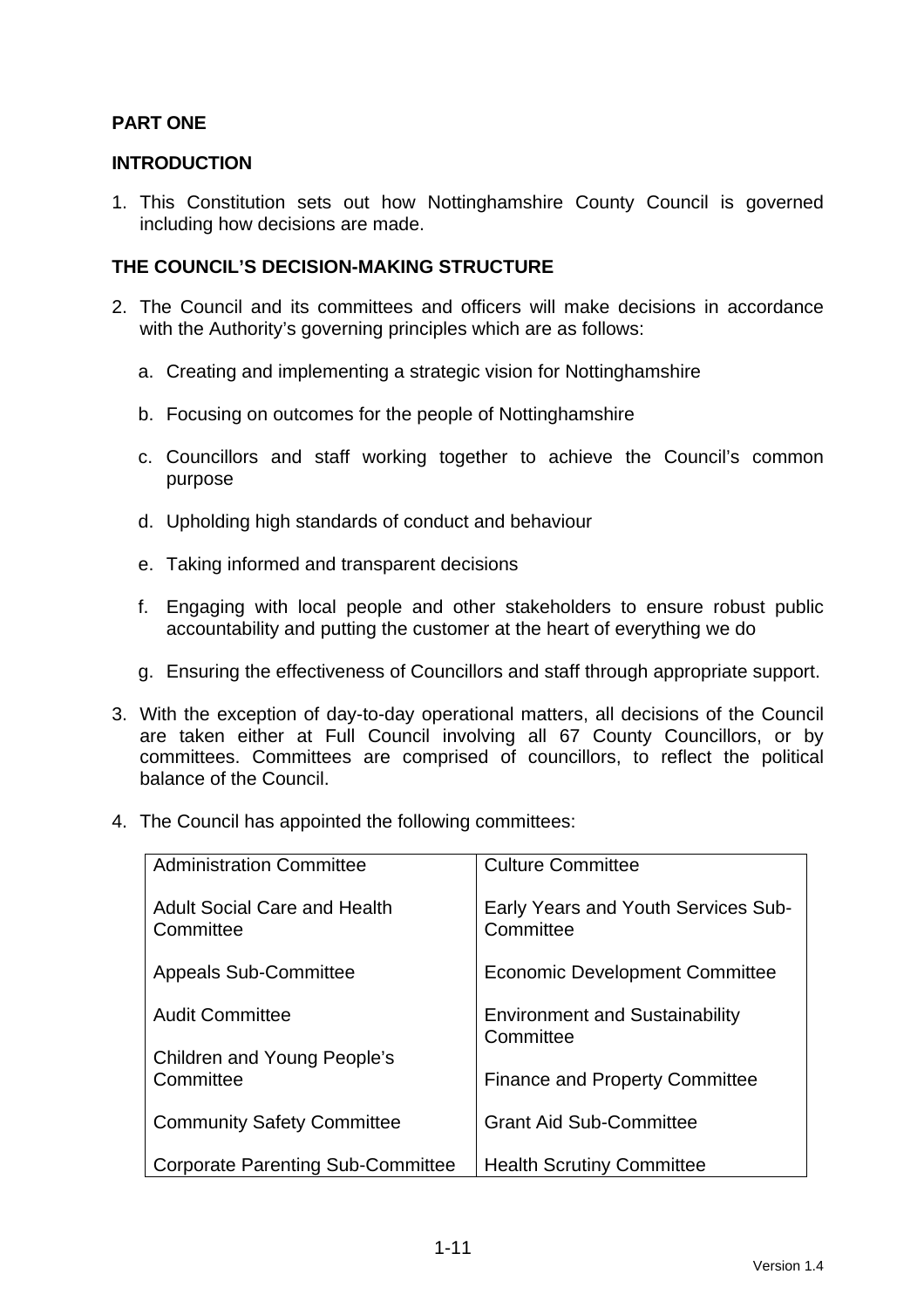| Joint Committee on Strategic              | <b>Personnel Committee</b>                |
|-------------------------------------------|-------------------------------------------|
| Planning & Transport                      | <b>Planning &amp; Licensing Committee</b> |
| Joint City/Council Health Scrutiny        |                                           |
| Committee                                 | <b>Policy Committee</b>                   |
| <b>Local Joint Resolutions Committee</b>  | <b>Public Health Sub-Committee</b>        |
| Nottinghamshire Pension Fund<br>Committee | <b>Rights of Way Committee</b>            |
|                                           | <b>Senior Staffing Sub-Committee</b>      |
| <b>Pensions Investment Sub-Committee</b>  | Shadow Health and Wellbeing Board         |
| <b>Pensions Sub-Committee</b>             |                                           |
|                                           | <b>Transport and Highways Committee</b>   |
|                                           |                                           |

- 5. Part Four of this Constitution sets out Council, committee and employee responsibilities in detail.
- 6. All Council and committee decisions are taken following consideration of a report which gives background information, any alternative options available and other relevant considerations such as the potential impact on equalities, crime and disorder and human rights. The procedure for committee meetings where decisions are taken is set out in Part Five.

#### **PUBLIC INVOLVEMENT**

- 7. The Council encourages the public of Nottinghamshire to get involved in local democracy and decision-making.
- 8. The public elects County Councillors every four years. They also have the right to submit petitions. More information on petitions is available in Part Five of this Constitution.
- 9. Access to the right information is essential if the public is to be properly involved; Part Three of this Constitution explains how information is made available. In particular, the public has the right to attend all meetings of Council and its committees, and to see reports and background papers. The Council's diary of meetings and reports are available on the Council's website: www.nottinghamshire.gov.uk
- 10. The Council operates complaints procedures which are overseen by the Local Government Ombudsman.

#### **COUNCILLORS**

11. Councillors collectively are the ultimate policy makers. The Council's Policy Framework is set out in Part Two of this Consitution. Their role is to act in the interests of the whole county of Nottinghamshire, and also to represent the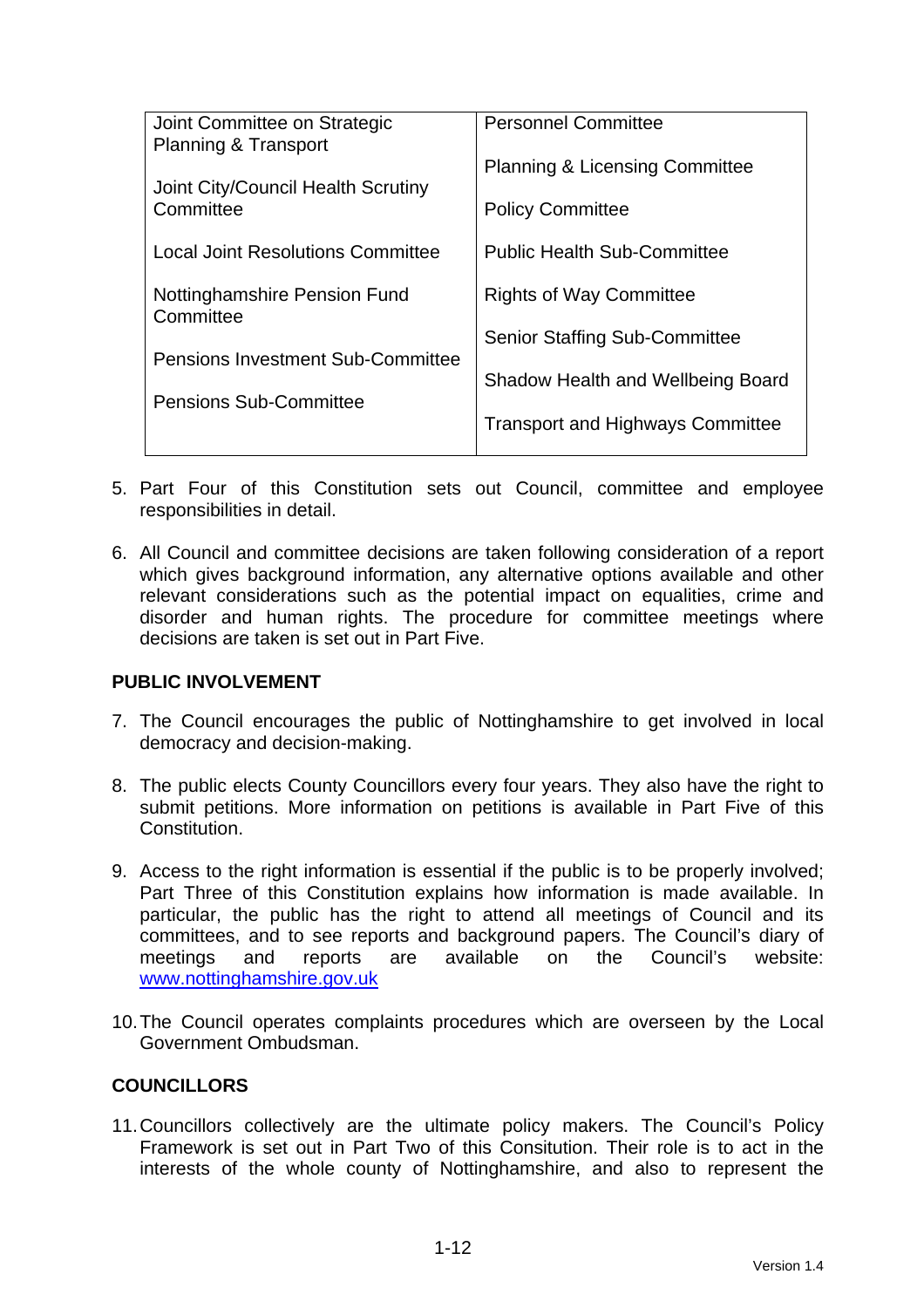communities which elected them, bringing their views to the decision-making process. In addition they deal with individual casework and act on behalf of constituents in resolving particular problems.

- 12. Nottinghamshire County Councillors have adopted a Code of Conduct to ensure the highest standards are maintained. This is set out in Part Six of this Constitution.
- 13. The Council elects a Chairman and Vice-Chairman of the Council annually. They will carry out the formal and ceremonial duties of the Council, chairing meetings of Full Council and representing the Authority at civic functions.
- 14. The Chairman of Policy Committee will be the Council Leader and the Vice-Chairman will be the Deputy Leader.

#### **STAFFING**

- 15. The Council employs staff to carry out its functions and decides every year how many are required. The Staffing Procedure Rules [see Part Six of this Constitution] set out how decisions relating to staffing issues will be taken.
- 16. The Council has also adopted a Code of Conduct to ensure the highest standards are maintained. This is set out in Part Six of this Constitution.
- 17. There is a legal requirement to allocate some specific responsibilities to officers and the Council has designated the following posts:

| Chief Executive                                          | Head of Paid Service & Proper Officer |
|----------------------------------------------------------|---------------------------------------|
| Corporate Director Policy, Planning   Monitoring Officer |                                       |
| and Corporate Services                                   |                                       |
| <b>Service Director Financial Services</b>               | Chief Finance Officer (also known as  |
|                                                          | Section 151 Officer)                  |

18. These post holders' specific responsibilities are set out in Part Four of this Constitution.

#### **FINANCES**

- 19. To ensure transparency and propriety in how the Council spends taxpayers' money, the Council has adopted Financial Regulations which are set out in Part Six of this Constitution. The Council sets its budget annually; the framework for the process is set out in Part Six of this Constitution.
- 20. It has also adopted a Scheme of Councillor Allowances and Travel and Accommodation Policy regarding expenses, both of which are set out in Part Six.
- 21. The Council publishes its annual statement of accounts and all individual items of expenditure over £500 on its website, and approves and publishes senior officer pay.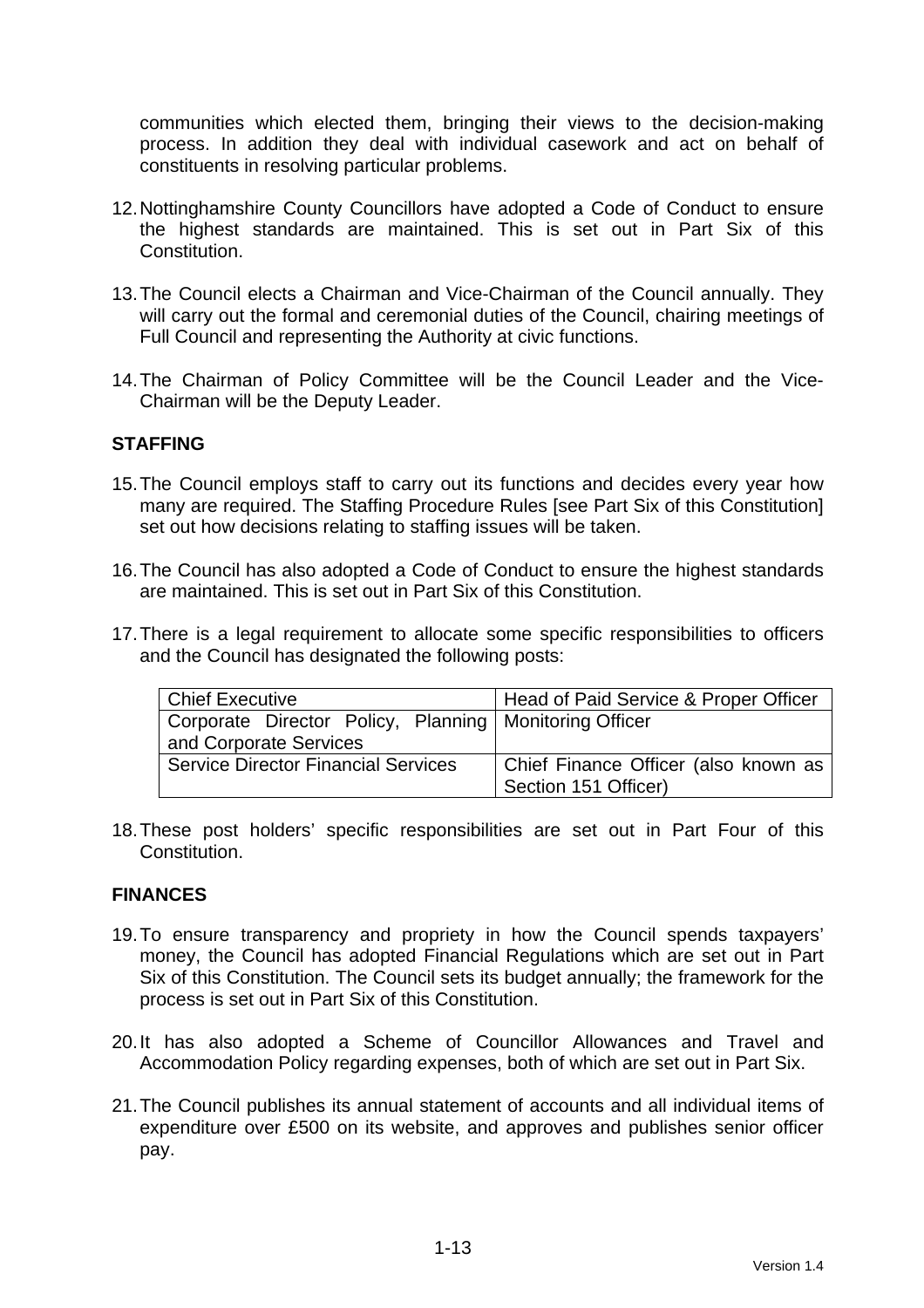## **PARTNERSHIP WORKING**

- 22. The Council is committed to working with its partners such as the City Council, district and borough councils, parish councils, the Health Service, the voluntary sector and other public bodies, to deliver services in the most effective way. The Council has adopted a protocol for councillors and officers involved with outside bodies. This is set out in Part Six of this Constitution.
- 23. The Council may also contract-out functions to other bodies or organisations where considered appropriate.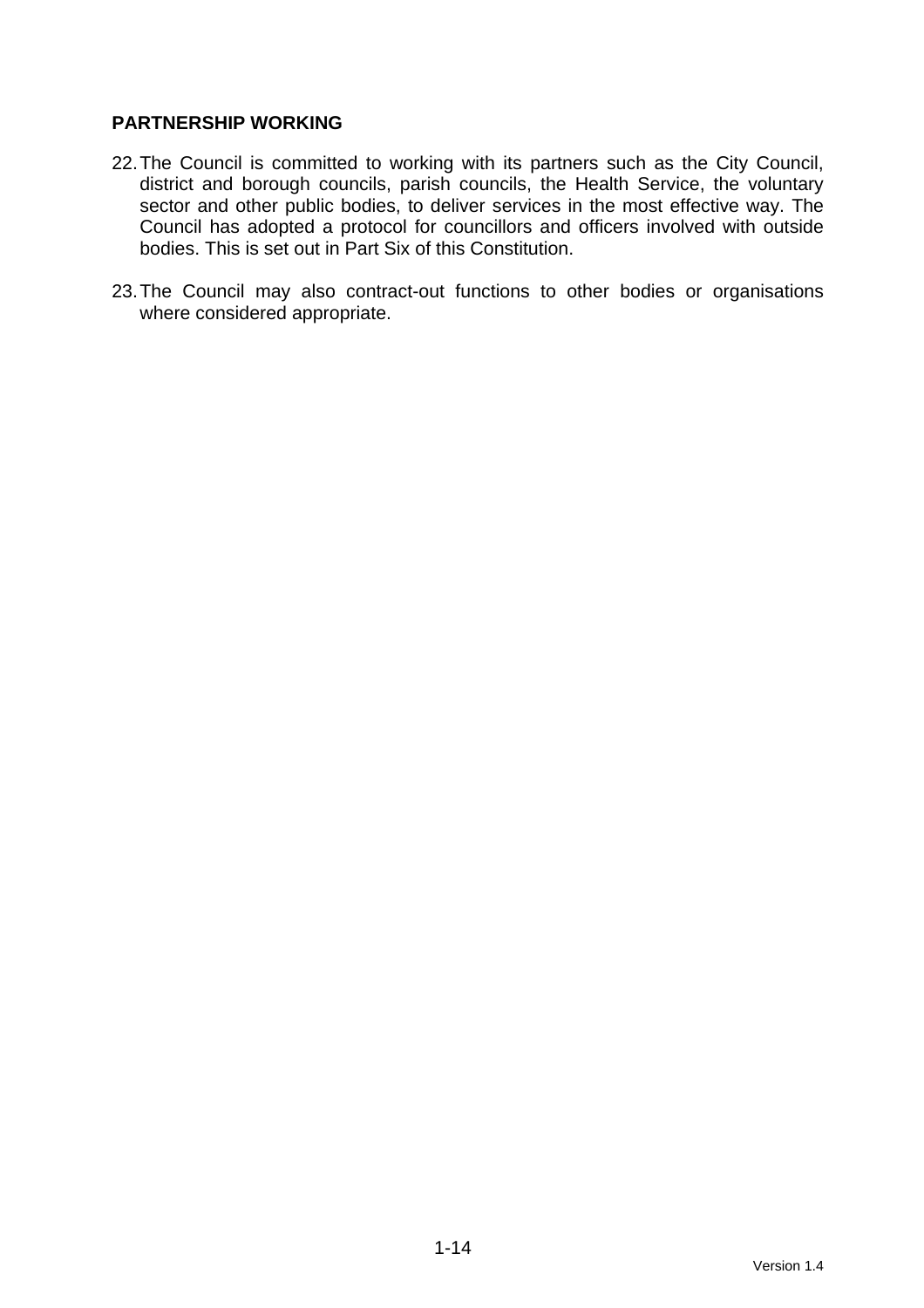# **PART TWO**

# **POLICY FRAMEWORK**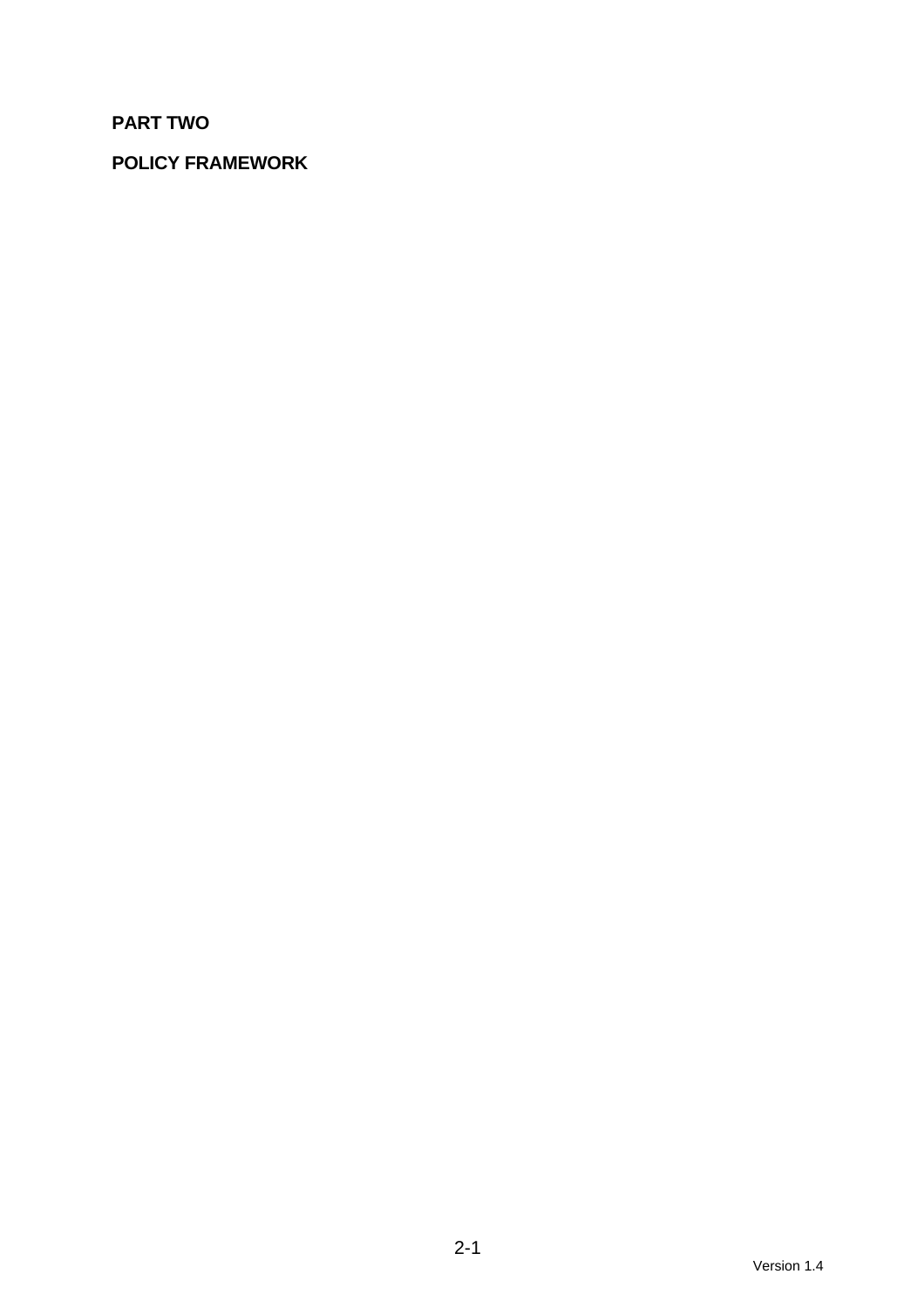# **RESPONSIBILITY FOR POLICY**

1. Councillors are collectively the ultimate policy makers for the County Council. The Council's policies are set by Councillors as set out in the responsibility for functions of the Full Council and the Policy Committee.

# **POLICY**

- 2. The Council's policies establish the principles that the organisation will follow in
	- a. according with the Council's governing principles
	- b. implementing the strategic vision for Nottinghamshire
	- c. all decision making
	- d. developing, improving, commissioning and providing services
	- e. representing the views of the Council and Nottinghamshire.
- 3. The council's ambitions, values and priorities will be set out in a strategic vision for Nottinghamshire.
- 4. The strategic vision for Nottinghamshire will be delivered through a Plan. The council will report progress and achievements against the Plan.

## **FRAMEWORK**

- 5. The Council's policies and strategies will be informed by the strategic vision for Nottinghamshire, the ambitions, values and priorities set out in the vision and the Plan to deliver it.
- 6. The Council's policies and strategies will be supported by a plan for implementation of the policy or delivery of the strategy. The council will report progress and achievements against these Plans.
- 7. The Council's policies and strategies will be accessed from a single policy library and will be subject to review.
- 8. The development and review of policy will be led by Councillors. The Council will usually set one policy with service specific considerations if appropriate.
- 9. The Council may develop procedures and issue guidance in accordance with its policies.
- 10. Within the responsibility for functions of the Full Council and the Policy Committee Policy is a collective term which includes the Council's policies, strategies and statutory plans.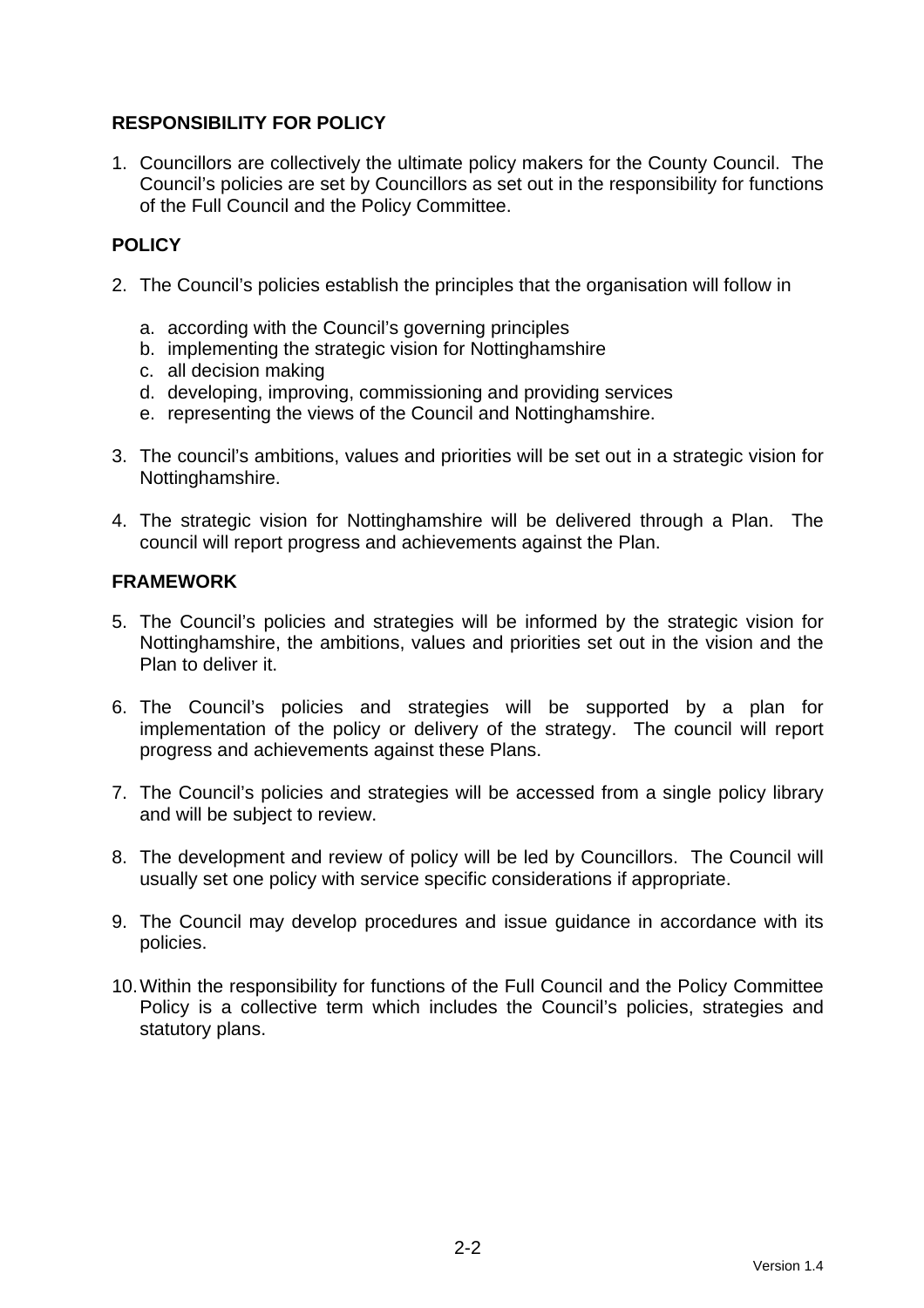**PART THREE** 

**TRANSPARENCY** 

**ACCESS TO INFORMATION AND MEETINGS**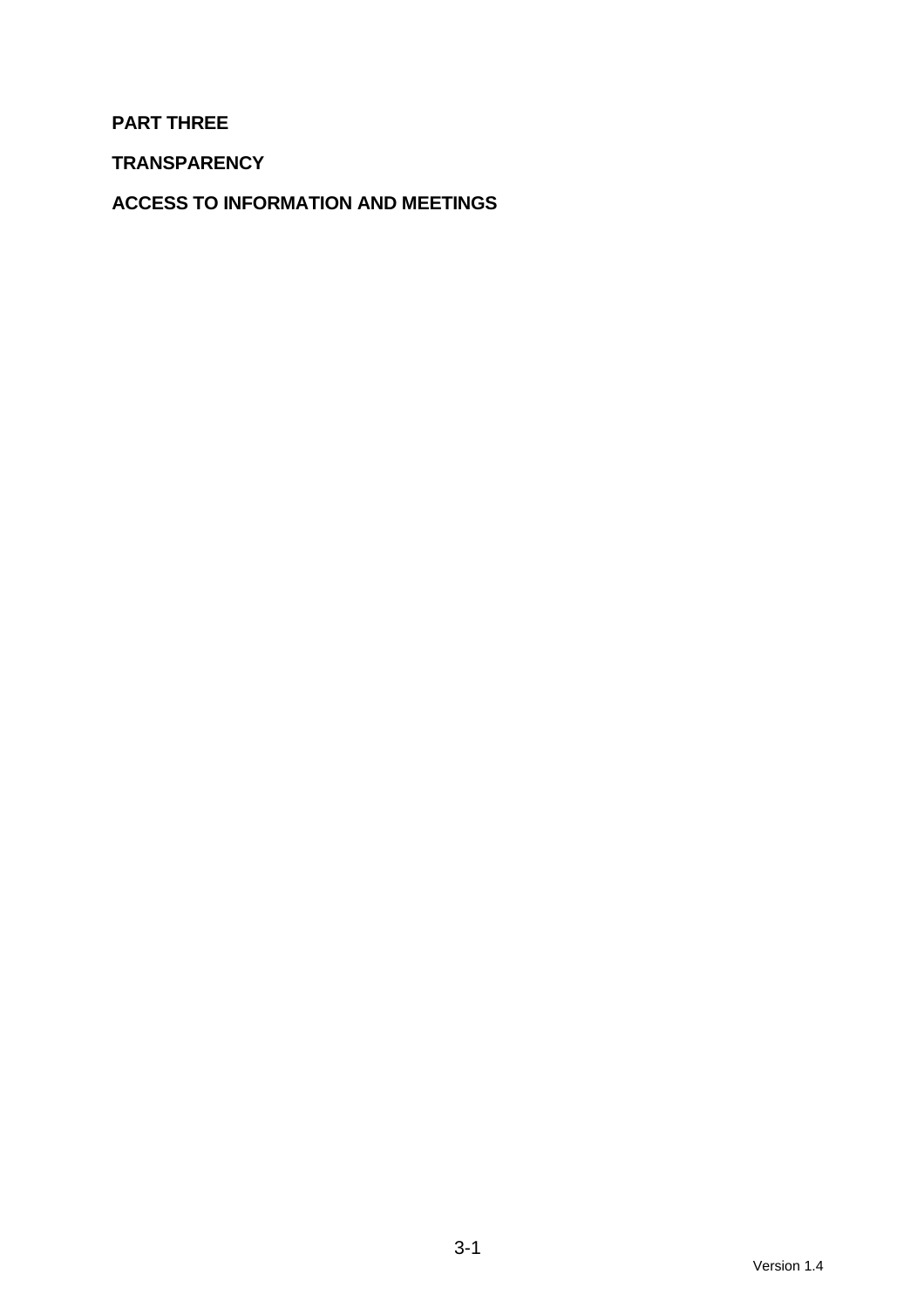# **INTRODUCTION**

- 1. Nottinghamshire County Council is committed to the principles of openness and accountability and encourages the public to attend meetings and take an active interest in how the Council works.
- 2. The Council is committed to making available minutes, agendas and reports for public inspection.
- 3. Councillors have additional rights to access information which they need to assist them in fulfilling their responsibilities.
- 4. These rules apply to all meetings of the Council, committees and sub-committees and set out the rights of individuals to attend meetings and access information.

# **REPORTS**

- 5. Committee reports will normally be available to the public. However if exempt information is required to enable a proper decision to be taken, it will be placed in an appendix to the report. Categories of exempt information are set out below.
- 6. Reports which include exempt information will set out the reason for this exemption and in the body of the report explain why it is not in the public interest to make that information available at that time.
- 7. On rare occasions it may be necessary for a whole report to be exempt and not publicly available due to the nature of the information it contains.
- 8. All reports will include a list of background papers (if any) relating to the subject matter of the report which:
	- a. have been relied on in preparing the report (e.g. a consultant's report);
	- b. disclose any facts or matters on which the report or an important part of the report is based;
- 9. Reports may also include a list of any previous reports on the same issue and other published information that is relevant
- 10. Anyone requiring a copy of background papers for any report should contact Democratic Services. The list of background papers should indicate whether any papers include exempt or confidential information which cannot be disclosed.

#### **MEETINGS**

- 11. The Council will give at least five clear working days' notice of all meetings. Details of all meetings will be posted on the notice board at County Hall and the Council's website: www.nottinghamshire.gov.uk.
- 12. Copies of the agenda and reports for meetings will be made available to the public for inspection at County Hall and will also be available on the Council's website. These documents will be made available: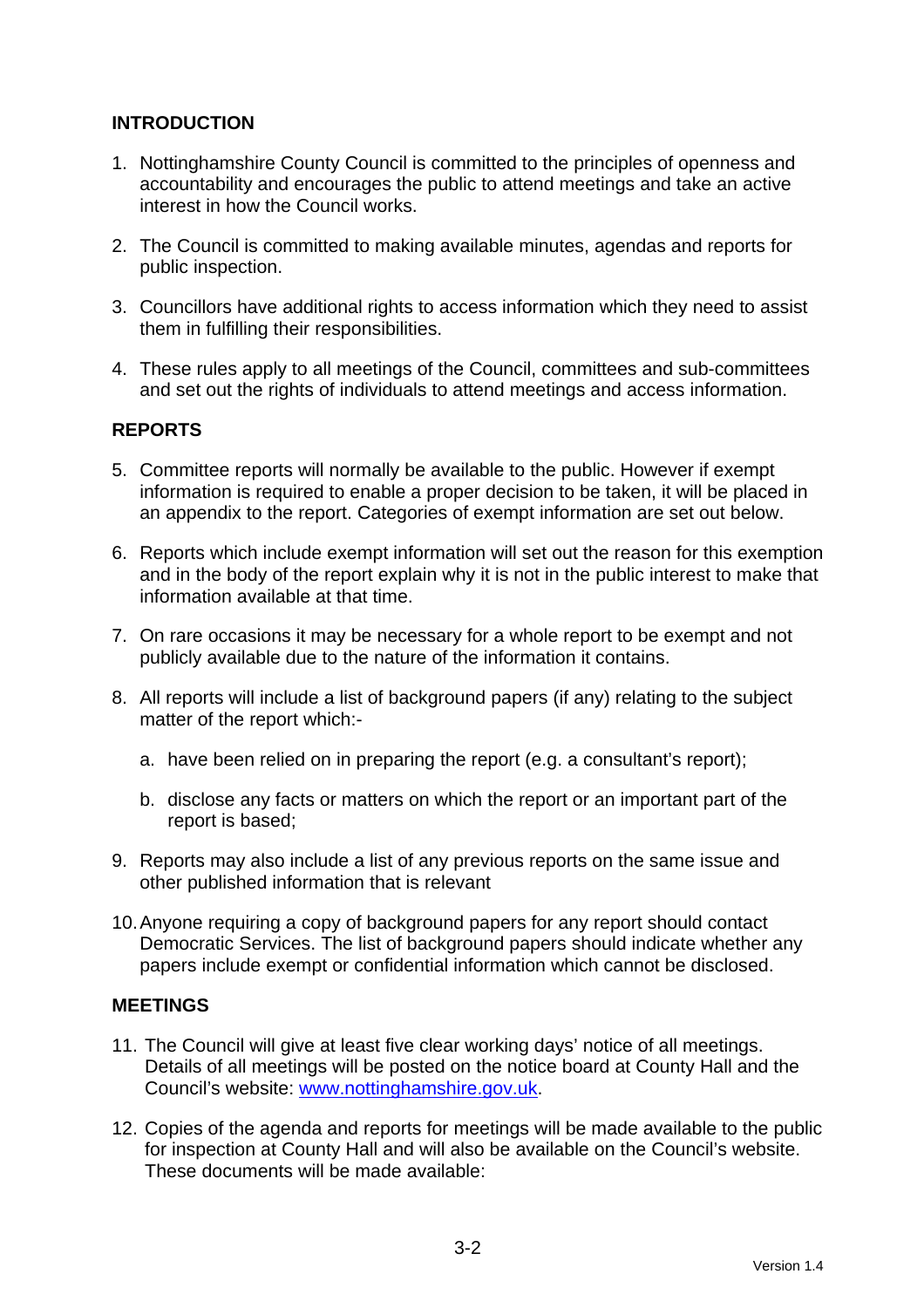- a. five clear working days before the meeting; or
- b. in the case of an urgent item or additional information, as soon as possible.
- 13. Members of the public may attend all meetings of the Council and its committees and will only be excluded when exempt information is discussed.

#### **PUBLIC ACCESS TO DOCUMENTS AFTER THE MEETING**

- 14. Copies of meeting documents will be publicly available for 6 years following the date of the meeting unless they relate to exempt or confidential information.
- 15. The Council will supply copies of the publicly available documents to any person who requests them but may make a charge for costs incurred such as postage and photocopying.

#### **CIRCUMSTANCES WHERE THE PUBLIC ARE EXCLUDED FROM MEETINGS**

- 16. Members of the public may be excluded from a meeting where exempt information as set out below is being discussed.
- 17. Members of the public must be excluded from a meeting where confidential information is being discussed. Confidential information for these purposes is:
	- a. information given to the Council by a Government Department on terms which do not permit its public disclosure; or
	- b. information which cannot be publicly disclosed by virtue of any enactment or by Court Order.

#### **CATEGORIES OF EXEMPT INFORMATION**

- 1. Information relating to any individual, such as names, addresses, telephone numbers, or job titles
- 2. Information which is likely to reveal the identity of an individual, such as names, addresses, telephone numbers, or job titles
- 3. Information relating to the financial or business affairs of individuals or organisations (including the Council). This could include contemplated as well as past or current activities
- 4. Information relating to any consultations or negotiations on employee relations
- 5. Information to which legal professional privilege applies
- 6. Information which discloses the Council's intention to issue a formal legal notice or make a formal legal order or direction
- 7. Information relating to any action taken or to be taken in connection with the prevention, investigation or prosecution of crime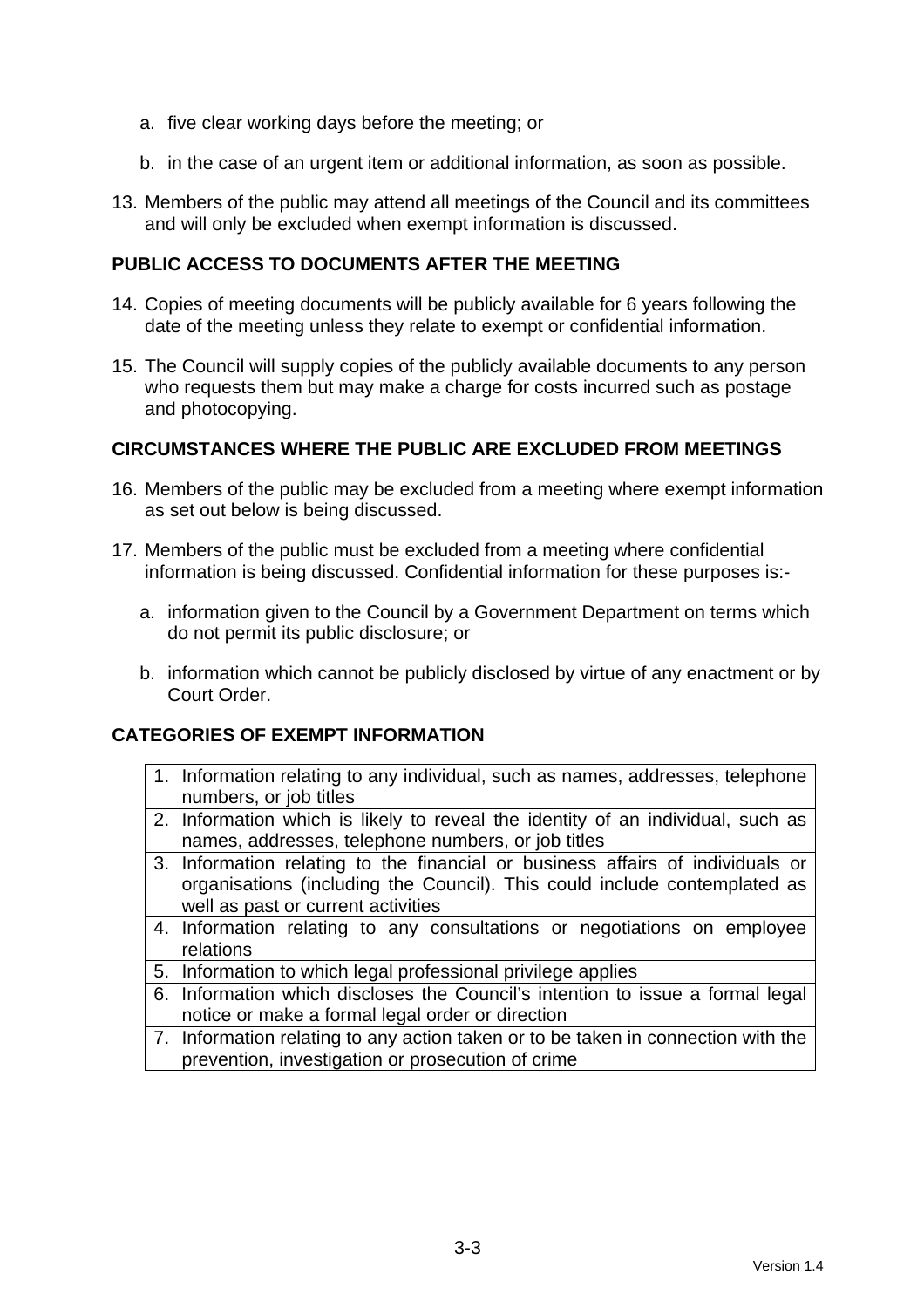- 18. General Conditions for all categories of exempt information:
	- a. Information **is not** exempt information if it relates to proposed development for which the Council as local planning authority may grant itself planning permission.
	- b. Information **is not** exempt if it is required by law to be publicly available.
	- c. Information can be exempt if it falls within one of the categories above and the public interest in maintaining the exemption outweighs the public interest in disclosing the information.

# **ADDITIONAL RIGHTS TO INFORMATION**

- 19. The provisions in this section of the Constitution do not affect any specific rights relating to the access of information which are contained elsewhere in this Constitution or the law; for example the Freedom of Information Act and the Data Protection Act
- 20. Previously exempt information may subsequently be made available if the reason for exemption no longer applies.

# **COUNCILLORS' ADDITIONAL RIGHTS**

# **ATTENDANCE AT MEETINGS**

21. The PART B – PROCEDURE RULES FOR COMMITTEE AND SUB-COMMITTEE MEETINGS set out the provisions that apply to Councillors who wish to attend meetings of which they are not a member.

# **ACCESS TO INFORMATION**

22. Councillors may request officers to provide them with any information they need to assist them in fulfilling their responsibilities as elected representatives. However, Councillors may not be able to access information which in the opinion of the Monitoring Officer is in draft form, contains confidential or exempt information as defined in this section, or where disclosure would breach the provisions of the Data Protection Act.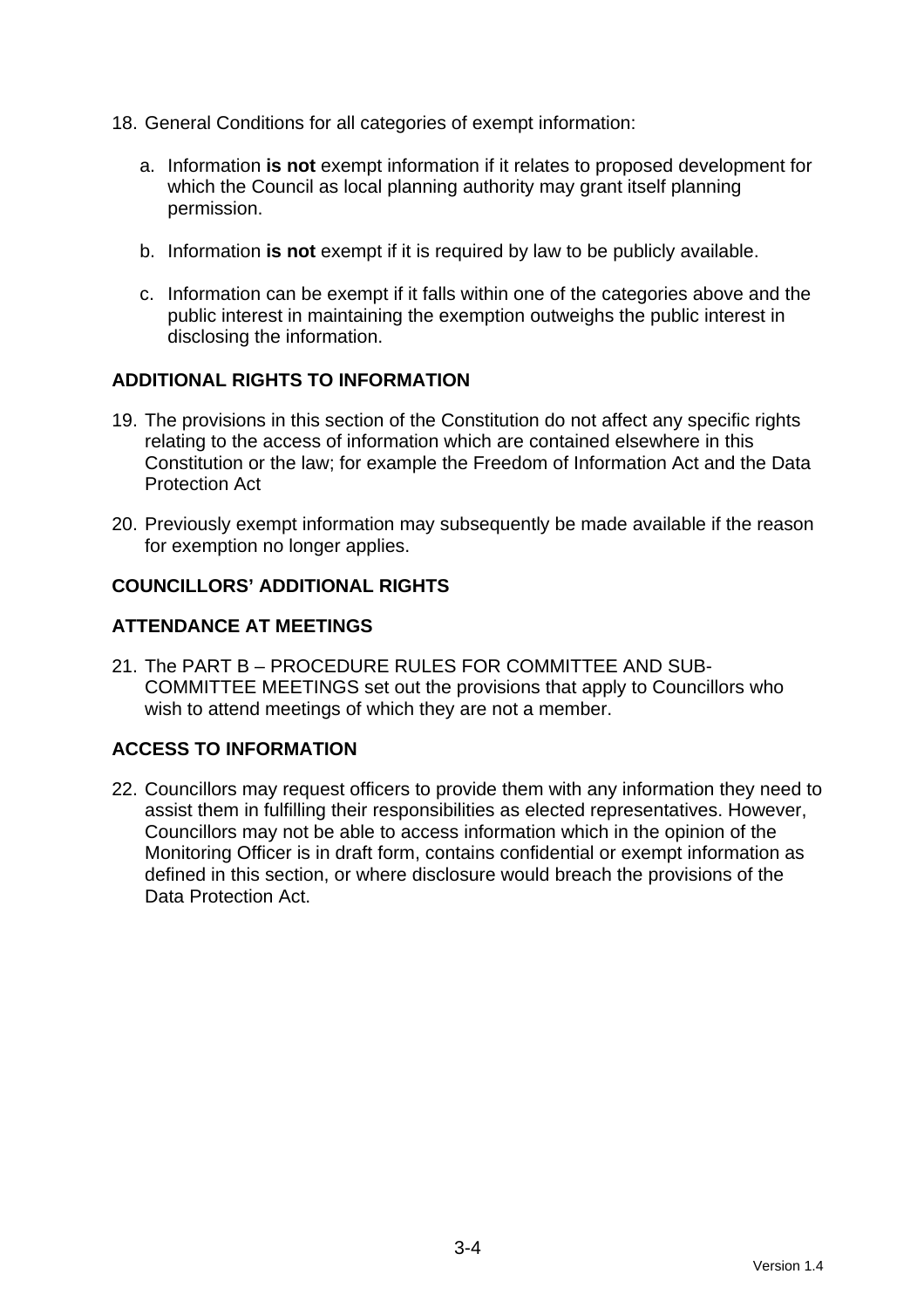**PART FOUR** 

**ACCOUNTABILITY** 

# **RESPONSIBILITY FOR FUNCTIONS**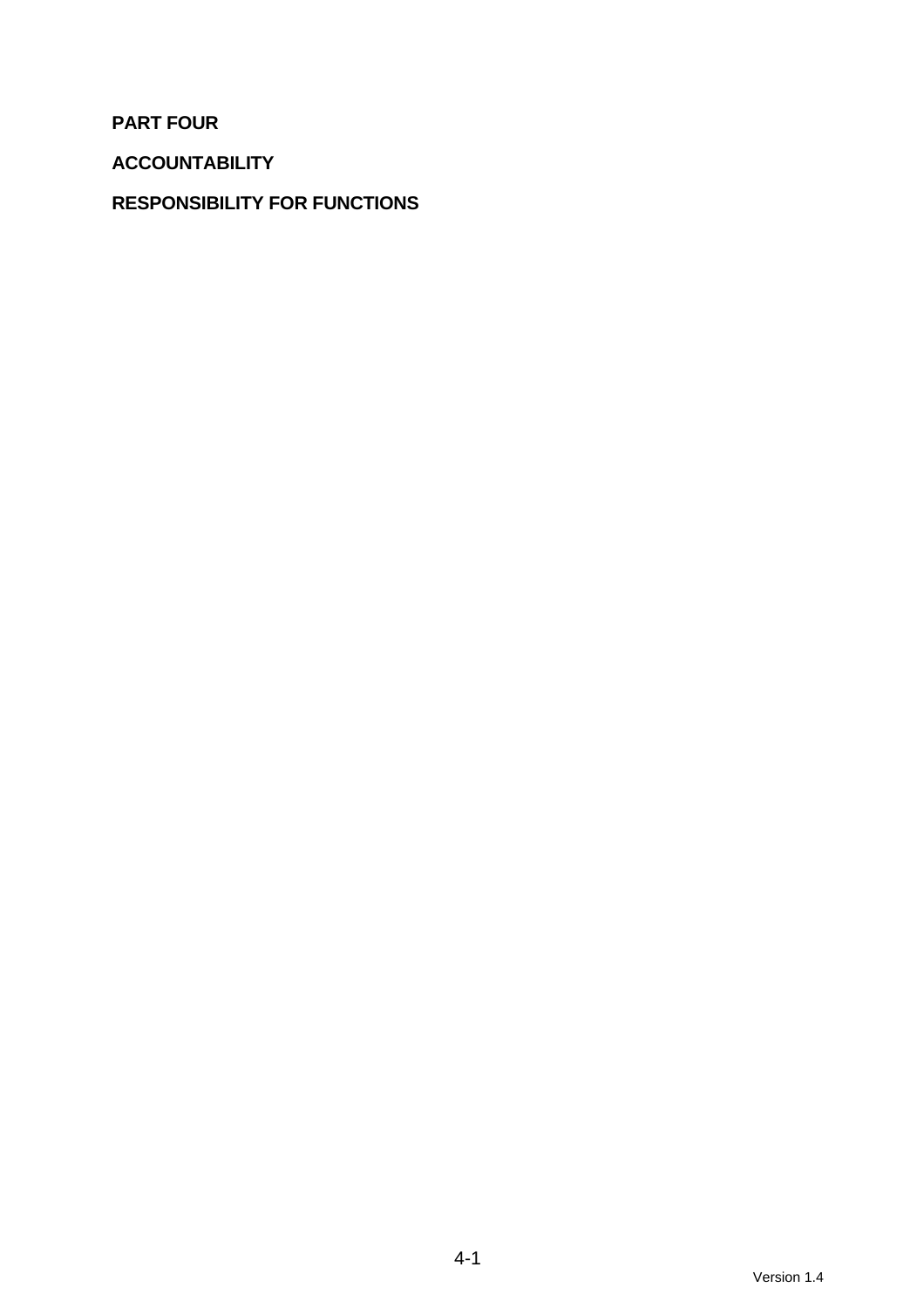# **INTRODUCTION**

- 1. This part of the Constitution sets out the responsibilities of Full Council, its committees and officers.
- 2. In the absence of the relevant committee chairman, the vice-chairman will substitute.
- 3. All Councillors are encouraged to undertake regular training and for the following committees there is a specific training requirement:
	- a. Appeals Committee
	- b. Planning and Licensing Committee
	- c. Rights of Way Committee
	- d. Senior Staffing Sub-Committee
- 4. The Council has established scrutiny committees to deal with health matters; other statutory scrutiny functions will be carried out by the Policy Committee.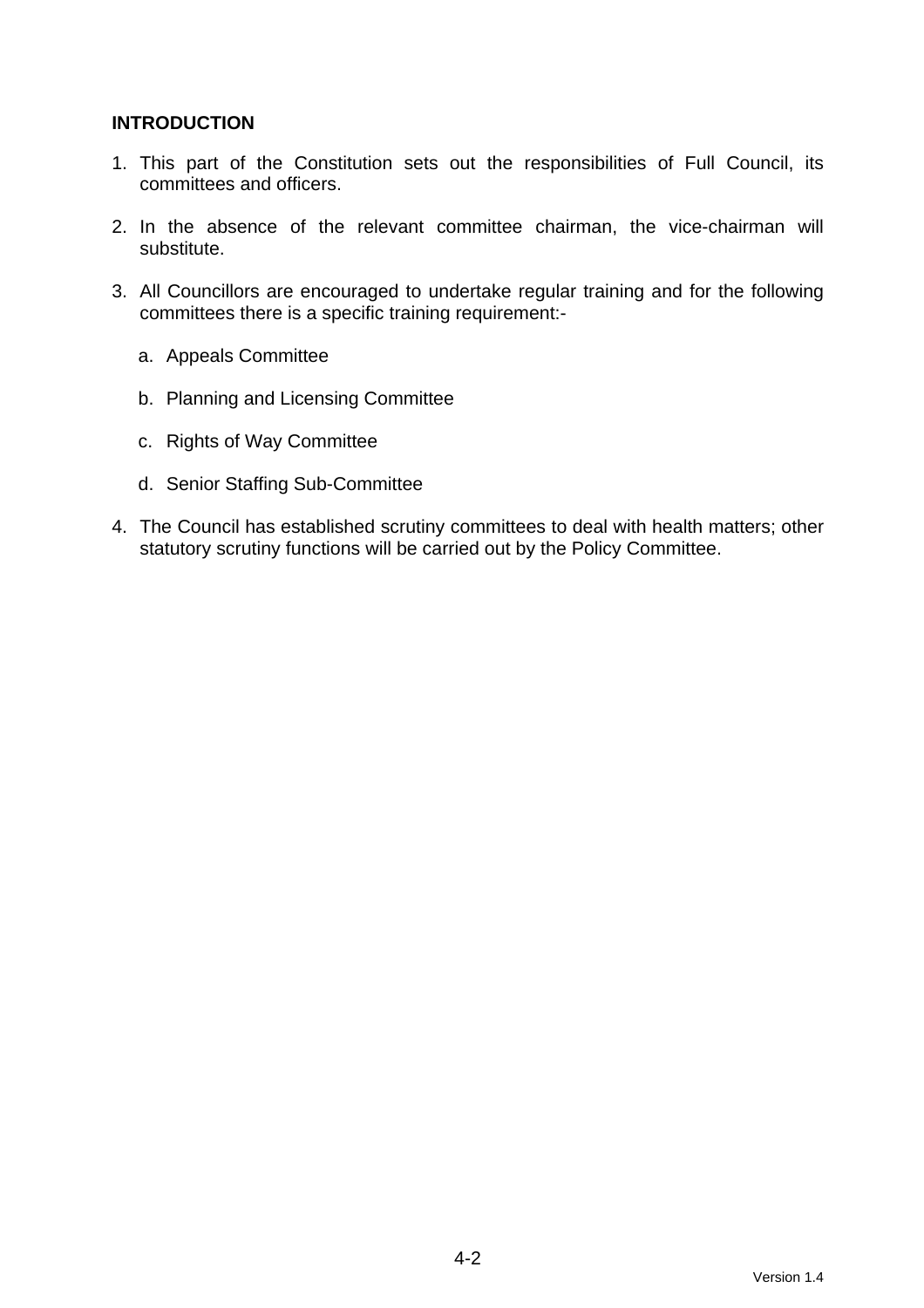# **PART A – TERMS OF REFERENCE**

#### **THE FULL COUNCIL**

- 1. The functions listed below are reserved to the Full Council and can only be discharged by the Full Council:
	- a. Determining all policies and plans statutorily reserved to the Full Council including:
		- Annual library plan/strategy
		- Crime and disorder reduction strategy (Community Safety Agreement)
		- Local transport plan
		- Plans and alterations which together comprise the Development Plan
		- Sustainable community strategy
		- Youth justice plan (Youth Crime Strategy)
	- b. The approval or adoption of a plan or strategy for the control of the Council's borrowing, investments or capital expenditure, or for determining the Council's minimum revenue provision; the Budget
	- c. The approval of any of the above documents in the event they, or part of them, need to be submitted to the Secretary of State or any Government Minister for final approval, including where they are to be submitted in draft form
	- d. The approval of changes to any plan or strategy referred to above, unless:
		- that change is required by the Secretary of State or any Government Minister where the plan or strategy has been submitted to them for approval, or
		- Full Council specifically delegated authority in relation to these functions when it approved or adopted the plan or strategy
	- e. Adopting and changing the Constitution
	- f. Establishing committees and deciding their terms of reference and size
	- g. Appointing and removing chairmen and vice-chairmen
	- h. Authorising appointments to any joint committees
	- i. Authorising appointments to the Nottinghamshire and City of Nottingham Fire Authority
	- j. Approving a Members' Allowances Scheme including any provision for Chairman's and Vice Chairman's expenses
	- k. Approving the annual Senior Officer Pay Policy Statement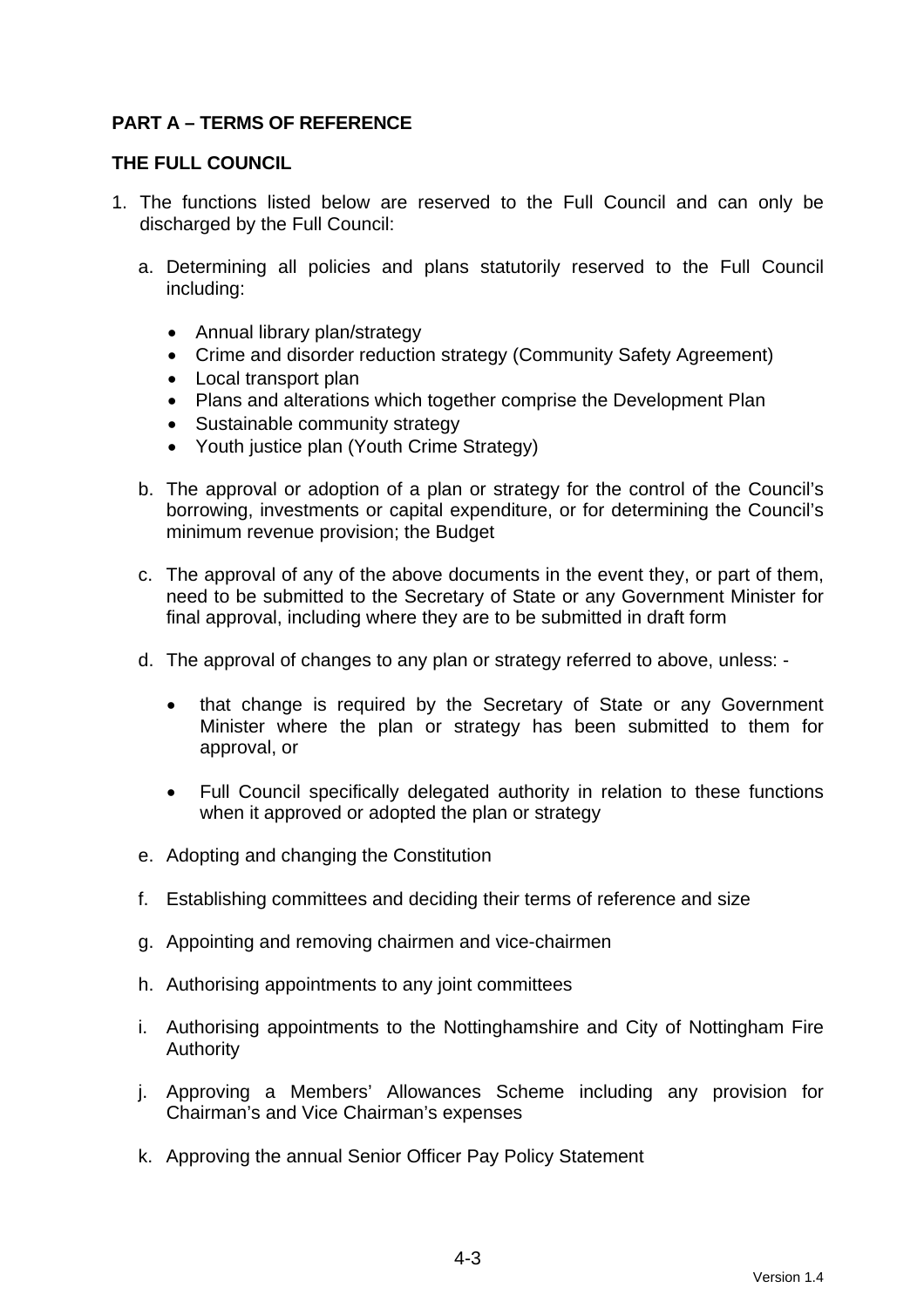- l. Confirming the appointment of, and dismissing, the Head of Paid Service, the Monitoring Officer and the Chief Finance Officer
- m. Making any request to the Local Government Boundary Commission for England for single-member electoral areas
- n. The passing of a resolution to change the County's electoral scheme
- o. Making an order to give effect to recommendations made in a community governance review
- p. In relation to any overview and scrutiny committees, permitting a co-opted member to vote at meetings of that committee
- q. Changing the name of the County
- r. Conferring the title of honorary alderman
- s. Making, amending, revoking, re-enacting and adopting bye-laws and promoting and opposing the making of local legislation and personal bills in Parliament
- t. Any other function which, by law, must be reserved to the Full Council

#### **POLICY COMMITTEE – TERMS OF REFERENCE**

- 2. The powers and functions set out below are delegated by the Full Council:
	- a. All decisions within the control of the Council including but not limited to those listed in the Table below
	- b. Policy development and approval except on matters reserved for the Full **Council**
	- c. Review of performance on at least a quarterly basis
	- d. Review of day to day operational decisions taken by Officers
	- e. Approval of consultation responses relating to the Committee's areas of responsibility
	- f. Approval of relevant staffing structures as required
- 3. If any report comes within the remit of more than one committee, to avoid the report being discussed at several committees, the report will be presented and determined at the most appropriate committee. If this is not clear, then the report will be discussed and determined by the Policy Committee.
- 4. As part of the detailed work programme the Committee will receive reports on the exercise of powers delegated to Officers.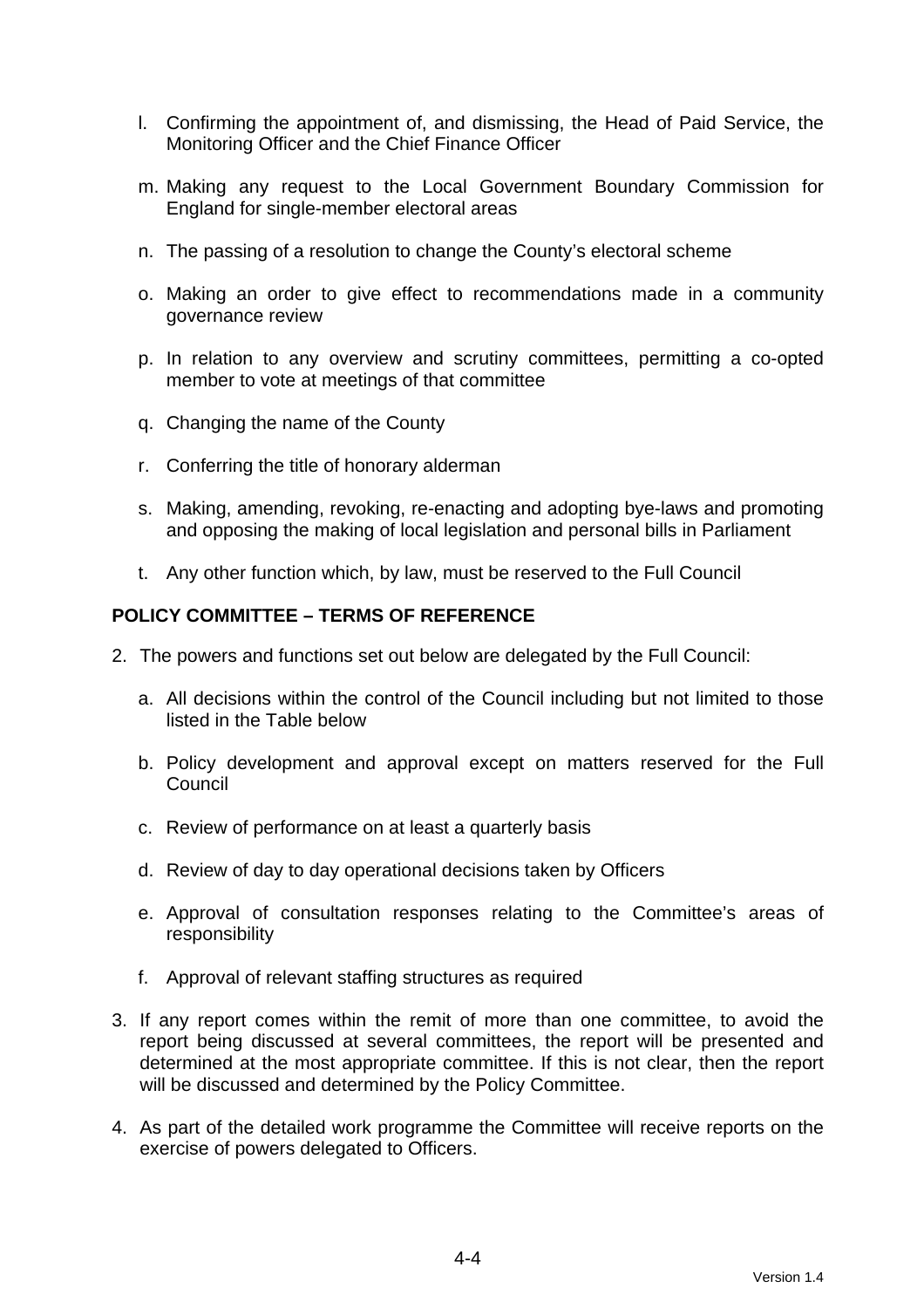5. The Committee will be responsible for its own projects but, where it considers it appropriate, projects will be co-ordinated by a cross-committee project steering group that will report back to the relevant Committee.

| <b>Table</b>                                                                        |
|-------------------------------------------------------------------------------------|
| Responsibility for ensuring that committees operate under the policy direction of   |
| the County Council and for determining policies not reserved to the Full Council    |
| Responsibility for the discharge of all functions and exercise of all powers of the |
| County Council not expressly reserved to the Full Council or to any other part of   |
| the County Council by statute or by this Constitution                               |
| Responsibility for monitoring and reviewing the overall performance of the          |
| Council                                                                             |
| Responding to any consultations within the remit of more than one committee as      |
| and when required                                                                   |
| Responsibility for those functions relating to elections and local democracy        |
| which are not reserved to the Full Council                                          |
| Responsibility for the Council's internal and external communications policy and    |
| its implementation                                                                  |
| Responsibility for Information Governance including but not limited to Data         |
| Protection and Freedom of Information                                               |
| Responsibility for monitoring and reviewing the Council's customer strategy and     |
| any matters dealt with by the Business Services Centre                              |
| Responsibility for ensuring the Council meets its equalities duties                 |
| Responsibility for ensuring high standards of conduct by the County Council, its    |
| Councillors, co-opted members and Officers                                          |
| Responsibility for dealing with all matters relating to alleged breaches of the     |
| <b>Councillor Code of Conduct</b>                                                   |
| Responsibility for the implementation of and revision to all codes of conduct and   |
| practice of the County Council                                                      |
| Responsibility for all remaining statutory overview and scrutiny powers except      |
| those delegated to a health scrutiny committee                                      |
| Responsibility for the Council's risk management strategy                           |
| Responsibility for reviewing annual reports and inspection reports not within the   |
| remit of another committee                                                          |
| Responsibility for approving the recruitment process for any independent            |
| members of committees and panels required by statute                                |
| Responsibility for the Council's Improvement Programme                              |
| <b>Responsibility for Legal and Democratic Services</b>                             |

# **GRANT AID SUB-COMMITTEE – TERMS OF REFERENCE**

- 6. This is a sub-committee of the Policy Committee.
- 7. The exercise of the powers and functions set out below are delegated in relation to grant aid and voluntary sector liaison:
	- a. All decisions within the control of the Council including but not limited to those listed in the Table below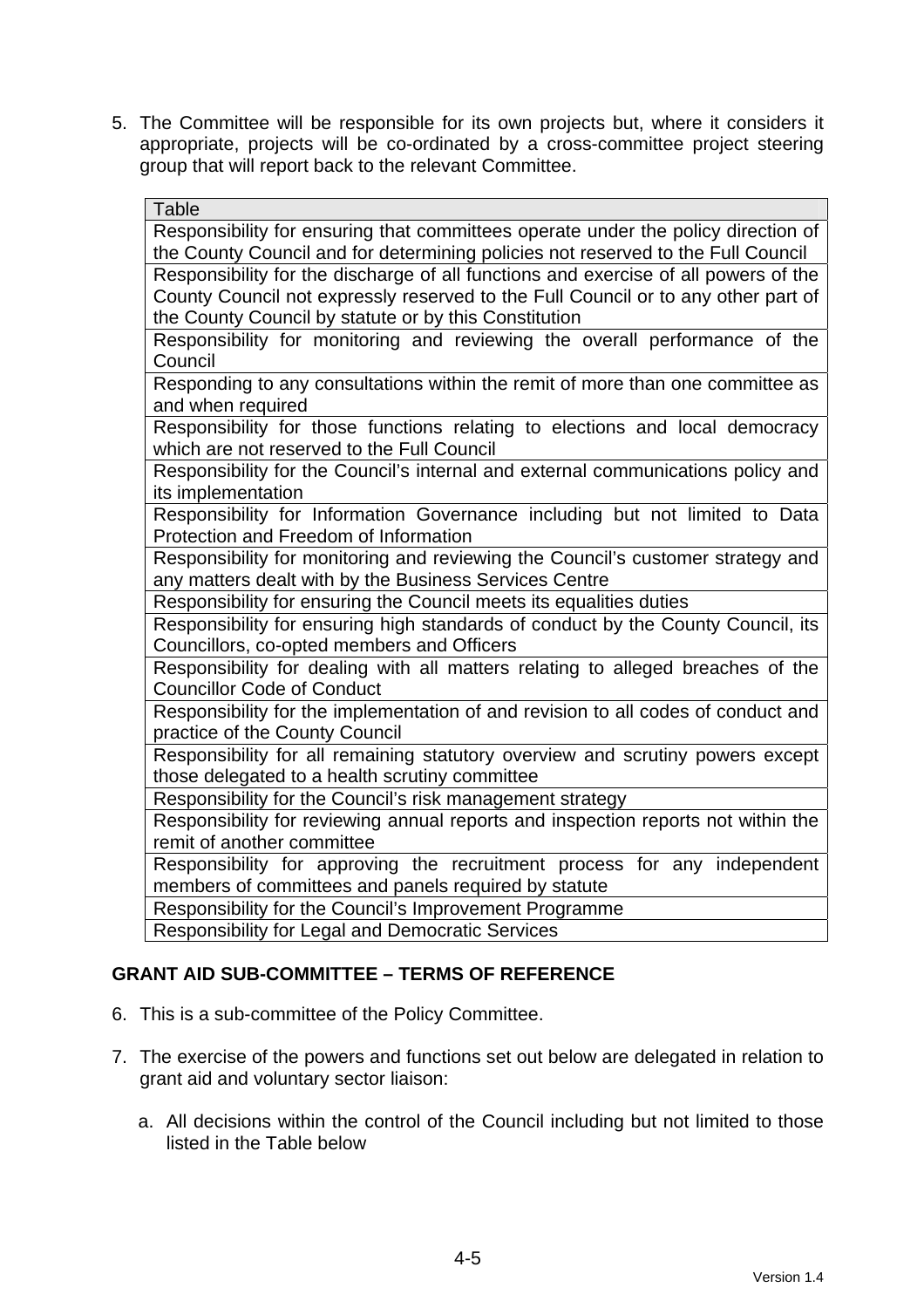- b. Policy development in relation to grant aid and voluntary sector liaison, subject to approval by the Policy Committee or the Full Council
- c. Review of performance on at least a quarterly basis
- d. Review of day to day operational decisions taken by Officers
- e. Approval of consultation responses
- 8. As part of the detailed work programme the Sub-Committee will receive reports on the exercise of powers delegated to Officers.
- 9. The Sub-Committee will be responsible for its own projects but, where it considers it appropriate, projects will be considered by a cross-committee project steering group that will report back to the Policy Committee.

**Table** 

Responsibility for Grant Aid as defined in the grant aid strategy Responsibility for strategic engagement with the voluntary sector

## **PUBLIC HEALTH SUB-COMMITTEE – TERMS OF REFERENCE**

- 10. This is a sub-committee of the Policy Committee.
- 11. The exercise of the powers and functions set out below are delegated in relation to Public Health:
	- a. All decisions within the control of the Council including but not limited to those listed in the Table below
	- b. Policy development in relation to Public Health, subject to approval by the Policy Committee or the Full Council
	- c. Review of performance on at least a quarterly basis
	- d. Review of day to day operational decisions taken by Officers
	- e. Approval of consultation responses
	- f. Approval of relevant staffing structures as required
- 12. If any report comes within the remit of more than one committee, to avoid the report being discussed at several committees, the report will be presented and determined at the most appropriate committee. If this is not clear, then the report will be discussed and determined by the Policy Committee.
- 13. As part of the detailed work programme the Sub-Committee will receive reports on the exercise of powers delegated to Officers.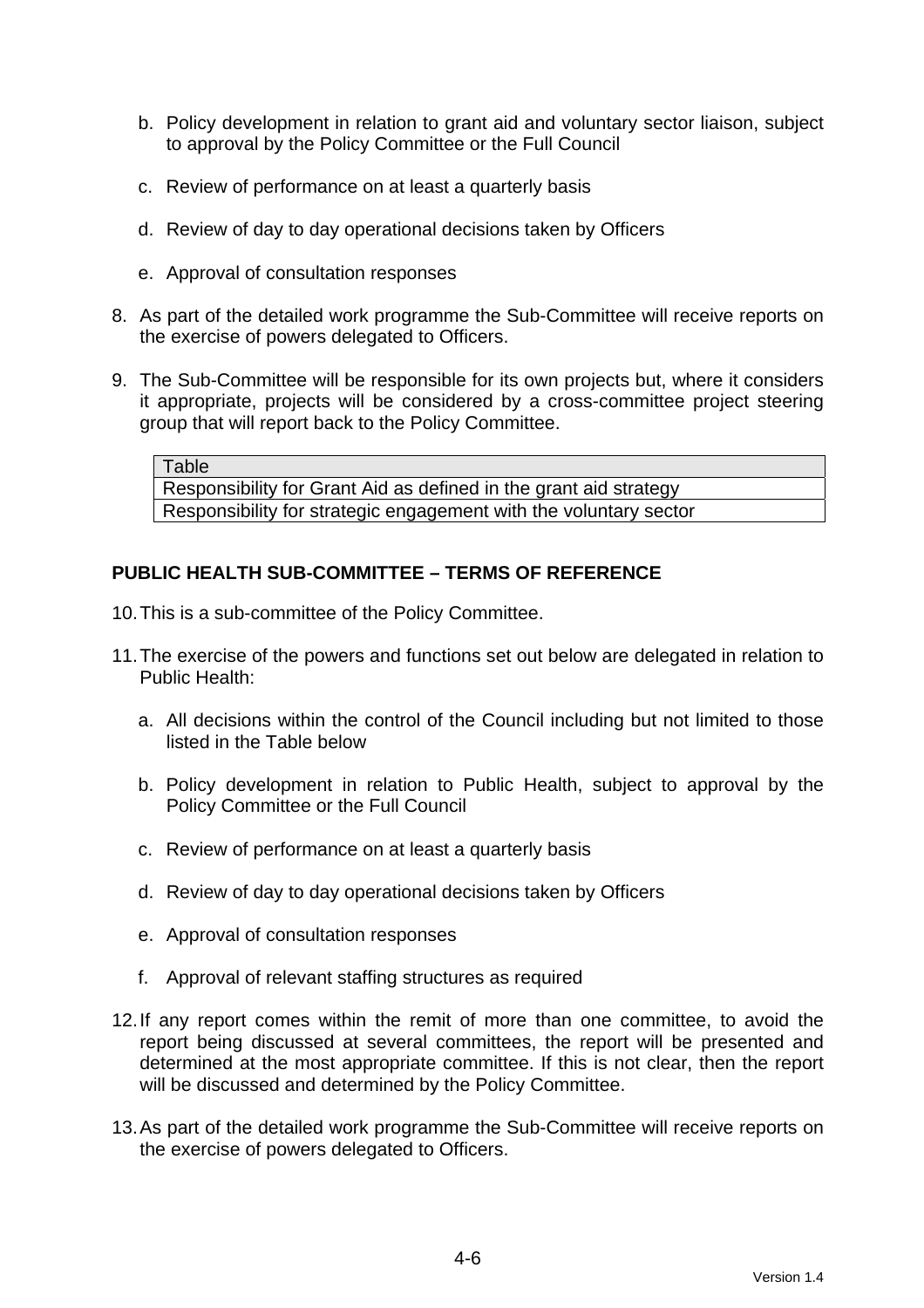14. The Sub-Committee will be responsible for its own projects but, where it considers it appropriate, projects will be considered by a cross-committee project steering group that will report back to the most appropriate committee.

Table

Responsibility for Public Health with the exception of functions reserved to the Health and Wellbeing Board

# **ADULT SOCIAL CARE AND HEALTH COMMITTEE – TERMS OF REFERENCE**

- 15. The exercise of the powers and functions set out below are delegated by the Full Council in relation to adult social care and health:
	- a. All decisions within the control of the Council including but not limited to those listed in the Table below
	- b. Policy development in relation to adult social care and health, subject to approval by the Policy Committee or the Full Council
	- c. Review of performance in relation to the services provided on at least a quarterly basis
	- d. Review of day to day operational decisions taken by Officers
	- e. Approval of relevant consultation responses
	- f. Approval of relevant staffing structures as required
- 16. If any report comes within the remit of more than one committee, to avoid the report being discussed at several committees, the report will be presented and determined at the most appropriate committee. If this is not clear, then the report will be discussed and determined by the Policy Committee.
- 17. As part of the detailed work programme the Committee will receive reports on the exercise of powers delegated to Officers.
- 18. The Committee will be responsible for its own projects but, where it considers it appropriate, projects will be considered by a cross-committee project steering group that will report back to the most appropriate Committee.

Responsibility for adult social care matters (eg. people aged 18 or over with eligible social care needs and their carers)

Responsibility for promoting choice and independence in the provision of all adult social care

Responsibility for promoting good health, health improvement and individual and community wellbeing and the reduction of health inequalities

Table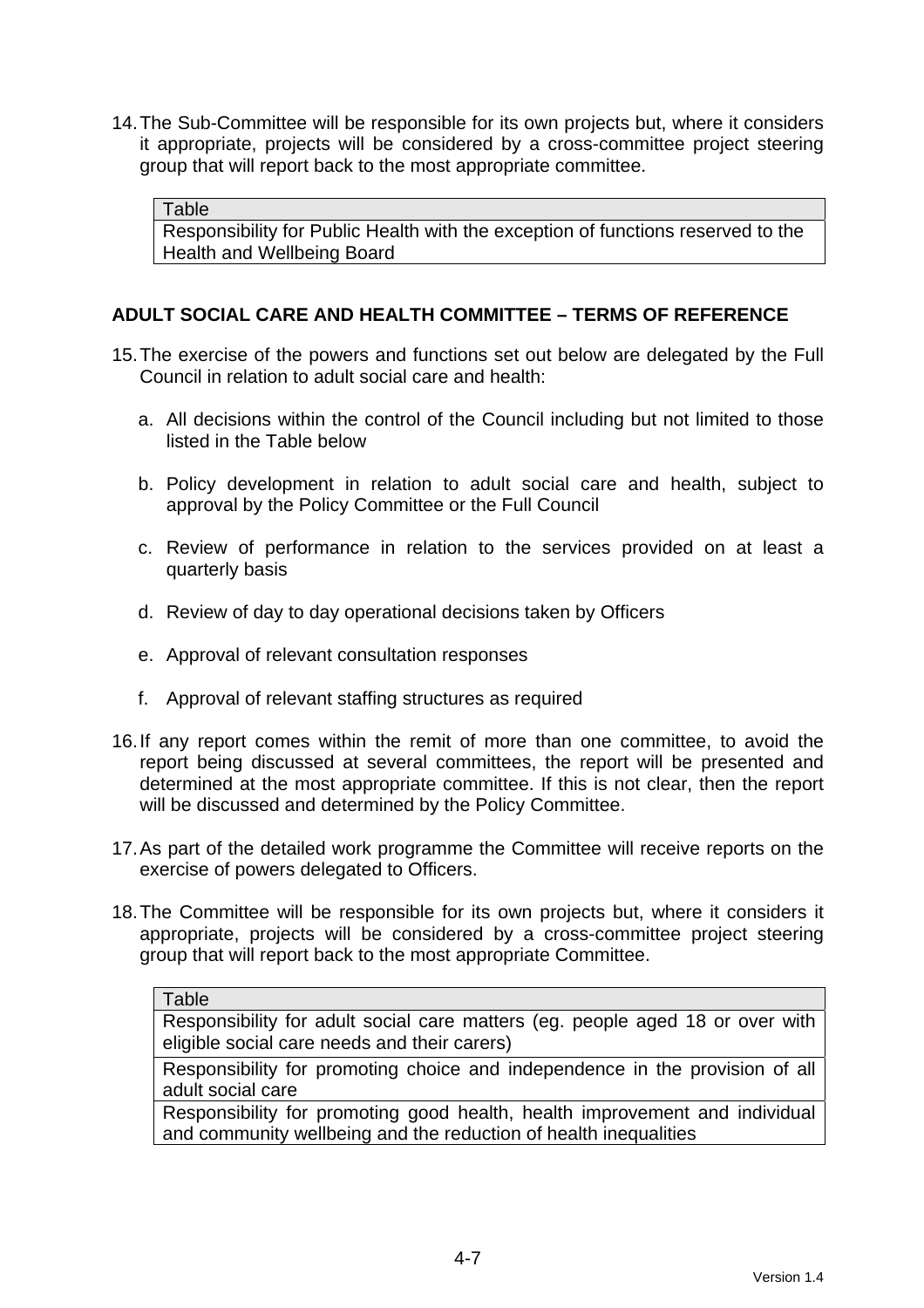# **CHILDREN AND YOUNG PEOPLE'S COMMITTEE – TERMS OF REFERENCE**

- 19. The exercise of the powers and functions set out below are delegated by the Full Council in relation to children and young people to the Committee and its Sub-Committees.
	- a. All decisions within the control of the Council including but not limited to those listed in the Table below
	- b. Policy development in relation to children and young people, subject to approval by the Policy Committee or the Full Council
	- c. Review of performance in relation to the services provided on at least a quarterly basis
	- d. Review of day to day operational decisions taken by Officers
	- e. Approval of consultation responses
	- f. Approval of departmental staffing structures as required
- 20. If any report comes within the remit of more than one committee, to avoid the report being discussed at several committees, the report will be presented and determined at the most appropriate committee. If this is not clear, then the report will be discussed and determined by the Policy Committee.
- 21. As part of the detailed work programme the Committee will receive reports on the exercise of powers delegated to Officers.
- 22. The Committee will be responsible for its own projects but, where it considers it appropriate, projects will be considered by a cross-committee project steering group that will report back to the most appropriate Committee.

| Table                                                                          |
|--------------------------------------------------------------------------------|
| Responsibility for services to children and young people in relation to their  |
| care, wellbeing, education or health                                           |
| Responsibility for the functions and powers conferred on or exercisable by the |
| County Council as Local Authority in relation to education                     |
| Responsibility for working with all schools including academies in relation to |
| raising standards of attainment and developing opportunities                   |
| Responsibility for environmental education                                     |
| Responsibility for arts education                                              |
|                                                                                |

23. The Chairman of the Children and Young People's Committee will be designated the lead Councillor for Children and Young People's Services in accordance with Section 19 of the Children Act 2004.

#### **CORPORATE PARENTING SUB-COMMITTEE – TERMS OF REFERENCE**

24. This is a sub-committee of the Children and Young People's Committee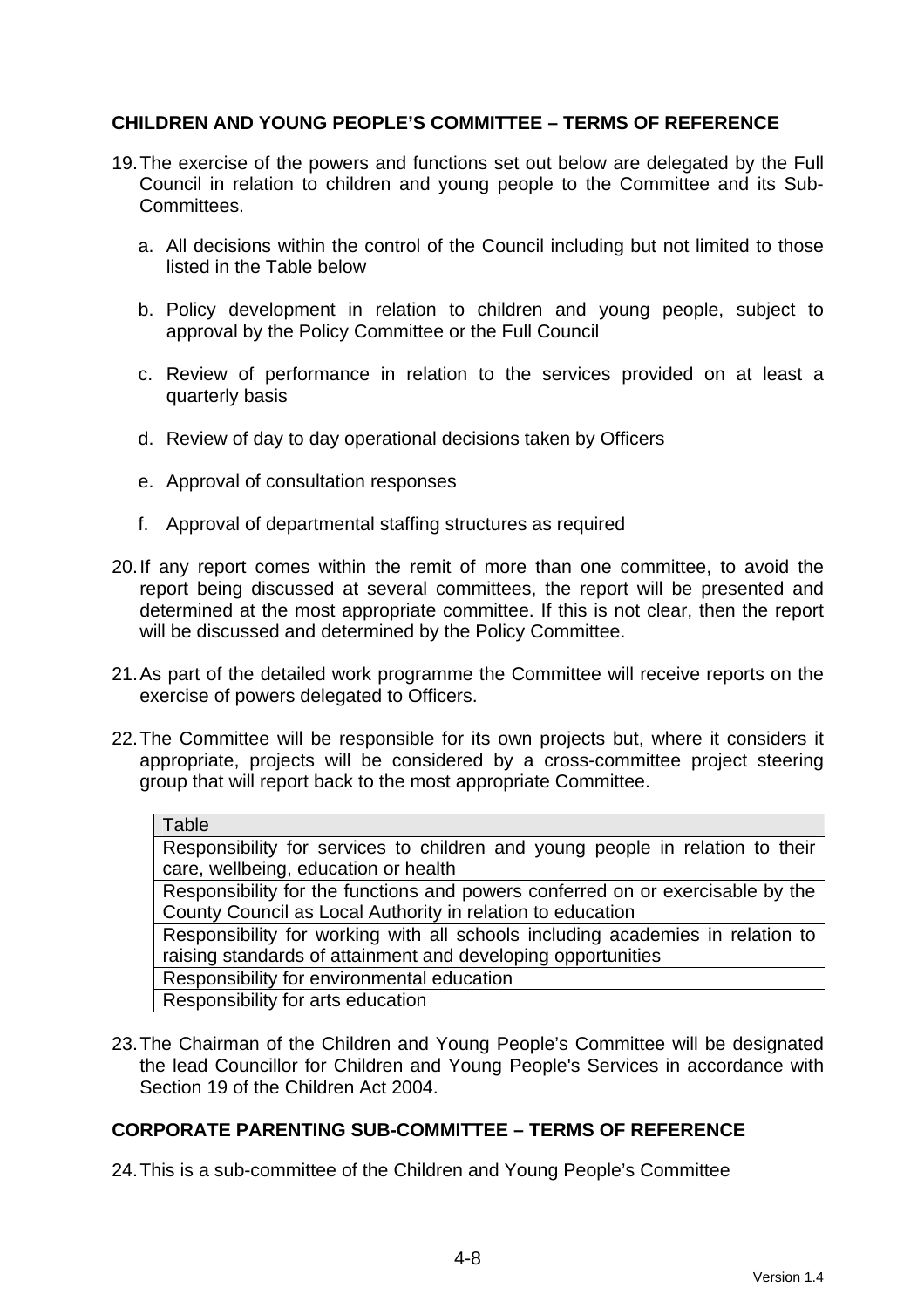25. The Sub-Committee is responsible for the following:

Table

Responsibility for overseeing the County Council's responsibilities as the corporate parent of children and young people in care

Responsibility for championing the interests of children and young people in care

#### **EARLY YEARS AND YOUNG PEOPLE'S SUB-COMMITTEE – TERMS OF REFERENCE**

26. This is a sub-committee of the Children and Young People's Committee

27. The Sub-Committee is responsible for the following:

**Table** 

Responsibility for the Young People's Service

Responsibility for Early Years and the Early Years Intervention Service including Children's Centres

Responsibility for Young People's Sports and Arts Services

Responsibility for the Targeted Support and Youth Justice Service

## **COMMUNITY SAFETY COMMITTEE – TERMS OF REFERENCE**

- 28. The exercise of the powers and functions set out below are delegated by the Full Council in relation to community safety:
	- a. All decisions within the control of the Council including but not limited to those listed in the Table below
	- b. Policy development in relation to community safety, subject to approval by the Policy Committee or the Full Council
	- c. Review of performance in relation to the services provided on at least a quarterly basis
	- d. Review of day to day operational decisions taken by officers
	- e. Approval of consultation responses
	- f. Approval of departmental staffing structures as required
- 29. If any report comes within the remit of more than one committee, to avoid the report being discussed at several committees, the report will be presented and determined at the most appropriate committee. If this is not clear, then the report will be discussed and determined by the Policy Committee.
- 30. As part of the detailed work programme the Committee will receive reports on the exercise of powers delegated to Officers.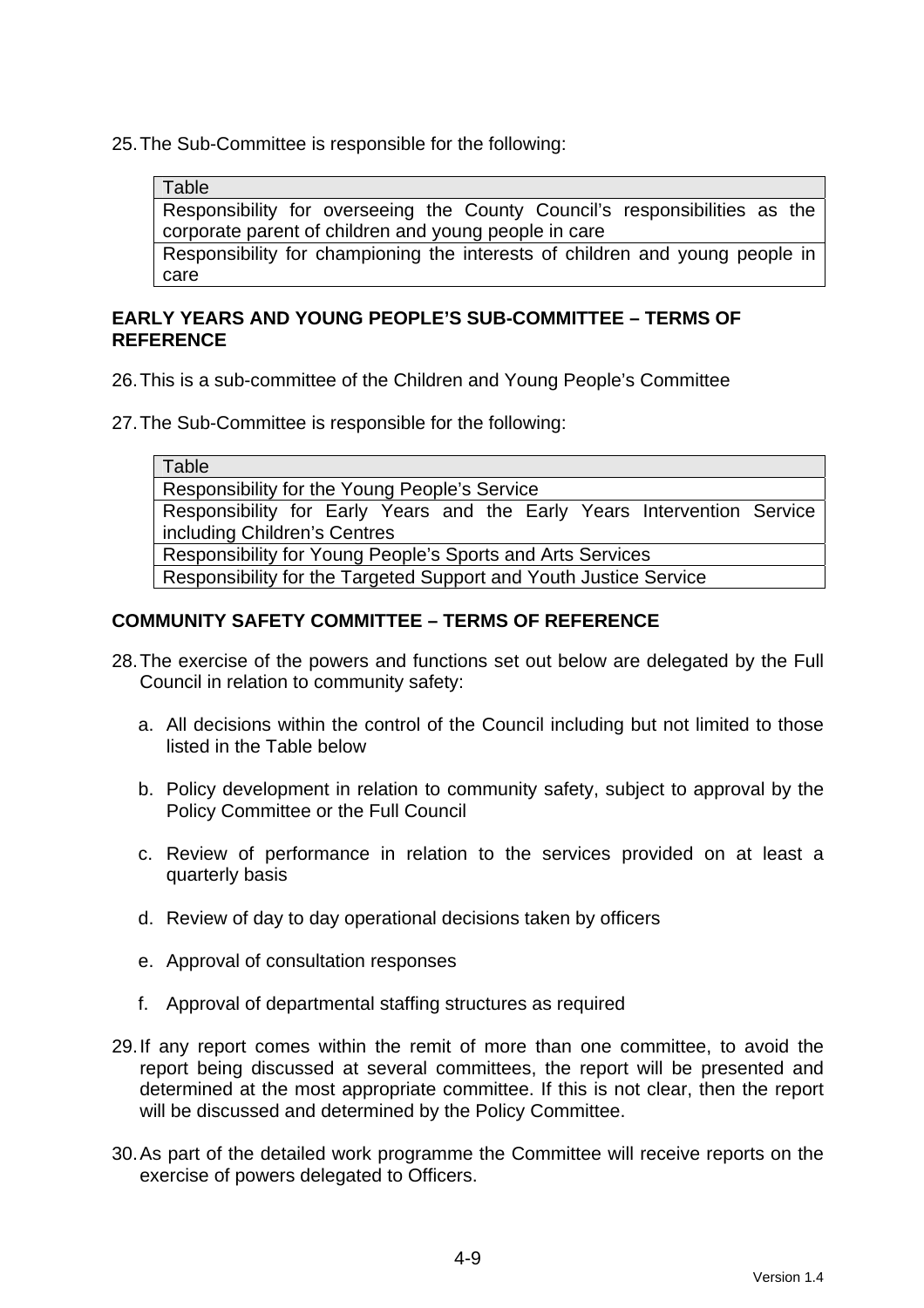31. The Committee will be responsible for its own projects but, where it considers it appropriate, projects will be considered by a cross-committee project steering group that will report back to the most appropriate Committee.

#### **Table**

Responsibility for the following statutory duties:-

- community safety
- as a Food Authority
- as a Weights and Measures Authority
- as a Trading Standards Authority and in relation to consumer protection and advice
- the Coroner's Service

Responsibility for civil defence and emergency planning

Responsibility for the registration services for births, deaths and marriages Responsibility for the safety of sports grounds

#### **CULTURE COMMITTEE – TERMS OF REFERENCE**

- 32. The exercise of the powers and functions set out below are delegated by the Full Council in relation to culture:
	- a. All decisions within the control of the Council including but not limited to those listed in the Table below
	- b. Policy development in relation to culture, subject to approval by the Policy Committee or the Full Council
	- c. Review of performance in relation to the services provided on at least a quarterly basis
	- d. Review of day to day operational decisions taken by officers
	- e. Approval of consultation responses
	- f. Approval of departmental staffing structures as required
- 33. If any report comes within the remit of more than one committee, to avoid the report being discussed at several committees, the report will be presented and determined at the most appropriate committee. If this is not clear, then the report will be discussed and determined by the Policy Committee.
- 34. As part of the detailed work programme the Committee will receive reports on the exercise of powers delegated to Officers.
- 35. The Committee will be responsible for its own projects but, where it considers it appropriate, projects will be considered by a cross-committee project steering group that will report back to the most appropriate Committee.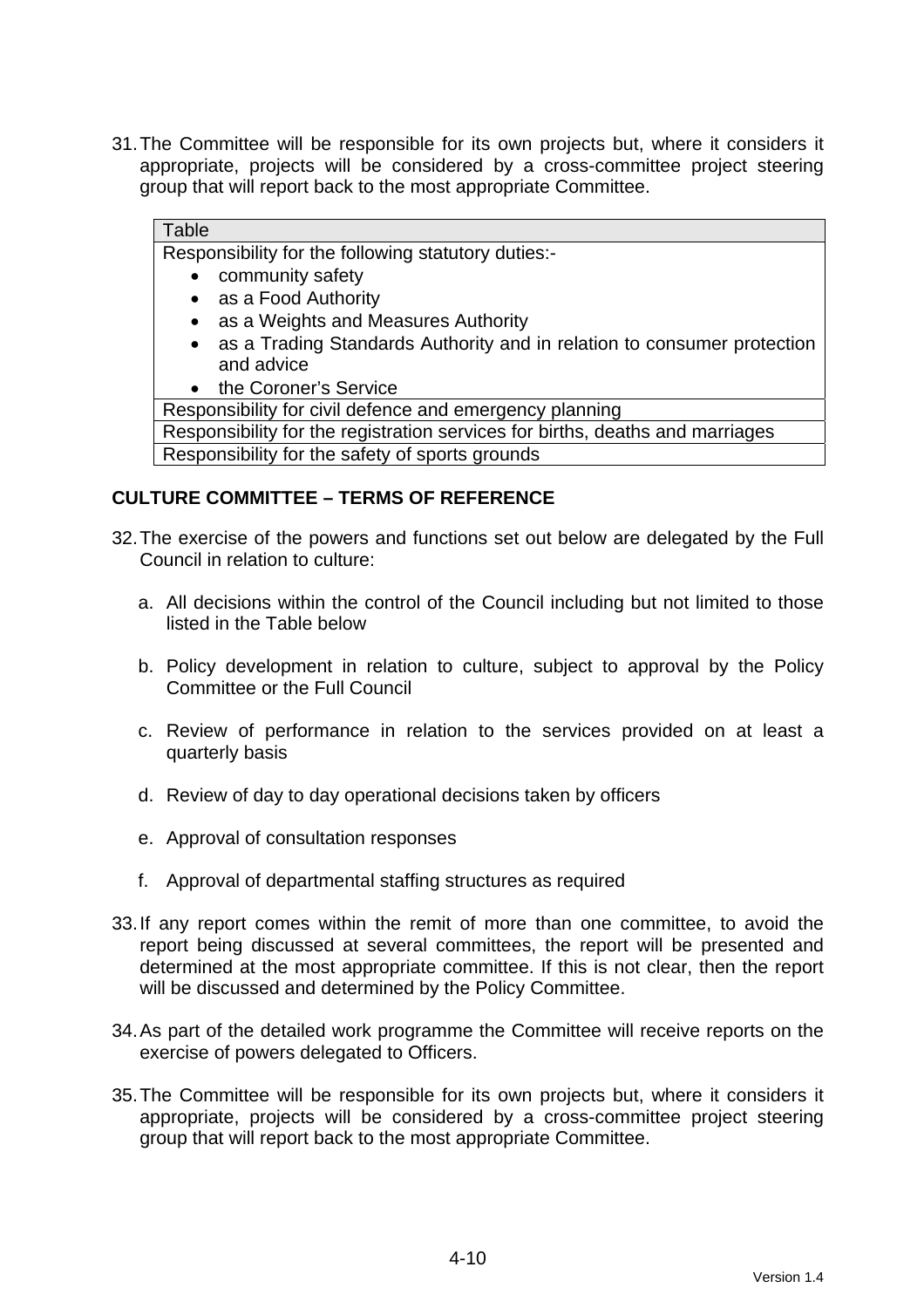| Table                                                                        |  |  |  |  |
|------------------------------------------------------------------------------|--|--|--|--|
| Responsibility for libraries and archives                                    |  |  |  |  |
| Responsibility for adult learning                                            |  |  |  |  |
| Responsibility for strategic development of the arts                         |  |  |  |  |
| Responsibility for development of cultural and heritage activities           |  |  |  |  |
| Responsibility for support for sports development and sports facilities      |  |  |  |  |
| throughout the County                                                        |  |  |  |  |
| Responsibility for country parks, open spaces and other countryside services |  |  |  |  |
| Responsibility for promotion and development of tourism in the County        |  |  |  |  |
| Responsibility for conservation and archaeology                              |  |  |  |  |
|                                                                              |  |  |  |  |

# **ECONOMIC DEVELOPMENT COMMITTEE – TERMS OF REFERENCE**

- 36. The exercise of the powers and functions set out below are delegated by the Full Council in relation to economic development:
	- a. All decisions within the control of the Council including but not limited to those listed in the Table below
	- b. Policy development in relation to economic development, subject to approval by the Policy Committee or the Full Council
	- c. Review of performance in relation to the services provided on at least a quarterly basis
	- d. Review of day to day operational decisions taken by officers
	- e. Approval of consultation responses
	- f. Approval of departmental staffing structures as required
- 37. If any report comes within the remit of more than one committee, to avoid the report being discussed at several committees, the report will be presented and determined at the most appropriate committee. If this is not clear, then the report will be discussed and determined by the Policy Committee.
- 38. As part of the detailed work programme the Committee will receive reports on the exercise of powers delegated to officers.
- 39. The Committee will be responsible for its own projects but, where it considers it appropriate, projects will be considered by a cross-committee project steering group that will report back to the most appropriate committee.

| ı | apı |  |
|---|-----|--|
|   |     |  |

Responsibility for promoting economic development, regeneration and associated activities

Responsibility for liaising with business clubs in the County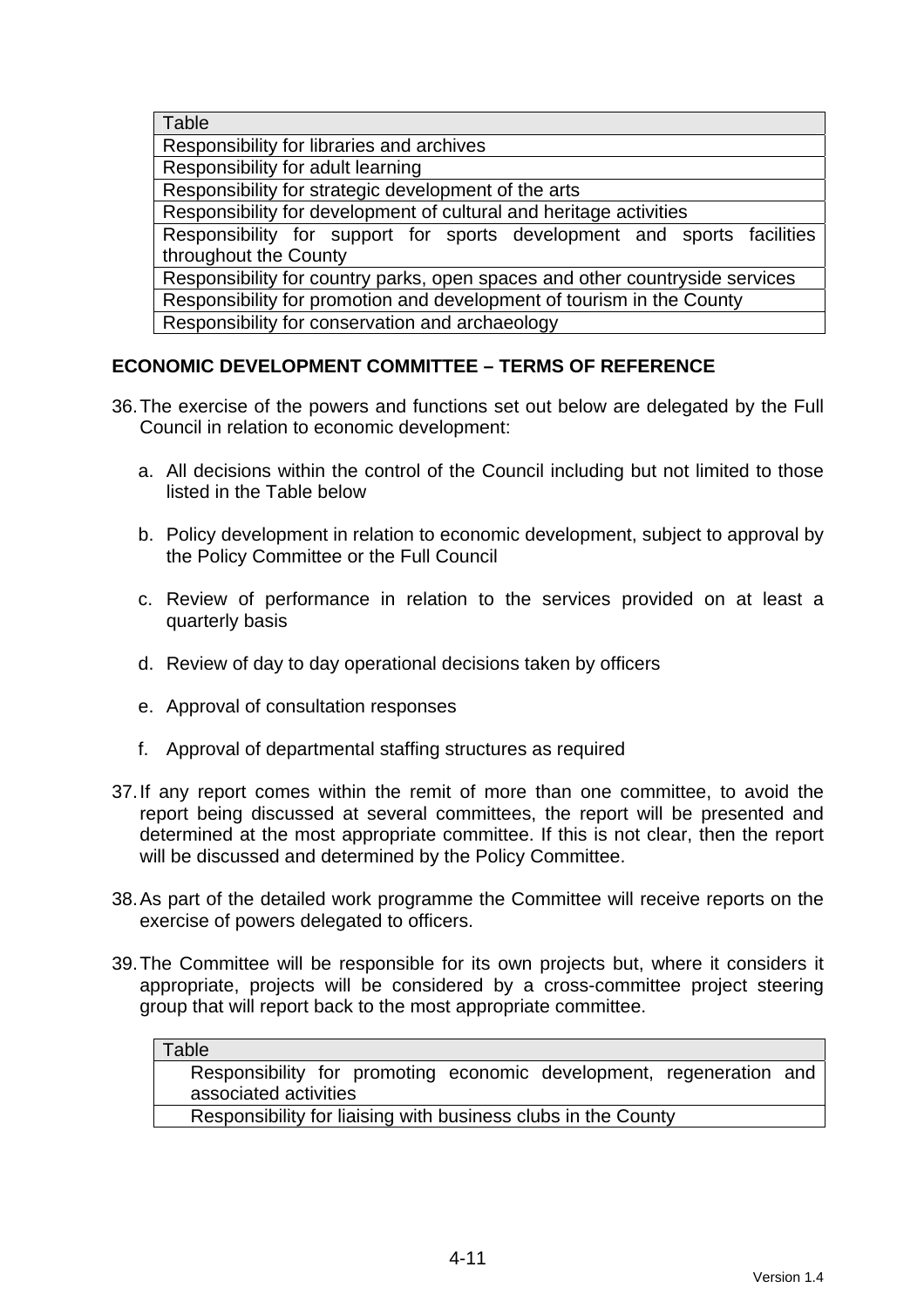# **ENVIRONMENT AND SUSTAINABILITY COMMITTEE – TERMS OF REFERENCE**

- 40. The exercise of the powers and functions set out below are delegated by the Full Council in relation to environment and sustainability:
	- a. All decisions within the control of the Council including but not limited to those listed in the Table below
	- b. Policy development in relation to environment and sustainability, subject to approval by the Policy Committee or the Full Council
	- c. Review of performance in relation to the services provided on at least a quarterly basis
	- d. Review of day to day operational decisions taken by officers
	- e. Approval of consultation responses
	- f. Approval of departmental staffing structures as required
- 41. If any report comes within the remit of more than one committee, to avoid the report being discussed at several committees, the report will be presented and determined at the most appropriate committee. If this is not clear, then the report will be discussed and determined by the Policy Committee.
- 42. As part of the detailed work programme the Committee will receive reports on the exercise of powers delegated to officers.
- 43. The Committee will be responsible for its own projects but, where it considers it appropriate, projects will be considered by a cross-committee project steering group that will report back to the most appropriate Committee.

| Table                                                                              |  |  |  |  |
|------------------------------------------------------------------------------------|--|--|--|--|
| Responsibility for all matters relating to minerals and waste planning not falling |  |  |  |  |
| within the delegation of any other committee.                                      |  |  |  |  |
| Responsibility for all matters relating to Council's role as Waste Disposal        |  |  |  |  |
| Authority.                                                                         |  |  |  |  |
| Responsibility for the Local Improvement Scheme                                    |  |  |  |  |
| Responsibility for making observations on planning matters on which the            |  |  |  |  |
| County Council is consulted, in accordance with the agreed protocol                |  |  |  |  |
| Responsibility for all matters relating to environmental awareness and             |  |  |  |  |
| sustainability                                                                     |  |  |  |  |
| Responsibility for any matter relating to the control of pollution or the          |  |  |  |  |
| management of air quality                                                          |  |  |  |  |

#### **HEALTH AND WELLBEING BOARD (SHADOW) – TERMS OF REFERENCE**

44. Preparing and publishing a Joint Strategic Needs Assessment of the population of Nottinghamshire.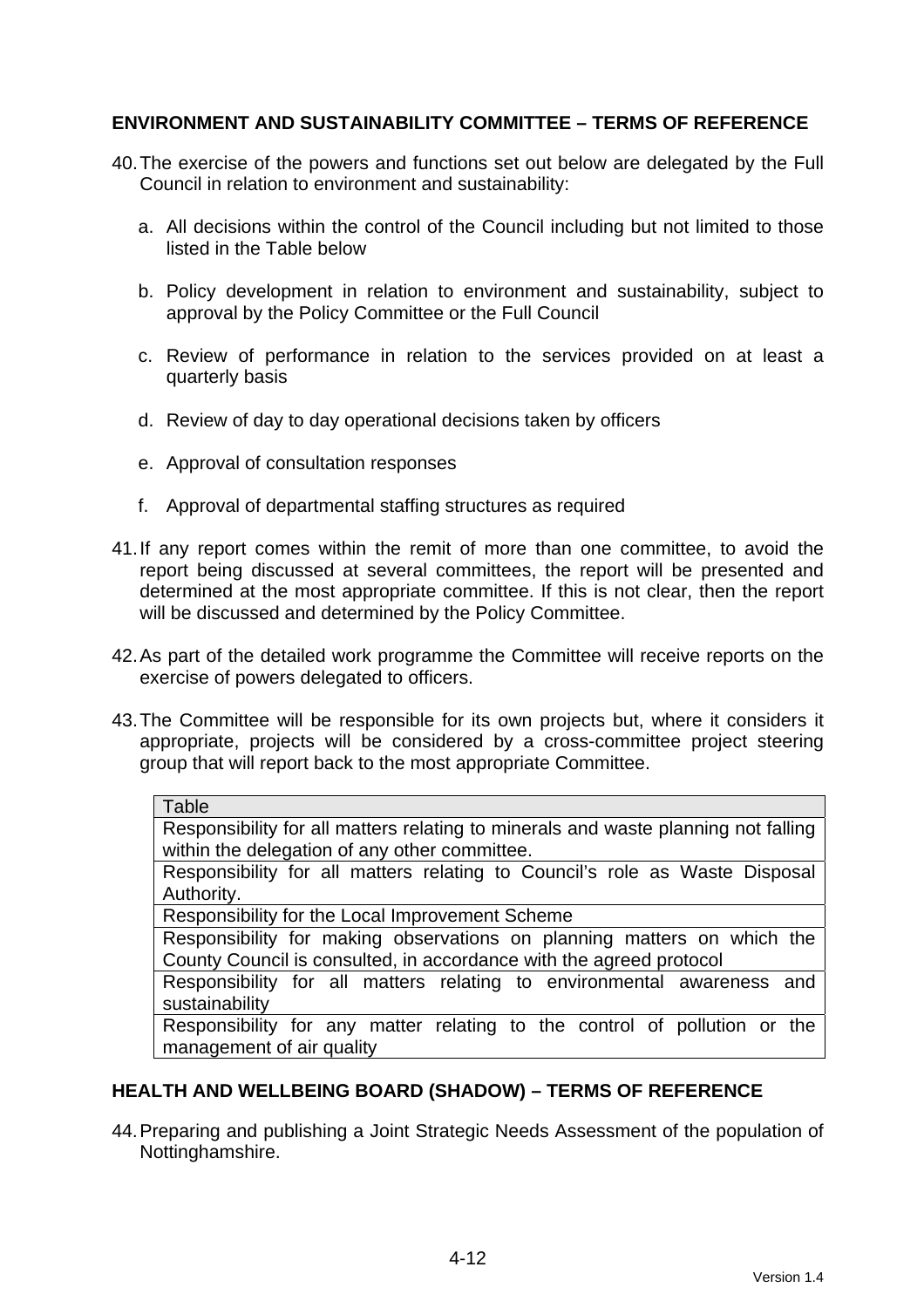- 45. Preparing a Health and Wellbeing Strategy based on the needs identified in the Joint Strategic Needs Assessment and overseeing the implementation of the strategy.
- 46. Ensuring that commissioning plans have due regard to the Joint Strategic Needs Assessment and the Health and Wellbeing Strategy.
- 47. Promoting integrated working including joint commissioning in order to deliver cost effective services and appropriate choice. This will also include joint working with services that impact on wider health determinants.

**NOTE:** This Committee is in shadow form until the Health and Social Care Act's statutory powers are in place from April 2013.

#### **HEALTH SCRUTINY COMMITTEE – TERMS OF REFERENCE**

48. Responsibility for scrutinising health matters in the areas covered by the Clinical Commissioning Groups for Ashfield, Bassetlaw, Mansfield and Newark and Sherwood.

#### **JOINT COMMITTEE FOR STRATEGIC PLANNING AND TRANSPORTATION – TERMS OF REFERENCE**

49. To advise the County Council and the City Council on strategic planning and transport matters taking account the best interests of the whole of Greater Nottingham.

#### **JOINT CITY/COUNTY HEALTH SCRUTINY COMMITTEE – TERMS OF REFERENCE**

- 50. To scrutinise health matters which impact on the areas covered by Nottingham City Council and the Broxtowe, Gedling, Hucknall and Rushcliffe areas of Nottinghamshire.
- 51. Where an NHS Trust operates in a wider area than above, to scrutinise any health matter which affects that area with the proviso that it will defer to the relevant City or County Health scrutiny body as requested.

#### **LOCAL JOINT RESOLUTIONS COMMITTEE – TERMS OF REFERENCE**

- 52. The exercise of the powers and functions set out below are delegated by the Full Council:
	- a. Responsibility for considering any issues where agreement cannot be reached between management and the trade unions.

**NOTE:** The Committee will have no delegated authority; any recommendations will be referred either to the Personnel Committee or to the Full Council for approval. This Committee will meet only as and when required.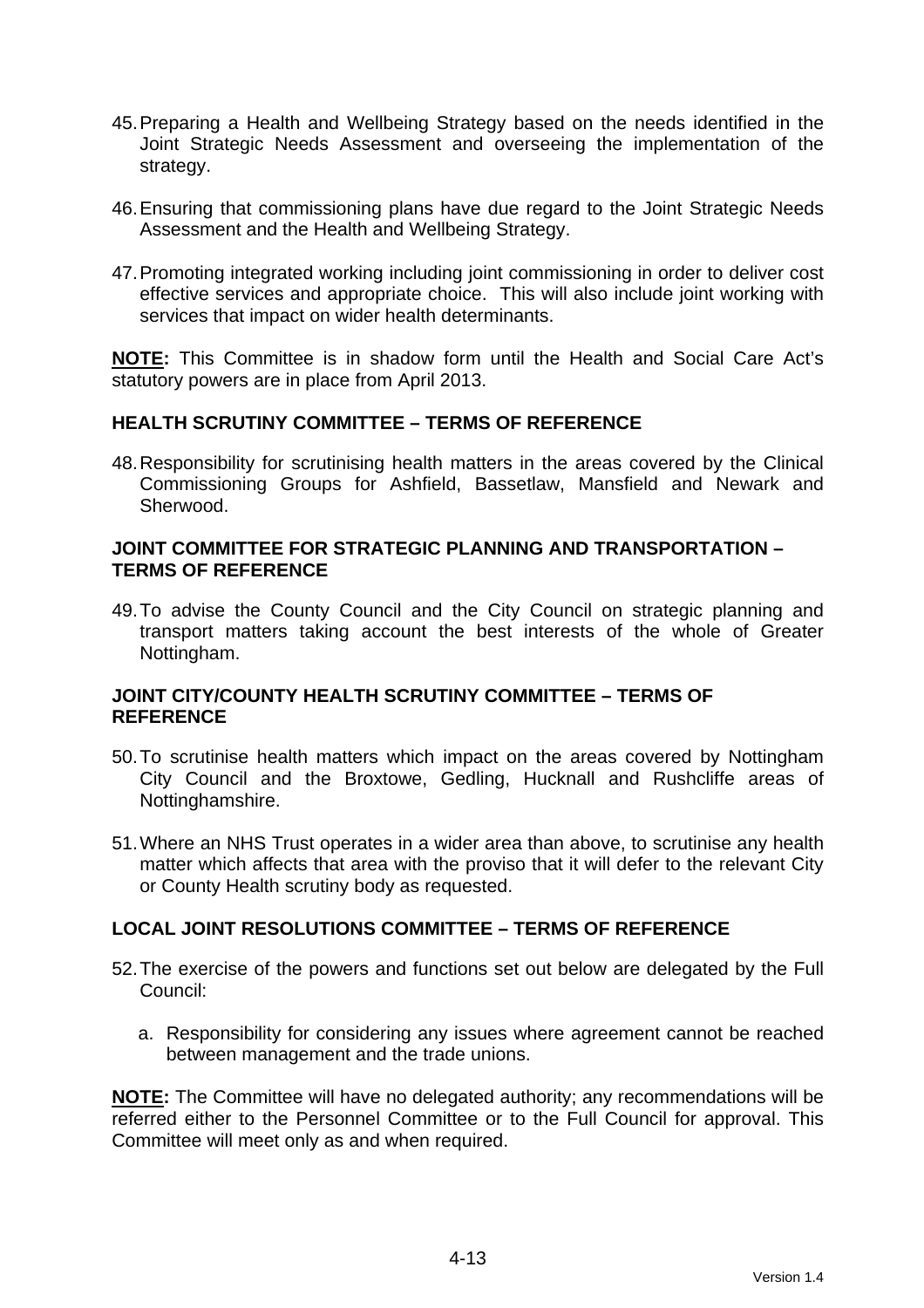# **PLANNING AND LICENSING COMMITTEE – TERMS OF REFERENCE**

- 53. The exercise of the powers and functions set out below are delegated by the Full Council:
	- a. Responsibility for the regulatory functions of the Council in relation to planning, monitoring, enforcement and licensing.
	- b. Responsibility for all licensing functions given to the Authority by law, except safety of sports grounds.
	- c. Receiving reports on the exercise of powers delegated to officers in relation to functions for which this Committee is responsible.
	- d. Approval for consultation responses relating to the Committee's functions.

# **RIGHTS OF WAY COMMITTEE – TERMS OF REFERENCE**

- 54. The exercise of the powers and functions set out below are delegated by the Full Council:
	- a. Responsibility for discharging the Council's regulatory powers relating to:
		- public rights of way
		- cycle tracks
		- gating orders on recommendation from the relevant committee or as necessary
		- common land
		- town and village greens
		- non-statutory public access routes
		- land management agreements
		- permissive paths
	- b. Receiving reports on the exercise of powers delegated to officers in relation to functions for which this Committee is responsible
	- c. Approval of consultation responses relating to the Committee's functions.

# **TRANSPORT AND HIGHWAYS COMMITTEE – TERMS OF REFERENCE**

- 55. The exercise of the powers and functions set out below are delegated by the Full Council in relation to transport and highways:
	- a. All decisions within the control of the Council including but not limited to those listed in the Table below
	- b. Policy development in relation to transport and highways, subject to approval by the Policy Committee or the Full Council
	- c. Review of performance in relation to the services provided on at least a quarterly basis
	- d. Review of day to day operational decisions taken by officers
	- e. Approval of consultation responses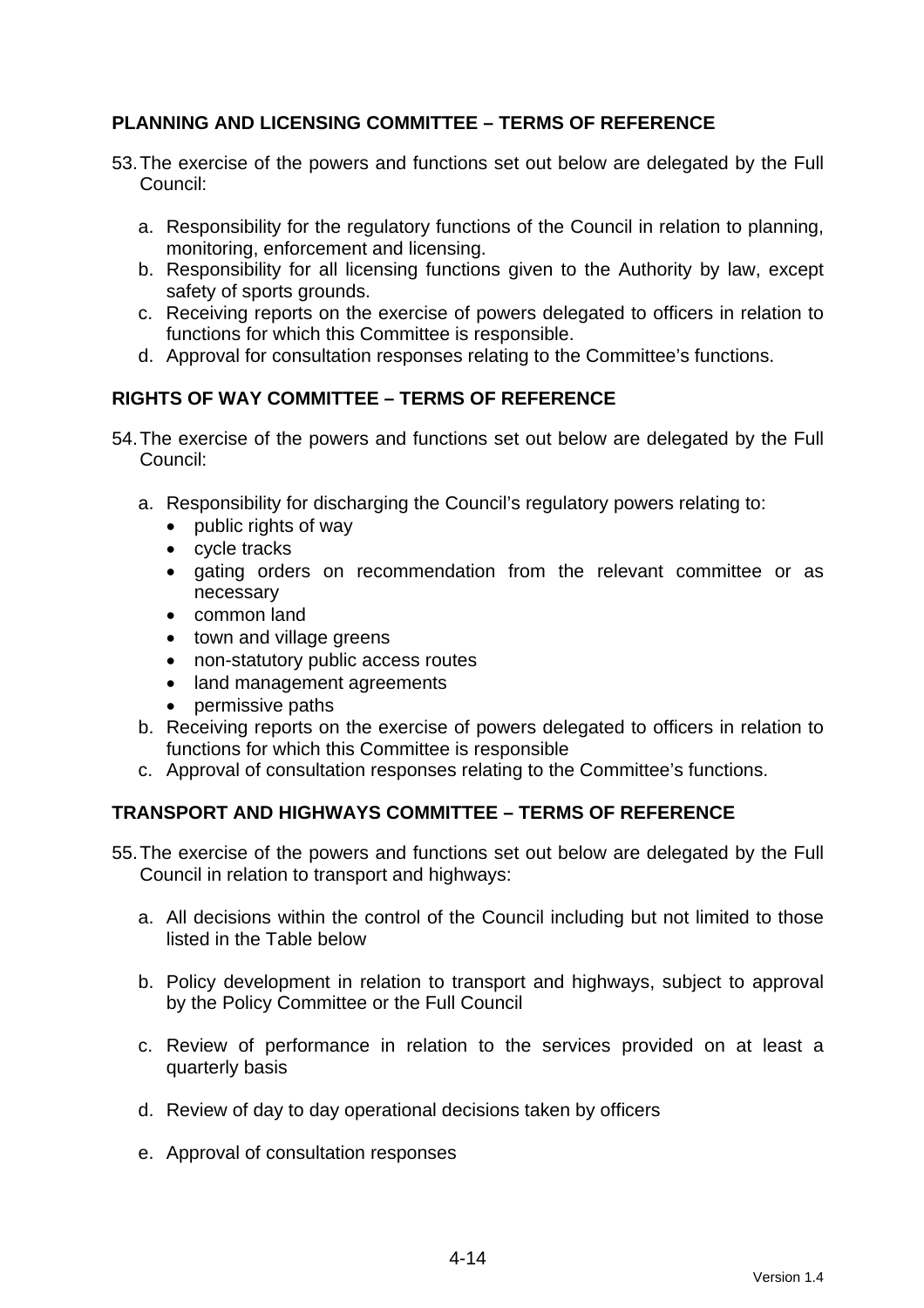- f. Approval of departmental staffing structures as required
- 56. If any report comes within the remit of more than one committee, to avoid the report being discussed at several committees, the report will be presented and determined at the most appropriate committee. If this is not clear, then the report will be discussed and determined by the Policy Committee.
- 57. As part of the detailed work programme the Committee will receive reports on the exercise of powers delegated to officers.
- 58. The Committee will be responsible for its own projects but, where it considers it appropriate, projects will be considered by a cross-committee project steering group that will report back to the most appropriate Committee.

#### **Table**

Responsibility for transport and highways (except those which are delegated to other committees) including:

- the planning, management and maintenance of highways including traffic management and residents' parking schemes
- the development of integrated transport systems
- road safety

Responsibility for making highways observations relating to planning applications, on which the County Council is consulted as required by the agreed protocol

Responsibility for the provision of passenger transport services, including bus and rail initiatives

Responsibility for the Council's highways internal trading organisations

#### **INTERNAL MANAGEMENT COMMITTEES**

#### **ADMINISTRATION COMMITTEE – TERMS OF REFERENCE**

- 59. The exercise of the powers and functions set out below are delegated by the Full Council to the Administration Committee:
	- a. Approving all Councillor attendance at conferences, seminars and training events, including any expenditure incurred, and officer travel outside the UK.
	- b. Approving appointments to outside bodies and determining which committee should receive regular updates from those outside bodies.
	- c. Approving the level and nature of support services for County Councillors including IT.
	- d. Authorising hospitality to be offered by the County Council except where the cost is to be covered by the Chairman of the County Council's individual budget.
	- e. Responsibility for resolving any issues arising from the Members' Allowances Scheme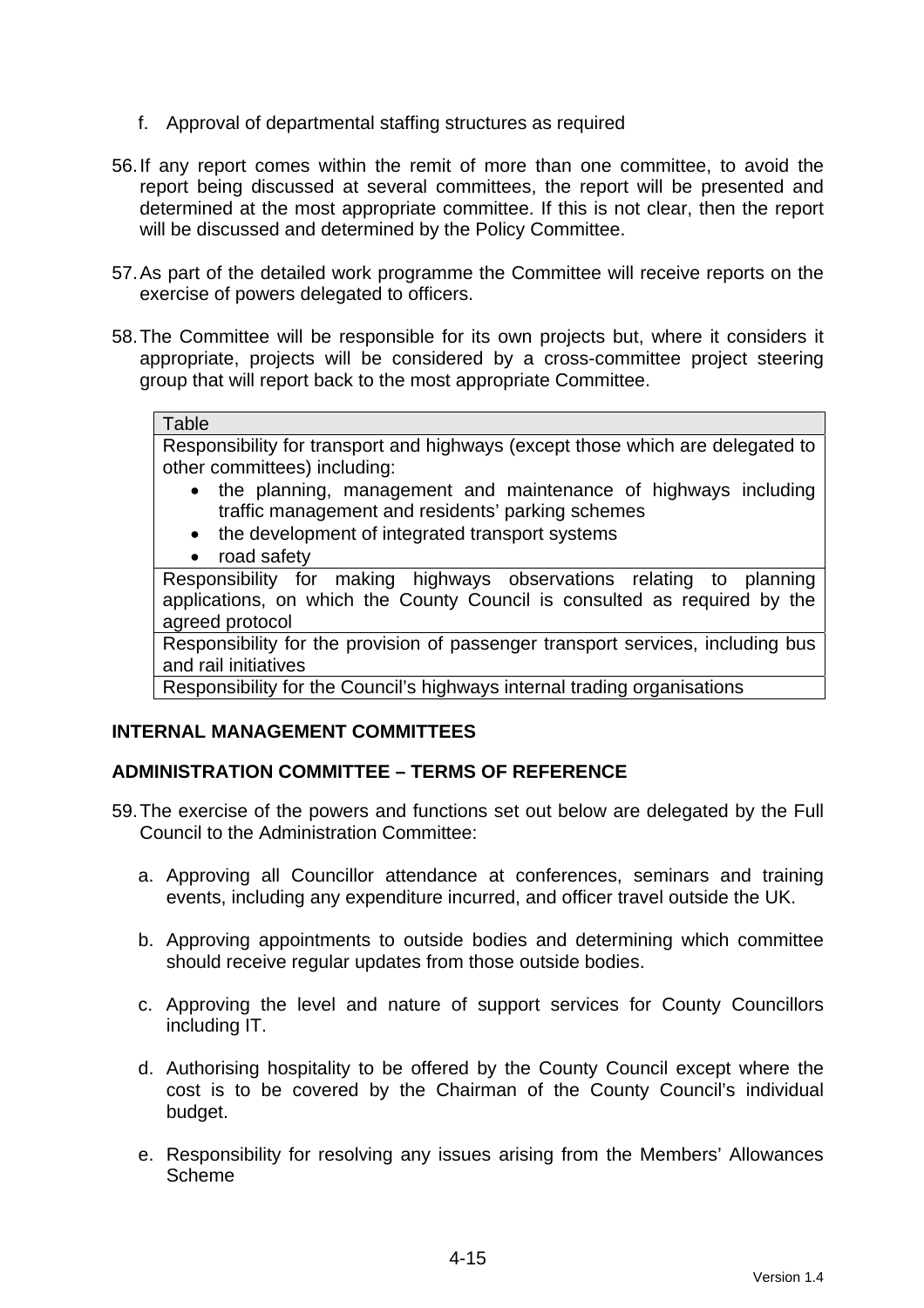f. Responsibility for determining any variation to maximum rates for dependent care allowances in the light of particular individual circumstances.

# **AUDIT COMMITTEE – TERMS OF REFERENCE**

- 60. The exercise of the powers and functions set out below are delegated by the Full Council:
	- a. Responsibility for advising Council on the adequacy of the Council's systems of internal control and overseeing the external auditor's annual audit of the accounts
	- b. Responsibility for maintaining an overview of the Council's Financial Regulations and anti-fraud and anti-corruption strategies

#### **FINANCE AND PROPERTY COMMITTEE – TERMS OF REFERENCE**

- 61. The exercise of the powers and functions set out below are delegated by the Full Council in relation to finance and property:
	- a. All decisions within the control of the Council including but not limited to those listed in the Table below
	- b. Policy development in relation to finance and property, subject to approval by the Policy Committee or the Full Council
	- c. Review of performance in relation to the services provided on at least a quarterly basis
	- d. Review of day to day operational decisions taken by officers
	- e. Approval of consultation responses
	- f. Approval of departmental staffing structures as required
- 62. If any report comes within the remit of more than one committee, to avoid the report being discussed at several committees, the report will be presented and determined at the most appropriate committee. If this is not clear, then the report will be discussed and determined by the Policy Committee.
- 63. As part of the detailed work programme the Committee will receive reports on the exercise of powers delegated to officers.
- 64. The Committee will be responsible for its own projects but, where it considers it appropriate, projects will be considered by a cross-committee project steering group that will report back to the most appropriate Committee.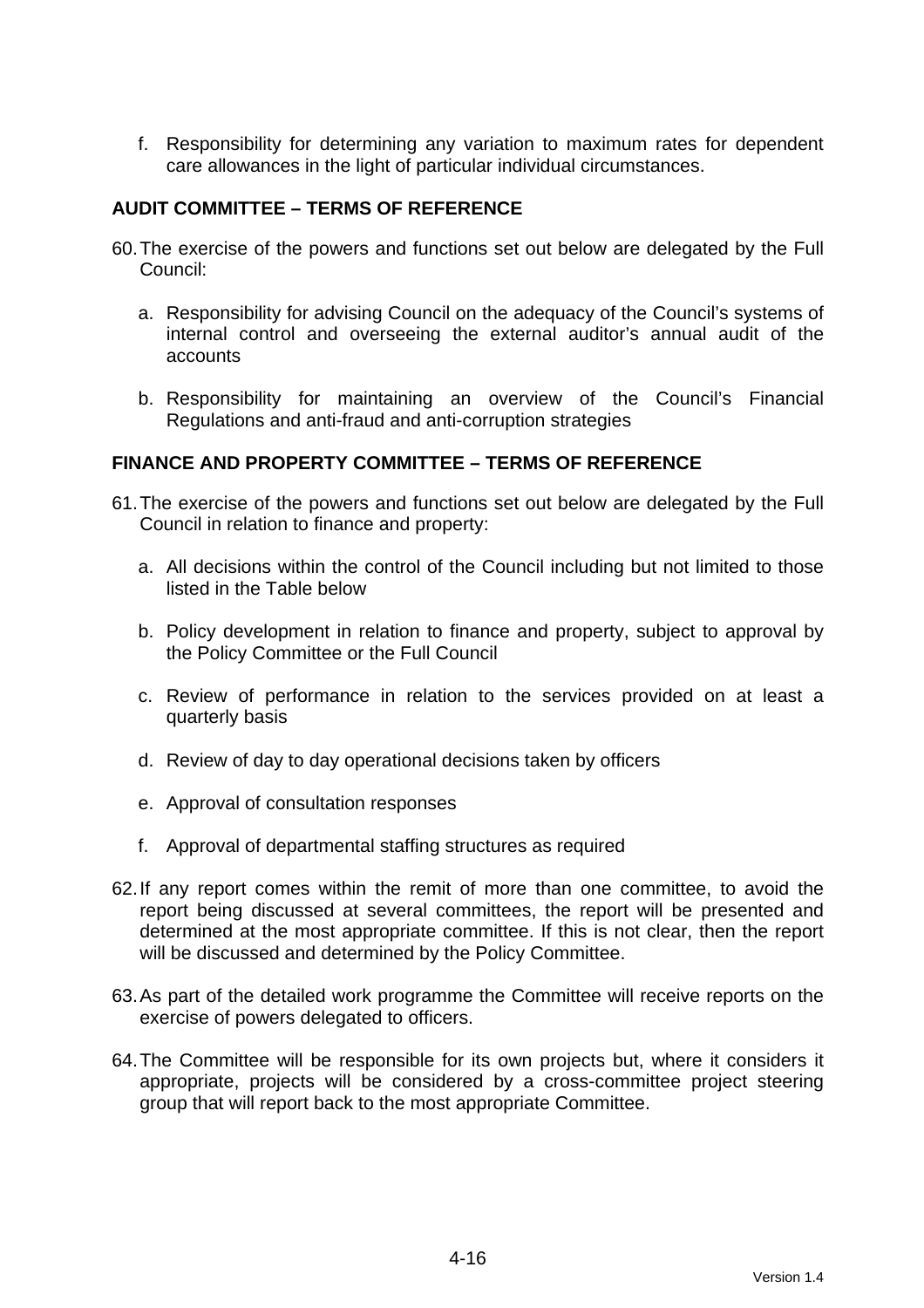| Table                                                                          |
|--------------------------------------------------------------------------------|
| Responsibility for the financial management of the Authority including         |
| recommending to Council the financial strategy, annual revenue budget,         |
| annual capital budget, asset management plan and precept on billing            |
| authorities                                                                    |
| Responsibility for the monitoring, reviewing and development of the financial  |
| framework of the Council including its audit, investments, budgeting and       |
| accounting functions                                                           |
| Responsibility for corporate procurement                                       |
| Responsibility for all property related functions including acquisitions and   |
| disposals                                                                      |
| Responsibility for property design and construction and related consultancy    |
| services                                                                       |
| Responsibility for the Council's information and communication technology      |
| $(ICT)$ strategy                                                               |
| Responsibility for monitoring the Councillors' Divisional Fund                 |
| Responsibility for the Council's County Supplies internal trading organisation |
| Reviewing and recommending Financial Regulations to the Council for            |
| adoption                                                                       |

## **NOTTINGHAMSHIRE PENSION FUND COMMITTEE – TERMS OF REFERENCE**

- 65. The exercise of the powers and functions set out below are delegated by the Full Council in relation to pensions:
	- a. All decisions within the control of the Council including but not limited to those listed in the Table below
	- b. Policy development in relation to pensions, subject to approval by the Policy Committee or the Full Council
	- c. Review of performance in relation to the services provided on at least a quarterly basis
	- d. Review of day to day operational decisions taken by officers
	- e. Approval of consultation responses
- 66. If any report comes within the remit of more than one committee, to avoid the report being discussed at several committees, the report will be presented and determined at the most appropriate committee. If this is not clear, then the report will be discussed and determined by the Policy Committee.
- 67. As part of the detailed work programme the Committee will receive reports on the exercise of powers delegated to officers.
- 68. The Committee will be responsible for its own projects but, where it considers it appropriate, projects will be considered by a cross-committee project steering group that will report back to the most appropriate Committee.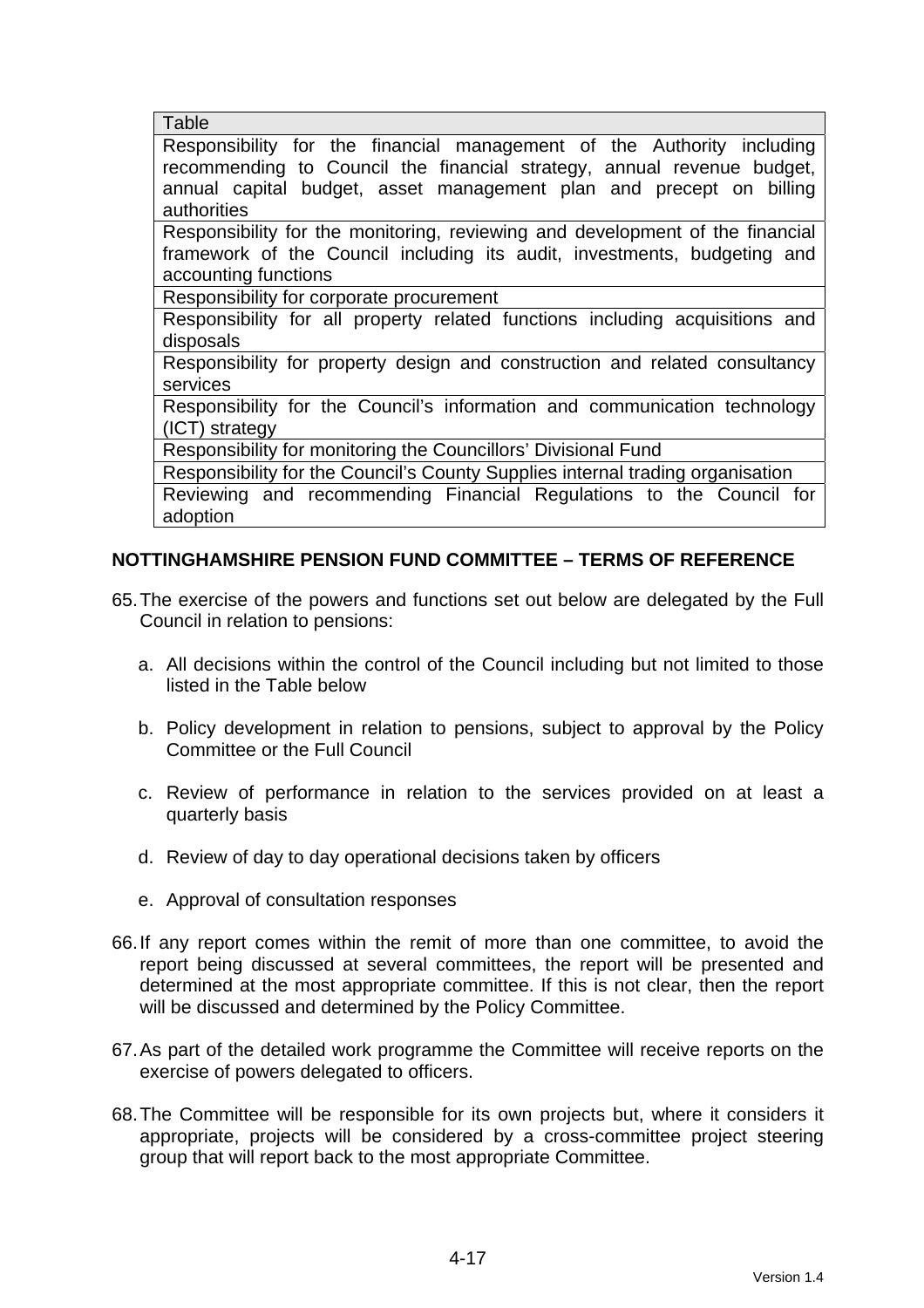#### **Table**

Administering the Nottinghamshire Pension Fund, including investments by and management of pension funds

**NOTE:** The County Council administers this Pension Fund on behalf of Nottinghamshire County Council, Nottingham City Council, the District and Borough Councils and other admitted bodies in Nottinghamshire.

## **PENSIONS INVESTMENT SUB-COMMITTEE – TERMS OF REFERENCE**

69. This is a sub-committee of the Nottinghamshire Pension Fund Committee

- 70. The exercise of the powers and functions set out below are delegated:
	- a. Responsibility for investment performance management of the Fund Managers and making appropriate recommendations to the Nottinghamshire Pension Fund Committee.

## **PENSIONS SUB-COMMITTEE – TERMS OF REFERENCE**

71. This is a sub-committee of the Nottinghamshire Pension Fund Committee

- 72. The exercise of the powers and functions set out below are delegated:
	- a. Responsibility for making recommendations to the Nottinghamshire Pension Fund Committee on matters relating to the administration and investment of the Pensions Fund.

## **PERSONNEL COMMITTEE – TERMS OF REFERENCE**

- 73. The exercise of the powers and functions set out below are delegated by the Full Council in relation to personnel:
	- a. All decisions within the control of the Council including but not limited to those listed in the Table below
	- b. Policy development in relation to personnel, subject to approval by the Policy Committee or the Full Council
	- c. Review of performance in relation to the services provided on at least a quarterly basis
	- d. Review of day to day operational decisions taken by officers
	- e. Approval of consultation responses
- 74. If any report comes within the remit of more than one committee, to avoid the report being discussed at several committees, the report will be presented and determined at the most appropriate committee. If this is not clear, then the report will be discussed and determined by the Policy Committee.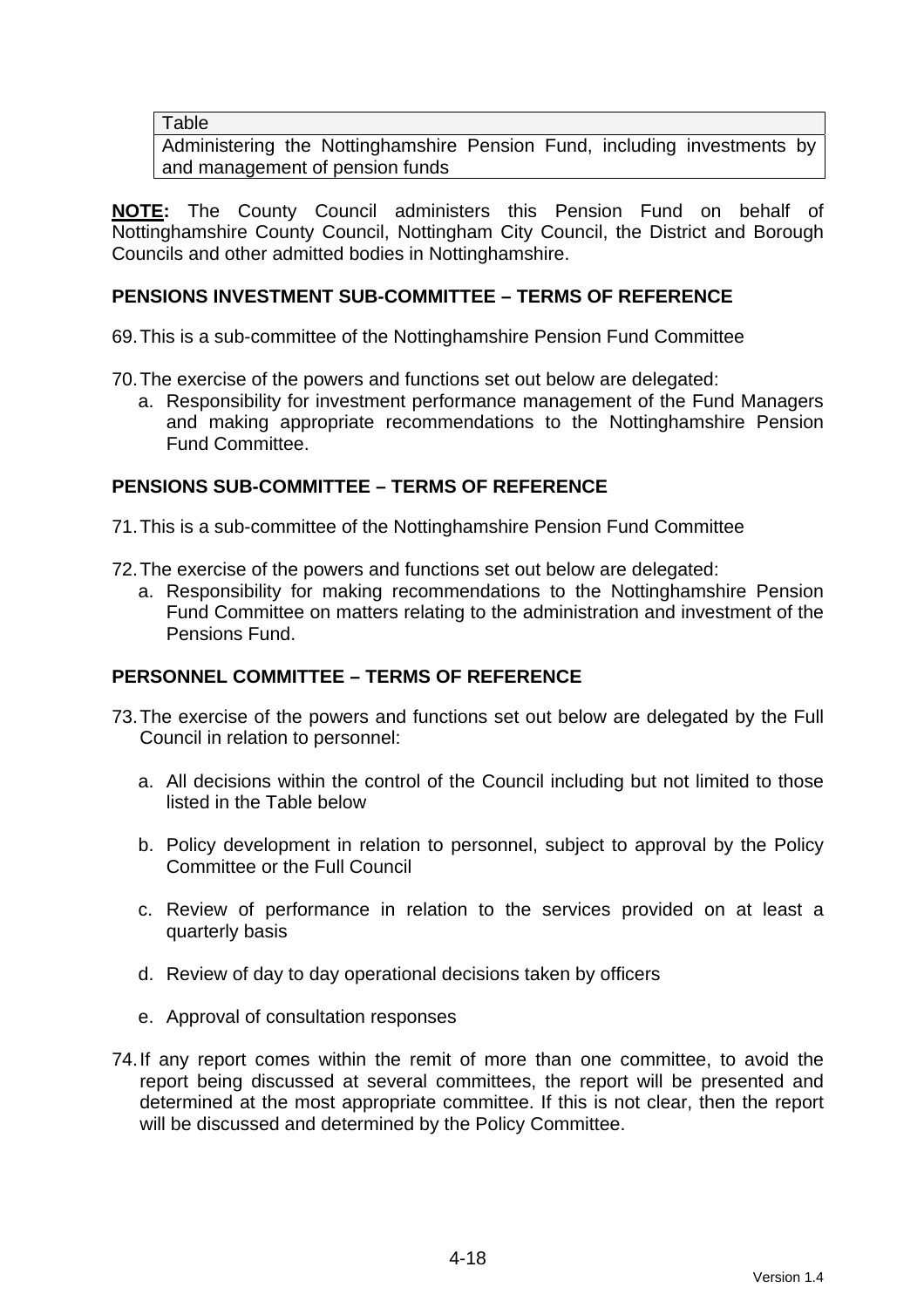- 75. As part of the detailed work programme the Committee will receive reports on the exercise of powers delegated to officers.
- 76. The Committee will be responsible for its own projects but, where it considers it appropriate, projects will be considered by a cross-committee project steering group that will report back to the most appropriate Committee.

| Table                                                                          |
|--------------------------------------------------------------------------------|
| Responsibility for the pay, terms and conditions of service and training of    |
| employees except for approving the annual Senior Officer Pay Policy            |
| Statement which is reserved to the Full Council                                |
| Responsibility for employee relations including arrangements for consultation/ |
| negotiation with Trades Unions                                                 |
| Responsibility for health and safety related matters                           |
| Reviewing and recommending Staffing Regulations to the Council for adoption    |
| Reviewing annually the overall staffing structure of the Council               |
| Considering any matters relating to Trade Union recognition                    |
| Responsibility for the Council's catering and facilities management internal   |
| trading organisation                                                           |

## **APPEALS SUB-COMMITTEE – TERMS OF REFERENCE**

- 77. This is a sub-committee of the Personnel Committee
- 78. The exercise of the powers and functions set out below are delegated by the Full Council:
	- a. Responsibility for determining appeals and complaints by employees under the Council's disciplinary, grievance and harassment procedures and other employment related procedures (This does not include appeals relating to pay, grading or discretionary awards in respect of redundancy or early retirement)
	- b. Responsibility for appeals against decisions not to include providers, or to remove them from the Council's directory of providers for funded early years education

**NOTE:** Complaints Review Panels are not formal meetings of the County Council. The responsibilities of these Panels are contained in the Complaints Procedures.

## **SENIOR STAFFING SUB-COMMITTEE – TERMS OF REFERENCE**

- 79. This is a sub-committee of the Policy Committee.
- 80. The exercise of the powers and functions set out below are delegated by the Full Council to the Senior Staffing Sub-Committee:
	- a. Responsibility for the appointment and dismissal of, and taking disciplinary action against, senior employees as set out in the Employment Procedure Rules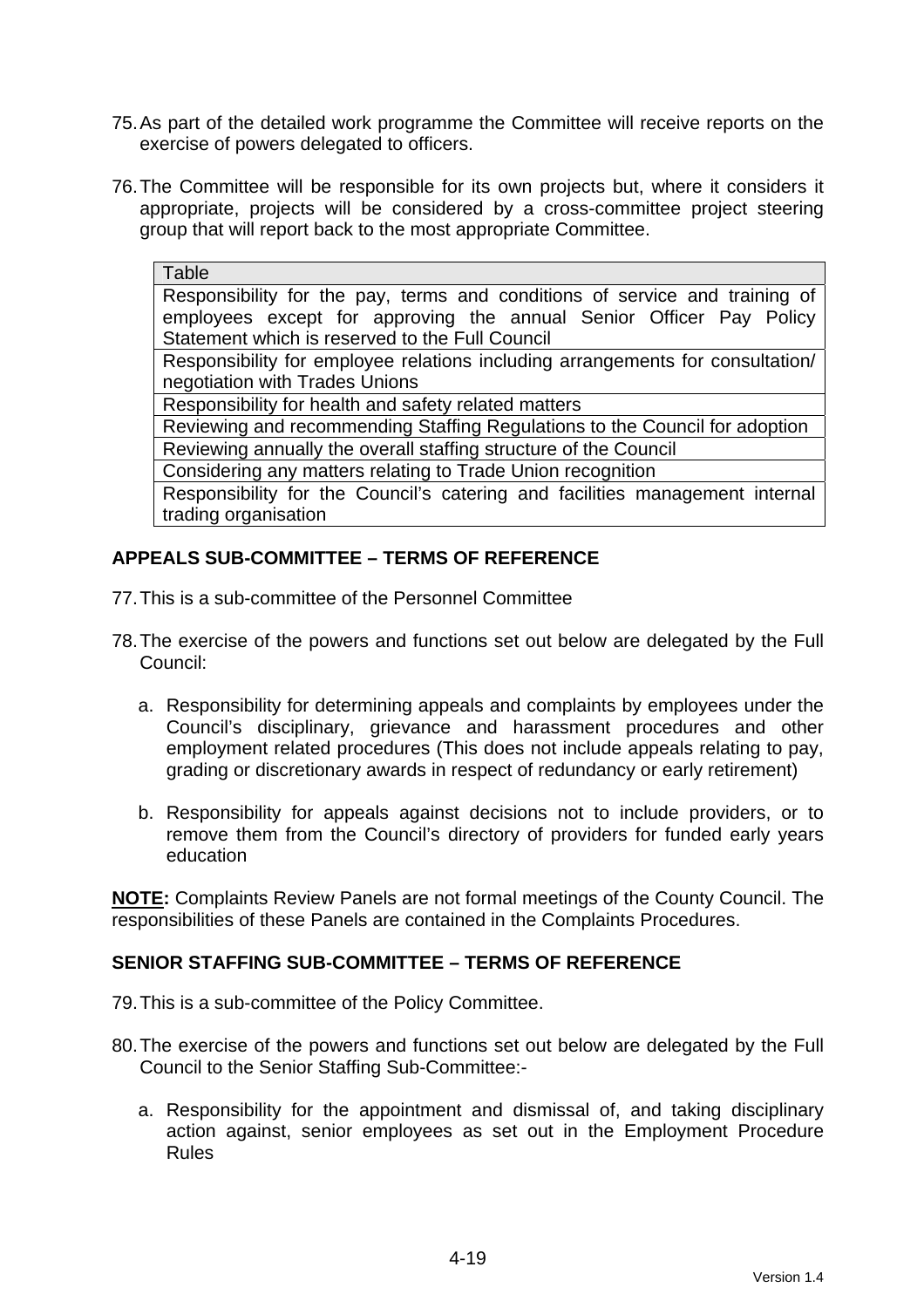# **NOTE:-**

- The appropriate committee chairman for the post being considered will always be present as a member of the Sub-Committee. Where the issue being considered relates to the Council's Chief Executive or a Corporate Director the Sub-Committee will have a membership of nine; otherwise the Sub-Committee will have a membership of five.
- The Sub-Committee will be required to follow the Council's Recruitment and Selection Code of Practice.
- The procedures the Sub-Committee is required to follow are set out in the Council's Staffing Regulations.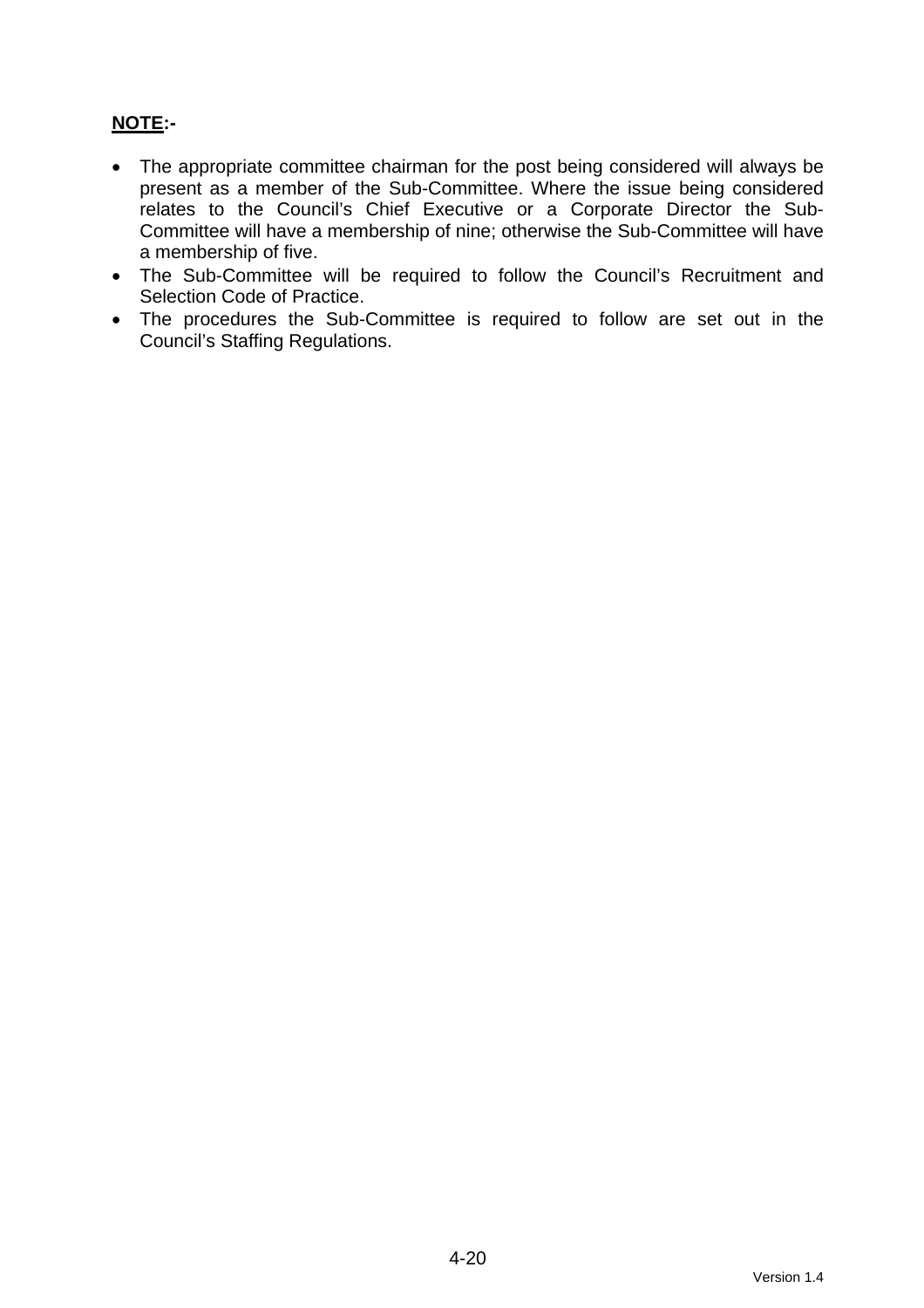## **PART B – SCHEME OF DELEGATION TO OFFICERS**

- 1. This Scheme sets out the delegated powers of officers of the County Council. For the purposes of the Scheme of Delegation the term 'Corporate Director' includes the Chief Executive.
- 2. Corporate Directors may delegate these powers to other officers and must ensure they appoint another officer to substitute in their absence.
- 3. Officers can only exercise delegated powers in accordance with approved policies and decisions made by committees or the Full Council.
- 4. All matters which are not day to day operational matters or contained in this Scheme of Delegation must be decided by the relevant committee. For urgent decisions see the Procedure for Urgent Decisions.
- 5. The chairman of the relevant committee may request an officer not to exercise their delegated power in any particular case and, if so, a report will be taken to the next available meeting of this committee for consideration.
- 6. Appointments of staff below Service Director level will be made by Officers. Any other appointment must be made by the Senior Staffing Sub-Committee.
- 7. Corporate Directors may not add to the establishment of their departments except in accordance with Employment Procedure Regulations, or any other specific committee approval.
- 8. Corporate Directors will agree with their respective chairman and vice-chairman the nature and level of information they require regarding the exercise of officers' delegated powers.
- 9. Corporate Directors must ensure that adequate arrangements are in place to brief and consult committee chairmen (or vice-chairmen in their absence) within their service areas as agreed with these chairmen.
- 10. Corporate Directors will exercise their delegated powers in accordance with any requirements of the Chief Executive.
- 11. Corporate Directors must ensure that their department maintains a list of specific delegations to officers, which must be available for public inspection at all times.
- 12. Corporate Directors have authority to exercise the powers of the County Council in the event of an emergency or disaster, including making or approving any arrangements for the protection of persons or property, and will report back to the next appropriate committee or meeting Council in the event that this authority is exercised.
- 13. Corporate Directors have authority to decide whether or not to commence or defend proceedings within their areas of responsibility. This includes decisions on settlements which must be made in consultation with the Group Manager, Legal and Democratic Services and the Chief Finance Officer. Policy Committee will receive regular reports on settlements. This is not the same as authorising the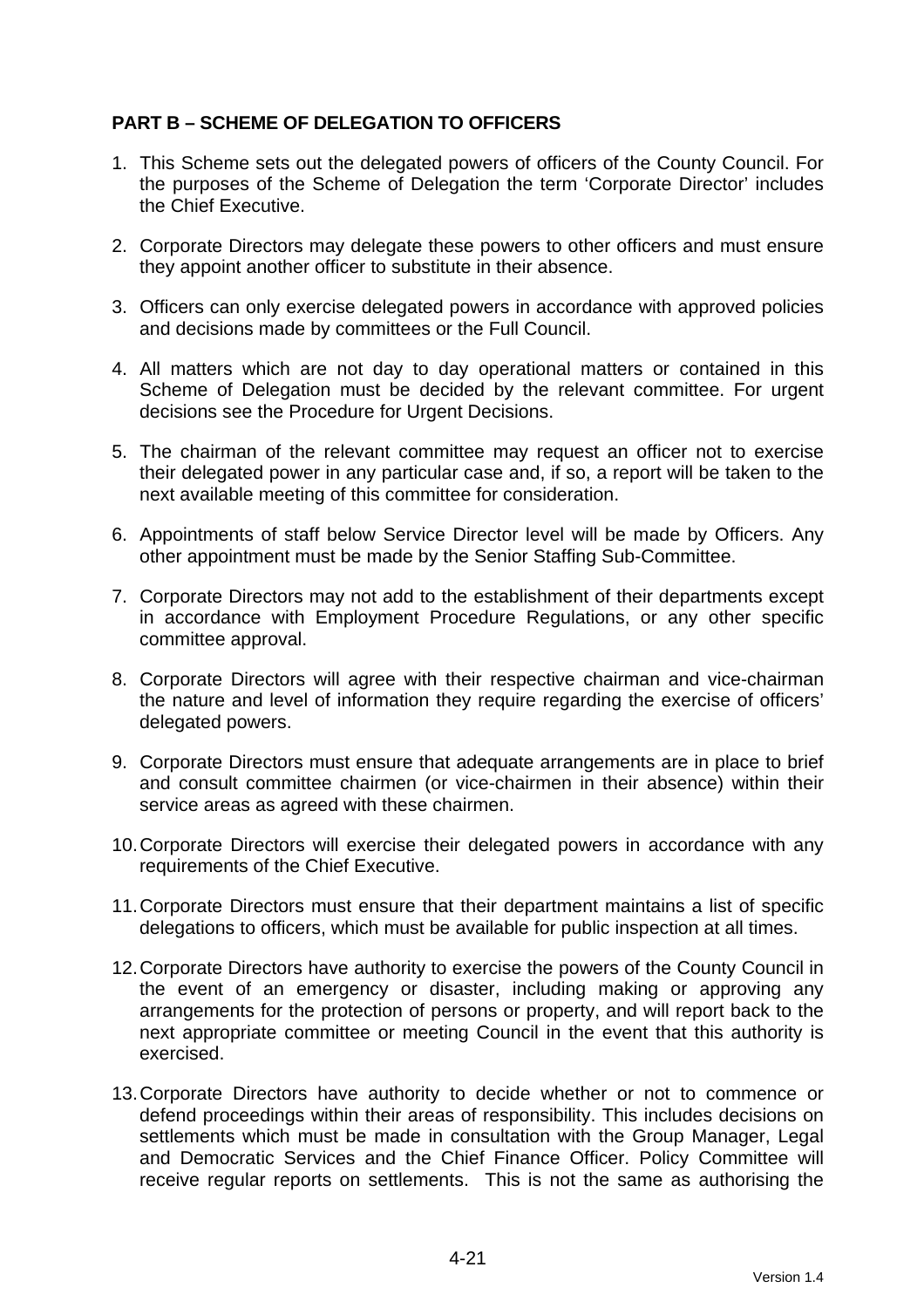formal commencement or defence of, or participation in, any legal proceedings, including appearing in proceedings and signing documents necessary to any legal procedure. The Corporate Director Policy, Planning and Corporate Services is responsible for this (see paragraph 21b below).

- 14. Corporate Directors have authority to settle ombudsman complaints and to determine payments under the Payments for Maladministration Policy. Policy Committee will receive regular reports on the operation of the Policy and payments.
- 15. Corporate Directors have authority to determine ex-gratia claims of up to £1,000 in respect of employees or volunteers carrying out their duties who suffer damage to personal belongings. Personnel Committee will receive regular reports.
- 16. The Chief Executive, the Corporate Director Policy, Planning and Corporate Services, the Group Manager Legal and Democratic Services and Principal and Senior Solicitors have authority to certify the fixing of the Common Seal of the Council to a document where this is required in order to give effect to a decision.

## **CHIEF EXECUTIVE**

- 17. The exercise of the responsibilities set out below are delegated by the County Council:
	- a. Taking all operational decisions necessary to secure the provision of services and/or the discharge of statutory functions, including the power to enter into contracts, in accordance with approved policies and Financial Regulations across the Authority.
	- b. Making any decision normally reserved to committee or another officer in accordance with the Urgency Procedure Rules.
	- c. Taking decisions whether to grant dispensations to Councillors and co-opted members from requirements relating to interests and their participation in meetings.
	- d. Taking any decision on any matter not reserved to another officer by law.
	- e. Holding to account Corporate Directors for the performance of their departments.

## **CORPORATE DIRECTOR ADULT SOCIAL CARE, HEALTH AND PUBLIC PROTECTION**

- 18. The exercise of the responsibilities set out below are delegated by the County Council:
	- a. Taking all operational decisions necessary to secure the provision of services and/or the discharge of statutory functions, including the power to enter into contracts, in accordance with approved policies and Financial Regulations in relation to the following areas: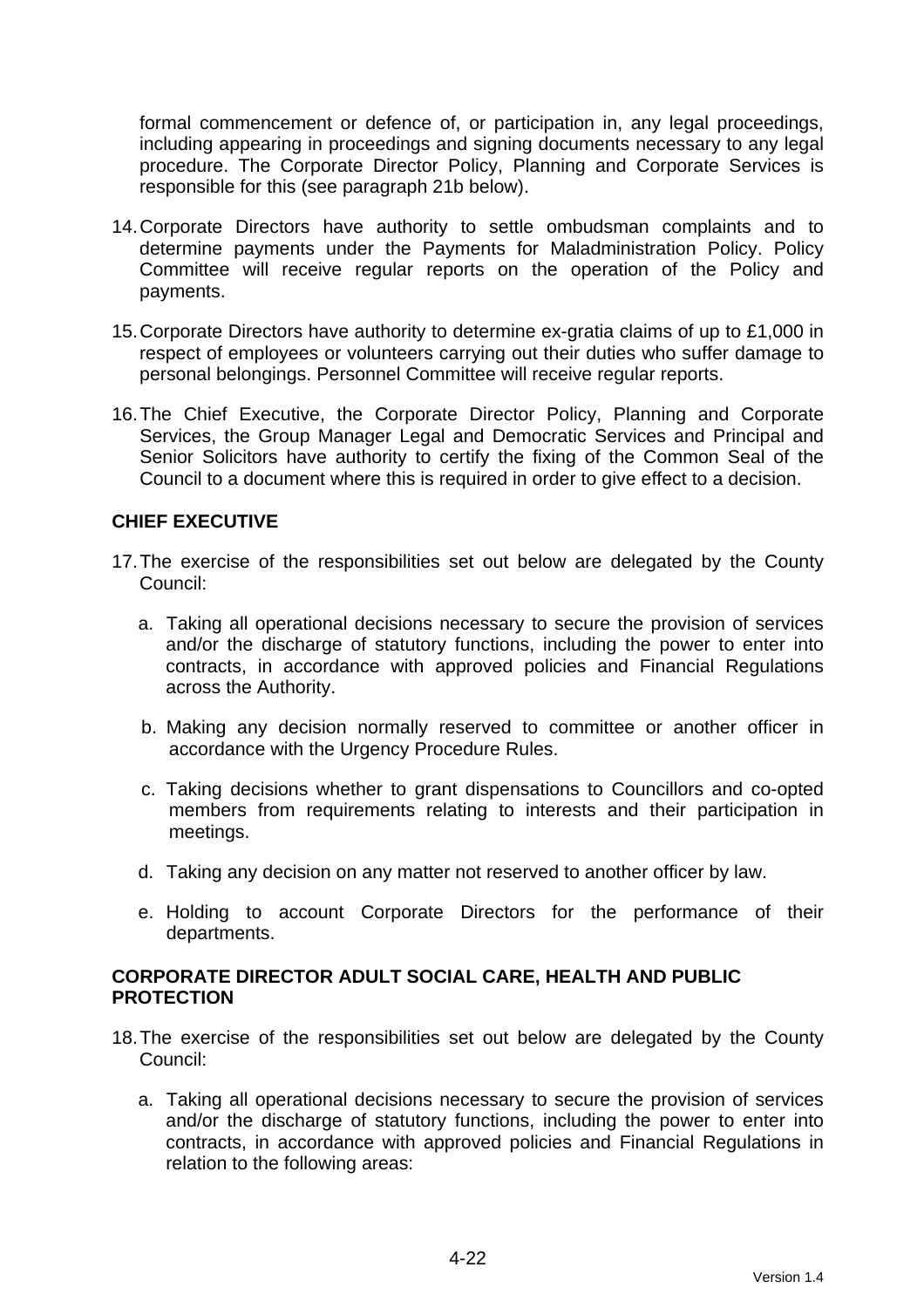Adult social care including:

- Safeguarding
- Mental health
- Disability
- Older people
- Residential services
- Day services

Public protection including:

- Trading Standards
- Emergency management
- Registration services
- b. Holding officers to account for the performance of their service areas

## **CORPORATE DIRECTOR CHILDREN, FAMILIES AND CULTURAL SERVICES**

- 19. To be the designated Director of Children Services in accordance with Section 19 of the Children's Act 2004.
- 20. The exercise of the responsibilities set out below are delegated by the County Council:
	- a. Taking all operational decisions necessary to secure the provision of service and/or the discharge of statutory functions, including the power to enter into contracts, in accordance with approved policies and Financial Regulations in relation to the following areas:
		- **Education**
		- Special educational needs and disability
		- Safeguarding
		- Children's social care
		- Youth services
		- Libraries
		- Country parks
		- Sport and Arts
		- Early Years
	- b. Holding officers to account for the performance of their service areas.
	- c. Approving school governor appointments for which the Council has responsibility and reporting these decisions quarterly to the Children and Young People's Committee.

## **CORPORATE DIRECTOR ENVIRONMENT AND RESOURCES**

21. The exercise of the responsibilities set out below are delegated by the County Council: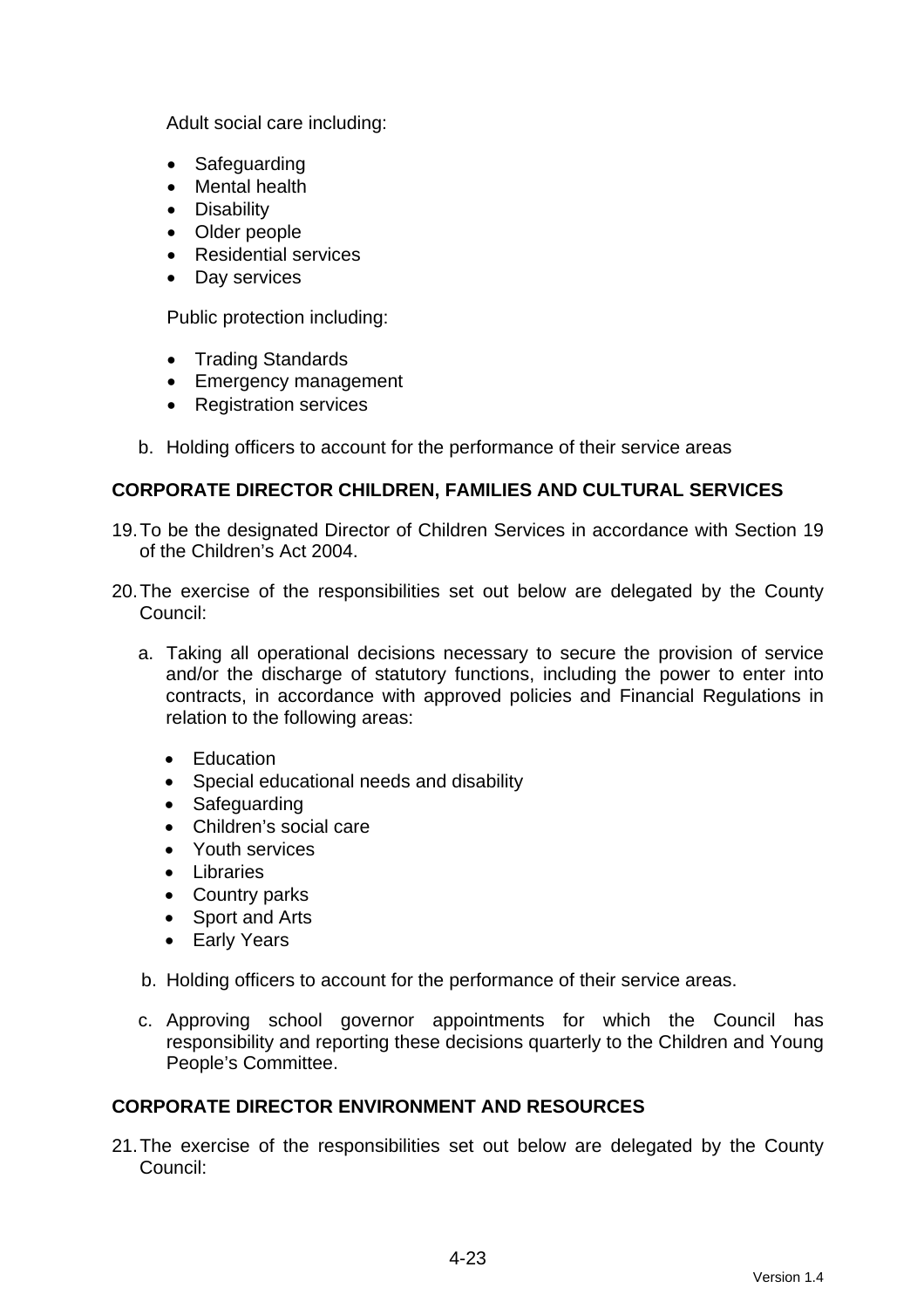- a. Taking all operational decisions necessary to secure the provision of service and/or the discharge of statutory functions, including the power to enter into contracts, in accordance with approved policies and Financial Regulations in relation to the following areas:
	- Waste Disposal
	- Transport
	- Highways
	- Property
	- Financial Services
	- Information and Communications Technology (ICT)
	- Catering and Facilities Management
	- Holding officers to account for the performance of their service areas.
	- Human Resources and Customer Services

## **CORPORATE DIRECTOR POLICY, PLANNING AND CORPORATE SERVICES**

- 22. The exercise of the responsibilities set out below are delegated by the County Council:
	- a. Taking all operational decisions necessary to secure the provision of service and/or the discharge of statutory functions, including the power to enter into contracts, in accordance with approved policies and Financial Regulations in relation to the following areas:
		- Improvement Programme
		- Planning
		- Corporate performance
		- Complaints
		- Economic development
		- Legal & Democratic Services
		- Policy development
		- Localism
		- Grant aid administration
		- Equalities
		- Community Engagement
		- Community Safety
		- Communications and Marketing
		- **Conservation**
	- b. Authorising the commencement or defence of, or participation in, any legal proceedings, including appearing in proceedings and signing documents necessary to any legal procedure, and authorising other officers to do so on behalf of the County Council. This is not the same as deciding whether to commence or defend proceedings and making decisions on settlements. The relevant Corporate Director is responsible for this (see paragraph 13 above).
	- c. Holding officers to account for the performance of their service areas.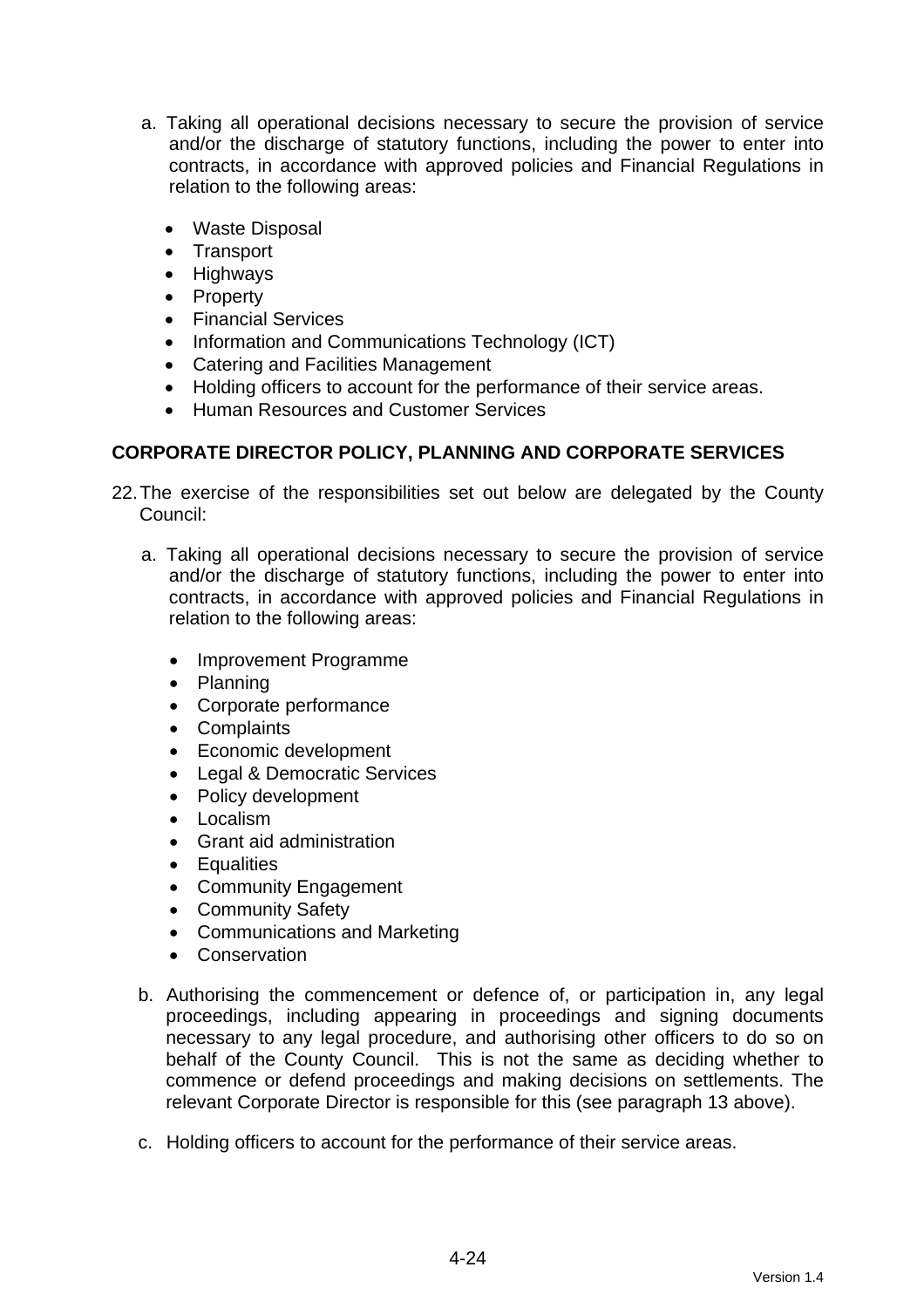## **STATUTORY OFFICERS**

23. There is a legal requirement to allocate some specific responsibilities to officers and the Council has designated the following posts:

| Chief Executive                                          | Head of Paid Service & Proper Officer |
|----------------------------------------------------------|---------------------------------------|
| Corporate Director Policy, Planning   Monitoring Officer |                                       |
| and Corporate Services                                   |                                       |
| <b>Service Director Financial Services</b>               | Chief Finance Officer (also known as  |
|                                                          | Section 151 Officer)                  |

## **HEAD OF PAID SERVICE**

- 24. Responsibility for reporting to the Full Council on the manner in which the discharge of the Council's functions is co-ordinated, the number and grade of officers required for the discharge of functions and the organisation of officers.
- 25. Responsibility for considering applications from officers for exemption from political restriction in respect of the post held by that officer.

**NOTE:** The Head of Paid Service may not be the Monitoring Officer but may hold the post of Chief Finance Officer if a qualified accountant.

## **PROPER OFFICER**

26. Responsibility for acting as the Proper Officer as set out in Section 270(3) of the Local Government Act 1972 in connection with committees.

## **MONITORING OFFICER**

- 27. Responsibility for maintaining the Constitution, ensuring it is available for inspection and making minor changes as a result of any restructuring.
- 28. Responsibility for ensuring the lawfulness and fairness of decision making; this includes authority, after consulting with the Head of Paid Service and Chief Finance Officer, to report to the Full Council if they consider that any proposal, decision or omission would give rise to unlawfulness or maladministration.
- 29. Responsibility for contributing to the promotion and maintenance of high standards of conduct.

**NOTE:** The Monitoring Officer cannot be the Chief Finance Officer or the Head of Paid Service.

## **CHIEF FINANCE OFFICER**

30. Responsibility for ensuring the lawfulness and financial prudence of decision making; this includes authority, after consulting with the Head of Paid Service and Monitoring Officer, to report to the Full Council if they consider that any proposal, decision or omission would give rise to unlawful expenditure, or is unlawful and is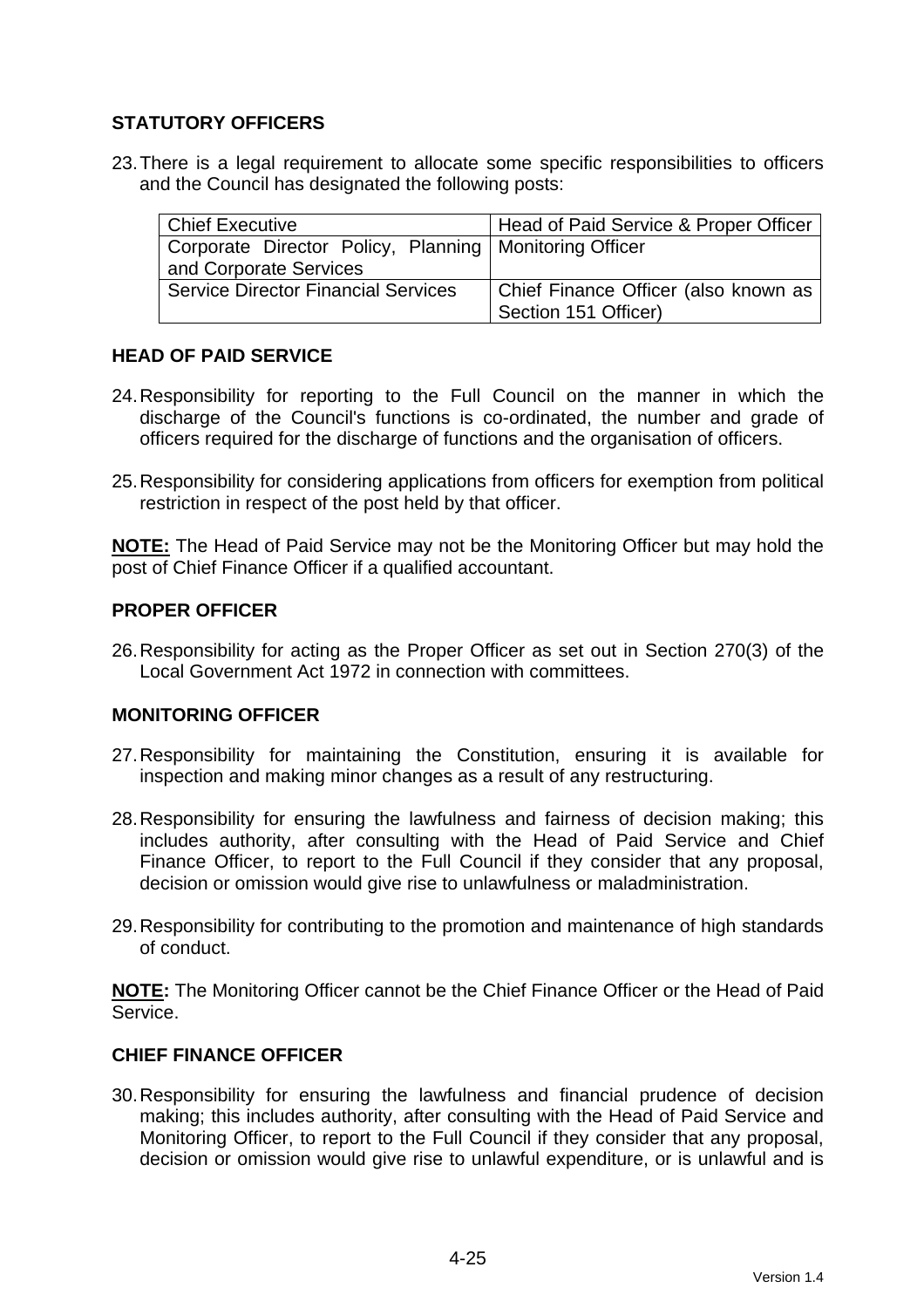likely to cause a loss or deficiency or if the Council is about to enter an item of account unlawfully.

- 31. Responsibility for the administration of the financial affairs of the Council.
- 32. Responsibility for providing advice on the scope of powers and authority to take decisions, maladministration, financial impropriety and probity.
- 33. Responsibility for providing financial information to the media, members of the public and the community.

**NOTE:** The Chief Finance Officer cannot be the Monitoring Officer but may hold the post of Head of Paid Service.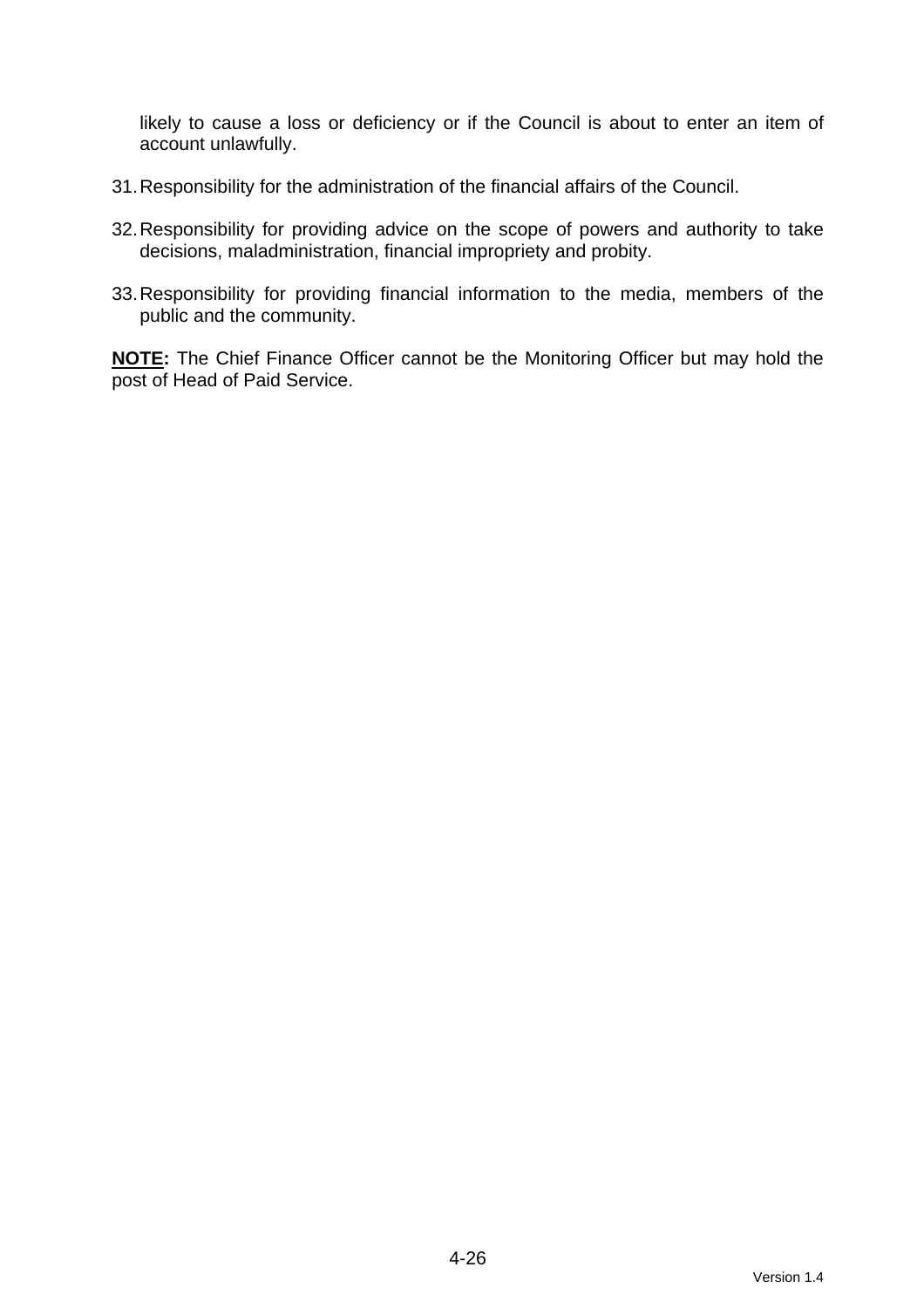**PART FIVE** 

**DEMOCRACY** 

**PROCEDURES**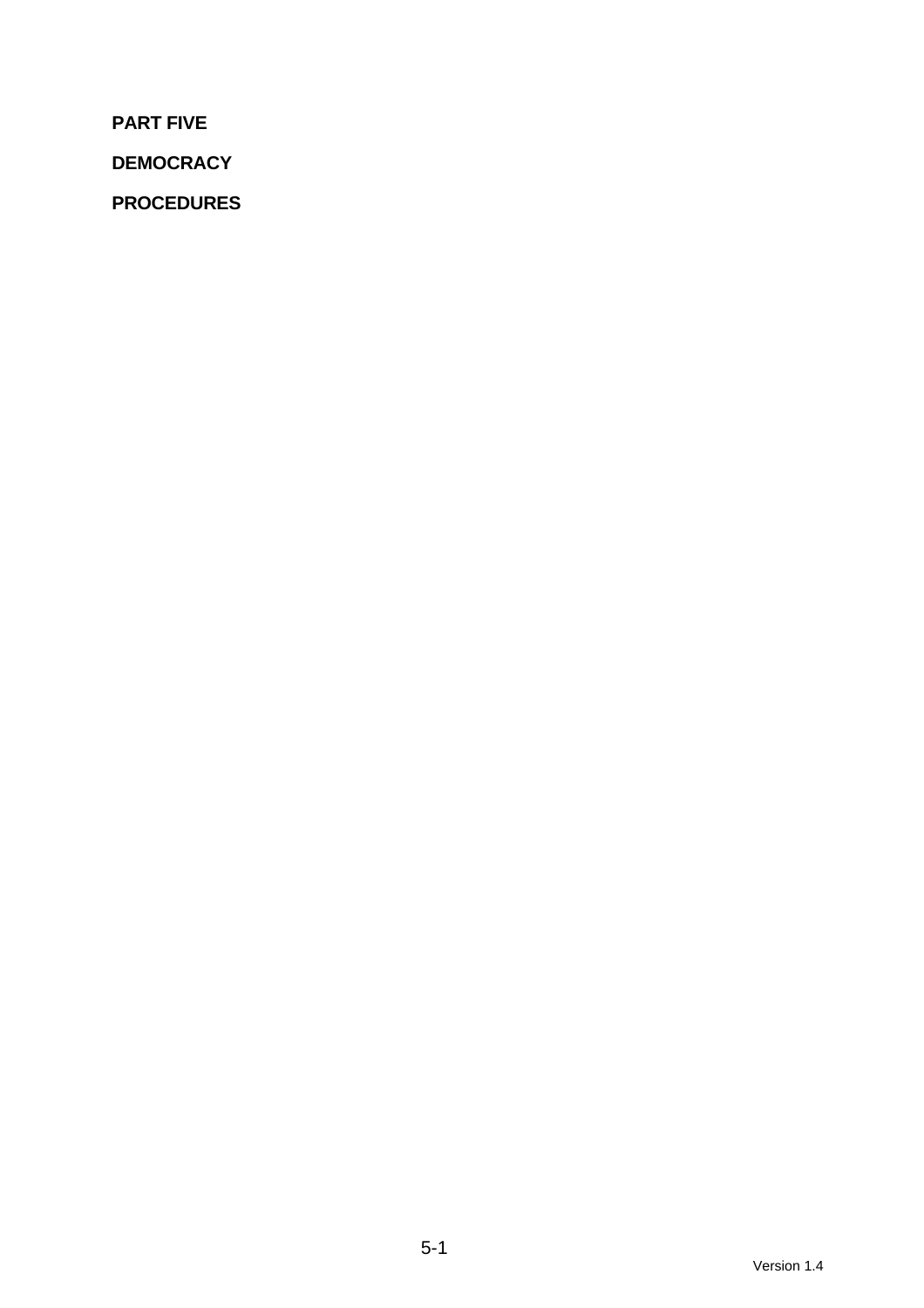## **PART A – PROCEDURE RULES FOR MEETINGS OF THE FULL COUNCIL**

#### **INTRODUCTION**

- 1. These rules are designed to ensure meetings of the Full Council run smoothly and are conducted properly.
- 2. So far as the law allows, any of these rules may be suspended at any meeting of the Full Council, either for the whole meeting or for a particular item on the agenda. In order to achieve this, a motion must be moved and seconded and a vote carried.
- 3. If any issues arise at a meeting in relation to interpretation of the procedure rules, the Chairman's decision will be final.
- 4. For the annual budget meeting some procedure rules will be suspended and alternative rules applied. See paragraph 87 below.

## **ARRANGEMENTS FOR MEETINGS**

- 5. Full Council meetings are normally held every 8 weeks on a Thursday. Meetings normally start at 10.00am.
- 6. The agenda and papers for meetings of the Full Council must be available at least five clear working days before the meeting.
- 7. Meetings of the Full Council will not continue beyond midnight unless it appears to the Chairman that the meeting will finish shortly after that time. Any remaining business will be held over until the next meeting. The annual budget meeting will continue beyond midnight if necessary.
- 8. The annual meeting of the Full Council is normally held each May.
- 9. The County Council's annual budget will normally be considered at the February meeting.
- 10. A special meeting will be arranged if the Chairman of the Council, the Council Leader, or any five County Councillors request such a meeting. A Special Meeting will be held on any day of the week.

#### **MINIMUM ATTENDANCE (QUORUM)**

- 11. At least one quarter (17) of the whole number of elected County Councillors must be present for the meeting to proceed or continue.
- 12. If the Chairman or the Chief Executive concludes that an insufficient number of Councillors is present the meeting will not proceed. The Division Bell will be sounded, and if after more than five minutes there is still an insufficient number present at the meeting it will be adjourned to a time fixed by the Chairman.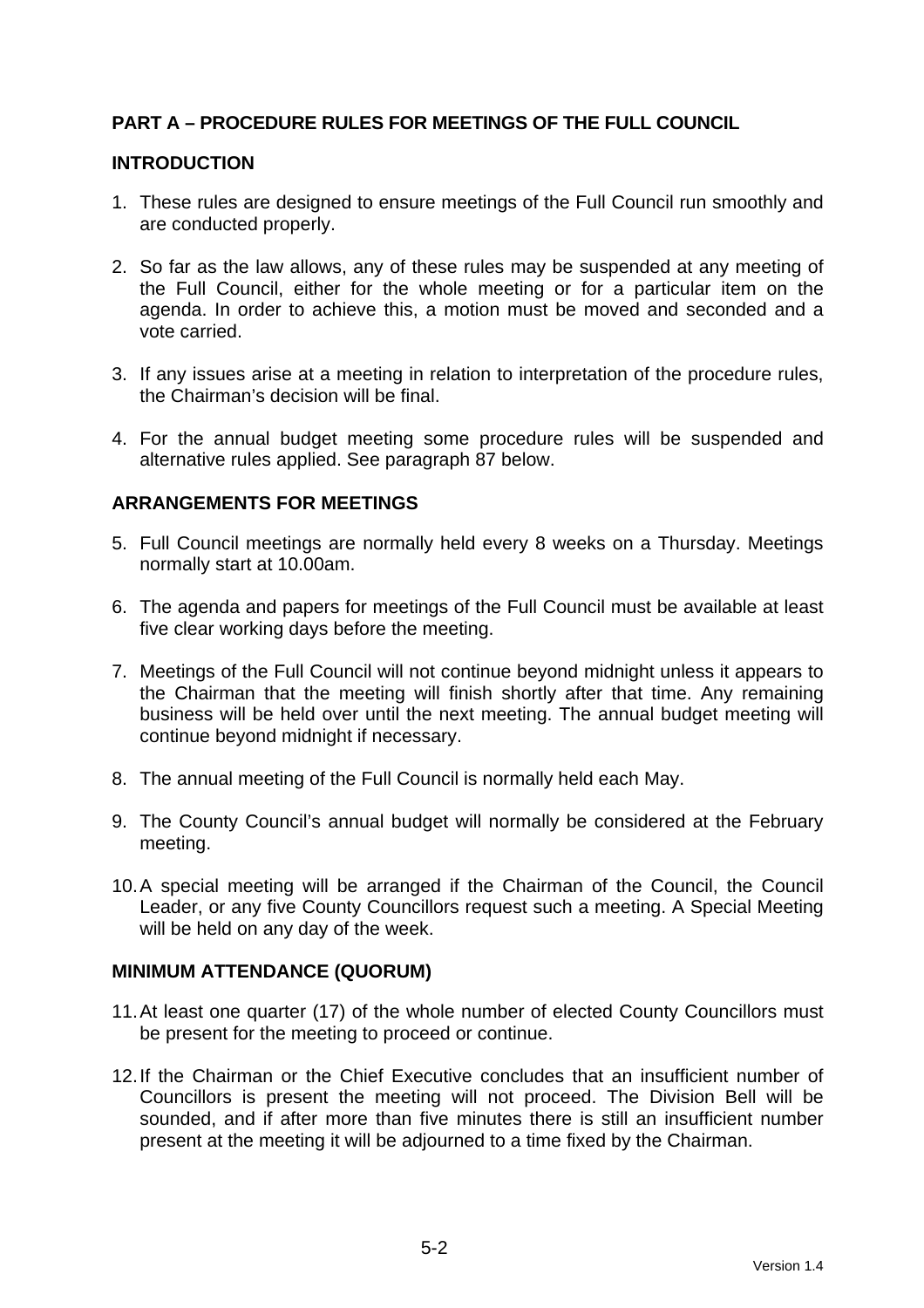## **ORDER OF BUSINESS**

- 13. Except for the annual meeting at which the election of Chairman and Vice-Chairman will be considered first, the order of business will usually be:
	- a. the choice of a person to preside if the Chairman and Vice-Chairman are absent
	- b. any business having priority by law
	- c. confirmation of the minutes of the last meeting of the Full Council
	- d. apologies for absence, including reasons
	- e. declarations of interest
	- f. business outstanding from the last meeting
	- g. Chairman of the County Council's business
	- h. constituency speeches
	- i. petitions
	- j. questions to Nottinghamshire and City of Nottingham Fire Authority and responses
	- k. questions to Committee Chairmen and responses
	- l. clarification on minutes of committee meetings
	- m. reports for decision by the Full Council
	- n. consideration of motions
	- o. any debate adjourned from earlier in the meeting (Adjournment Debate)

## **OTHER POINTS REGARDING THE ORDER OF BUSINESS**

- 14. At any time during the meeting the Chairman can adjourn the meeting.
- 15. The order of business can be varied at the discretion of the Chairman.
- 16. The minutes of ordinary meetings will not normally be confirmed at special meetings.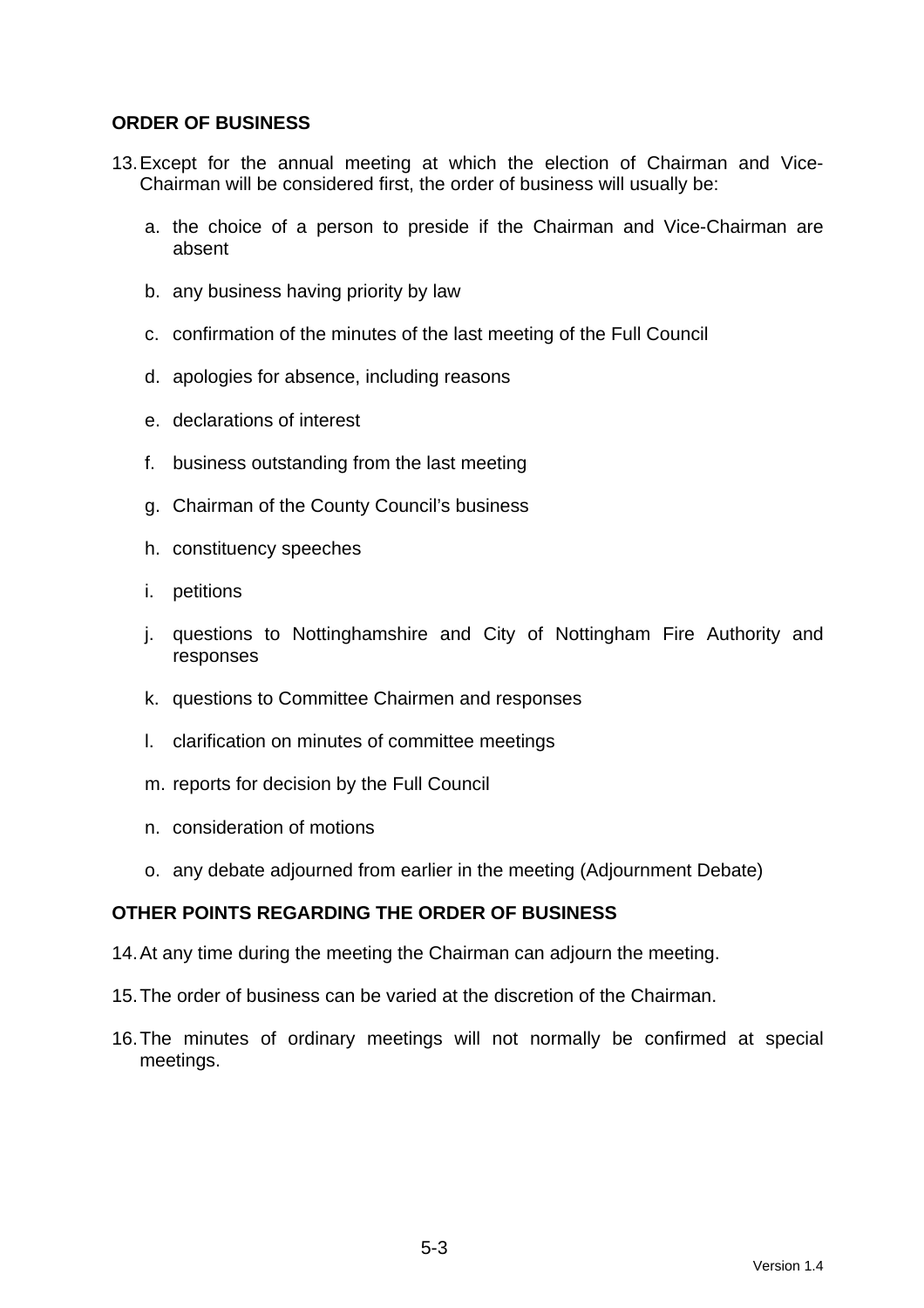## **DECLARATIONS OF INTEREST**

- 17. Where any Councillor has an interest in any matter to be discussed or decided, they will, in accordance with the Councillor Code of Conduct, declare the existence and nature of that interest and whether the interest is a Disclosable Pecuniary Interest. Any declaration of interest will be recorded in the minutes of the meeting.
- 18. Where any Councillor has declared a Disclosable Pecuniary Interest in any matter, they will leave the room in which the meeting is being held while the matter is under consideration unless:
	- a. Policy Committee has granted them a dispensation; or
	- b. the matter is only under consideration by the meeting as part of a report of the Minutes of Council, a committee or sub-committee and is not itself the subject of debate.
- 19. If the Councillor has chosen to remain within easy reach, that Councillor will be recalled by an appropriate officer before any further business is started.
- 20. Any person or officer of the authority who is appointed to do anything in connection with the County Council which enables them to speak at meetings, will make the same disclosures of interests and will withdraw from the room in which the meeting is being held on the same occasions as they would have to do if they were a County Councillor.

## **CONSTITUENCY SPEECHES**

- 21. At any Full Council meeting except the annual meeting, a special meeting and the annual budget meeting, Councillors will be given an opportunity to speak for up to three minutes on any issue arising in their division.
- 22. Such a speech will not give rise to a debate or a question and answer session.
- 23. Any Councillor who wishes to make a three minute speech must notify Democratic Services by 10 am two working days before the Full Council meeting.
- 24. A maximum of 30 minutes is allowed for this item. If the number of Councillors wishing to make three minute speeches is such that this 30 minute allocation would be exceeded, Councillors authorised to speak will be decided by ballot based on political proportionality.

## **PETITIONS**

25. In accordance with the Council's Petitions Scheme, at any Full Council meeting any Councillor may present a petition to the Chairman of the Council on any matter affecting the residents of their division, and in relation to which the County Council has powers or duties.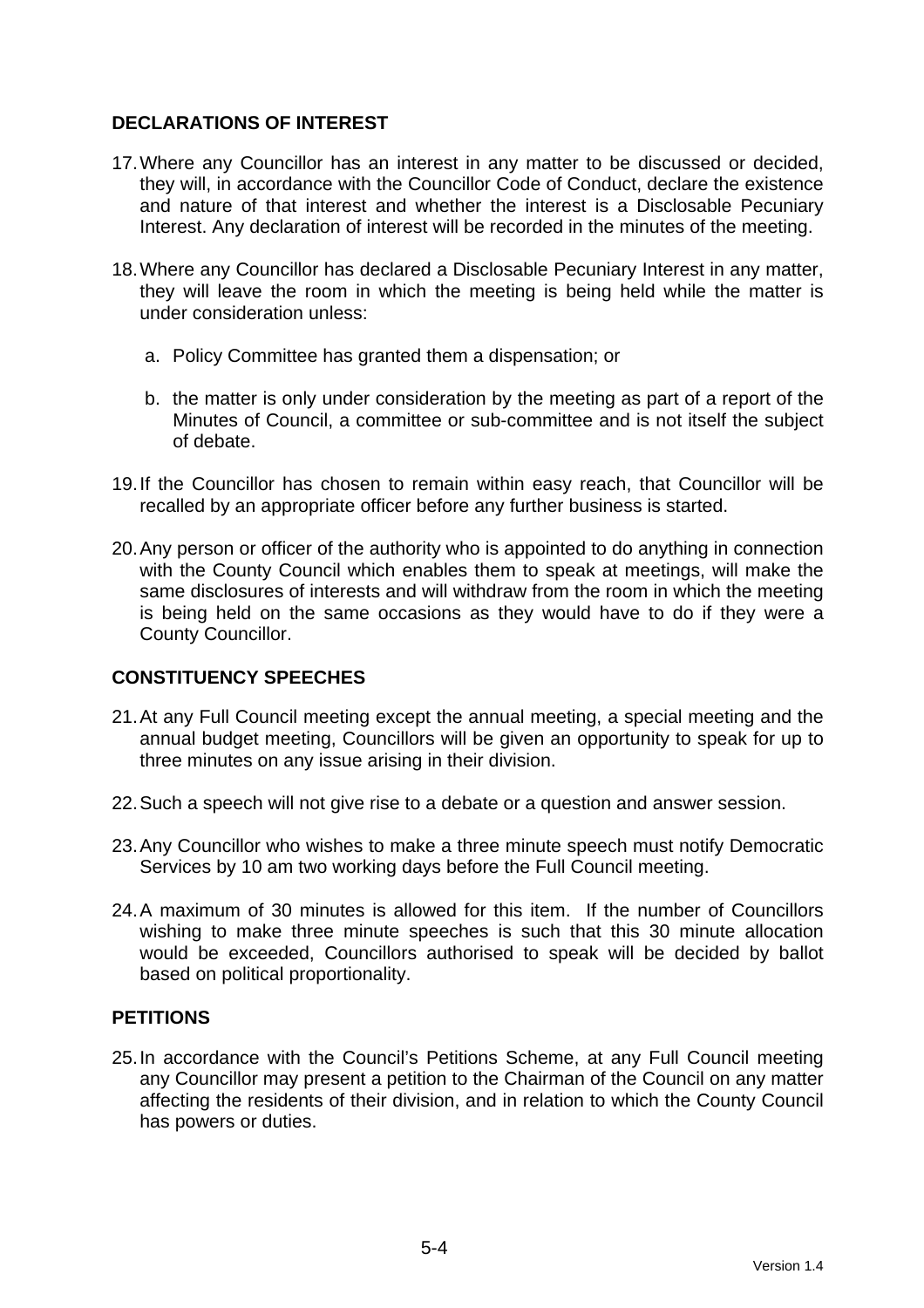- 26. Any Councillor who wishes to submit a petition must notify Democratic Services by 10 am the day before the meeting, giving details about the petition.
- 27. The Councillor presenting the petition can introduce and speak about the petition for up to one minute.
- 28. If a Councillor is unable to be at the meeting, they may request and agree to another Councillor presenting a petition on their behalf.
- 29. If a petition relates to more than one division the petition can be presented jointly if the relevant Councillors agree. If agreement cannot be reached the petition will be presented by the Council's Vice-Chairman.
- 30. Any petition presented will be referred without debate to the appropriate committee for consideration. A report back to Council on the outcome of that consideration will be made at its next meeting.
- 31. If a petition relates to the annual budget it will be included within the consultation responses and will not be presented separately under the normal petitions scheme.

## **QUESTIONS TO COMMITTEE CHAIRMEN**

- 32. At any meeting of the Full Council, except the annual budget meeting, a Councillor may ask any committee chairman one or more questions on matters within the remit of their committee. A maximum of 60 minutes is allowed for questions to Committee Chairmen after which any remaining questions will be dealt with under the procedure set out in paragraph 38.
- 33. At any meeting of the Full Council, except the annual budget meeting, a Councillor may ask the Chairman of Nottinghamshire and City of Nottingham Fire Authority one or more questions on matters within the remit of their authority. A maximum of 30 minutes is allowed for these questions after which any remaining questions will be dealt with under procedure set out in paragraph 38.
- 34. Councillors must post a copy of their question(s) under paragraph 31 and 32 in the box in Democratic Services or email council.questions@nottscc.gov.uk no later than 10 am two working days before the meeting.
- 35. The order in which questions are put at the meeting will be determined by the Chairman.
- 36. After receiving an answer from the relevant chairman, or their nominee, that Councillor, or any other Councillor, may ask supplementary questions on the same matter. The original questioner has the right to ask the first supplementary question. The number of supplementary questions allowed will be at the discretion of the Chairman having regard to paragraph 31 and 32 above.
- 37. Instead of asking a supplementary question the original questioner has the right to require a debate. Such a request must be made prior to any supplementary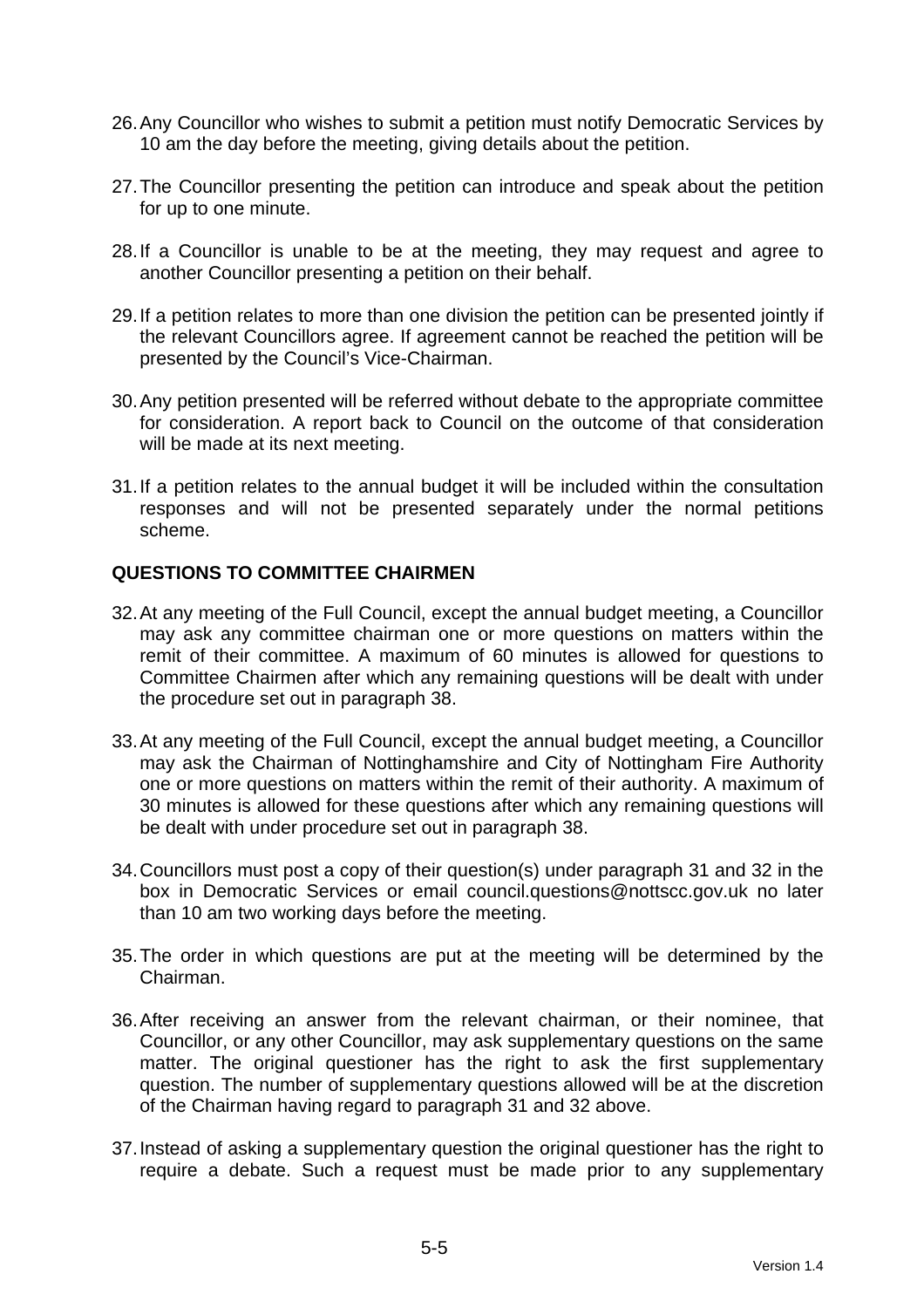questions being asked. If the motion for a debate is seconded the matter will then be adjourned for debate later in the meeting under the 'Adjournment Debate' item on the agenda and no supplementary questions can be asked.

38. The same supplementary question procedures apply to questions to the Chairman of the Fire Authority except that there is no right to request an adjournment debate.

## **QUESTIONS REQUIRING A WRITTEN RESPONSE**

39. Any Councillor may at any time, by writing to Democratic Services, put a question to a committee chairman and will be sent a reply within 15 working days. Every such question and the answer given will be included for information with papers for the next convenient Full Council meeting.

## **CLARIFICATION OF MINUTES**

- 40. Any Councillor may ask the relevant committee chairman for clarification of any issue contained in the minutes of meetings published since the last meeting of Full Council. No general debate will take place.
- 41. The number of points of clarification permitted will be at the discretion of the Chairman.

## **CONSIDERATION OF REPORTS FOR DECISION BY COUNCIL**

- 42. Reports are introduced by the relevant committee chairman.
- 43. The report recommendation is then 'moved' by one Councillor and 'seconded' by another Councillor. It then becomes a 'motion' for debate. The motion is then debated before a vote is taken.

## **CONSIDERATION OF INDIVIDUAL MOTIONS TABLED BY COUNCILLORS IN ADVANCE OF MEETINGS**

- 44. Councillors may raise an issue at Full Council meetings by submitting a motion. The procedure for submitting a motion for debate is as follows:
	- a. Notice must be given either by submitting a signed copy of the motion to Democratic Services or by emailing council.questions@nottscc.gov.uk no later than 10 am six clear working days before the Full Council meeting.
	- b. The motion must be proposed and seconded.
	- c. The motion will be included in the agenda for the meeting.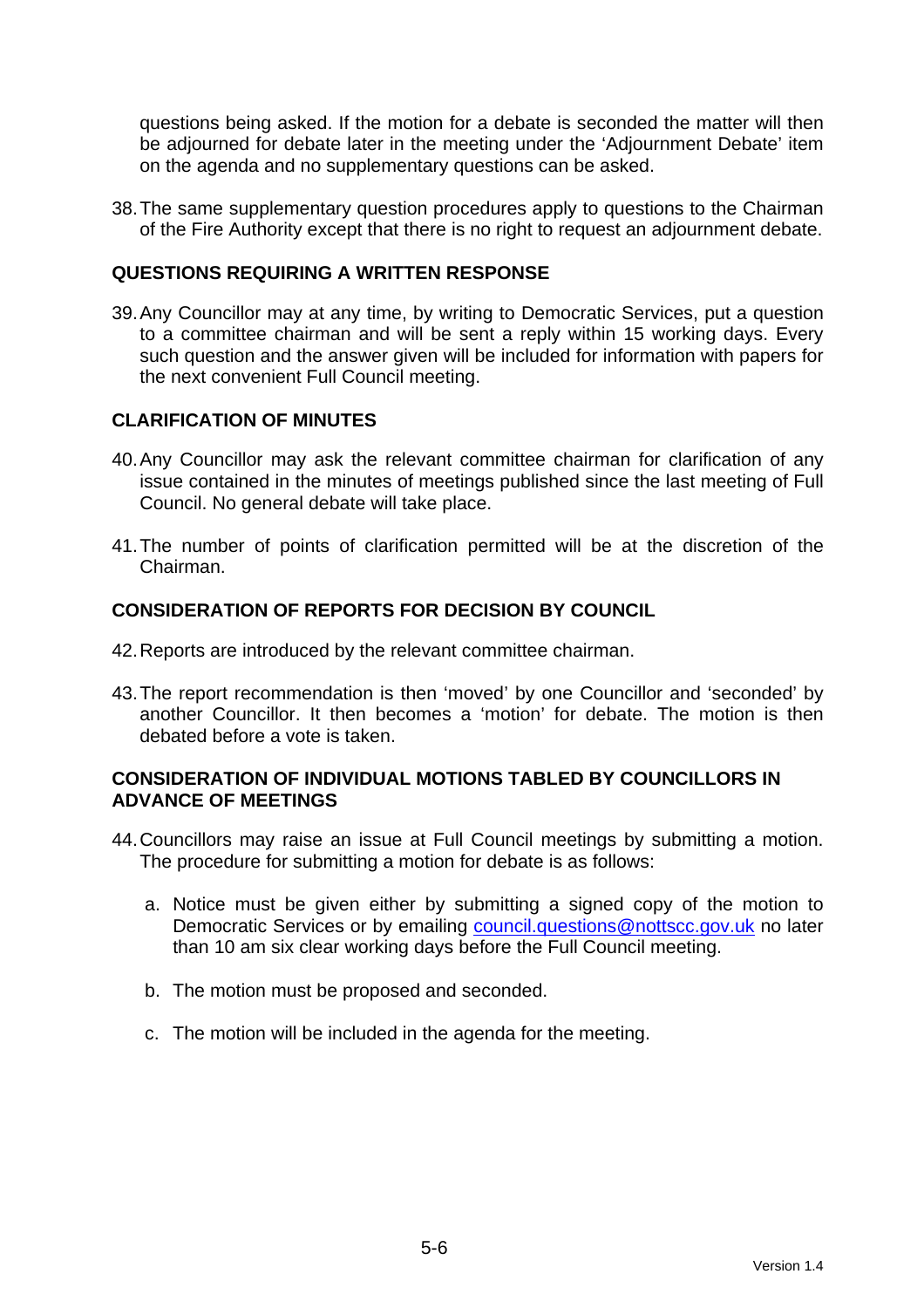## **MOTIONS NOT REQUIRING PRIOR WRITTEN NOTICE**

- 45. Motions can be moved and seconded orally at meetings to ensure meetings run smoothly and are conducted properly. The following are examples of such motions:
	- a. appointment of a chairman for the meeting in the absence of the Chairman and Vice-Chairman
	- b. request to withdraw a motion
	- c. that the matter be put to a vote
	- d. that the meeting be adjourned
	- e. variation of the order of business
	- f. suspension of the procedure rules
	- g. exclusion of the public
	- h. that a named Councillor should not be heard further
- 46. Motions relating to the following may be moved and seconded without notice but must be provided in writing to the Chairman when being moved
	- a. amendments to motions
	- b. the appointment of Councillors to Committees

## **THE RULES OF DEBATE**

- 47. If a Councillor wishes to speak they should indicate their intention by raising their hand.
- 48. The Chairman will decide the order in which speakers will be heard. Any Councillor who wishes to speak will be given the opportunity to do so unless any of the exceptions contained in these rules of debate apply.
- 49. Councillors can speak for a maximum of 20 minutes subject to any exceptions set out below.
- 50. Councillors will stand when speaking and must address the Chairman.
- 51. Councillors must speak strictly to the subject under discussion.
- 52. Whenever the Chairman stands during a debate any Councillor standing must sit down and the Full Council must be silent.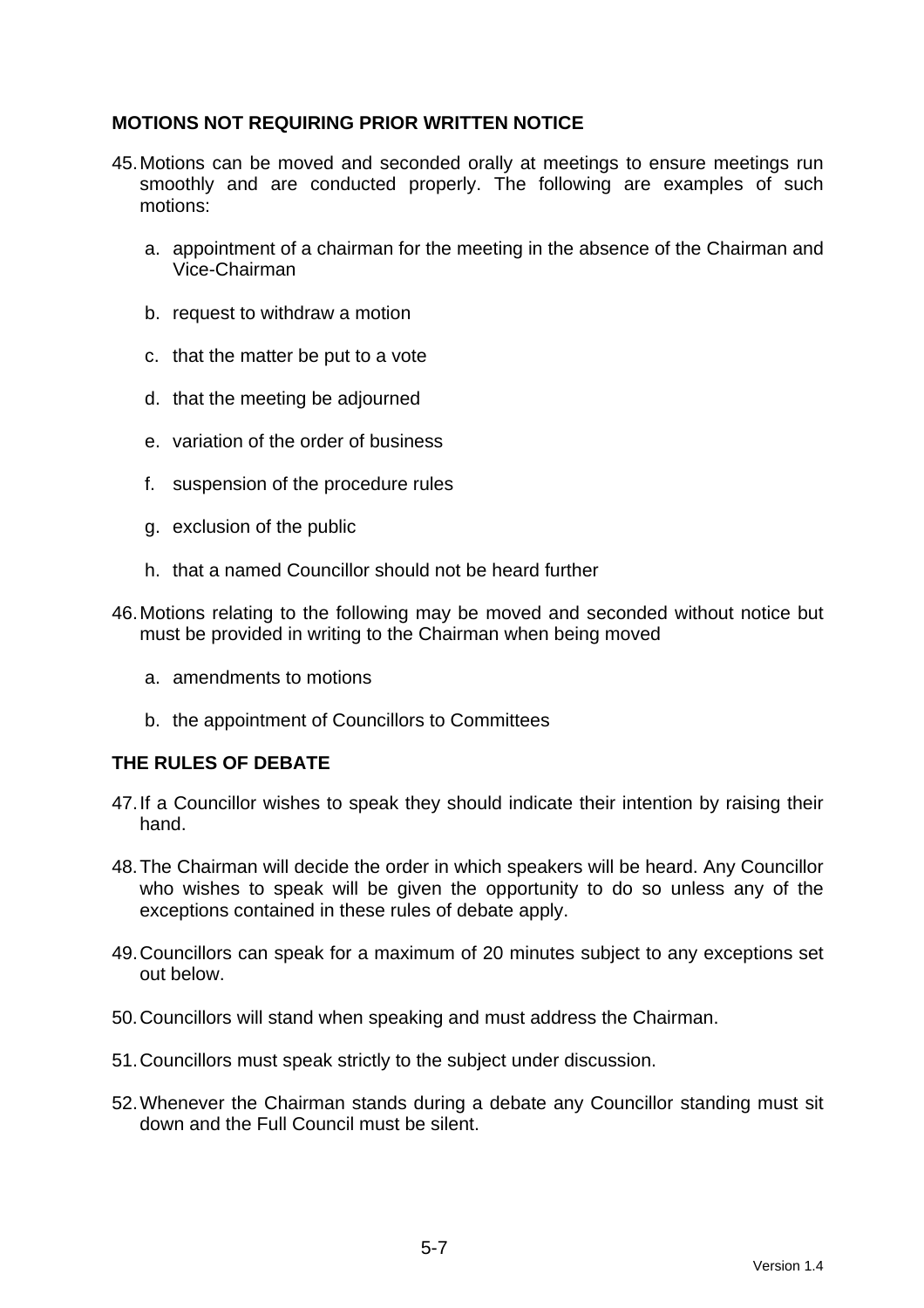- 53. Any Councillor may at anytime during a meeting request that the meeting be adjourned for up to one hour. The Chairman of the meeting has discretion to decide whether to agree the request and, if agreed, to determine the length of any such adjournment
- 54. Councillors may speak once on any motion. However if a motion is amended, Councillors may speak once on each amendment.
- 55. If the motion has been amended since the Councillor last spoke, that Councillor may move a further amendment to the motion.
- 56. The Councillor who moved the original motion has a right of reply at the close of the debate on that motion or any agreed amendment.
- 57. If an amendment to a motion has been moved and seconded, the mover of the original motion has the right of reply at the close of the debate on the amendment, following the mover of the amendment's closing remarks.
- 58. A motion may be altered with the consent of the mover and seconder.

## **POINTS OF ORDER AND PERSONAL EXPLANATIONS**

- 59. With the consent of the Chairman any Councillor may make a brief comment, ask a question designed to clarify a matter which has been raised, or indicate where they feel the procedure rules have not been followed. They may not introduce new material or make a speech on the issue raised.
- 60. The Chairman of the County Council's ruling will be final and they may limit such exchanges to maintain the flow of debate.

## **AMENDMENTS TO RECOMMENDATIONS AND MOTIONS**

- 61. Amendments to a motion can be moved or seconded by any Councillor in the following situations:
	- a. to refer a subject of debate to a committee for further consideration
	- b. to leave out words, to add words or both. However such changes must not have the effect of fundamentally altering the spirit or intention of, or directly reversing the spirit or intention of, the original proposal (for example to recommend approval instead of refusal) and must be relevant to the original motion.
- 62. The motion will remain in the name of the original mover if they propose or accept the amendment.
- 63. Amendments must be dealt with and voted on one at a time, subject to the exceptions set out in the Rules of Debate.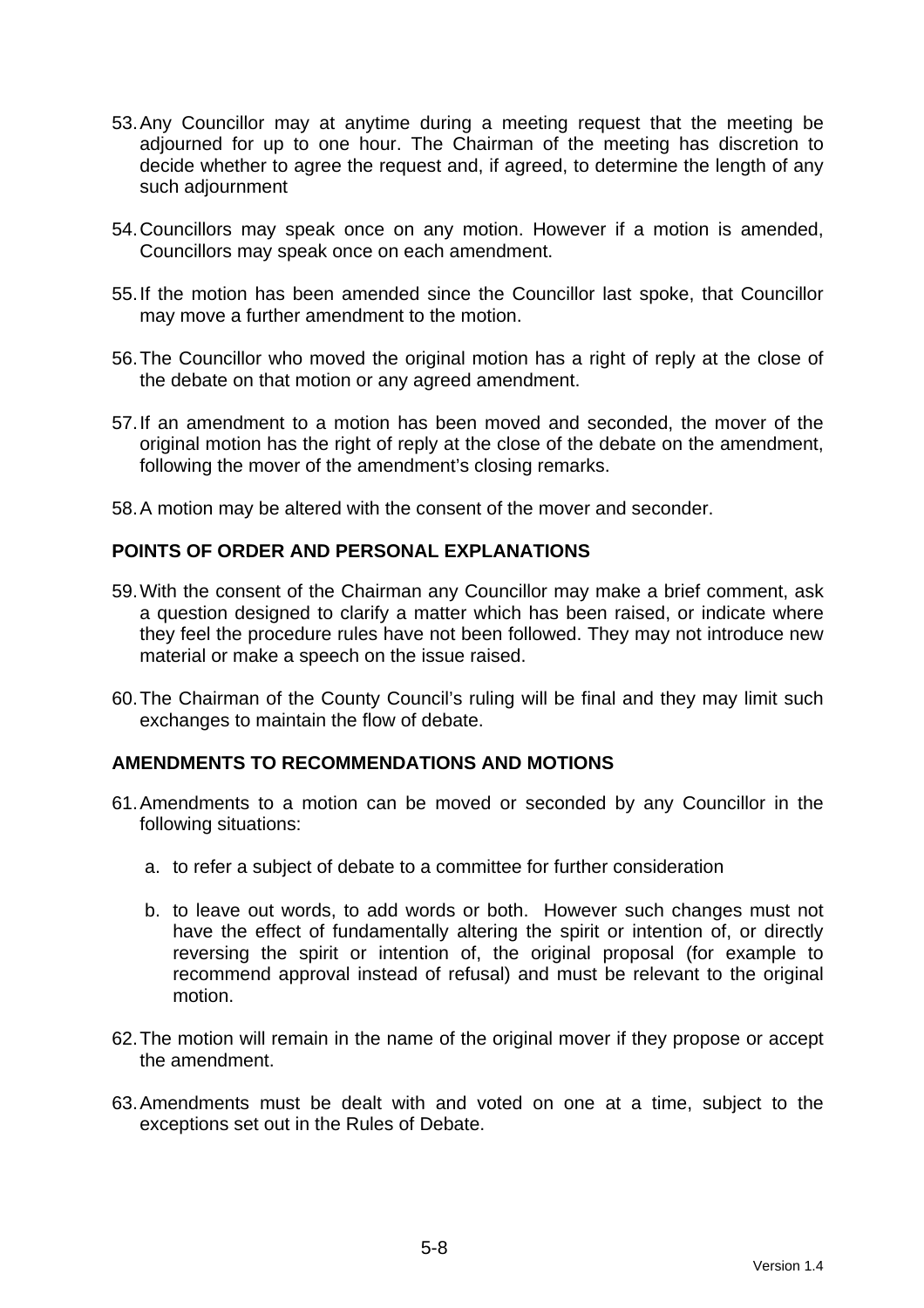- 64. If a motion to move an amendment is rejected following a vote then alternative amendments can be moved.
- 65. If an amendment is not accepted by the mover of the original motion, the following procedure will apply:
	- a. the amendment will be debated
	- b. a vote will then be taken on whether the amendment should become the substantive motion
	- c. if the amendment is carried, then the new substantive motion will be in the name of the Councillor who moved the successful amendment
	- d. debate will continue and further amendments may be moved
	- e. after all amendments have been dealt with using the procedure stated above then a vote will be taken on the final substantive motion

## **BRINGING DEBATE TO EARLY CLOSURE**

- 66. A Councillor who has not already spoken on the matter may orally move a motion that a vote should be taken immediately. This must be seconded.
- 67. If the Chairman feels there has been sufficient discussion of the issue he may put the oral motion to the vote.
- 68. If the vote is carried the motion or amendment will be put to the vote following closing remarks by the proposer of the motion or amendment.

#### **VOTING**

- 69. Votes in Full Council are to be determined by a show of hands.
- 70. Where there is an equal number of votes for and against a motion the Chairman can exercise a second or casting vote.
- 71. A recorded vote will be taken if 10 or more Councillors request it. The process will be as follows:
	- a. The Division Bell will be sounded.
	- b. The Chief Executive will then call the names of all Councillors and record the vote of each Councillor.
	- c. The Chairman will announce the result.
	- d. The minutes will record how each Councillor voted.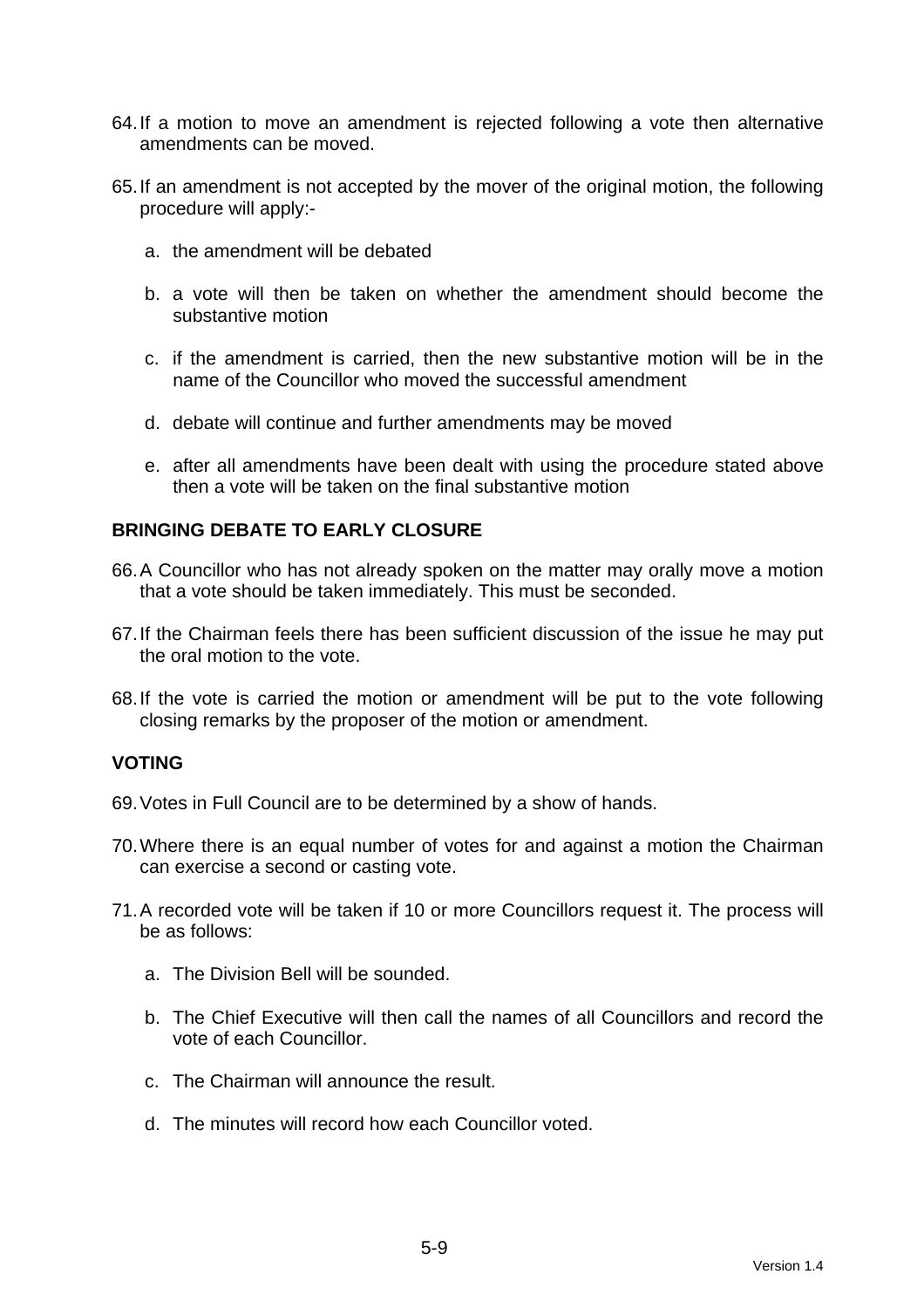72. Any Councillor can require that the minutes of the meeting record how they voted on any decision taken.

## **ADJOURNMENT DEBATES**

- 73. The Councillor who requested the adjournment debate may speak on the matter referred to in their original question for up to five minutes.
- 74. After that, any other Councillor may speak on the matter for up to three minutes.
- 75. The relevant committee chairman may speak for up to five minutes in reply.
- 76. No vote will be taken on an adjournment debate.

#### **REVERSING DECISIONS**

77. Council decisions are final and should normally not be altered or amended for 6 months. However, where a decision proves to be unworkable for whatever reason a further report on the issue will be brought back to Full Council for further consideration on a request from the Council's Chairman and Vice Chairman.

## **DISORDERLY CONDUCT**

- 78. If, at any meeting, any Councillor in the opinion of the Chairman of the County Council misbehaves by persistently disregarding their ruling, or by behaving improperly or offensively, or by obstructing the business of the Full Council, the Chairman may move "that [the Councillor named] should not be further heard" and the motion, if seconded, will be voted on without discussion.
- 79. If any Councillor named continues the misconduct after a "should not be further heard" motion has been carried, the Chairman:
	- a. may request the Councillor to leave the meeting; or
	- b. may adjourn the meeting of the Full Council for any period considered necessary
- 80. In the event of a general disturbance which in the opinion of the Chairman makes business impossible, the Chairman, may adjourn the meeting for any period considered necessary and/or order that the public leave.

## **ESTABLISHMENT OF COMMITTEES**

81. Every committee set up by the Full Council will perform the functions given to them until the Full Council resolves otherwise. Full Council can revise the functions of committees at any time.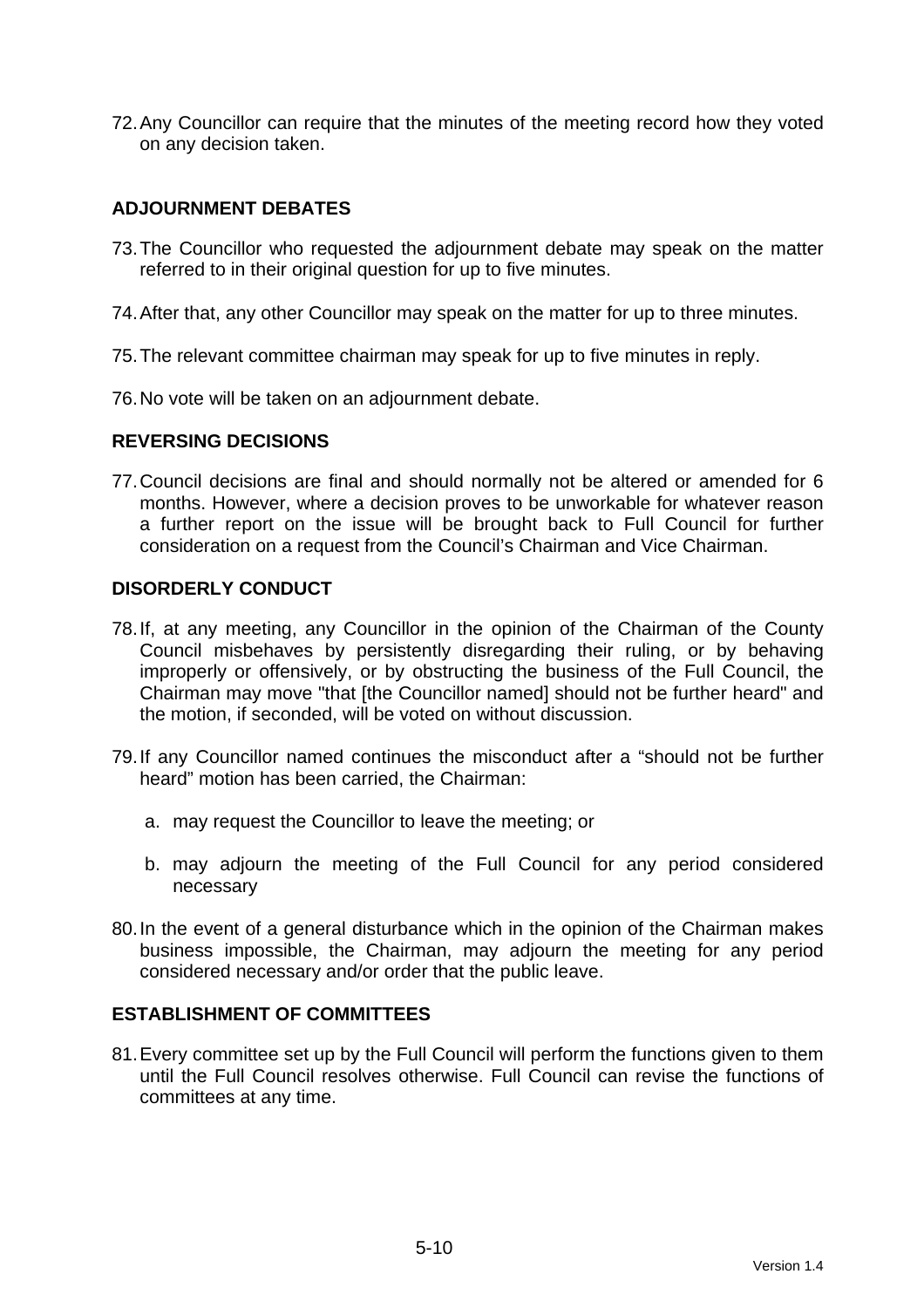## **APPOINTMENTS TO COMMITTEES**

- 82. Every person appointed to be a member of a committee or sub-committee will remain a member of that committee until the first of the following events:
	- a. they cease to be a Councillor
	- b. their resignation
	- c. changes to political balance necessitate changes to committee membership
	- d. removal by the Proper Officer at the request of their group
- 83. The Full Council is required to keep the allocation of seats to groups under review.
- 84. Whenever allocation of seats is considered by the Full Council the Chief Executive will submit a report showing what the allocation of seats should be in order to ensure committees reflect the overall political balance of the Council.
- 85. Democratic Services will ensure that all appointments to committees are reported to the next meeting of the appropriate committee.
- 86. Any changes in membership must be notified to Democratic Services no later than 4 pm on the working day before the relevant meeting.

#### **ANNUAL MEETING**

87. Subject to any statutory requirements, the Full Council at its annual meeting:

- a. Will elect the Chairman and Vice-Chairman of the County Council for the forthcoming year.
- b. Will resolve what committees and sub-committees will be established, the terms of reference and size of these committees and may appoint the chairman and vice-chairman of each committee.
- c. Will note the membership of each group and their agreed officers.

#### **ANNUAL BUDGET MEETING**

- 88. To ensure the smooth flow of business the following provisions will operate for the Annual Budget meeting:
	- a. After the budget proposals have been moved and seconded any budget amendments will be moved and seconded. The seconders of the amendments may either speak to them when seconding or may reserve their speech for later in the debate.
	- b. With the exceptions below, no Councillor will speak more than once or for more than 20 minutes: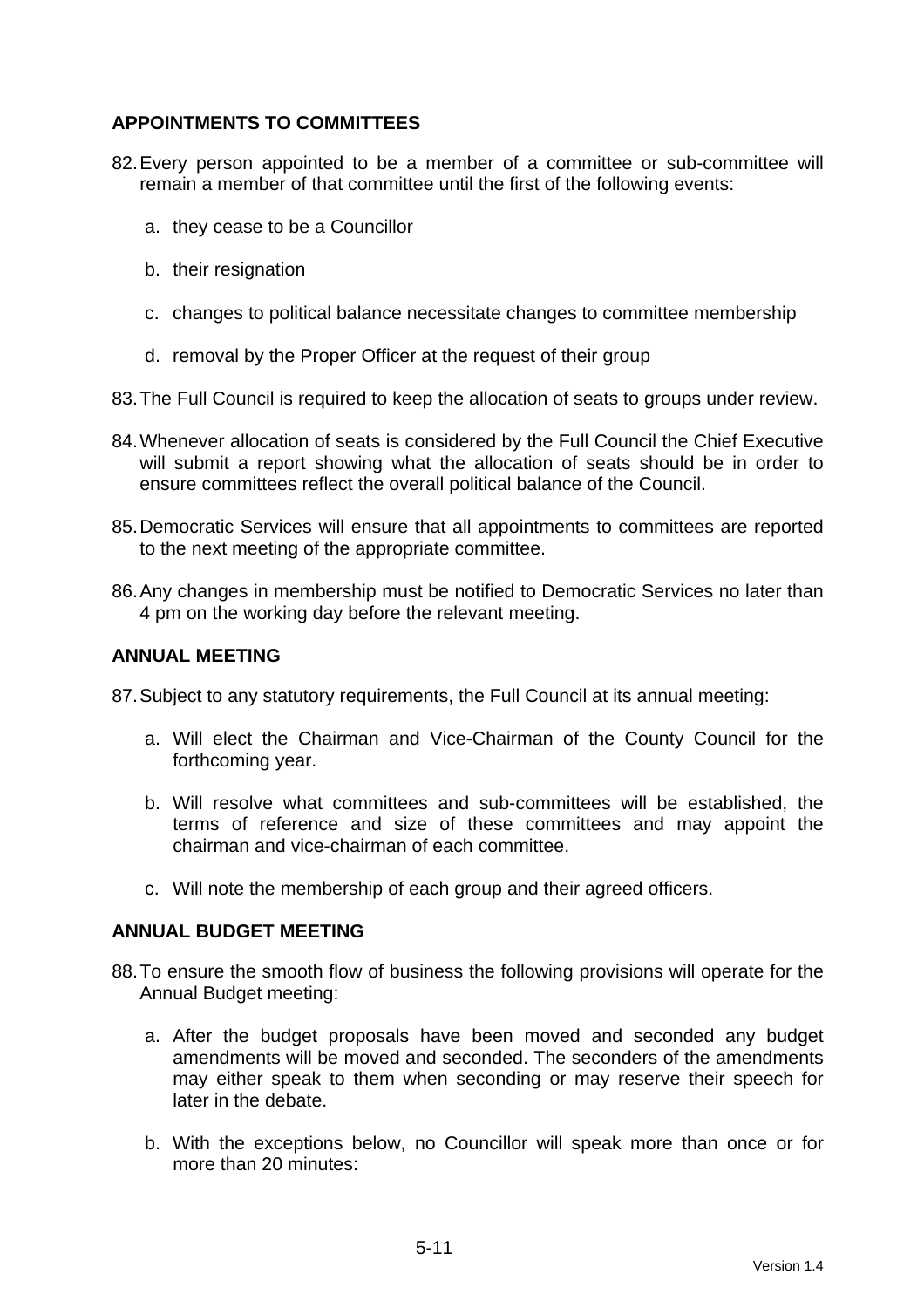- the Councillor who moves the budget proposals is not subject to a time limit and is entitled to speak twice; once when moving proposals and once when replying to the debate
- the movers of any amendments may speak for an unlimited time when moving those amendments and for 20 minutes when summing up
- c. There will be a single debate on the motion and any amendments
- d. At the conclusion of the winding-up speeches, the amendments will be voted on in the order determined by the Chairman then a vote will be taken on the substantive motion.

#### **OTHER**

- 89. Placards, banners, advertising materials and similar items are not permitted in any Council meeting.
- 90. Other than any recording carried out by approved Council staff, the use of recording devices and cameras is only allowed with the consent of the Chairman. If consent is given the Chairman will notify Full Council at the start of a meeting and in the event of objection by Councillors a vote will be taken.
- 91. Mobile phones must be switched to silent.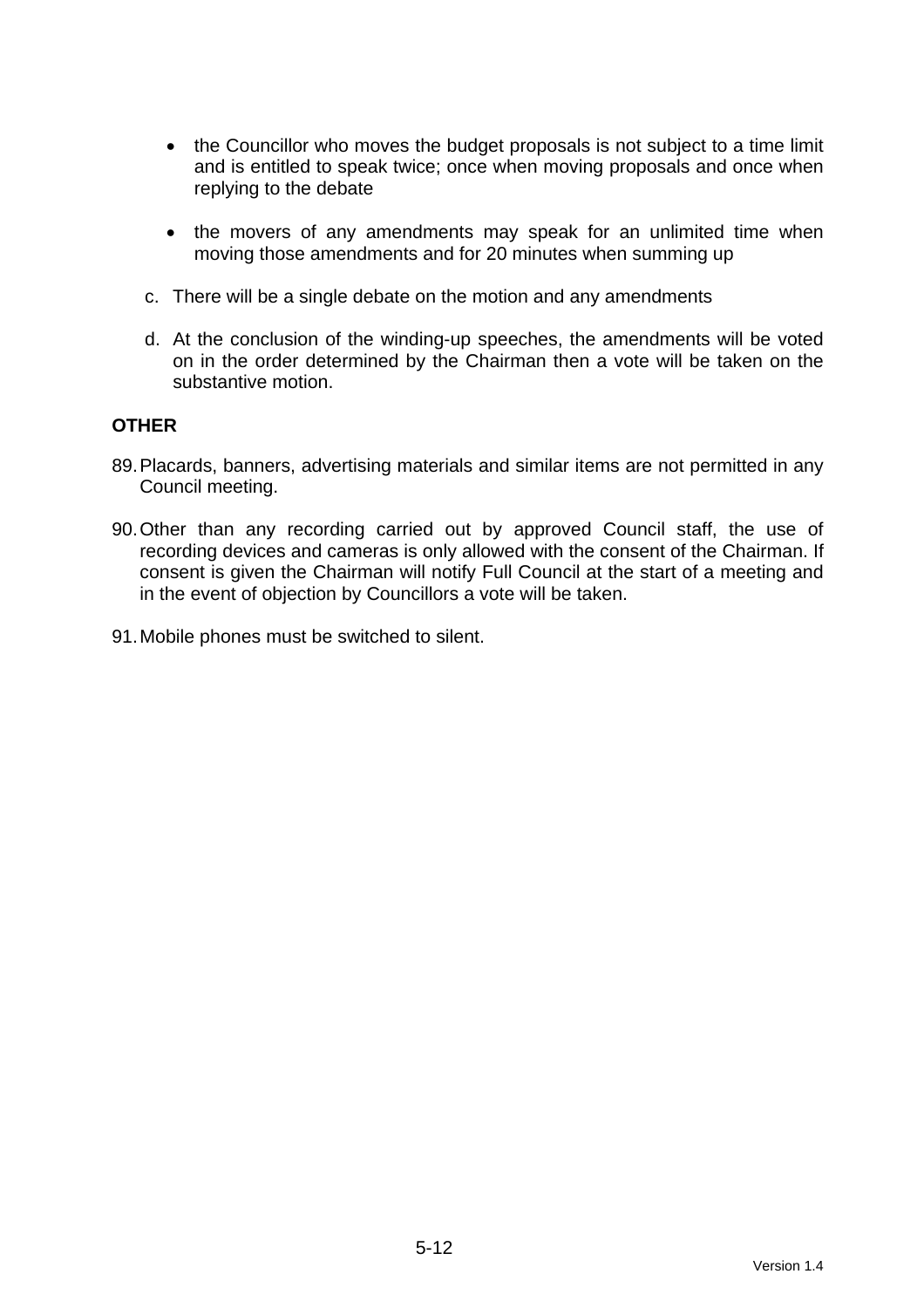## **PART B – PROCEDURE RULES FOR COMMITTEE AND SUB-COMMITTEE MEETINGS**

### **INTRODUCTION**

- 1. These rules are designed to ensure meetings run smoothly and are conducted properly.
- 2. So far as the law allows any of these rules may be suspended at any meeting, either for the whole meeting or for a particular item on the agenda. In order to achieve this, a motion must be moved and seconded and a vote carried.

## **ARRANGEMENTS FOR MEETINGS**

- 3. The agenda and papers for meetings must be available at least five clear working days before the meeting.
- 4. A special meeting is arranged if the chairman or vice-chairman of the relevant committee, or any 4 of its members request such a meeting.
- 5. If any issues arise at a meeting in relation to interpretation of the procedure rules, the Chairman's decision will be final.

#### **MINIMUM ATTENDANCE (QUORUM)**

- 6. The following number of committee members must be present for the meeting to proceed or continue:
	- a. Less than 15 voting members 3
	- b. 15 to 25 voting members 4
	- c. More than 25 voting members 5
- 7. If there is an insufficient number of committee members present, the meeting will not proceed.

#### **ORDER OF BUSINESS**

- 8. The order of business will usually be:
	- a. at the first meeting after the annual Council meeting, appointing or noting the appointment of the Chairman and Vice-Chairman of the committee
	- b. the choice of a person to preside if the Chairman and Vice-Chairman are absent
	- c. confirmation of the minutes of the last meeting of the committee
	- d. apologies for absence, including reasons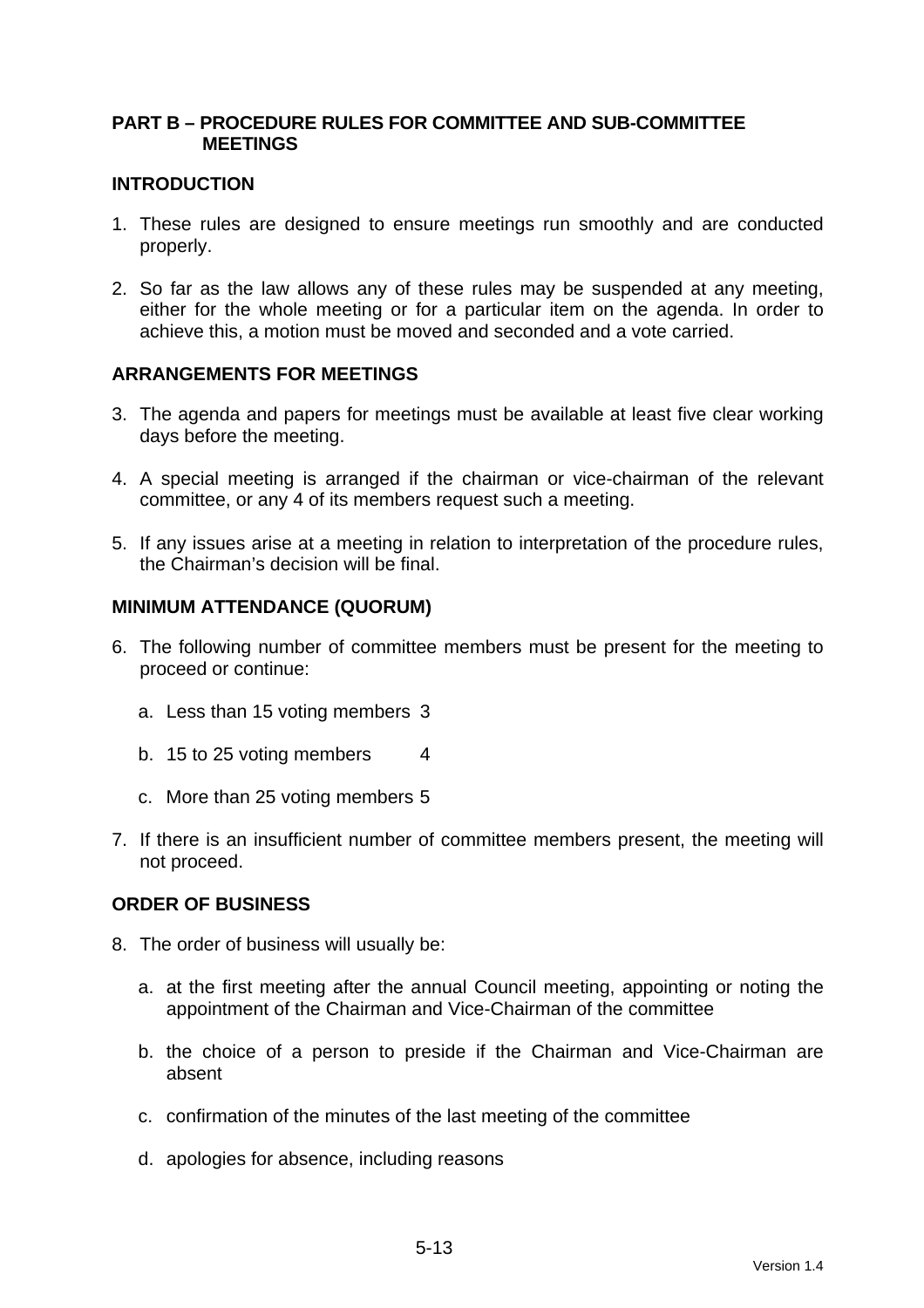- e. declarations of interest
- f. business outstanding from the last meeting
- g. reports for decision by committee
- h. reports for information
- i. work programme (if applicable)

## **OTHER POINTS REGARDING THE ORDER OF BUSINESS**

- 9. At any time during the meeting the Chairman can adjourn the meeting.
- 10. The order of business can be varied at the discretion of the Chairman.
- 11. The minutes of ordinary meetings will not normally be confirmed at special meetings.

## **DECLARATIONS OF INTEREST**

- 12. Where any Councillor has an interest in any matter to be discussed or decided, they will, in accordance with the Councilllor Code of Conduct, declare the existence and nature of that interest and whether the interest is Disclosable Pecuniary Interest. Any declaration of interest will be recorded in the minutes of the meeting.
- 13. Where any Councillor has declared a Disclosable Pecuniary Interest in any matter, they will leave the room in which the meeting is being held while the matter is under consideration unless:
	- a. Policy Committee has granted them a dispensation; or
	- b. the matter is only under consideration by the meeting as part of a report of the Minutes of a committee or sub-committee and is not itself the subject of debate.
- 14. If the Councillor has chosen to remain within easy reach, that Councillor will be recalled by an appropriate officer before any further business is started.
- 15. Subject to paragraph 15, any person or officer of the authority who is appointed to do anything in connection with the County Council which enables them to speak at meetings, will make the same disclosures of interests and will withdraw from the room in which the meeting is being held on the same occasions as they would have to do if they were a County Councillor.
- 16. Paragraph 14 above does not apply to members of the public who are entitled to speak at Planning and Licensing Committee or Rights of Way Committee.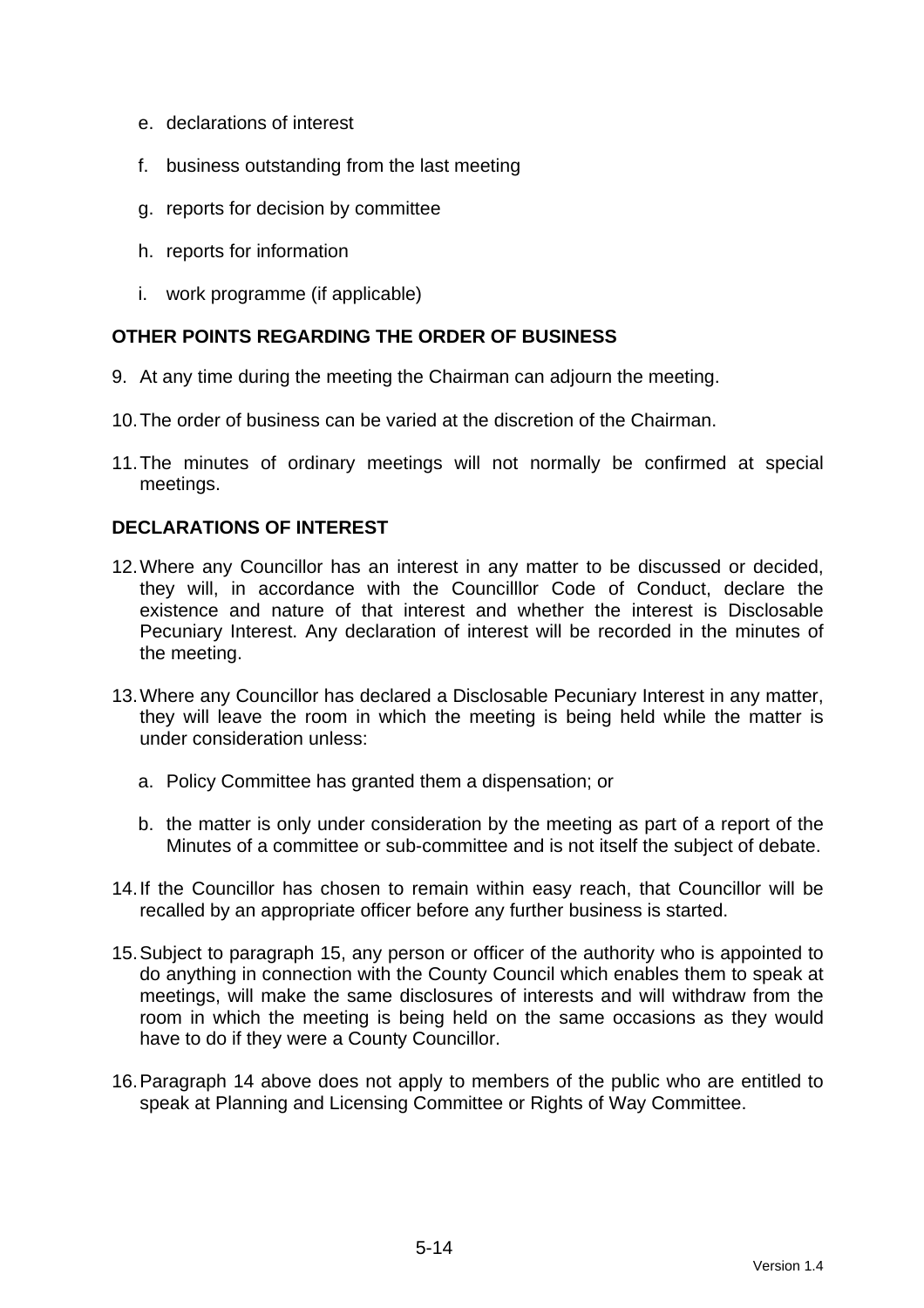## **CONSIDERATION OF RECOMMENDATIONS IN REPORTS**

- 17. The report recommendation should be 'moved' by one committee member and 'seconded' by another committee member. It then becomes a 'motion' which may be debated before a vote is taken.
- 18. Motions relating to the following may be moved and seconded without notice but must be provided in writing to the Chairman when being moved:
	- a. an alternative to a recommendation in the report
	- b. amendments to motions

## **MOTIONS NOT REQUIRING PRIOR WRITTEN NOTICE**

- 19. The following motions can be moved and seconded orally to ensure meetings run smoothly and are conducted properly:
	- a. appointment of a Chairman for the meeting in the absence of the Chairman and Vice-Chairman
	- b. request to withdraw a motion
	- c. that the matter be put to a vote
	- d. that the meeting be adjourned
	- e. variation of the order of business
	- f. suspension of the procedure rules
	- g. exclusion of the public
	- h. that a named committee member should not be heard further

## **THE RULES OF DEBATE**

- 20. If a committee member wishes to speak they should indicate their intention by raising their hand.
- 21. The Chairman will decide the order in which speakers will be heard. Any committee member who wishes to speak will be given the opportunity to do so unless any of the exceptions contained in these rules of debate apply.
- 22. Committee members can speak for a maximum of 20 minutes, subject to any exceptions set out below.
- 23. Committee members when speaking must address the Chairman.
- 24. Councillors must speak strictly to the subject under discussion.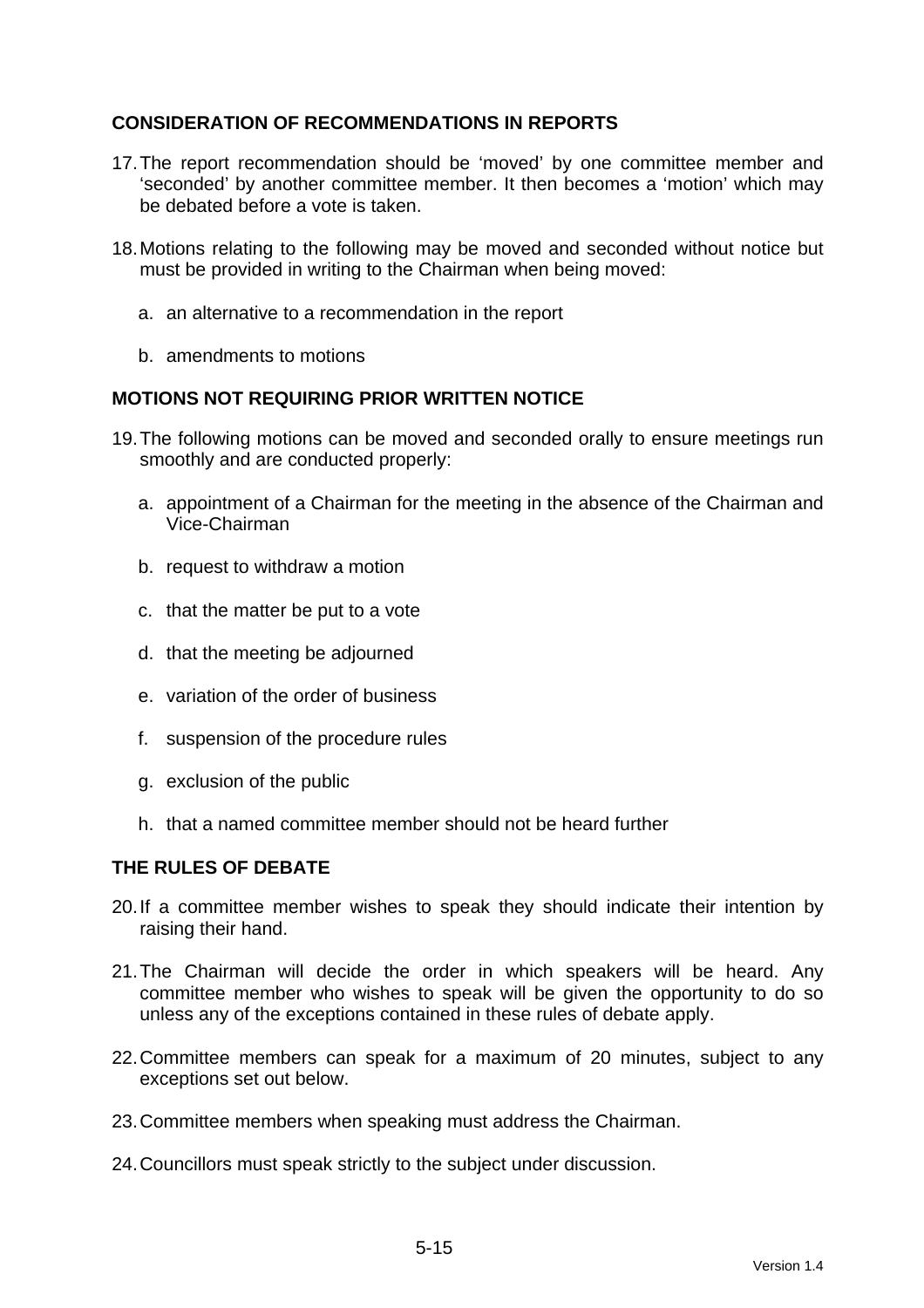- 25. Whenever the Chairman stands during a debate the committee must be silent.
- 26. Any committee member may at anytime during a meeting request that the meeting be adjourned for up to one hour. The Chairman of the meeting has discretion to decide whether to agree the request and, if agreed, to determine the length of any such adjournment.
- 27. Committee members may speak once on any motion. However if a motion is amended, members may speak once on each amendment.
- 28. If the motion has been amended since the committee member last spoke, that member may move a further amendment to the motion.
- 29. The committee member who moved the original motion has a right of reply at the close of the debate on that motion or any agreed amendment.
- 30. If an amendment to a motion has been moved and seconded, the mover of the original motion has the right of reply at the close of the debate on the amendment following the mover of the amendment's closing remarks.
- 31. A motion may be altered with the consent of the mover and seconder.

#### **POINTS OF ORDER AND PERSONAL EXPLANATIONS**

- 32. With the consent of the Chairman any committee member may make a brief comment, ask a question designed to clarify a matter which has been raised, or indicate where they feel the procedure rules have not been followed. They may not introduce new material or make a speech on this.
- 33. The Chairman's ruling on this will be final and they may limit such exchanges to maintain the flow of debate.

#### **AMENDMENTS TO RECOMMENDATIONS AND MOTIONS**

- 34. Amendments to a motion can be moved or seconded by any committee member to leave out words, to add words or both provided that such changes must not have the effect of fundamentally altering the spirit or intention of, or directly reversing the spirit or intention of, the original proposal (for example to recommend approval instead of refusal) and must be relevant to the original motion.
- 35. The motion will remain in the name of the original mover if they propose or accept the amendment.
- 36. Amendments must be dealt with and voted on one at a time, subject to the exceptions set out in the Rules of Debate.
- 37. If a motion to move an amendment is rejected following a vote then alternative amendments can be moved.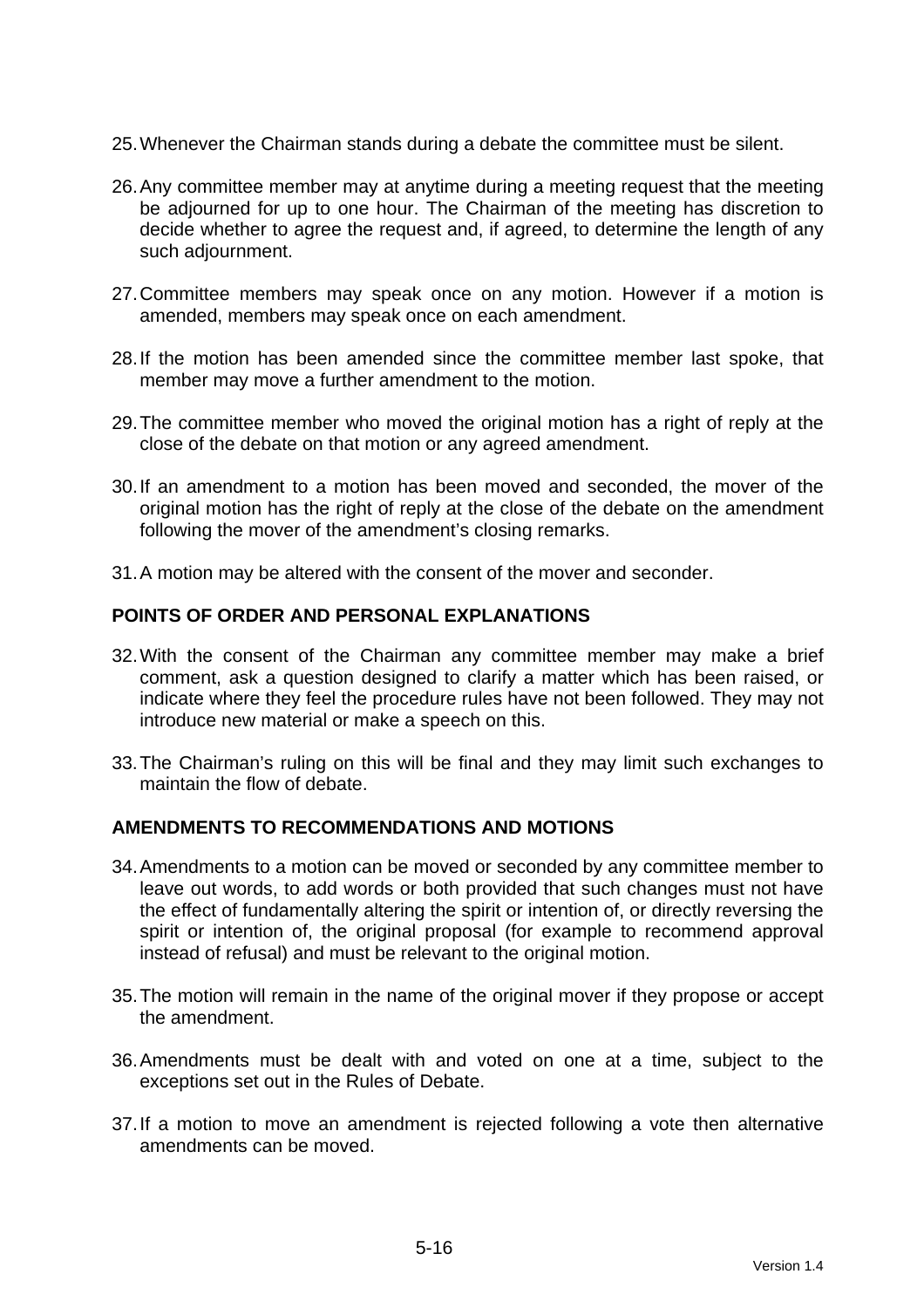- 38. If an amendment is not accepted by the mover of the original motion, the following procedure will apply:
	- a. the amendment will be debated
	- b. a vote will then be taken on whether the amendment should become the substantive motion
	- c. if the amendment is carried, then the new substantive motion will be in the name of the committee member who moved the successful amendment
	- d. debate will continue and further amendments may be moved
	- e. after all amendments have been dealt with using the procedure stated above then a vote will be taken on the final substantive motion

## **BRINGING DEBATE TO EARLY CLOSURE**

- 39. A committee member who has not already spoken on the matter may orally move a motion that a vote should be taken immediately. This must be seconded.
- 40. If the Chairman feels there has been sufficient discussion of the issue he may put the oral motion to the vote.
- 41. If the vote is carried the motion or amendment will be put to the vote following closing remarks by the proposer of the motion or amendment.

## **VOTING**

- 42. Votes in committee are to be determined by a show of hands.
- 43. Where there is an equal number of votes for and against a motion the Chairman can exercise a second or casting vote.
- 44. A recorded vote will be taken if 2 or more committee members request it. The process will be as follows:
	- a. The names of all committee members will be called and the vote of each member recorded.
	- b. The Chairman will announce the result.
	- c. The minutes will record how each committee member voted.
- 45. Any committee member can require that the minutes of the meeting record how they voted on any decision taken.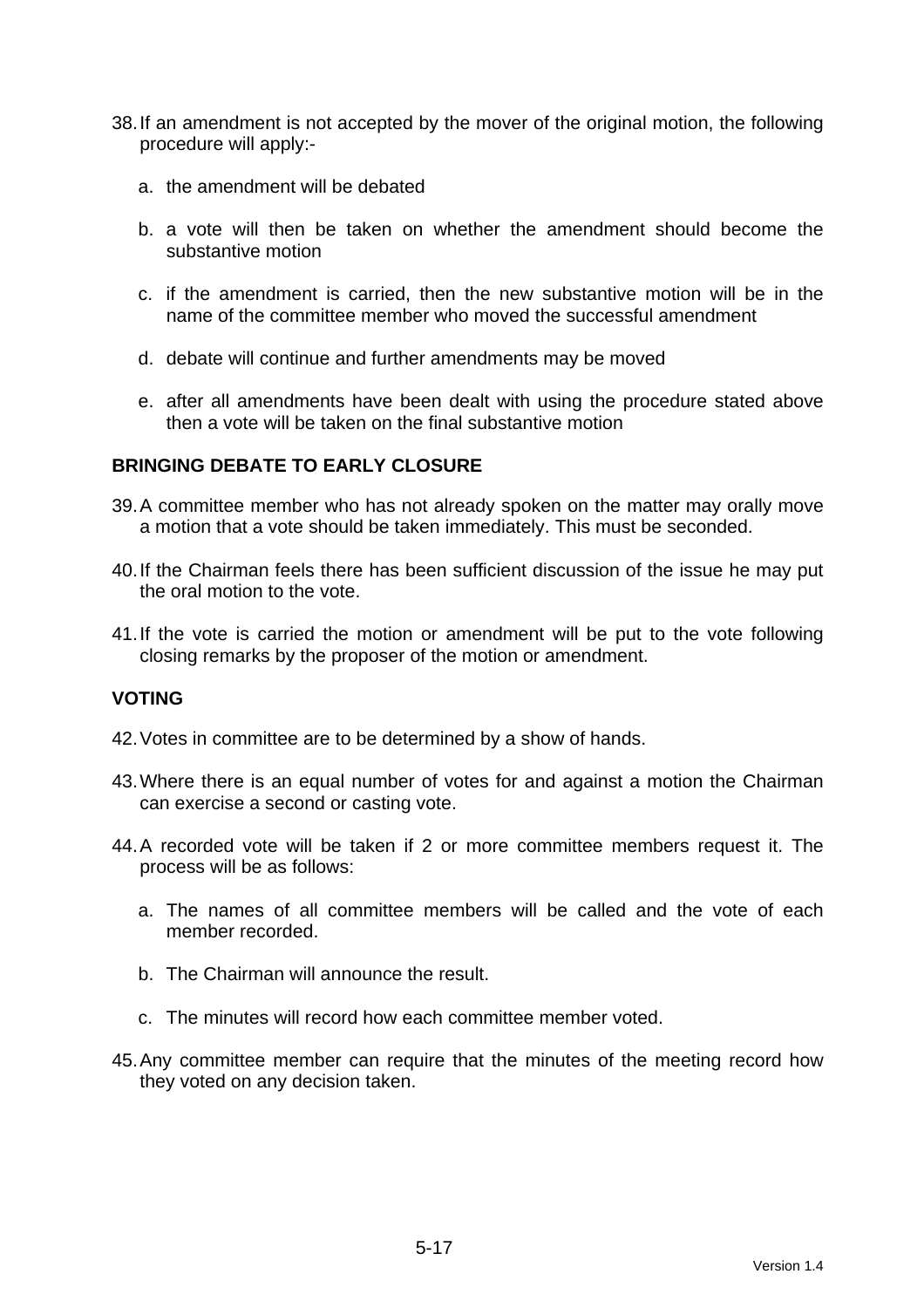## **REVERSING DECISIONS**

46. Committee decisions are final and should normally not be altered or amended for 6 months. However, where a decision proves to be unworkable for whatever reason a further report on the issue will be brought back to the original decision-making meeting for further consideration on a request from the Committee's Chairman and Vice Chairman.

## **DISORDERLY CONDUCT**

- 47. If, at any meeting, any committee member in the opinion of the Chairman of the meeting misbehaves by persistently disregarding their ruling, or by behaving improperly or offensively, or by obstructing the business of the meeting, the Chairman may move "that [the member named] should not be further heard" and the motion, if seconded, will be voted on without discussion.
- 48. If any committee member named continues the misconduct after a "should not be further heard" motion has been carried, the Chairman:
	- a. may request the member to leave the meeting; or
	- b. may adjourn the meeting for any period considered necessary
- 49. In the event of a general disturbance which in the opinion of the Chairman makes business impossible, the Chairman, may adjourn the meeting for any period considered necessary and/or order that the public leave.

## **ATTENDANCE OF OTHER COUNTY COUNCILLORS**

- 50. Any County Councillor who wishes to attend a meeting of a committee or subcommittee of which they are not a member will be entitled to do so. With the consent of the Chairman they will be entitled to speak once and for a maximum of 20 minutes on any matter that is of primary importance to their electoral division or its inhabitants rather than a general matter, but not to vote.
- 51. A County Councillor who attends a meeting in this capacity will be entitled to remain in the meeting when a resolution excluding the public is in force.
- 52. These provisions apply to Planning and Licensing Committee and Rights of Way Committee but not to any other committee or sub-committee that is exercising a function which is judicial in nature.

## **APPOINTMENTS TO COMMITTEES**

- 53. Any changes in a committee's membership must be notified to Democratic Services no later than 4pm on the working day before the relevant meeting. (For the Health and Wellbeing Board, see paragraph 55 below)
- 54. Democratic Services will ensure that all appointments to committees are reported to the next meeting of the appropriate committee.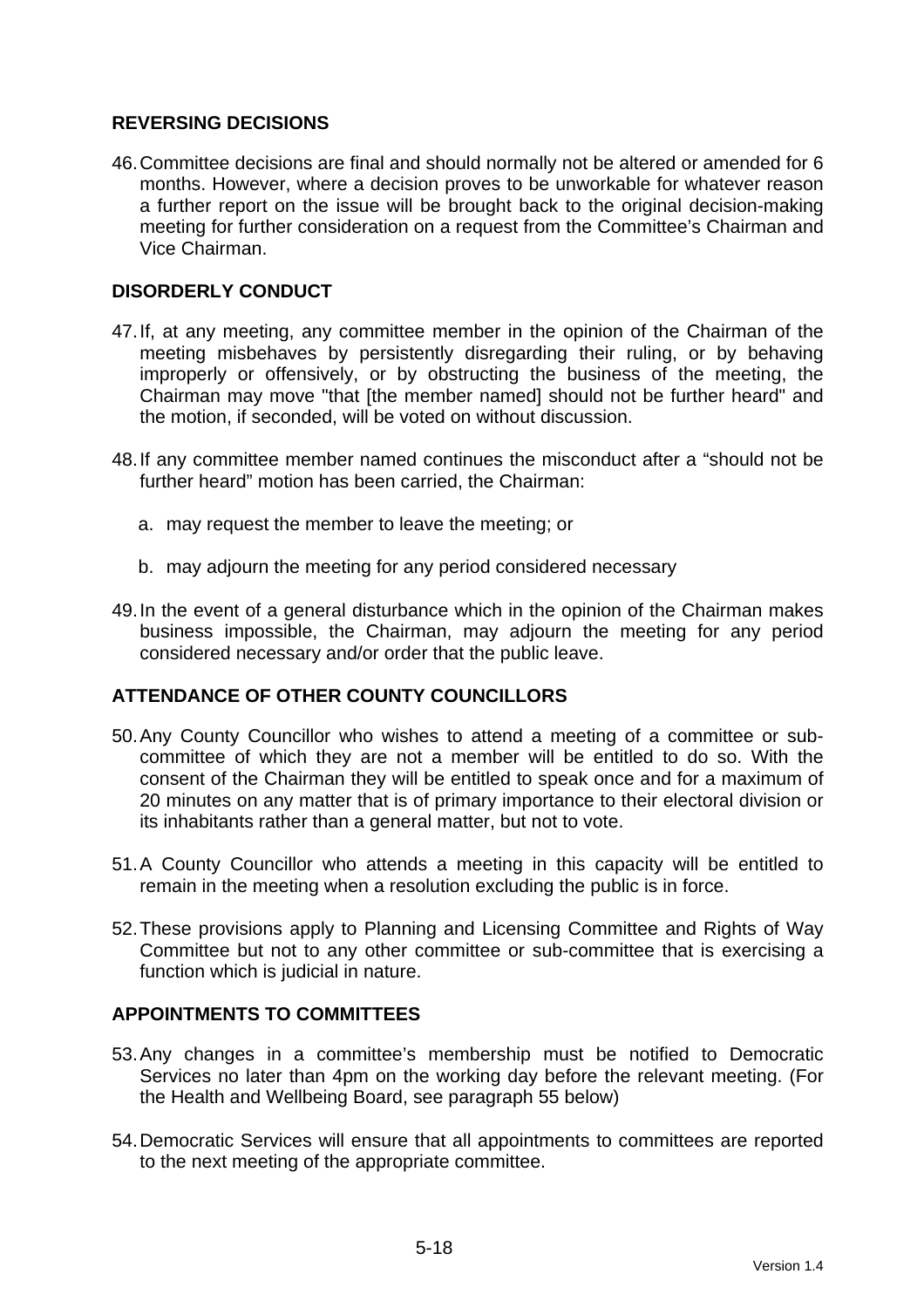## **POLICY COMMITTEE**

55. When exercising its scrutiny functions, the Committee may invite people to discuss issues of local concern and/or answer questions. It may for example wish to hear from residents and representatives of other organisations.

## **HEALTH AND WELLBEING BOARD**

- 56. Substitute members can be appointed for the non-County Council representatives. Substitute members will have all the powers and duties of any ordinary member on the Board but will not be able to exercise any special powers or duties exercisable by the person they are substituting. Substitute members may attend meetings in this capacity only:
	- a. To take the place of the ordinary member for whom they are substituting where the ordinary member will be absent for whole of the meeting
	- b. After the Proper Officer has been officially notified

## **PLANNING AND LICENSING COMMITTEE**

- 57. The Committee will comply with its Code of Best Practice
- 58. The Committee's Code of Best Practice sets out who is entitled to speak at meetings of Planning and Licensing Committee.

## **RIGHTS OF WAY COMMITTEE**

- 59. The Committee will comply with its Code of Best Practice
- 60. The Committee's Code of Conduct and Best Practice sets out who is entitled to speak at meetings of Rights of Way Committee.

## **PERSONNEL COMMITTEE**

61. That Trade Union representatives be entitled to speak but not to vote at meetings of Personnel Committee.

## **OTHER**

- 62. Placards, banners, advertising materials and similar items are not permitted in any committee meeting.
- 63. Other than any recording carried out by approved Council staff, the use of recording devices and cameras is only allowed with the consent of the Chairman. If consent is given the Chairman will notify the committee at the start of a meeting and in the event of objection by committee members a vote will be taken.
- 64. Mobile phones must be switched to silent.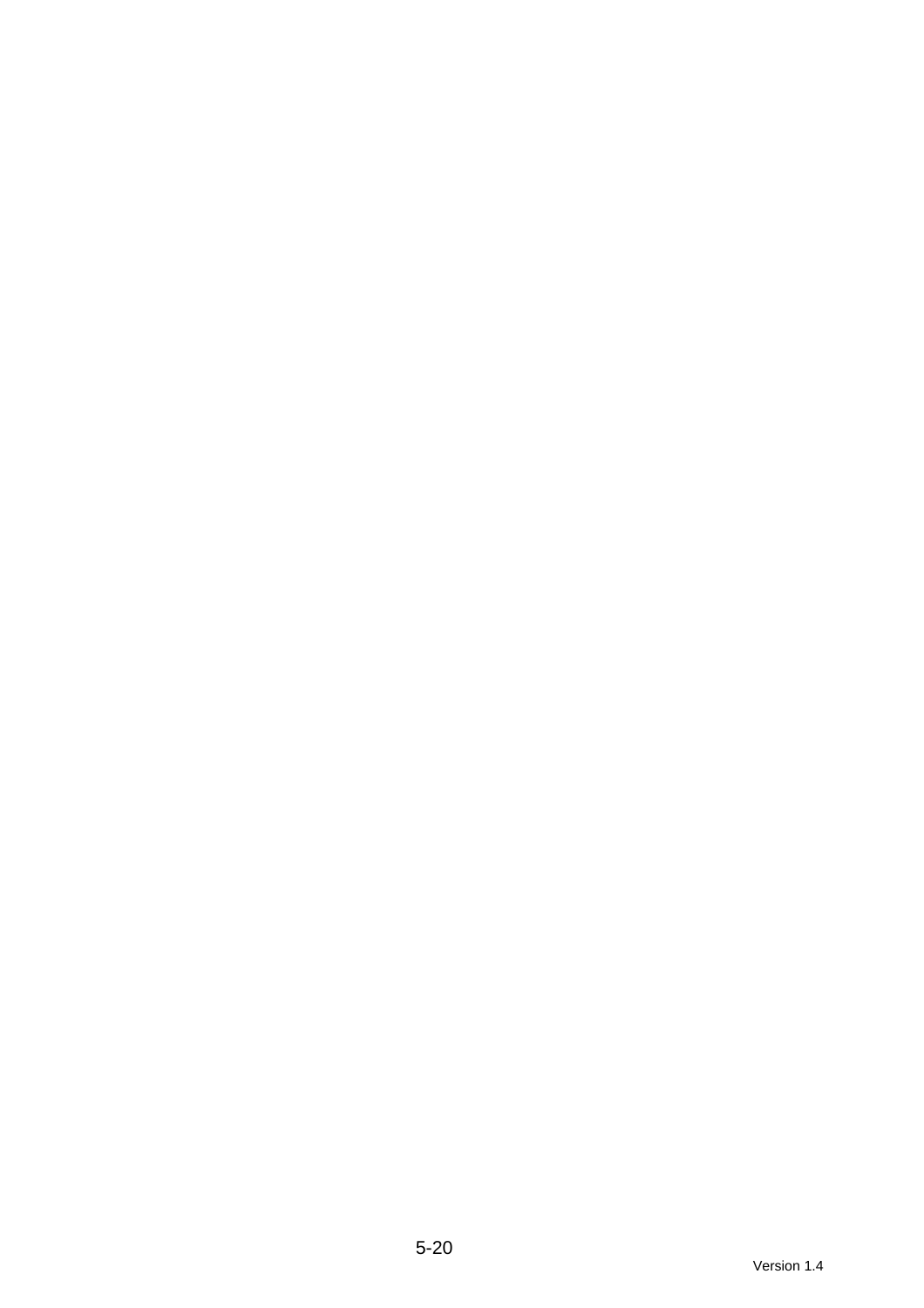## **PART C – THE PROCEDURE FOR TAKING URGENT DECISIONS**

- 1. The Council's Constitution sets out who in the Council has authority to make decisions and the procedures for making those decisions.
- 2. Sometimes events will occur which require decisions to be taken urgently. The County Council needs to be able to respond quickly where failure to do so would not be in the public interest.
- 3. The procedure for taking urgent decisions should only be used where failure to take the decision quickly would, or would be likely to, harm the interests of the Council and the public, for example:
	- a. a service not being provided;
	- b. the Council breaking the law or financial rules;
	- c. the public being put at serious risk of harm;
	- d. the Council suffering financial loss;
	- e. consultation deadlines not being met.
- 4. The following are not suitable reasons for the use of the procedure:
	- a. poor planning;
	- b. the possibility of embarrassment being caused to an officer or Councillor;
	- c. the possibility of adverse publicity being caused to the Council;
	- d. in order to circumvent the requirements of Financial Regulations without good cause and justification.

## **OPTION A – URGENT DECISIONS BY COMMITTEE**

- 5. Where the agenda for the relevant committee has been published, an urgent item may be added to the agenda if it meets the urgency criteria set out in paragraphs 3 and 4. Democratic Services and the chairman of the committee will require an explanation before authorisation is given.
- 6. Every effort must be made to circulate the urgent report to Councillors at least 24 hours before the meeting.
- 7. The urgent report will be made available for public inspection as soon as possible.

## **OPTION B – CALLING AN ADDITIONAL MEETING**

8. The issue may be of such significance that it may be more appropriate to call an additional meeting. The procedure for calling additional meetings is set out in the Council Procedure Rules at paragraph 9 and the Committee Procedure Rules at paragraph 4.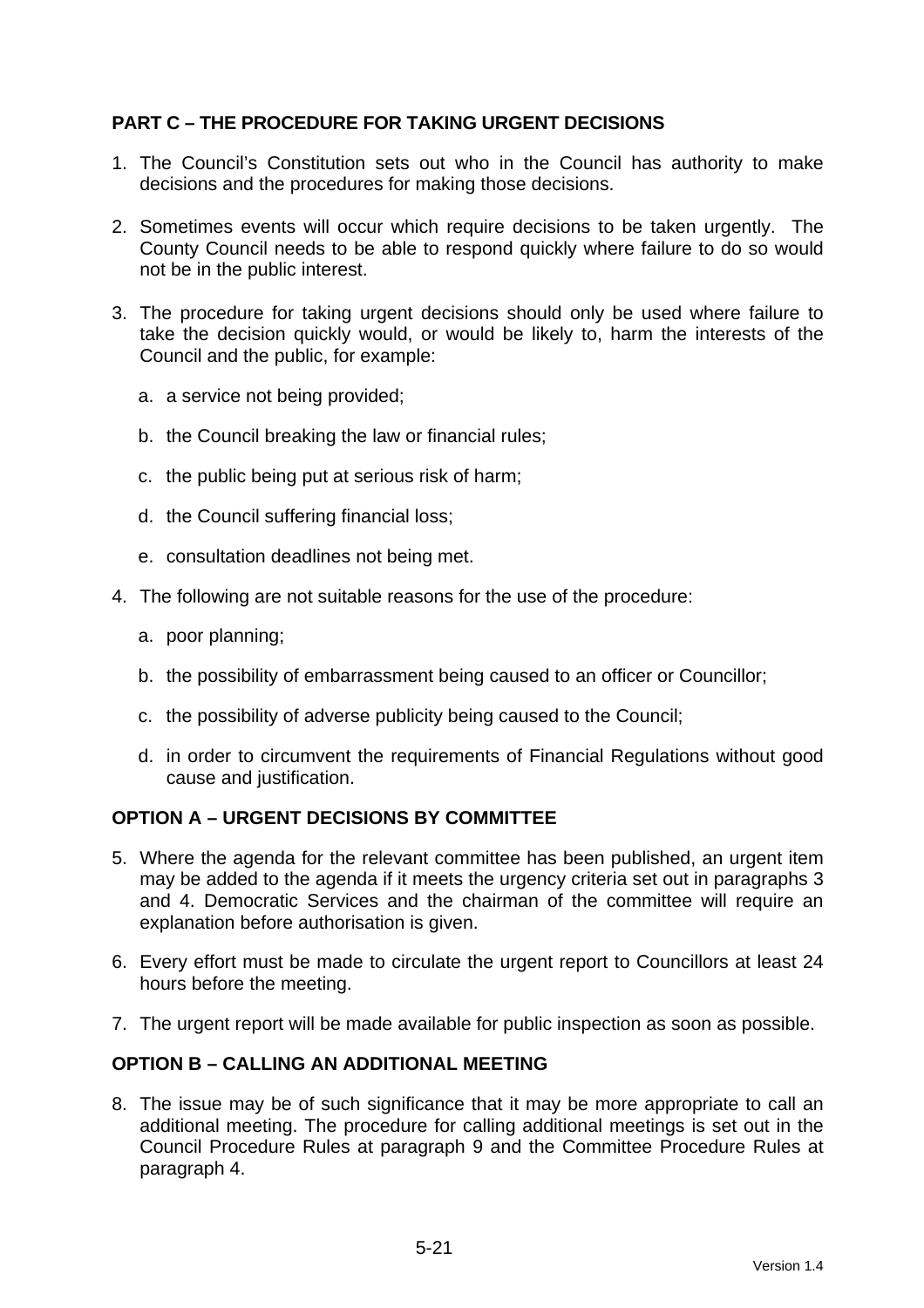## **OPTION C – DECISION BY THE CHIEF EXECUTIVE**

- 9. The Chief Executive may take a decision which is normally reserved to committee or another officer, where he believes that the decision is urgent, after first:
	- a. taking into account the guidelines set out in paragraphs 3 and 4above; and
	- b. where possible, seeking the views of the following in respect of the proposed decision:-
		- the Leader of the Council.
		- the chairman and the vice-chairman of the relevant committee with authority to take the decision, and
		- $\bullet$  the leader(s) of opposition group(s).
	- c. The Chief Executive will take into account any views he considers are relevant. The decision is the Chief Executive's alone.
	- d. The decision together with the reasons why it was urgent must be recorded in writing. The record of urgent decisions will be held by Democratic Services and will be made available for inspection.
	- e. Following the decision, a report will be submitted to the next available relevant committee meeting explaining:
		- the decision:
		- the reasons for it: and
		- why the decision was treated as a matter of urgency.
	- f. In the absence of the Chief Executive, his responsibilities under this procedure are delegated to a Corporate Director and all references to the Chief Executive under this procedure will also apply to that person.

## **REPORT ON USE OF THE URGENCY PROCEDURE**

10. In addition to any reports submitted to the relevant committee, twice yearly a report will be presented to Policy Committee detailing the number of occasions these provisions have been used and the reasons for their use.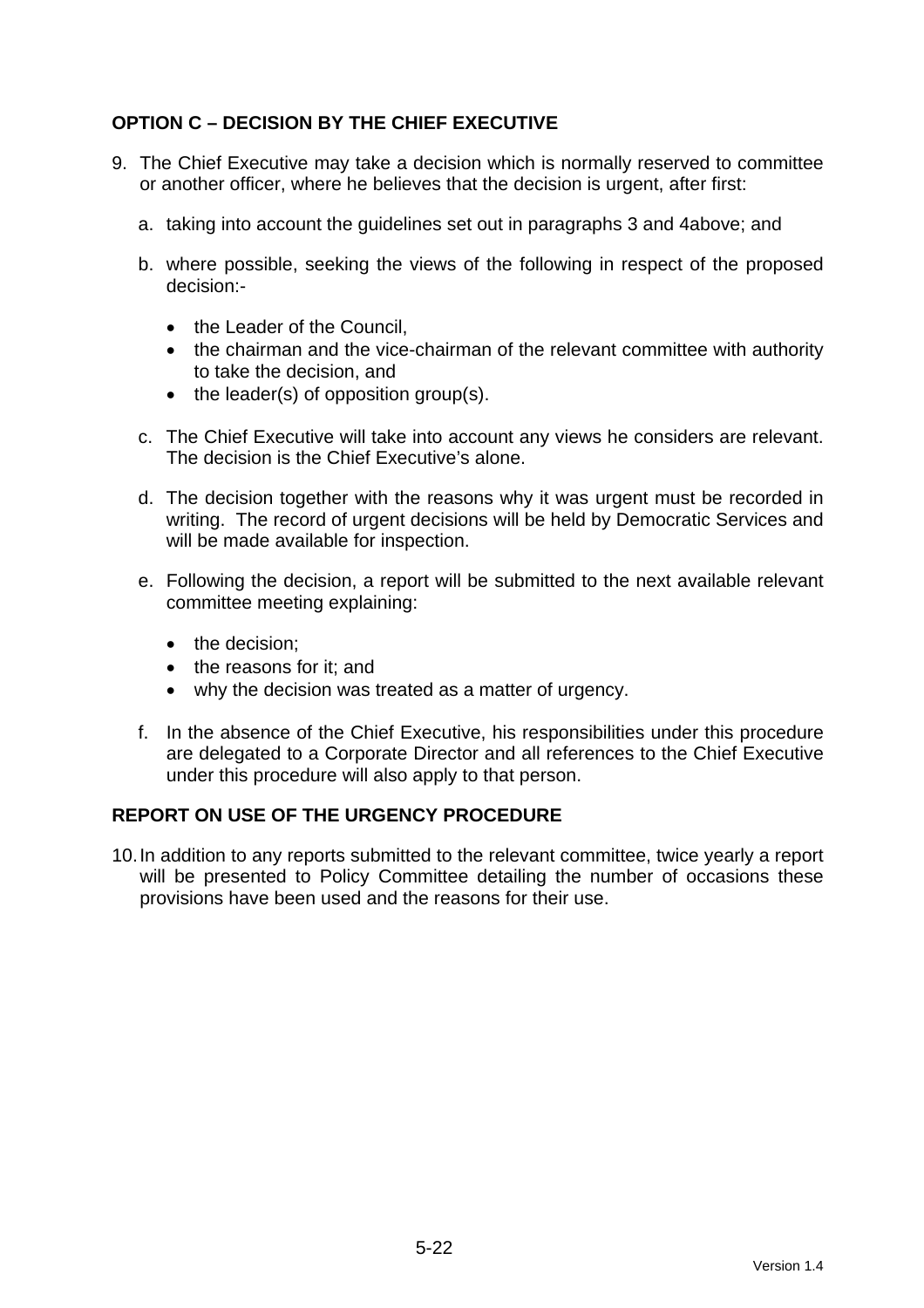**PART SIX** 

**GOVERNANCE**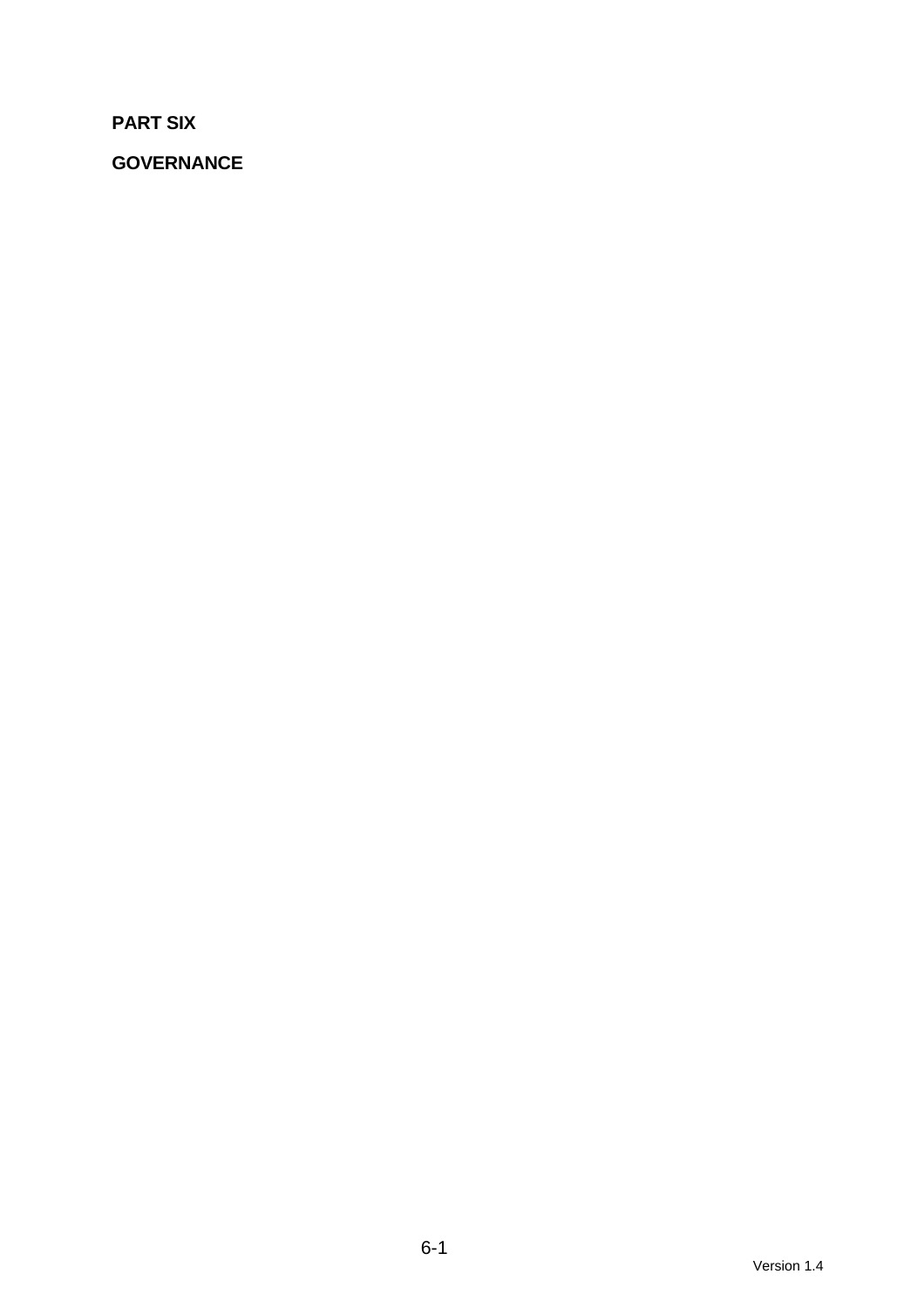## **PART A – FINANCIAL AFFAIRS**

#### **BUDGET FRAMEWORK**

### **BACKGROUND**

1. The Full Council is responsible for the approval of the Annual Budget. The Council's committees are responsible for implementing it.

## **CONSULTATION**

- 2. Before the budget is adopted the Council will publish initial proposals, having first canvassed the views of local stakeholders and members of the public as appropriate.
- 3. Any representations made will be taken into account in formulating proposals, and shall be reflected in any report dealing with them.

## **APPROVAL OF THE ANNUAL BUDGET**

- 4. The Full Council will be responsible for approving the annual budget.
- 5. In approving the annual budget the Council will also specify the extent of virement (the limits for the transfer of budget provision from one budget head to another) within the budget and degree of in-year changes to the Annual Budget.
- 6. The annual budget must be approved by the end of February each year.

## **DECISIONS OUTSIDE THE ANNUAL BUDGET**

- 7. Subject to the provisions regarding virement set out in the Financial Regulations, committees and officers may take only those decisions which are in accordance with the Annual Budget.
- 8. Any decision outside the Annual Budget and the virement provisions must be taken by Full Council.
- 9. If cases of urgency the Urgency Procedure should be followed.

## **ANNUAL ACCOUNTS**

10. The Council's Section 151 Officer is required by law to sign off the annual accounts by 30 June each year. These accounts will be presented to Full Council. Once the accounts are externally audited the final accounts will be presented to Full Council by 30 September as required by law.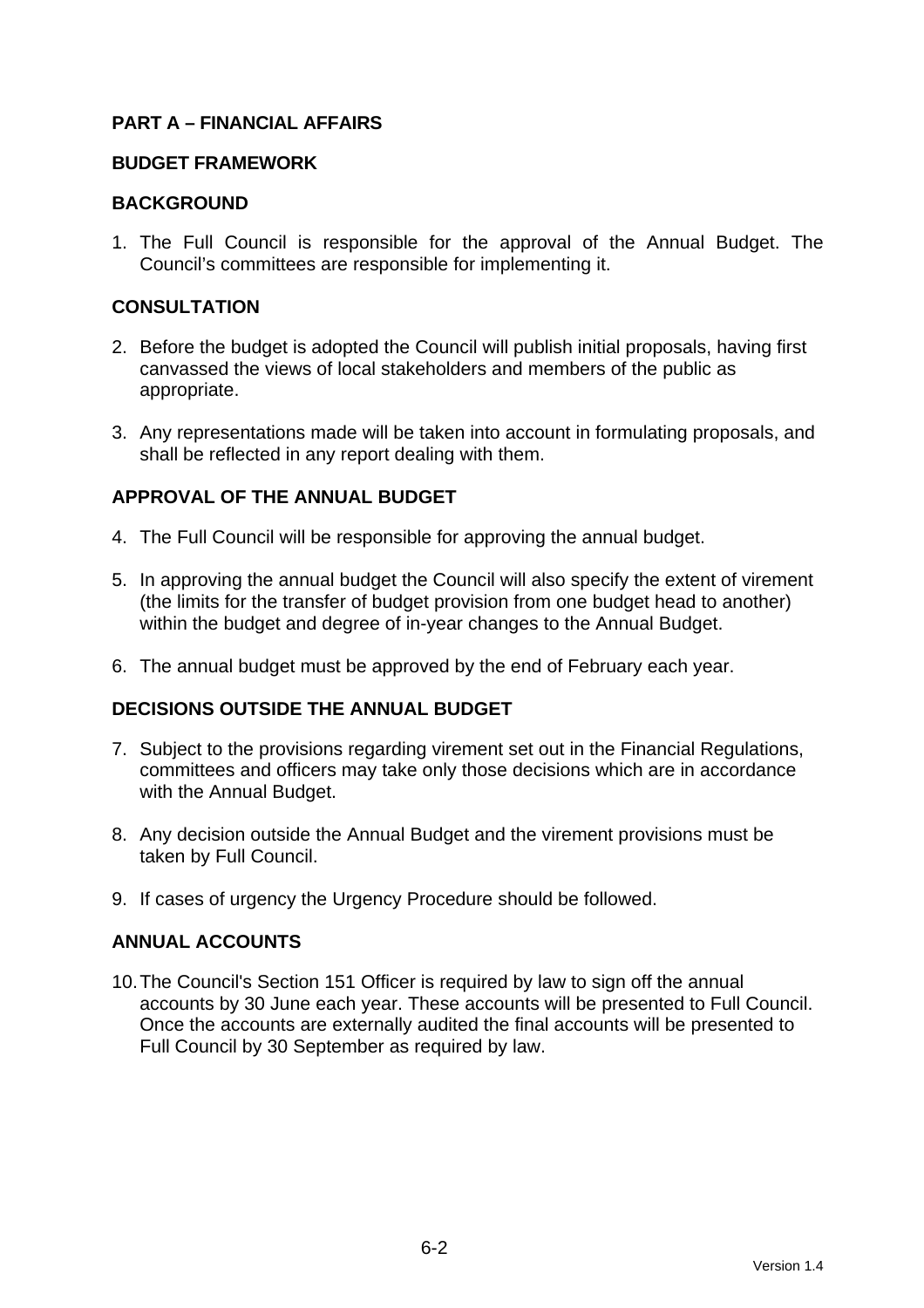# **FINANCIAL REGULATIONS**

| 1.  |                                                     |
|-----|-----------------------------------------------------|
| 2.  | FINANCIAL PLANNING AND BUDGETARY CONTROL6-5         |
| 3.  |                                                     |
| 4.  | CAPITAL EXPENDITURE AND OTHER MAJOR PROJECTS6-11    |
| 5.  |                                                     |
| 6.  | MANAGEMENT, RETENTION, SECURITY AND DISPOSAL OF     |
| 7.  |                                                     |
| 8.  |                                                     |
| 9.  | PROCUREMENT OF GOODS, SERVICES AND WORKS6-23        |
| 10. |                                                     |
| 11. |                                                     |
| 12. |                                                     |
| 13. |                                                     |
| 14. |                                                     |
| 15. |                                                     |
| 16. |                                                     |
| 17. |                                                     |
| 18. |                                                     |
| 19. | INFORMATION AND COMMUNICATIONS TECHNOLOGY (ICT)6-52 |
| 20. |                                                     |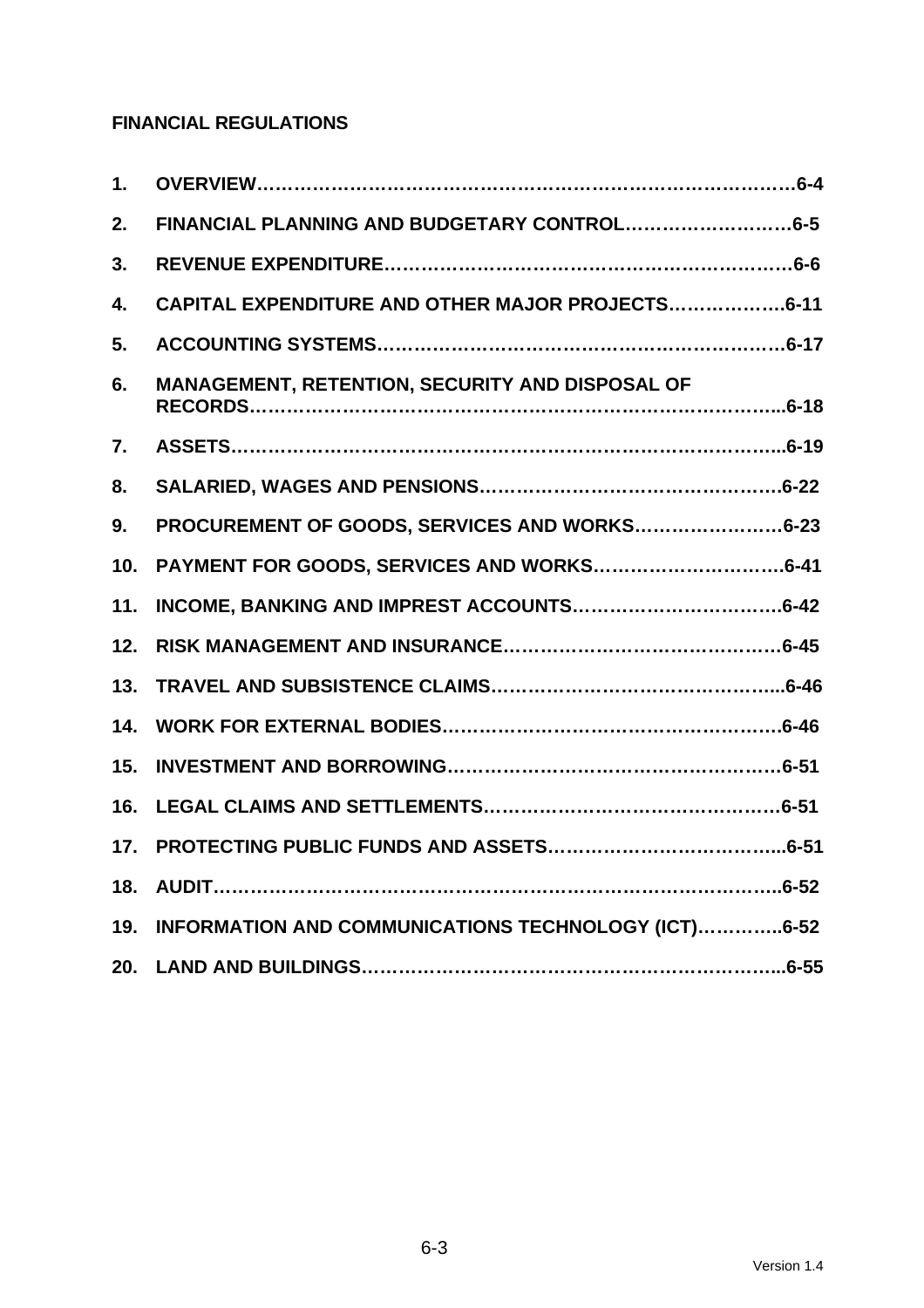## **1. OVERVIEW**

- 1.1 These Financial Regulations provide the framework of financial control and standards necessary to achieve the proper administration of the Council's financial affairs and are designed to safeguard the interests of both the Council and its employees. These Regulations cover the Council's main activities, its Trading Organisations and Pension Funds, and partnerships where the Council acts as the lead authority or where it acts as the accountable body.
- 1.2 A key objective of these regulations is to ensure that the Authority provides services to its users and the community in accordance with best value legislation. The regulations are designed to support Corporate Directors in achieving this aim whilst working within a framework of the principles of best value. Under the former Compulsory Competitive Tendering (CCT) system, value for money was generally proven by following a tendering procedure and awarding the contract to the lowest tenderer. However, in addition to cost, best value requires that the principles of integration, quality, partnering, innovation, performance management, and customer focus are also taken into account as well as the achievement of corporate objectives such as sustainability and social cohesion.
- 1.3 All projects should be managed in accordance with the principles of good project management. Projects **over £250,000** should be managed and delivered using best practice Project Management techniques e.g. PRINCE2. Where significant risks have been identified, they should be included in the Corporate Risk Register and addressed in accordance with the Authority's Risk Management strategy.
- 1.4 For the purpose of Section 151 of the Local Government Act 1972, the Service Director Finance and Procurement is the appointed Section 151 Officer for the Authority. The postholder is responsible for the proper administration of the Council's financial affairs and, subject to the Constitution and any resolutions of any Committee or the Full Council, may do all things necessary for the administration of the Council's financial affairs.
- 1.5 Where the Section 151 Officer considers that there is a likelihood of a significant overall overspending, or a significant overspending on a Committee budget, a report will be taken to Council, in accordance with Section 114 of the Local Government Finance Act 1988.
- 1.6 As the Council's financial and economic advisor, the Section 151 Officer will prepare a budget showing the sources of income and proposed expenditure in each financial year and will keep the Finance and Property Committee informed of the Council's overall financial performance, compared with the approved budget(s). The information required and the frequency of reporting will be determined by the Finance and Property Committee.
- 1.7 The Section 151 Officer, after consulting with the Group Manager for Legal and Democratic Services, may vary, waive or suspend any regulation. Requests to waive Financial Regulations should be submitted in accordance with the approved waiver request procedure.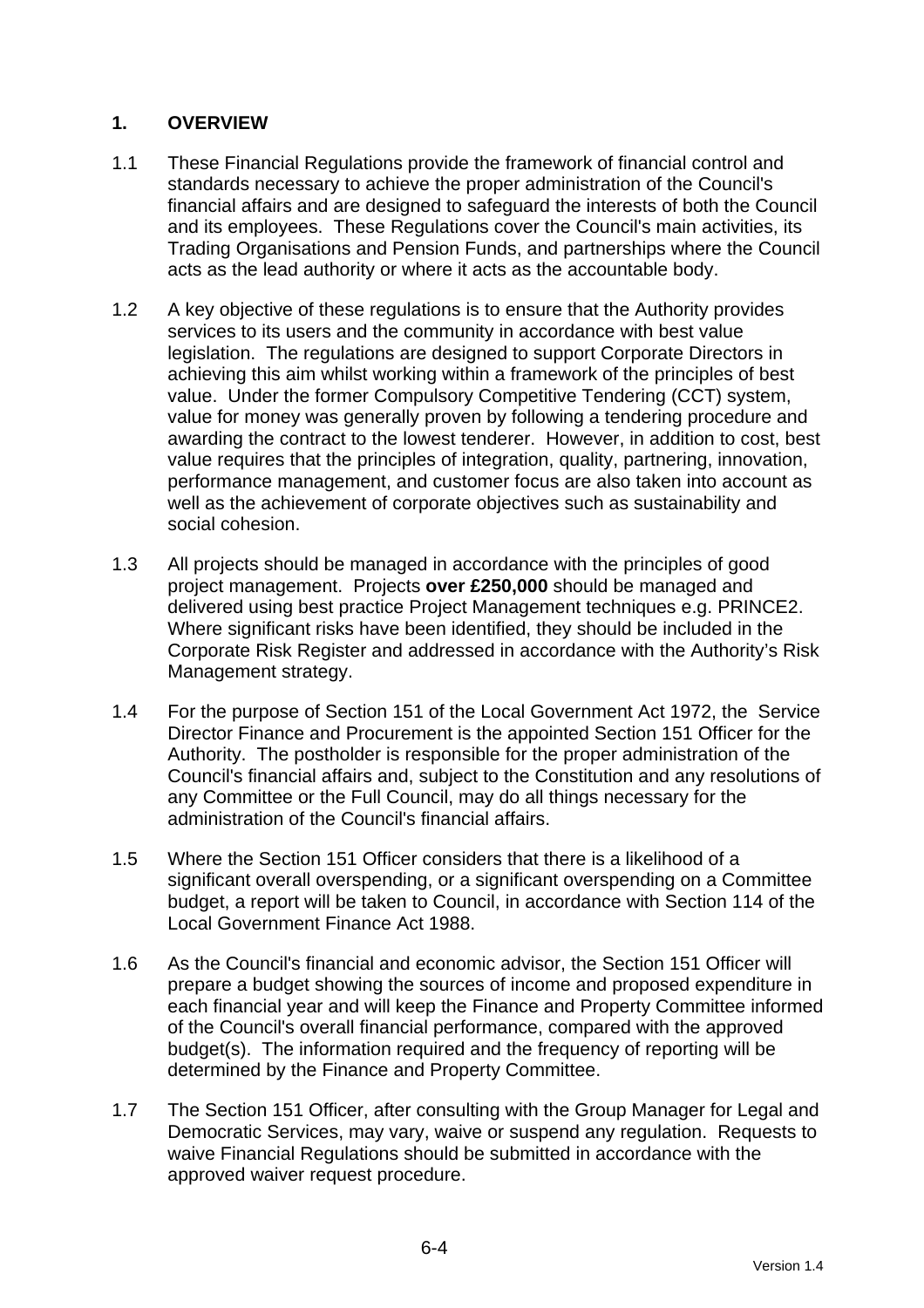- 1.8 Where reference is made in these regulations to specific officers, they may nominate other officers to act on their behalf provided that they keep appropriate up-to-date written records of the nominated officers and the limits to their delegated powers.
- 1.9 Corporate Directors are responsible for ensuring that employees in their departments are aware of, and comply with these Financial Regulations and that failure to comply may result in disciplinary action.
- 1.10 Corporate Directors must consult the Section 151 Officer on any matter which is liable to affect the finances of the Council before any provision or other commitment is incurred or before reporting to the Finance and Property Committee. The Section 151 Officer has the right to be represented at meetings with partnerships or outside bodies where matters of major financial significance are to be discussed.
- 1.11 Each Corporate Director and each Committee is responsible for the observance of Financial Regulations and Codes of Procedures, and for compliance with the decision making process defined in the Constitution.
- 1.12 The Section 151 Officer shall add any financial comments, as thought fit, to reports being submitted to Committee or Council regarding the financial consequences of any proposed action. These comments may include the sufficiency of the budget to finance the proposals being made or set out the action to be taken to make the necessary finance available. All reports will have a Section 151 Officer financial comment. These reports must be submitted to the Section 151 Officer or his/her representative, at least 5 working days before the distribution of papers.
- 1.13 If there is a conflict between the Council's Financial Regulations and other specific County Council regulations or codes of procedure, these Financial Regulations shall prevail.
- 1.14 The Freedom of Information Act 2000 requires the Council to meet standards of openness and transparency with respect to access to all of the information it holds. The Council has an Information Management Policy which should be followed. Particular issues are also addressed in section 6 and section 9 of these regulations. Further guidance is available on the intranet and in the Contracts Manual.

# **2. FINANCIAL PLANNING AND BUDGETARY CONTROL**

- 2.1 In February of each year, Full Council will approve an annual revenue budget, capital programme, Medium Term Financial Strategy and Council Tax Precept.
- 2.2 Each Member of the Council must be provided with a copy of the budget proposals together with a statement by the Section 151 Officer of the effect on the Council's finances and the precept to be levied at least seven days before the Meeting of the Full Council at which such matters will be considered.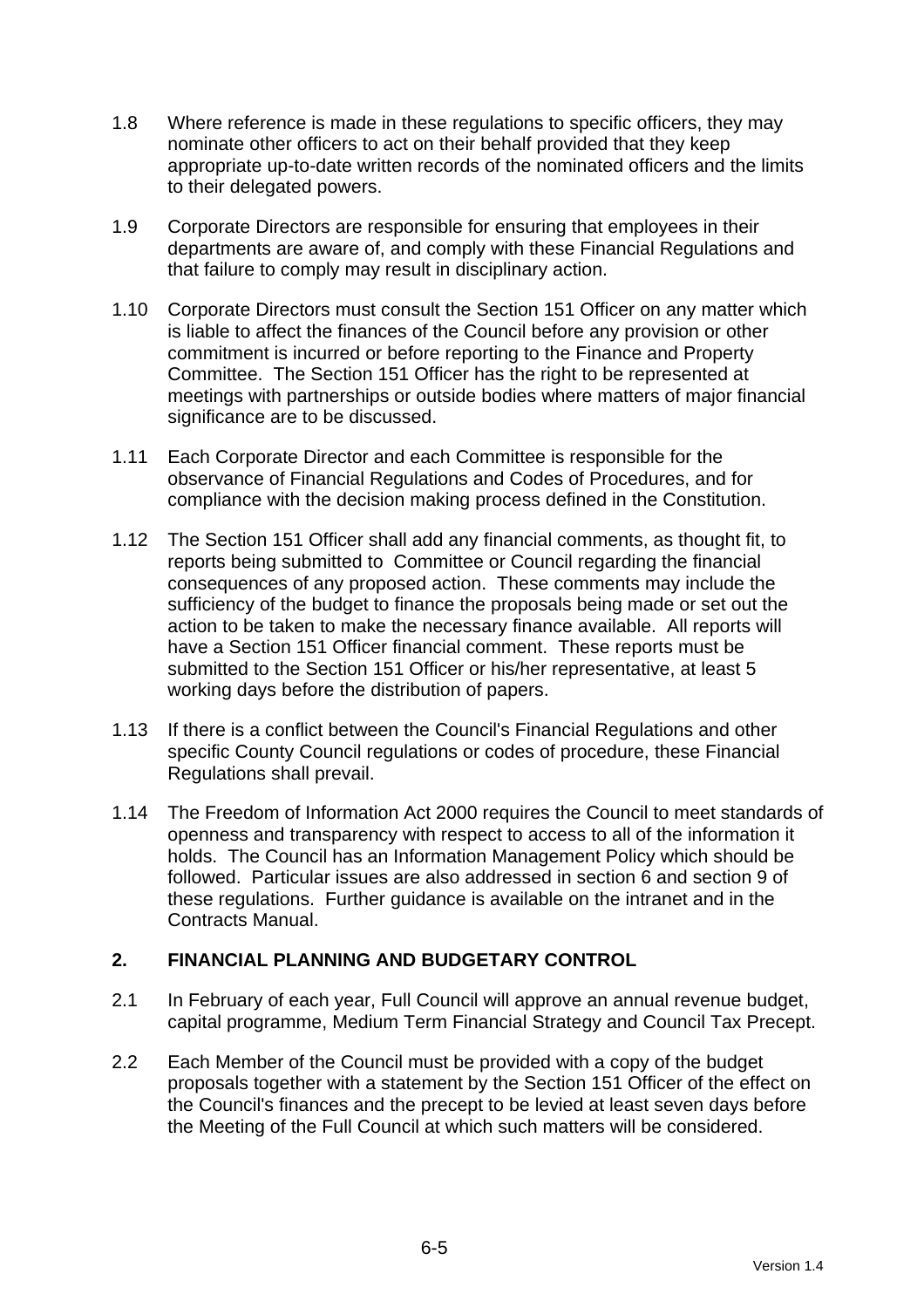- 2.3 It is the responsibility of all Committees, in consultation with the relevant Corporate Directors, to monitor and control the budgets approved for the year.
- 2.4 Amounts provided under each heading of the approved annual revenue estimates must not be diverted to other purposes except as allowed by Financial Regulations.
- 2.5 The inclusion of items in the approved revenue estimates constitutes authority to incur expenditure, subject to the regulations for procurement of Goods, Services and Works, except where the Council, Committee or Financial Regulations of the Council has placed a restriction on any item. Where items cannot be identified from the approved revenue estimates, authority for expenditure on those items must be obtained from the appropriate decision making body within the Council depending on the amount.
- 2.6 Where external funding is available to cover additional revenue expenditure, Corporate Directors must obtain the approval of Finance and Property Committee for the additional expenditure.
- 2.7 Where expenditure is required on items not included within the approved budget, and which cannot be funded within the regulations for virement Corporate Directors must obtain approval from the Finance and Property Committee.
- 2.8 Capital expenditure is not authorised until the necessary regulations have been complied with and a business case accepted by Finance and Property Committee and/or Policy Committee.
- 2.9 Where a Committee wishes to take a course of action which has financial implications contrary to the advice provided by the Section 151 Officer, the Section 151 Officer may submit a report to this effect to Policy Committee.
- 2.10 The Section 151 Officer must submit a report to the Full Council on each year's final accounts as soon as practicable, and in accordance with the statutory Accounts and Audit Regulations.

# **3. REVENUE EXPENDITURE**

### **3.1 Preparation of Revenue Budgets**

- 3.1.1 Revenue budgets must be prepared within the Budget and Policy Framework and the resource allocation limits prescribed by the Council.
- 3.1.2 Detailed annual revenue budgets must be prepared in accordance with all instructions on budgeting issued by the Section 151 Officer. It is the responsibility of Corporate Directors to ensure that detailed budget preparation takes place, that the amounts included are realistic, and that there has been correct application of budget conventions and procedures for their service.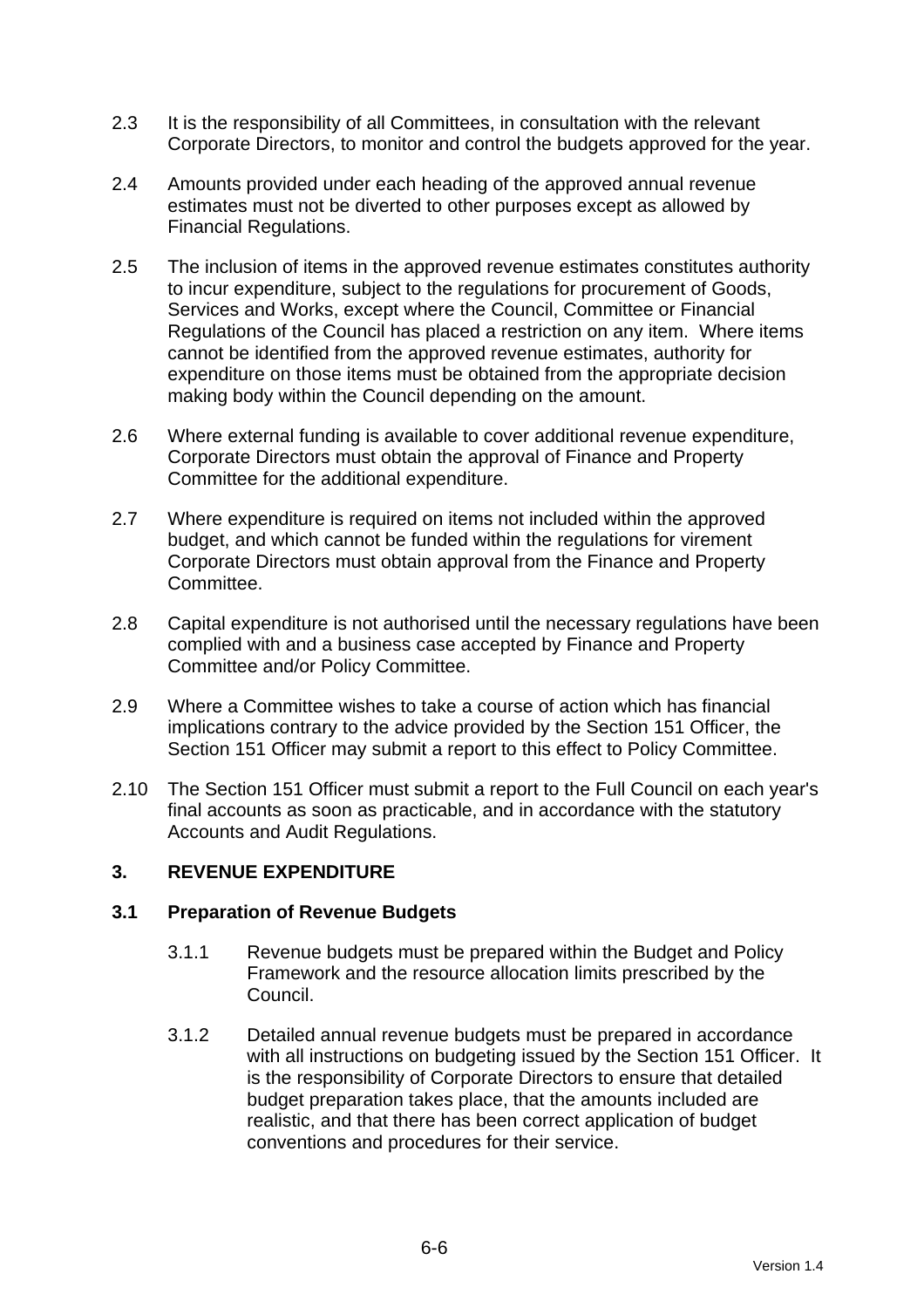- 3.1.3 Where there is uncertainty about the proper approach to be adopted in preparing a budget, guidance should be sought from the Section 151 Officer.
- 3.1.4 The Section 151 Officer will, during the year, seek approval from Finance and Property Committee for allocations from the General Contingency approved by Council.
- 3.1.5 Where external income arises from a set scale of charges, fees etc., the Corporate Director must review the level of fees at least once a year in consultation with the Section 151 Officer. Revised fees must be agreed by the relevant Committee.

### **3.2 Control of Revenue Budget**

- 3.2.1 Corporate Directors and Committees are responsible for controlling expenditure within approved budgets. To assist them with this, virement of budget provision from one budget head to another may be permitted.
- 3.2.2 Variation between any budget head and actual expenditure or income which cannot be covered within the rules for virement must be reported to the Finance and Property Committee after consultation with the Department's Corporate Director and the Section 151 Officer.
- 3.2.3 Where new policies or significant variations to existing policies or practices are proposed, a report must be presented to Policy Committee providing details of the financial implications of the proposed policies for the current year and two further years.
- 3.2.4 A Corporate Director's authority to incur expenditure, for which provision has been made in the detailed annual revenue budget and which is in accordance with Council policies, is subject to the procurement regulations and the conditions below.

### **3.3 Special Items**

### **1. Use of Consultants, Individuals as Contractors and Special Advisors**

- 3.3.1.1 Unless prior approval has been obtained from Policy Committee to engage consultants (e.g. as part of an approved capital programme), the following regulations apply in addition to the normal procurement rules:-
- 3.3.1.2 Corporate Directors may employ consultants, individuals as contractors or specialist advisors provided that there is sufficient budget provision and an annual report is made to the Policy Committee on the use of this discretion.
- 3.3.1.3 If the estimated value of the contract is **over £50,000** prior approval must be obtained from the Chief Executive and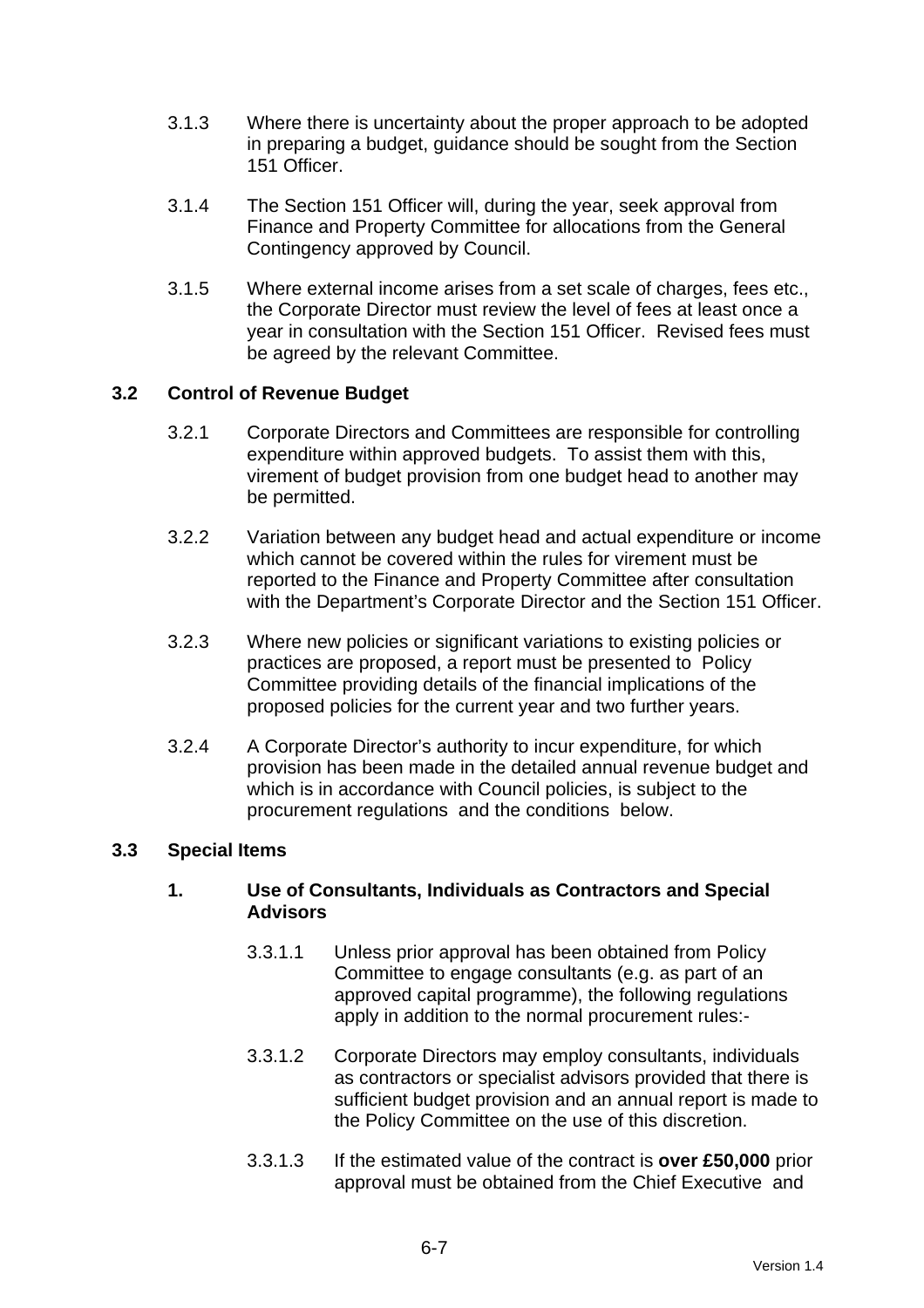the Section 151 Officer. Requests for approval must be submitted on the approved form. (NB Regardless of value, all consultants must be procured in accordance with procurement procedures.)

- 3.3.1.4 Where contracts need to be extended and the total value of the whole contract will **exceed £50,000,** further permission must be obtained from the Chief Executive and the Section 151 Officer before the contract is extended.
- 3.3.1.5 When employing individuals as consultants, contractors or specialist advisors, Corporate Directors must determine whether the nature of their employment is 'Employed' or 'Self Employed' as set out in the guidance note IR56 issued by HM Revenue and Customs. The Authority has produced some guidance and a form to help with this assessment. If a Consultant or Contractor is deemed to be 'Employed' the Corporate Director must arrange for the Consultant or Contractor to be paid through the Authority's payroll.

#### **2. Leases**

- 3.3.1.6 All leases or credit arrangements **over £6,000** which are not for Land and Buildings must be approved by the Section 151 Officer before they are entered into.
- 3.3.1.7 For leases of Land and Buildings, separate regulations must be followed.

### **3. Grants to External Bodies**

3.3.3.1 Grant aid as defined in the grant aid strategy must be approved by the Grant Aid Sub-Committee.

### **4. Loans to External Bodies**

3.3.1.8 All proposals for loans to individuals or outside bodies should be accompanied by an appropriate risk assessment. Loans to individuals or outside bodies must be approved by Policy Committee.

# **5. State Aid**

3.3.1.9 State Aid is financial aid or other advantage to business from a Member State of the EU which meets all the criteria in Article 87(1) of the EC Treaty. State Aid, which could distort competition and affect trade by favouring certain undertakings or the production of certain goods, is incompatible with the common market unless there is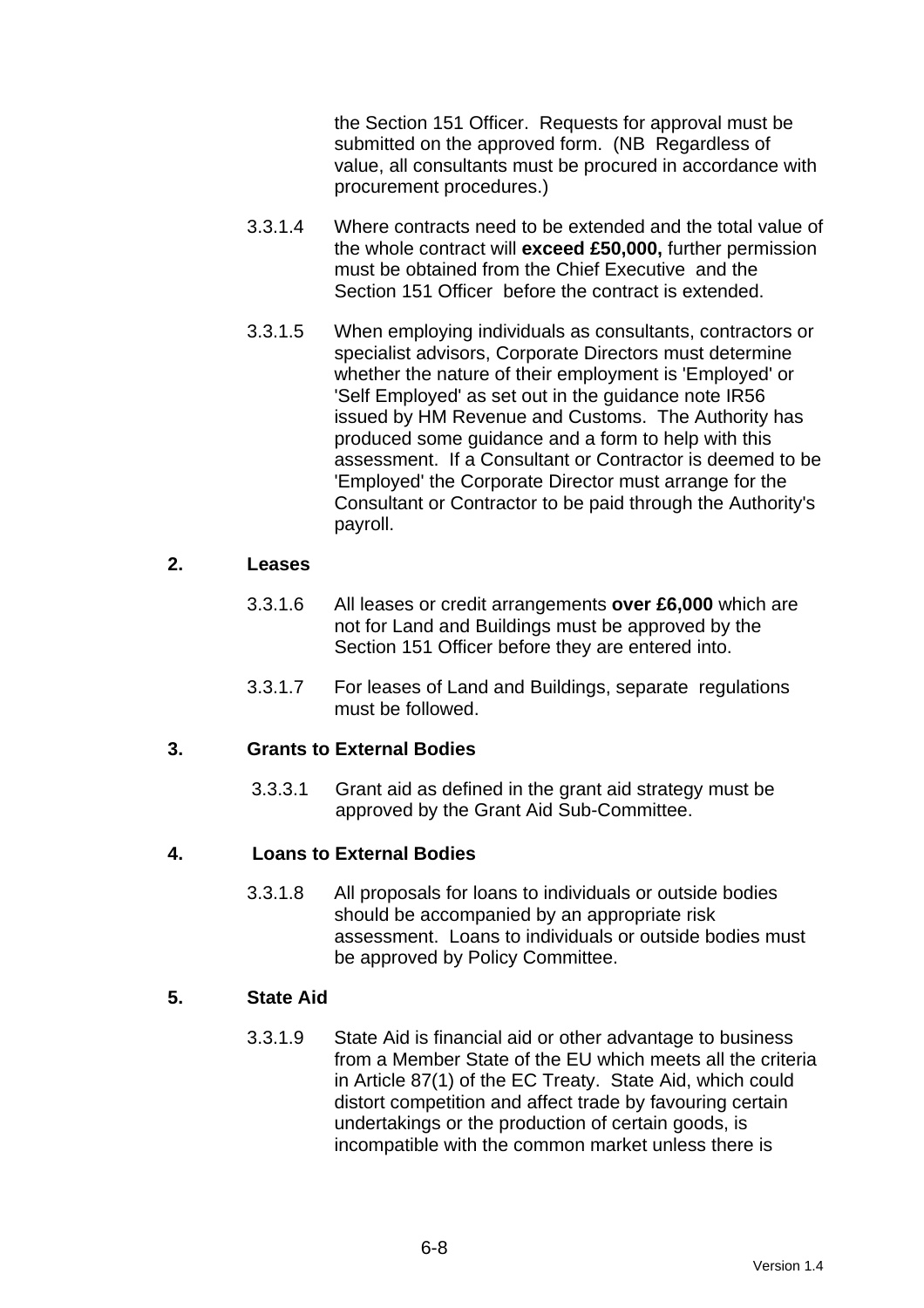special provision for it within the EC Treaty (usually through certain types of block exemption).

- 3.3.1.10 There are four characteristics of State Aid:
	- 3.3.1.10.1 **it is granted through the State or through State resources** (including public funds administered through Local Authorities);
	- 3.3.1.10.2 **it favours certain undertakings or production of certain goods** – ie by conferring an advantage to an entity engaged in economic activity (which can include voluntary and non profit making public or private bodies when they engage in activities which have commercial competitors);
	- 3.3.1.10.3 **it distorts or threatens to distort competition** by actually or potentially strengthening the position of the recipient in relation to competitors. Virtually all selective aid will have this potential regardless of the scale of the potential distortion;
	- 3.3.1.10.4 **it affects trade between Member States.** Most products or services are traded between Member States, therefore, almost any selective aid for business activities is capable of affecting trade between States, even if the business itself does not trade directly with Member States.
- 3.3.1.11 State Aid can take many forms including grants, subsidies, preferential interest rates, loans with preferential terms, acquisition of land either gratuitously or on favourable terms, provision of goods or services on favourable terms, reimbursement of costs in the event of success, capital transfers and many other actions. Some forms of public private partnerships and contracts are not open to competitive tendering.
- 3.3.1.12 The rules on State Aid are lengthy and complex and therefore if there is any concern about activities or proposals possibly contravening these rules then specific advice on the circumstances should be sought from Legal and Democratic Services. See the state aid website.

### **3.4 Virement**

3.4.1 The transfer of budget provision from one budget head to another is permitted as follows: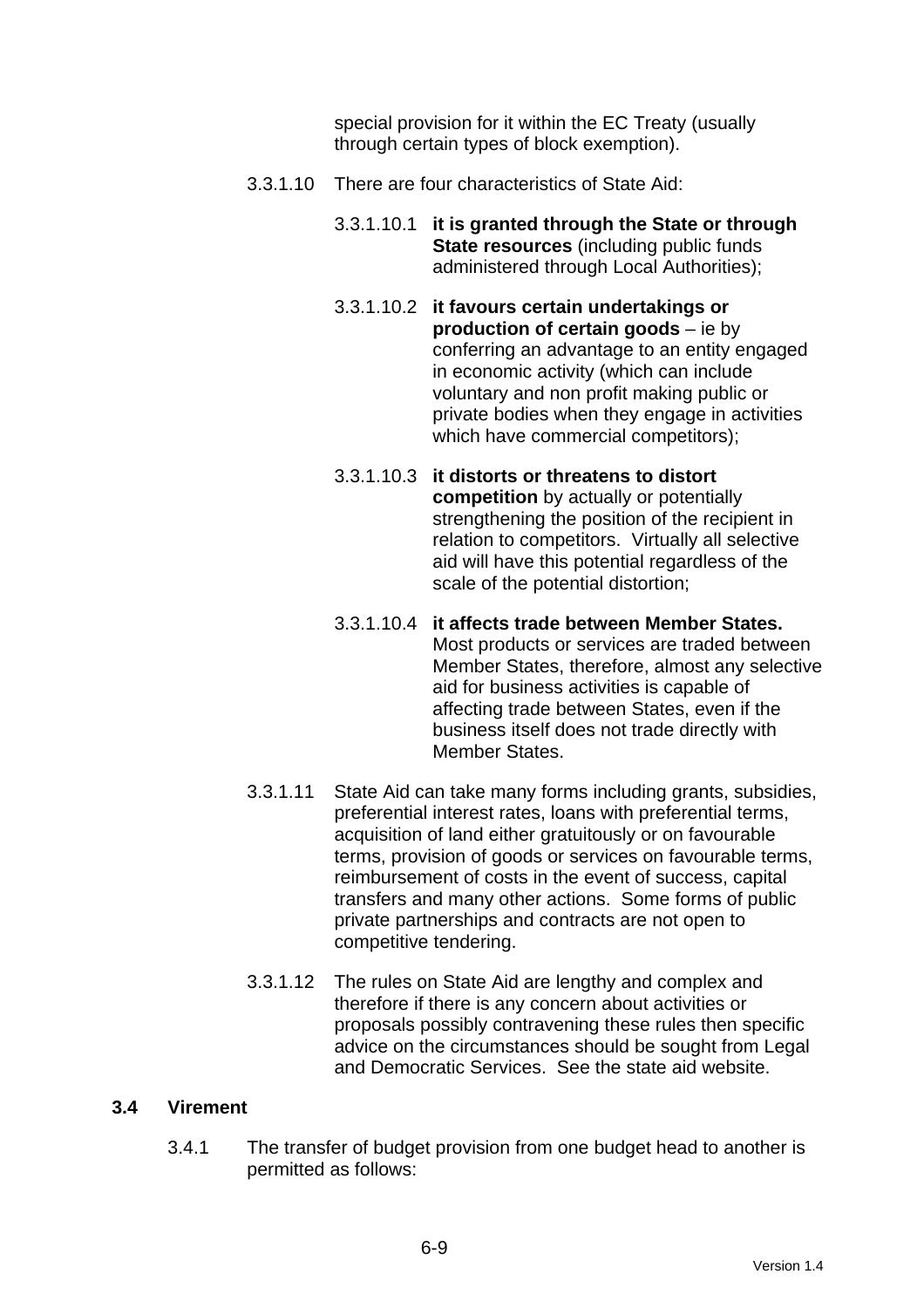- a. **up to £50,000** (£100,000 within the Highways Maintenance budget) within a Committee's revenue budget - by a Corporate Director and the Section 151 Officer;
- 3.4.1.1 **up to £200,000** within a Committee's revenue budget by the Finance and Property Committee;
- 3.4.1.2 **up to £200,000** between the revenue budgets of two or more committees - with the agreement of both or all the relevant committees and the Finance and Property Committee;
- 3.4.1.3 **over £200,000** within or between the revenue budgets of Committees - by the Finance and Property Committee.
- 3.4.2 Where the Section 151 Officer considers that any proposed virement causes a variation to existing policy, s/he may require the Corporate Director to present a report to Policy Committee setting out the reasons for the virement.
- 3.4.3 A Corporate Director may incur expenditure which is essential to meet any immediate needs created by a sudden emergency, subject to this action being reported immediately to the Chief Executive and the Section 151 Officer, and to the next Finance and Property Committee.
- 3.4.4 When a sudden emergency arises, Corporate Directors must keep a separate record of the essential expenditure incurred in connection with the emergency until advised by the Section 151 Officer that separate records are no longer required.

### **3.5 Monitoring of the Revenue Budget**

- 3.5.1 Corporate Directors must ensure that budgets are monitored via the Council's Business Management System. Corporate Directors will report at least quarterly to the relevant Committee and Finance and Property Committee regarding the actual income and expenditure compared with the budget. Explanations of significant variations must be made available to the Section 151 Officer when requested, together with proposals for avoiding any continuing budget problems.
- 3.5.2 Each Corporate Director, in conjunction with the Section 151 Officer, must prepare an annual report for the relevant Committee and Finance and Property Committee comparing actual expenditure for the year with the revenue budget. Explanations for significant variations must be provided by the Corporate Director.
- 3.5.3 The Section 151 Officer must prepare an annual report to Full Council for all budgets, comparing the actual expenditure for the year with the agreed revised estimate for the year and explanations of significant variations. Budgets may be carried forward to the following year after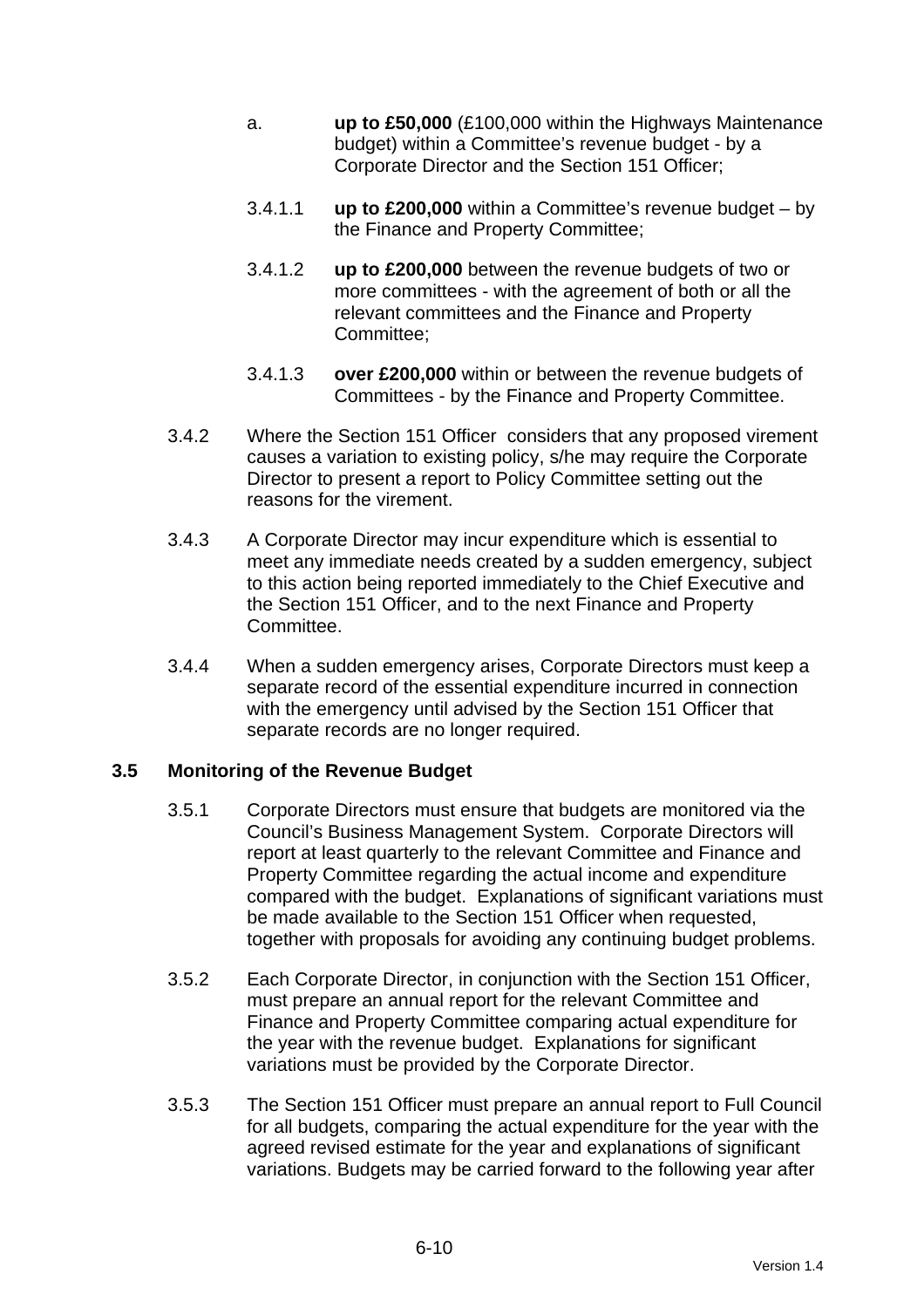consideration by Finance and Property Committee and approval by Council. Other reserves may be created from budget underspending for specific purposes, subject to approval by Finance and Property Committee.

3.5.4 The annual surpluses and deficits of Trading Organisations will be carried forward in an 'Earmarked Reserve'. The level of these reserves will be kept under review by the Section 151 Officer and reported annually to Finance and Property Committee.

### **4. CAPITAL EXPENDITURE AND OTHER MAJOR PROJECTS**

#### **4.1 Management of Projects**

4.1.1 All projects will be managed using a best practice project management methodology eg PRINCE2 by suitably experienced project managers with project reviews at key milestones which meet Gateway Review standards.

#### **4.2 Inclusion of schemes in the Capital Programme**

- 4.2.1 Schemes can be added to the Capital Programme by:
	- 4.2.1.1 the Annual Review Process that culminates in the approval of the County Council's budget each February; or
	- 4.2.1.2 decisions taken during the year on an ad-hoc basis where the schemes are fully funded from external sources; or
	- 4.2.1.3 decisions taken during the year on an ad-hoc basis where additional County Council funds are required.

The processes are shown schematically in the attached decision tree.

- 4.2.2 All proposed schemes, or programmes of work, should include a business case appraisal which has been carried out before detailed design work begins, and, where appropriate, the full lifecycle costs of the investment and the impact on future budgets.
- 4.2.3 The options appraisal report should include:
	- 4.2.3.1 how each scheme, or programme of work, relates to the approved Council objectives and what other options have been considered, what consultation has been undertaken and what the anticipated outcomes are;
	- 4.2.3.2 the estimated capital costs;
	- 4.2.3.3 the estimated revenue costs for each of the first three years of the scheme or programme of work, including the eventual revenue costs for a full year of operating the scheme or programme of work.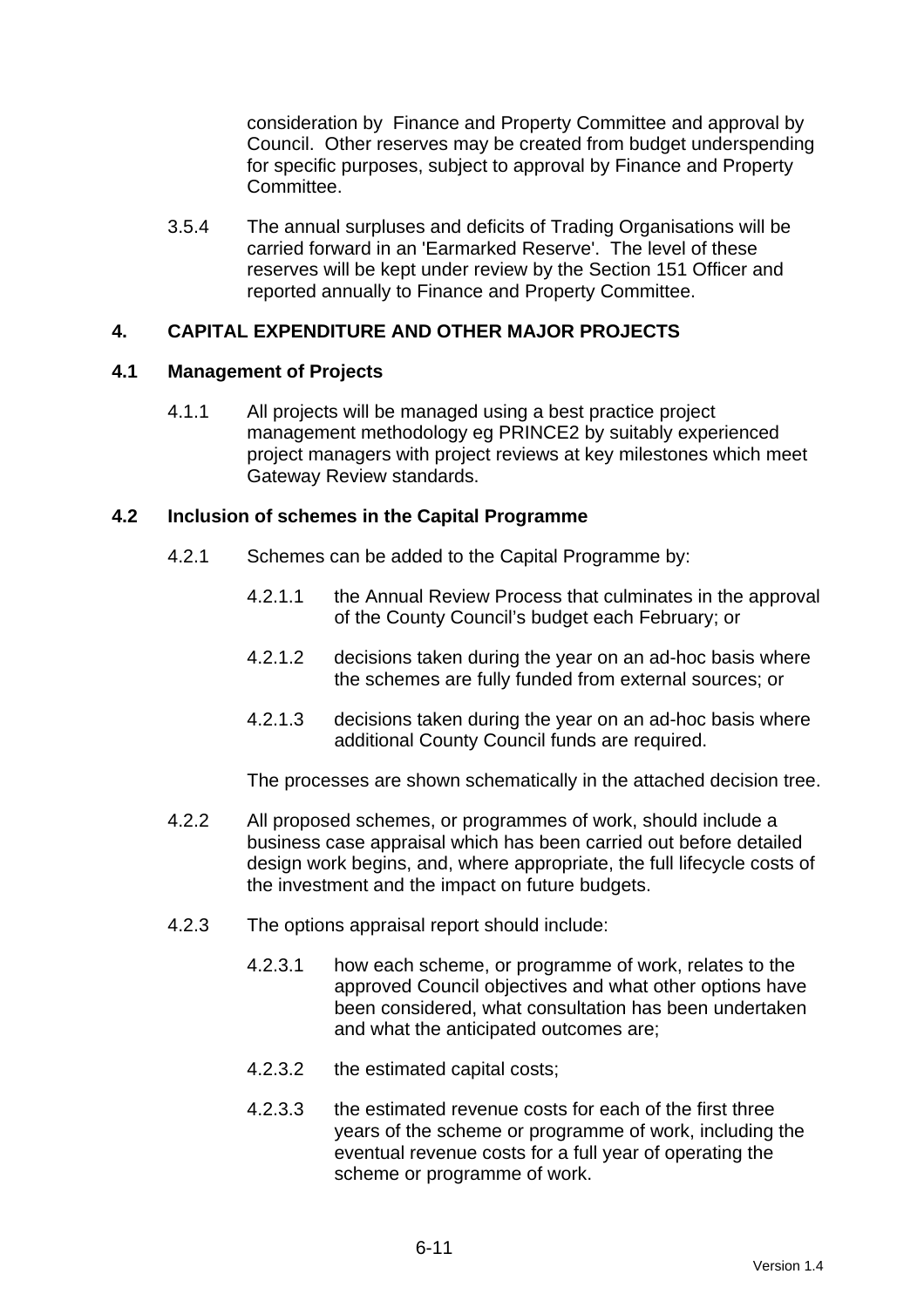- 4.2.4 All proposals for capital expenditure that require additional resources to be found by the County Council should be considered initially by the Corporate Asset Management Group (CAMG) who will advise on the relative priority of future capital schemes, in accordance with the agreed prioritisation criteria within the Capital Strategy. Approval must then be obtained as follows:
	- 4.2.4.1 for schemes being considered through the Annual Review process, CAMG will make recommendations to the Member Reference Group who, in turn, will make recommendations to the Corporate Leadership Team (CLT). CLT will then make their recommendations to Policy Committee for approval;
	- 4.2.4.2 for schemes arising during the budget year on an ad-hoc basis, CAMG will consider and advise the Member Reference Group who, in turn, will advise and seek approval from Policy Committee.
- 4.2.5 The outcome of the Annual Review process is the capital programme approved by Council which includes the schemes approved for the forthcoming financial year and the two following years.
- 4.2.6 Where proposals are made for additional schemes during the year, or for cost variations to existing schemes, decisions can be taken as follows:
	- 4.2.6.1 schemes, or variation increases, **up to £250,000** by the Section 151 Officer after consultation with the Chairman of the Finance and Property Committee;
	- 4.2.6.2 schemes, or variation increases, **over £250,000 and up to £2 million** by Finance and Property Committee;
	- 4.2.6.3 schemes, or variation increases, **over £2 million** by Council.
- 4.2.7 After approvals have been obtained, Latest Estimated Cost (LEC) reports should be prepared and presented before tenders are sought.
- 4.2.8 All schemes with an estimated cost **over £7.5 million** are subject to the following additional requirements:
	- 4.2.8.1 a report on alternative design proposals is taken to Finance and Property Committee;
	- 4.2.8.2 no detailed design work is undertaken prior to the report being approved.
- 4.2.9 Where major projects are being procured through a 'Private Finance Initiative' (PFI) or 'Public Private Partnership' (PPP), an options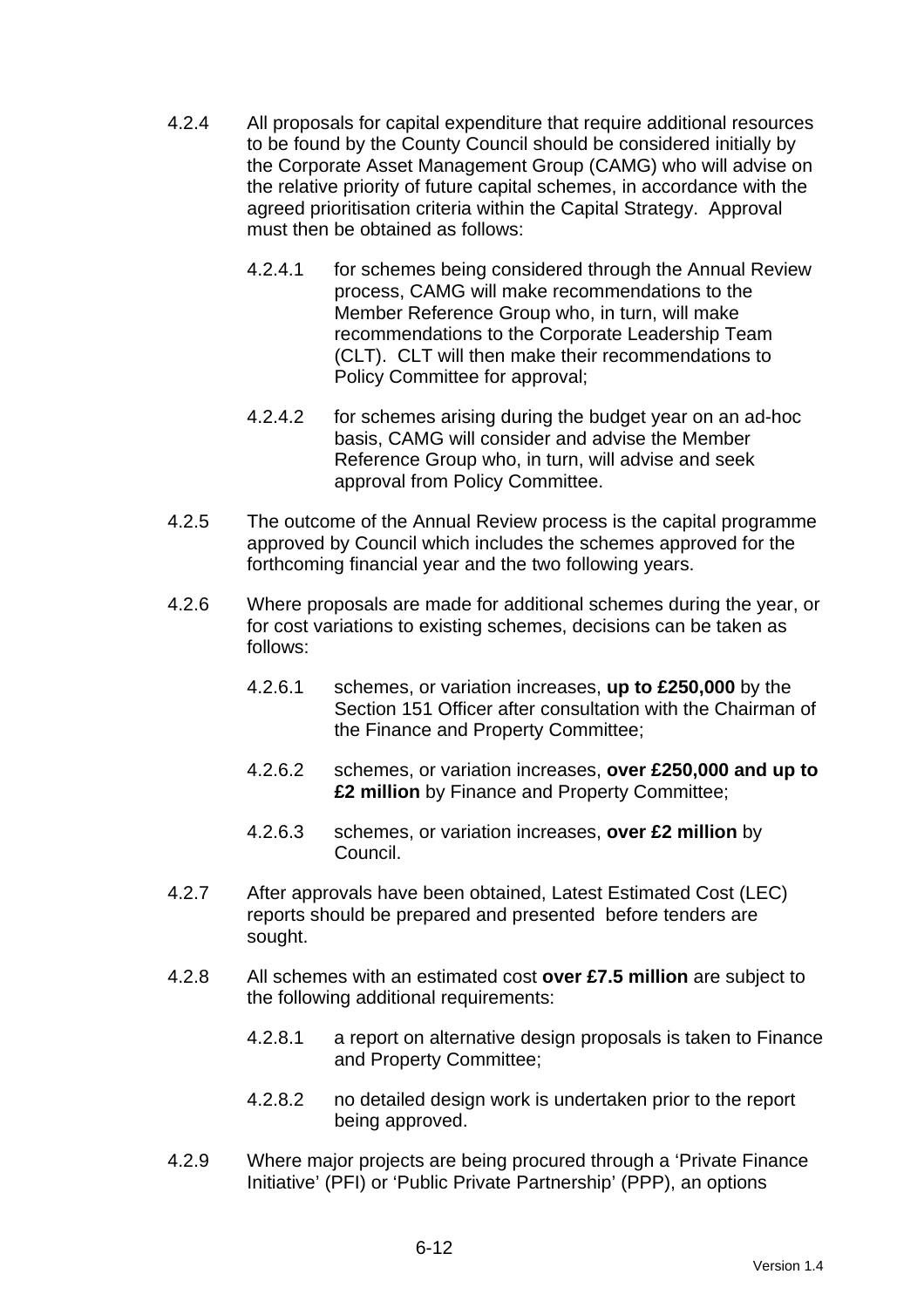appraisal report should be prepared and approval must be obtained from Council before bids are invited.

# **4.3 Content of Bids for Capital Expenditure**

- 4.3.1 All bids for capital expenditure must be prepared by Corporate Directors in the form laid down by the Section 151 Officer.
- 4.3.2 The advice of an appropriate technical officer must always be sought before a scheme is included in any capital programme. The appropriate technical officers are shown below:

| <b>Area of Activity</b>                   | <b>Technical Officer</b>                  |  |
|-------------------------------------------|-------------------------------------------|--|
| Building, Construction and associated     | Service Director, Transport, Property and |  |
| works                                     | Environment                               |  |
| <b>Civil Engineering works</b>            | Corporate Director, Environment and       |  |
|                                           | <b>Resources</b>                          |  |
| Computer technology                       | Service Director, ICT                     |  |
| Expenditure over £100,000 relating to the | Service Director, Transport, Property and |  |
| management of Council Land, Building      | Environment                               |  |
| and Property                              |                                           |  |
| Change of use of land, buildings or       | Service Director, Transport, Property and |  |
| property                                  | Environment                               |  |
| New or replacement land, buildings or     | Service Director, Transport, Property and |  |
| property                                  | Environment                               |  |

- 4.3.3 Construction schemes should not normally be included in the first year of a capital programme unless the following criteria have been considered and the risks evaluated:
	- 4.3.3.1 purchase, lease or lease option of the land or property has been completed. In the case of transportation and land reclamation projects, a right of entry should have been obtained;
	- 4.3.3.2 outline planning permission should have been obtained, where appropriate, especially if the development involves a change of use or is a new development;
	- 4.3.3.3 the sources of funding, including any grants or contributions from outside organisations, have been finalised - except for land reclamation projects where grant notification is not normally received until the year of the project;
	- 4.3.3.4 the service department has prepared a detailed brief for the project which has been agreed with the relevant technical officer who will carry out the design;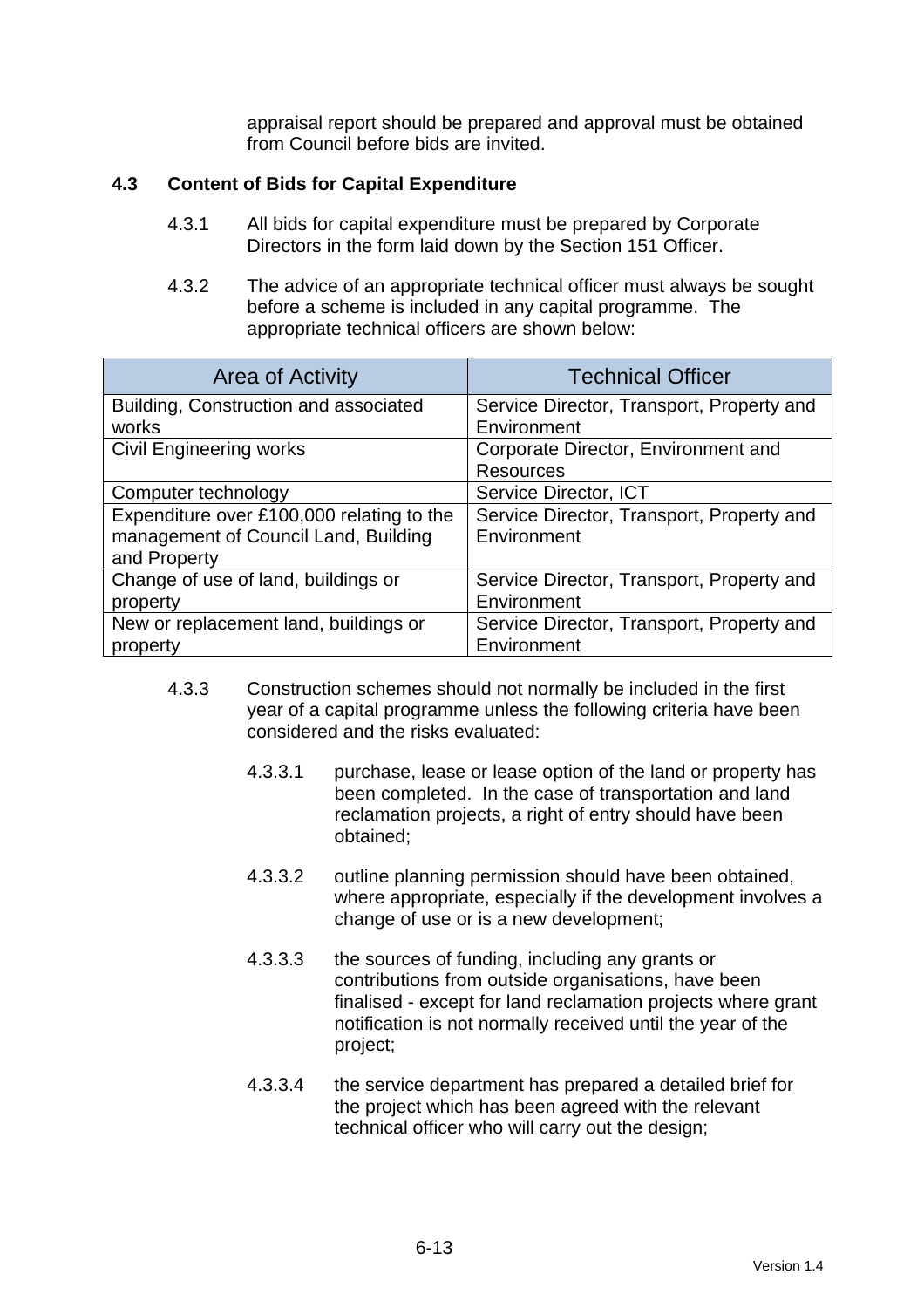- 4.3.3.5 the Service Director, Transport, Property and Environment has confirmed that the proposal complies with Corporate Property Policies;
- 4.3.3.6 a proper assessment of the time-scale required for the project has been made;
- 4.3.3.7 where existing property is affected by the proposed development, the service department has agreed proposals for dealing with staff or clients who might be temporarily displaced during construction; and
- 4.3.3.8 relevant sustainability issues.
- 4.3.4 The capital programme for each Committee must be prepared within the block allocation and individual scheme approvals approved by Finance and Property Committee. All costs should be at estimated out-turn prices, unless otherwise determined by the Section 151 Officer.
- 4.3.5 The revenue costs of all schemes in the capital programme must be assessed each year. The staffing, lifecycle maintenance and other running costs must be included in the revenue budget. The financing costs for expenditure funded by borrowing or leasing will be calculated by the Section 151 Officer and included within the overall revenue budget.

### **4.4 Feasibility Studies**

- 4.4.1 The appropriate technical officer can carry out preparatory work on any scheme included in the approved capital programme. The costs of this work must be charged to that scheme. If for any reason the scheme does not go ahead, then the costs of preparatory work undertaken must be charged to the revenue budget of the Committee concerned, which will need to make available sufficient budget cover for this. In practice, this means that the technical officer should not carry out preparatory work unless an undertaking has been secured for the funding of any abortive costs from the service department.
- 4.4.2 Design work must not take place on schemes which are not included within the approved capital programme unless written approval has been obtained from the Chief Executive and the Section 151 Officer.
- 4.4.3 The appropriate technical officer can carry out feasibility work on any other scheme not in the approved capital programme subject to:
	- 4.4.3.1 the Corporate Director agreeing to the cost being met from its revenue budget for the year; and
	- 4.4.3.2 prior approval from the Section 151 Officer has been obtained if the estimated cost of the feasibility study is **over £25,000.**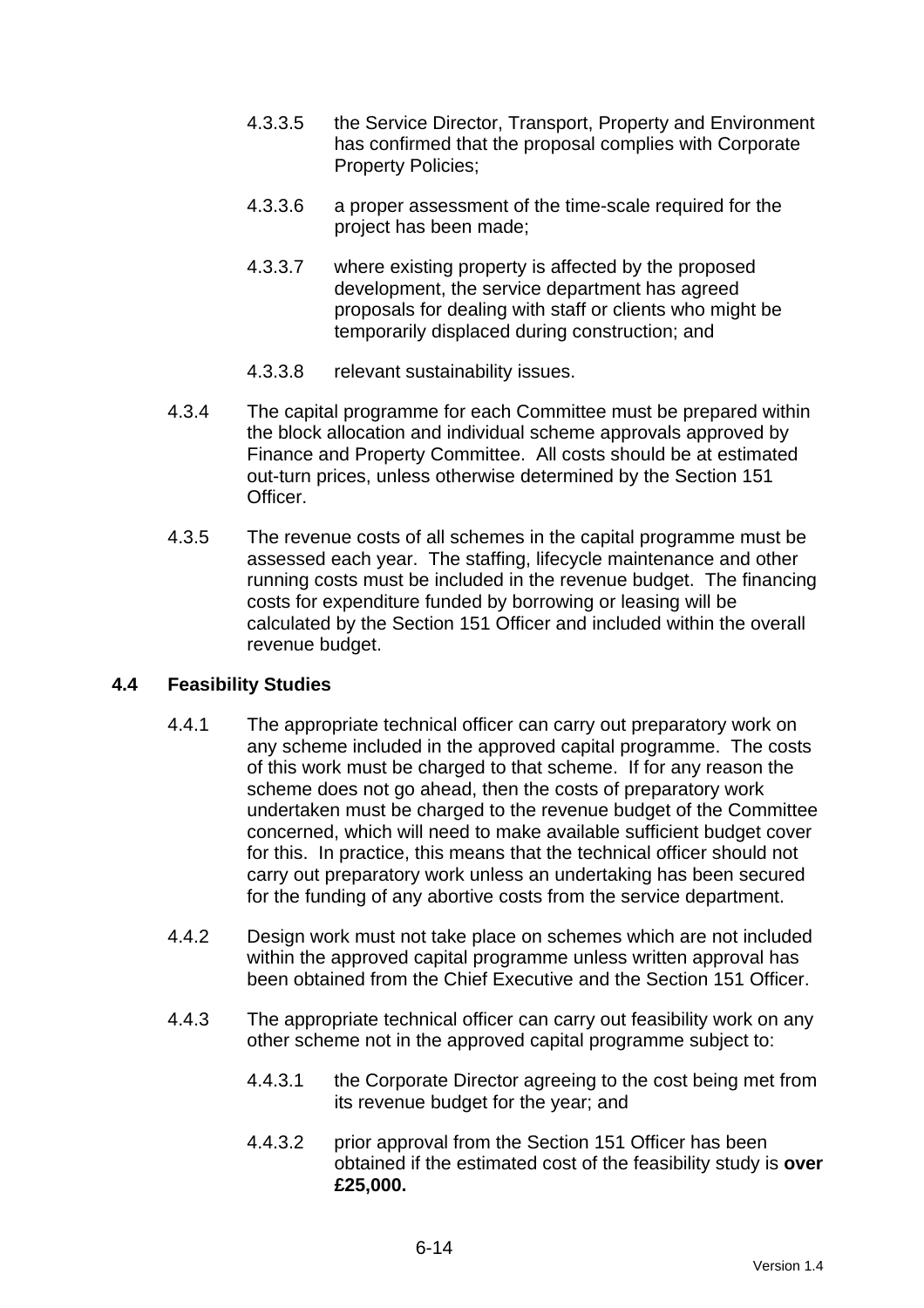# **4.5 Reports on "Latest Estimated Costs" of Proposed Schemes**

- 4.5.1 Corporate Directors must take a report to Finance and Property Committee setting out the latest estimated costs of all proposed capital schemes where the capital cost is over £1 million. The report must be made after detailed design work has been completed but before tenders are invited and should contain:
	- 4.5.1.1 Capital costs analysed into:
		- 4.5.1.1.1 land acquisition;
		- 4.5.1.1.2 construction costs;
		- 4.5.1.1.3 acquisition of plant, equipment and furniture;
		- 4.5.1.1.4 professional fees and project management costs;
		- 4.5.1.1.5 any other relevant costs.
	- 4.5.1.2 Revenue costs identified and analysed into:
		- 4.5.1.2.1 staffing costs;
		- 4.5.1.2.2 other running costs;
		- 4.5.1.2.3 financing costs;
		- 4.5.1.2.4 lifecycle maintenance costs.

In addition to total costs, the phasing of these costs over financial years should also be shown. If the costs exceed the existing capital programme provision for that scheme, the report must contain a statement on how these extra costs can be contained within the approved total capital programme or, if further capital funds are required, approval to increase the capital programme must be sought from the appropriate body within the Council.

- 4.5.2 For all schemes in the capital programme estimated to cost between £250,000 and £1 million**,** the Corporate Director, in conjunction with the appropriate technical officer, must submit a report on the latest estimated costs of the scheme to the Section 151 Officer and to the Finance and Property Committee.
- 4.5.3 Where the gross costs of an existing capital scheme exceed the approved budget, further approval for the increased costs (the capital variation) must be obtained. The requirement to submit an LEC report remains.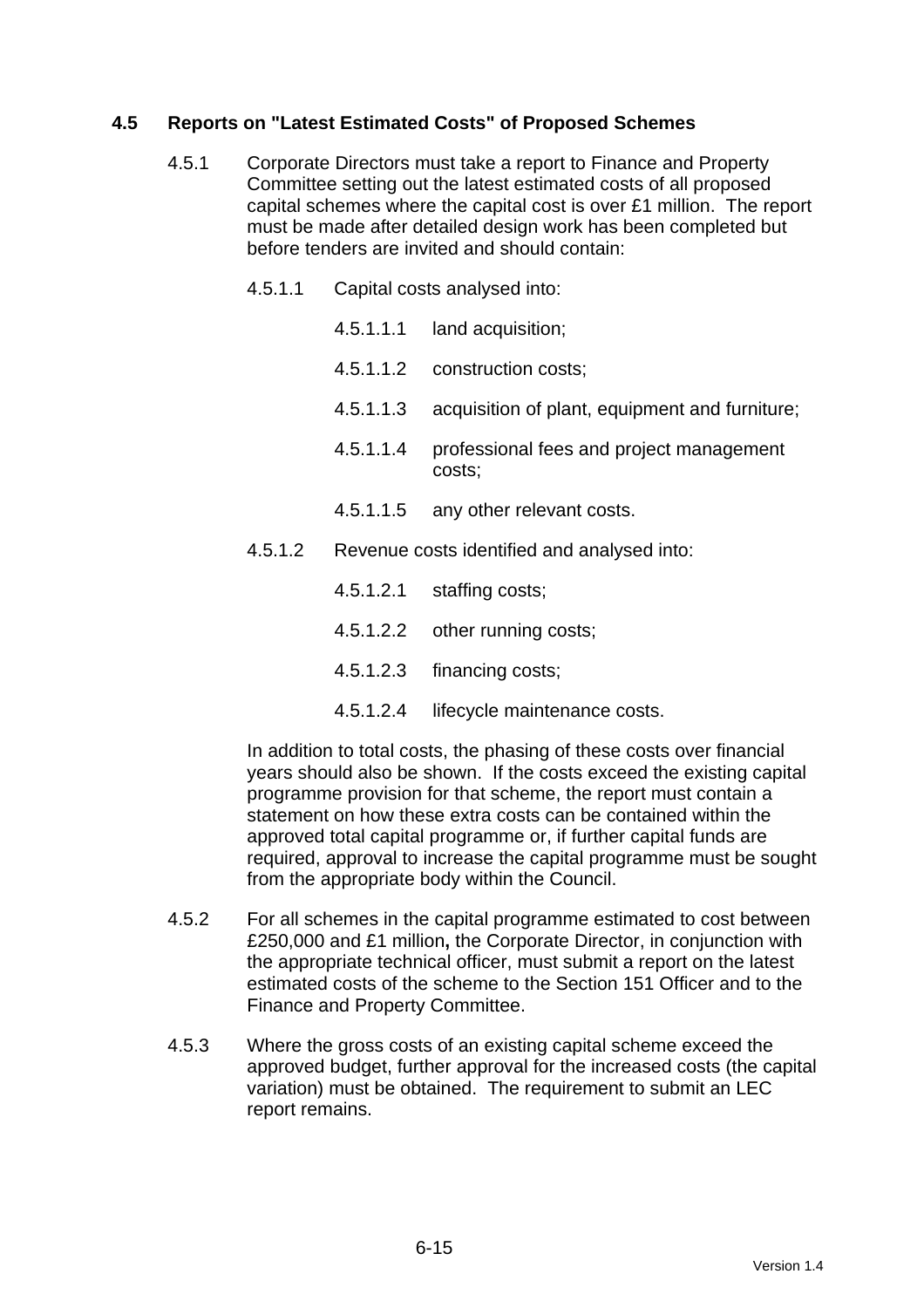#### **4.6 Budgetary approval prior to Contract Award**

 Where the preferred tender exceeds the LEC or Capital Programme estimate, Corporate Directors must submit a revised LEC report and obtain all necessary approvals for the additional expenditure needed before accepting the tender.

 Each Corporate Director must keep a record of the difference between accepted tenders and capital programme provisions.

 The accepted tender cost becomes the figure included in the capital programme. If this gives rise to a variation in professional fees, the Section 151 Officer should be informed so that an amendment can be made to the capital programme.

 The award of contracts must comply with the procedures for the procurement of Goods, Services and Works and the guidance in the Contracts Manual.

#### **4.7 Post-Project Evaluations**

- 4.7.1 For completed projects, post-project evaluations must be carried out by the Corporate Asset Management Group and a report submitted to Finance and Property Committee as follows:
	- 4.7.1.1 projects **up to £5 million** for a sample of projects selected by Corporate Asset Management Group;
	- 4.7.1.2 projects **over £5 million** all projects.
- 4.7.2 The post project evaluation should normally address the following matters:
	- 4.7.2.1 out-turn costs vs original cost estimates and the reasons for any cost increases;
	- 4.7.2.2 breakdown of the professional fees incurred;
	- 4.7.2.3 actual timetable achieved vs original planned timetable and the reasons for slippage and delays;
	- 4.7.2.4 overall project outcomes and quality of project management;
	- 4.7.2.5 achievement of service objectives and benefits;
	- 4.7.2.6 lessons to be learned for future projects.
- 4.7.3 Technical officers should carry out a post project review for all their projects and report to the Corporate Director and, where different, the client, regarding the achievement of projected benefits and lessons to be learned for future projects.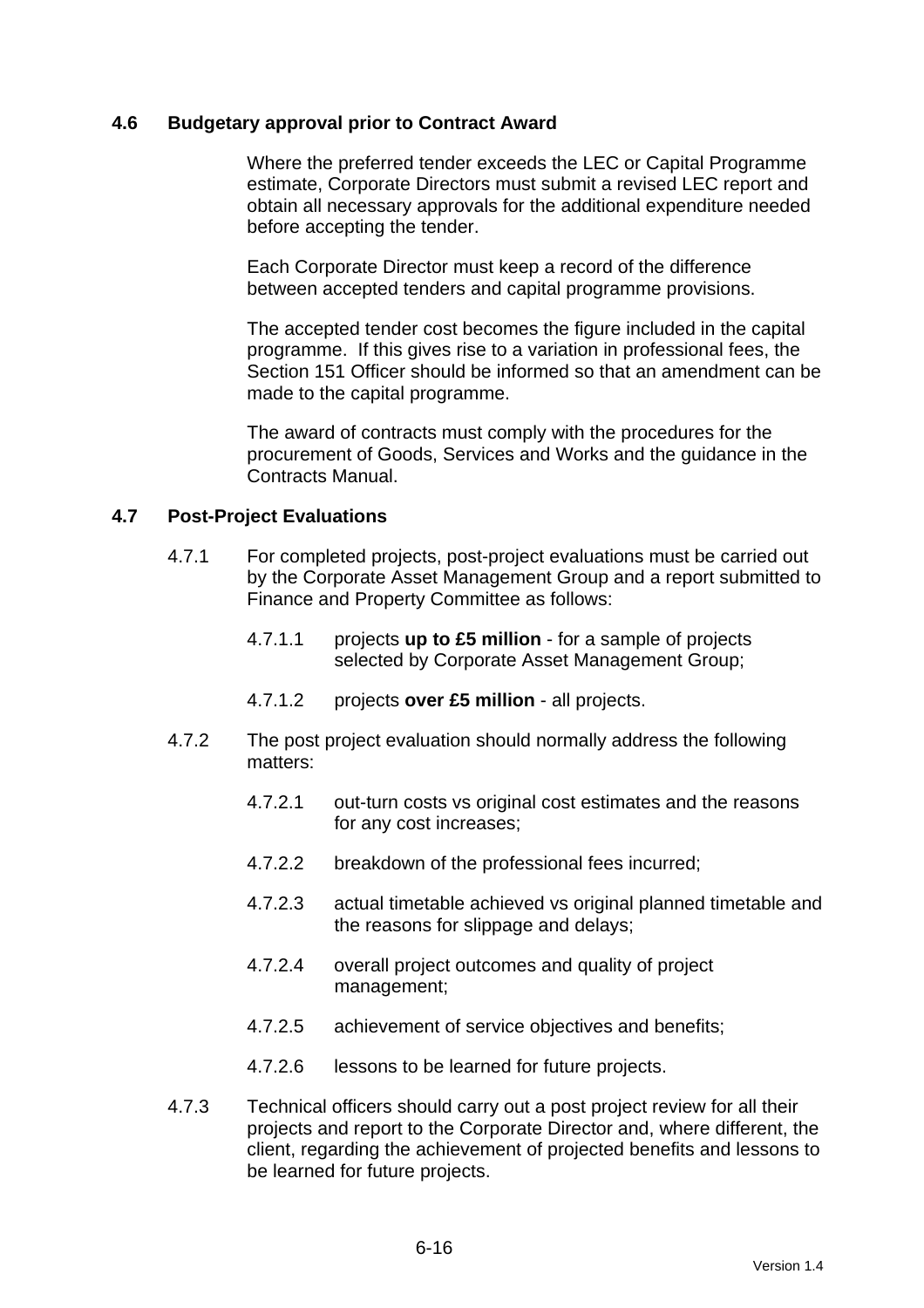# **4.8 Capital Financing**

- 4.8.1 The Section 151 Officer will make arrangements for the financing of capital expenditure in accordance with the CIPFA 'Prudential Code for Capital Finance' and the annual budget report approved by Council.
- 4.8.2 Decisions on leasing must be made by the Section 151 Officer, who will also determine whether proposed leases are 'finance leases' or 'operating leases'.

### **4.9 Capital Loans**

4.9.1 All proposals for loans to individuals or outside bodies should be accompanied by an appropriate risk assessment. Loans to individuals or outside bodies for regeneration purposes must be recommended by the Economic Development Committee for approval by the Finance and Property Committee or Policy Committee.

#### **4.10 Investment in Equities**

- 4.10.1 Investment in equity stock must be recommended by the Economic Development Committee for approval by the Finance and Property Committee or Policy Committee.
- 4.10.2 These restrictions do not apply to pension fund investments.

### **5. ACCOUNTING SYSTEMS**

- 5.1 All staff must comply with accounting instructions issued from time to time by the Section 151 Officer. Accounting systems should provide information that is useful for both stewardship and management responsibilities. Any new accounting systems and retention of associated records, or records of assets and liabilities and any changes to such systems must be approved by the Section 151 Officer.
- 5.2 The Council accepts the CIPFA Accounting Codes of Practice and the supporting guidance statements. Standards of accounting must accord with these codes of best practice.
- 5.3 Corporate Directors and Committees are responsible for ensuring that all opportunities to obtain Government grants and other external funding towards the expenditure of their Department are exploited.
- 5.4 All interim or final claims in respect of Government grant and reimbursements or contributions from outside bodies, other than those recovered by Sundry Debtor accounts, must be signed by the Section 151 Officer. Corporate Directors must supply such information as the Section 151 Officer considers necessary to enable successful claims to be made promptly to ensure a satisfactory cash flow is achieved. The Section 151 Officer will provide guidance on the information required to support grant claims.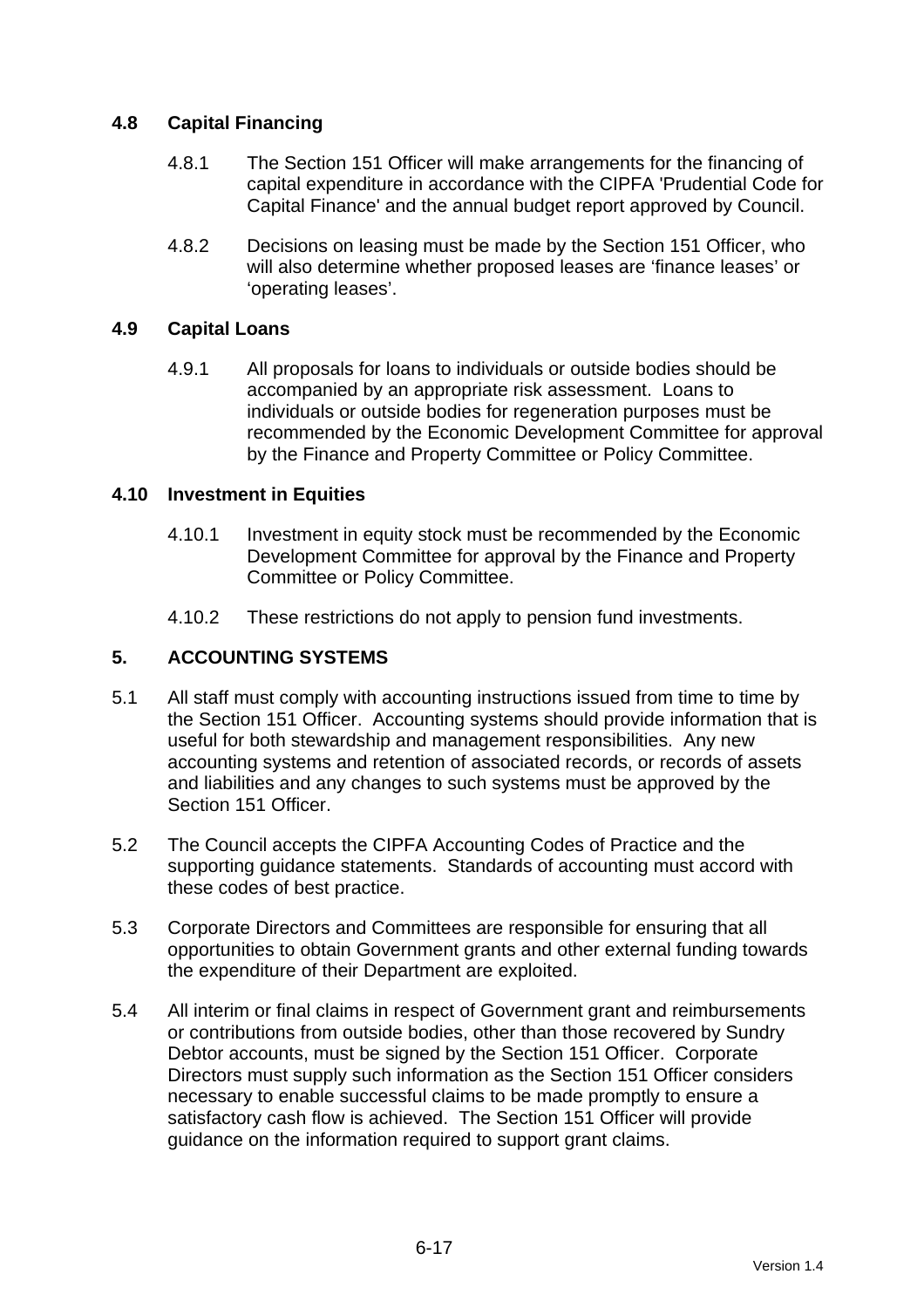- 5.5 Corporate Directors are responsible for ensuring that appropriate systems and procedures are in place for the proper transfer of all financial records and assets, eg stocks, stores, imprest accounts, inventories, valuables, cash, etc, when an officer ceases to be responsible for these items.
- 5.6 The accounting control systems must include:
	- 5.6.1 measures to ensure that the financial transactions of the Authority are recorded as soon as reasonably practicable and as accurately as reasonably possible;
	- 5.6.2 measures to enable the prevention and detection of inaccuracies and fraud, and the ability to reconstitute any lost records promptly and at reasonable cost;
	- 5.6.3 identification of the duties of officers dealing with financial transactions and division of responsibilities of those officers in relation to significant transactions.
- 5.7 At the end of each financial year, Corporate Directors must notify the Section 151 Officer of all outstanding expenditure relating to the previous financial year in such detail and by such date as may be required by the Section 151 Officer so that accounts can be prepared to meet statutory reporting requirements.

# **6. MANAGEMENT, RETENTION, SECURITY AND DISPOSAL OF RECORDS**

### **6.1 General**

- 6.1.1 All Nottinghamshire County Council records, whether electronic or paper-based, are subject to the Authority's Information Management Policy which establishes key principles for the management, retention, security and disposal of these records.
- 6.1.2 Corporate Directors are responsible for providing suitable storage for Departmental records and for ensuring compliance with corporate policies governing the management, retention, security and disposal of records within their Department.
- 6.1.3 All retained records must be held in a manner which allows speedy and efficient retrieval of information, having due regard for the appropriate security requirements.

### **6.2 Retention of Records**

- 6.2.1 All business records should be retained in accordance with the retention schedules contained in the Corporate Information Policy. .
- 6.2.2 Where uncertainty exists about individual documents or records, the nominated Departmental Information Officers should be consulted for guidance.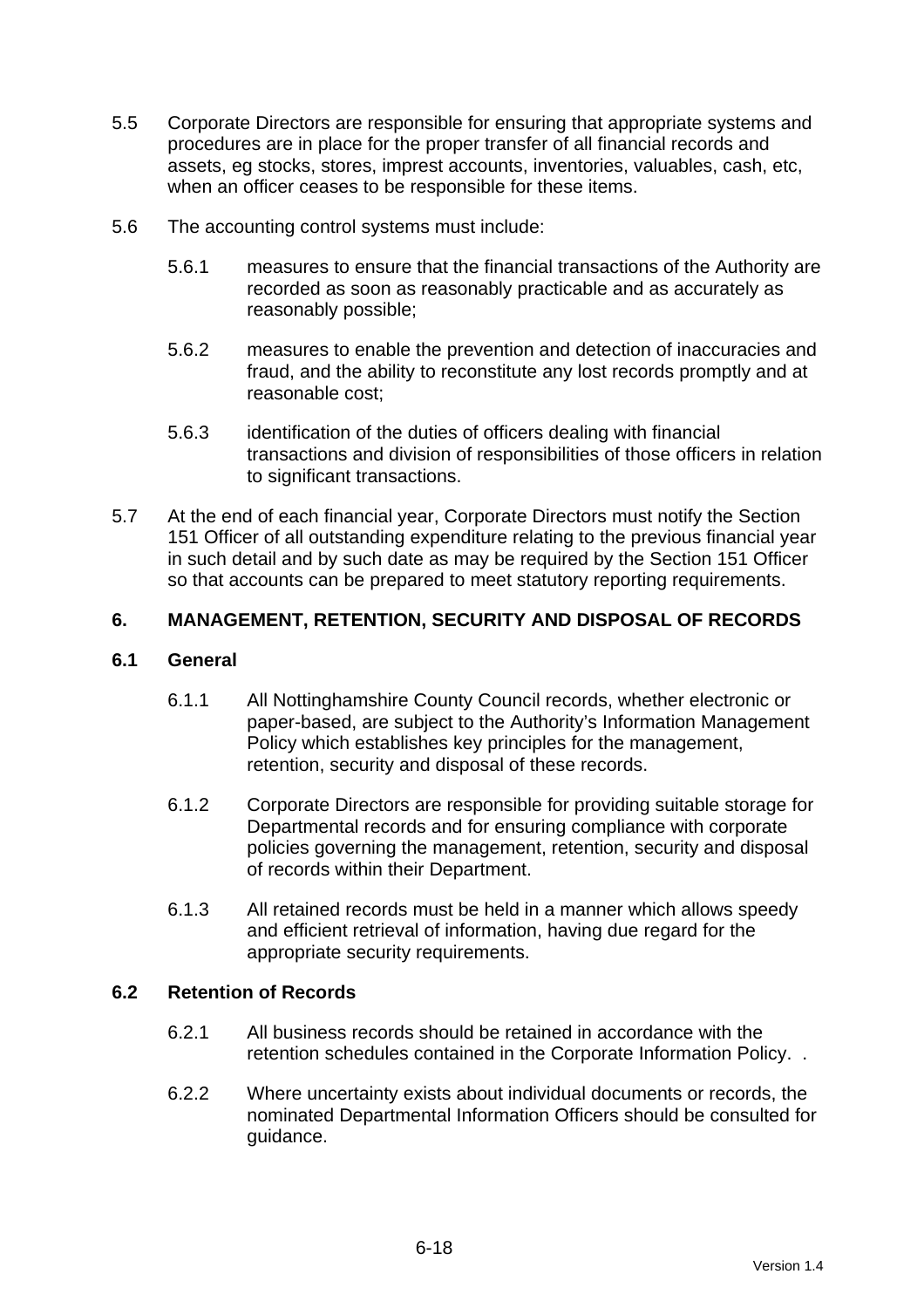# **6.3 Disposal of Records**

6.3.1 All records are subject to disposal policy standards which include the need to obtain prior authorisation and to maintain a record of the disposal. Officers seeking to dispose of business records must complete a records destruction form and follow the disposal guidance contained in the Information Management Policy.

# **6.4 Projects in receipt of European Grant Aid**

- 6.4.1 The European Commission has strict rules governing document retention periods and the format in which documents must be kept. All supporting documents for projects in receipt of European Grant Aid must be kept for the minimum retention period, and in the format, specified by the European Programme of which the project is part. Therefore, it is essential to check with the Managing Authority for the relevant Programme to confirm both the allowable format of documents to be retained and the retention period.
- 6.4.2 Before any original supporting documentation is destroyed, it is essential to confirm with the Managing Authority that the retention requirements have not been extended or changed.

# **7. ASSETS**

Assets include land and buildings, stocks and stores, cash, equipment and furniture, and electronic data.

### **7.1 Stocks and Stores**

- 7.1.1 Corporate Directors are responsible for ensuring that appropriate systems and procedures are in place for the safe custody and physical control of the stocks and stores in their Department. They must arrange for periodic stocktaking by an independent person to ensure that all items are checked at least once per annum or at such other frequency as the Section 151 Officer may agree. Test checks should be carried out from time to time.
- 7.1.2 Records relating to assets and the method and frequency of stores and inventory checks will be determined by the Section 151 Officer.
- 7.1.3 Departments should not hold excessive stocks and Corporate Directors must ensure that a periodic review of stock turnover and stock levels of all items is undertaken and that action is taken to dispose of excessive or obsolete stocks.
- 7.1.4 Corporate Directors must notify the Section 151 Officer each year of the value of stock held by their Department as at 31 March and must supply such other information relating to stocks and stores as may be required by the Section 151 Officer.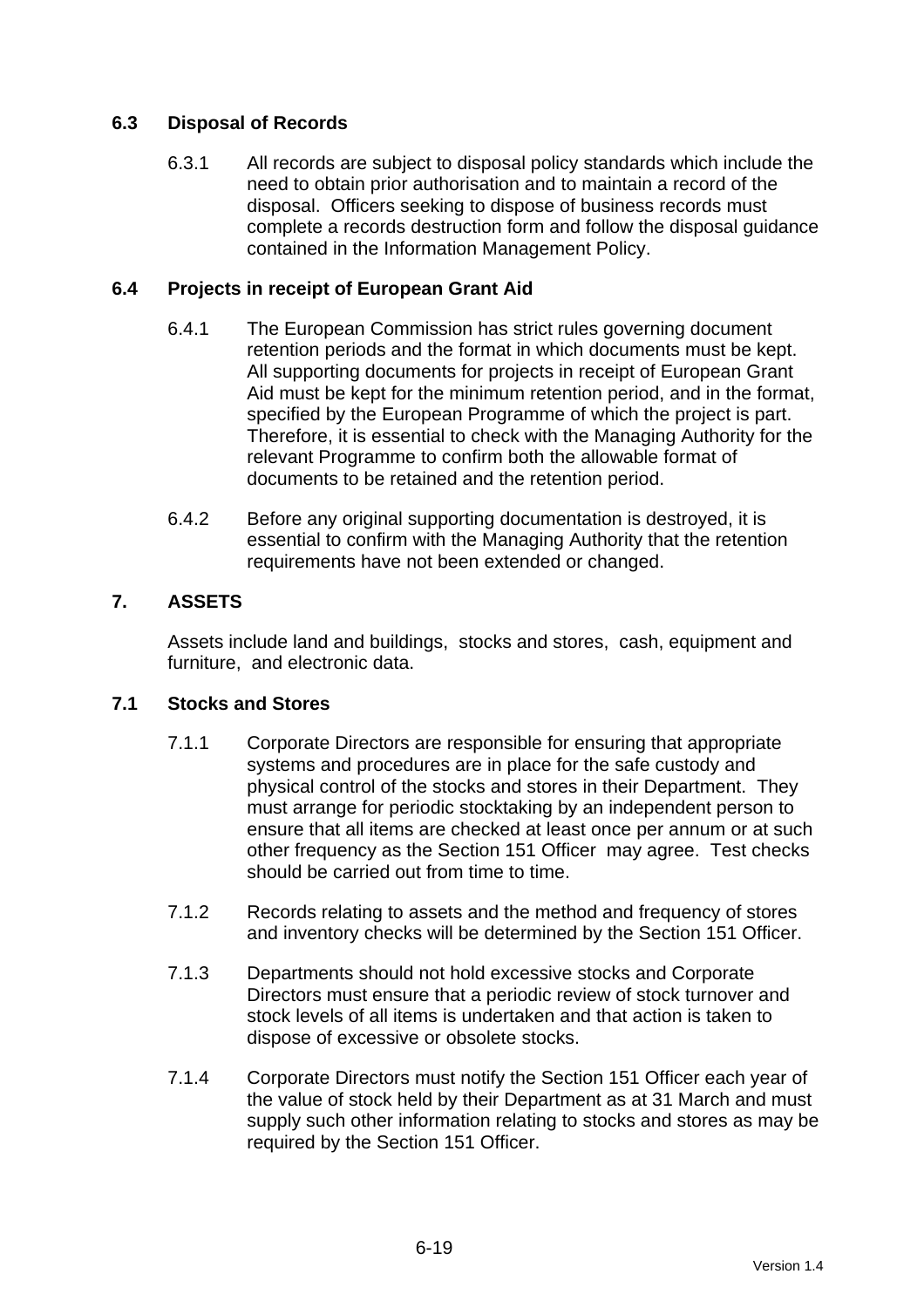- 7.1.5 Discrepancies revealed at a stock taking may be adjusted by the Corporate Director provided that it is under £1,000 in aggregate. Discrepancies over £1,000 must be reported to the Section 151 Officer who may authorise the necessary adjustment or refer any item to Internal Audit.
- 7.1.6 Surplus stocks, stores or materials must be disposed of in accordance with the procedures below:
	- 7.1.6.1 items estimated to realise **£500 or less** at the Corporate Directors' discretion;
	- 7.1.6.2 items estimated to realise **between £500 and £10,000** competitive quotations must be sought;
	- 7.1.6.3 items estimated to realise **more than £10,000** an appropriate number of tenders must be obtained (and retained) to demonstrate that best value has been obtained from the sale of the assets.

# **7.2 Cash, Equipment and Furniture**

- 7.2.1 Corporate Directors are responsible for maintaining appropriate security for all cash, furniture and equipment etc under their control.
- 7.2.2 Money held at premises must be placed in a cash box which must be kept locked and put in a secure place.
- 7.2.3 Safes must be kept locked and the key removed. Keys to safes, strong rooms and similar locked areas are to be stored securely at all times. The loss of such keys must be reported immediately. Master keys and spare safe keys should be stored securely at a separate location.
- 7.2.4 Where several officers use the same safe, each officer must use a separate lockable cash box for the monies they are responsible for.

### **7.3 Protection of Private Property**

- 7.3.1 Where an officer assumes responsibility for moveable property belonging to a private person, s/he must ensure that a formal itemised inventory is prepared promptly, and where possible, in the presence of two officers who must sign and date the inventory to certify its accuracy. The property must be held securely.
- 7.3.2 All valuables such as jewellery, watches and other small articles of a similar nature and documents of title must be kept in safe custody.
- 7.3.3 All reasonable steps must be taken to return the private property to its rightful owner. Where a significant cost has been incurred by the Council in providing safe custody, the cost should be recovered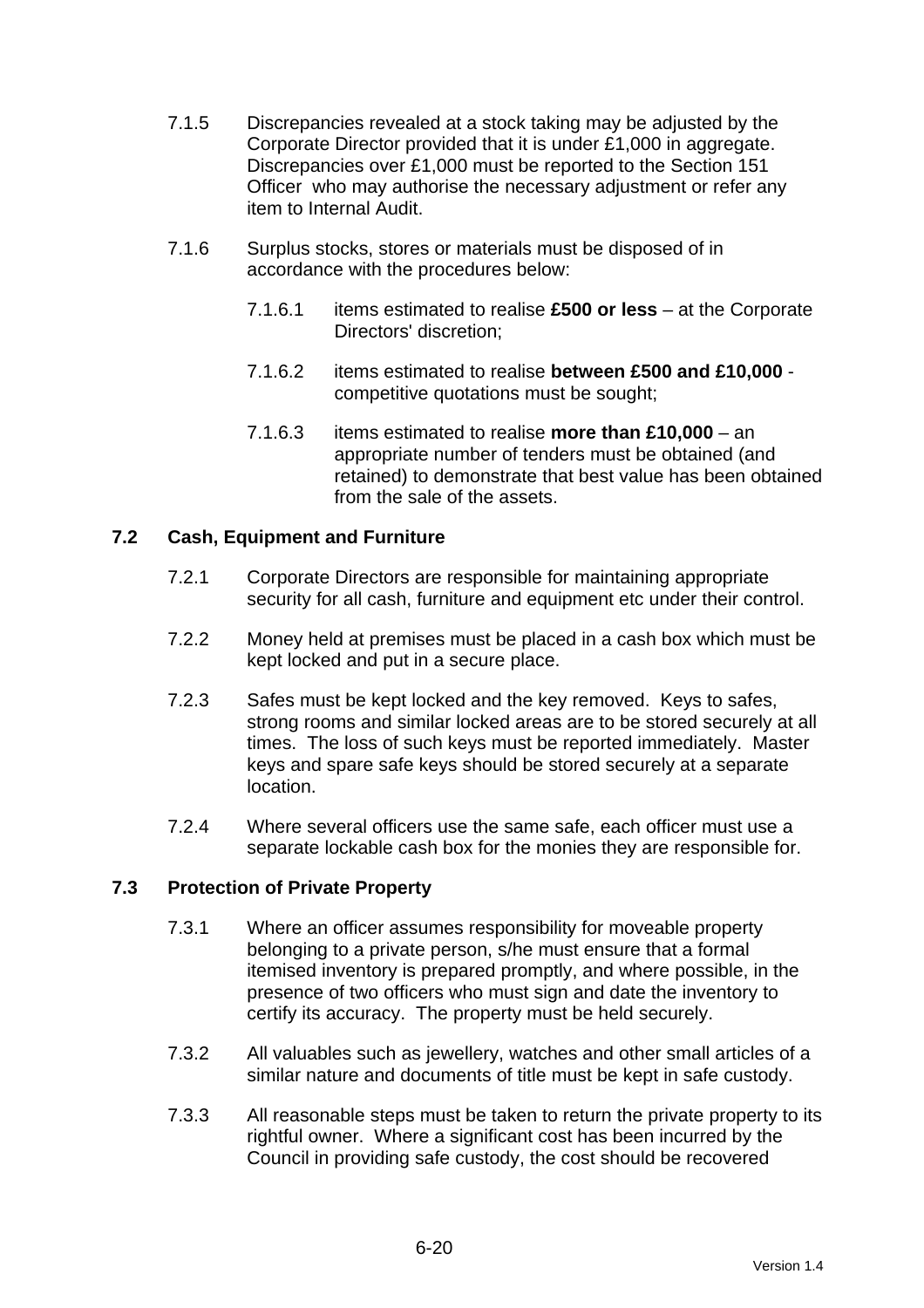before the property is returned and an official receipt provided for monies received.

#### **7.4 Disposal of Assets**

- 7.4.1 Where land or buildings are concerned, the Code of Procedures for the Disposal of Land and Buildings must be complied with.
- 7.4.2 Where ICT equipment is concerned, disposal must comply with the ICT disposal procedures.
- 7.4.3 Before disposing of an asset, officers should consult with the Section 151 Officer and must satisfy themselves that the asset has not been leased and cannot be economically re-used elsewhere in the Authority.
- 7.4.4 Surplus assets must be disposed of in accordance with the procedures below:
	- 7.4.4.1 items estimated to realise **less than £500** at the Corporate Directors' discretion;
	- 7.4.4.2 items estimated to realise **between £500 and £10,000** competitive quotations must be sought;
	- 7.4.4.3 items estimated to realise **more than £10,000** an appropriate number of tenders must be obtained (and retained) to demonstrate that best value has been obtained from the sale of the assets.
- 7.4.5 The Section 151 Officer will advise on the method of disposal to ensure that the most advantageous price is obtained. This will be subject to statutory requirements and any specific County Council policies.
- 7.4.6 Assets which have been sold may be released to the purchaser where payment has been made by cheque (covered by a valid guarantee card), debit card, credit card or by cash. Where payment is made by other means, the assets should not be released to the purchaser until the Section 151 Officer confirms that monies have been deposited in the Council's bank account.

#### **7.5 Inventories**

- 7.5.1 Inventories of the Council's property must be prepared and kept upto-date by each Corporate Director.
- 7.5.2 Inventories must be in a form agreed by the Section 151 Officer and the Corporate Director must arrange for the inventory to be checked with the physical assets at least annually and whenever an officer ceases to be the responsible officer.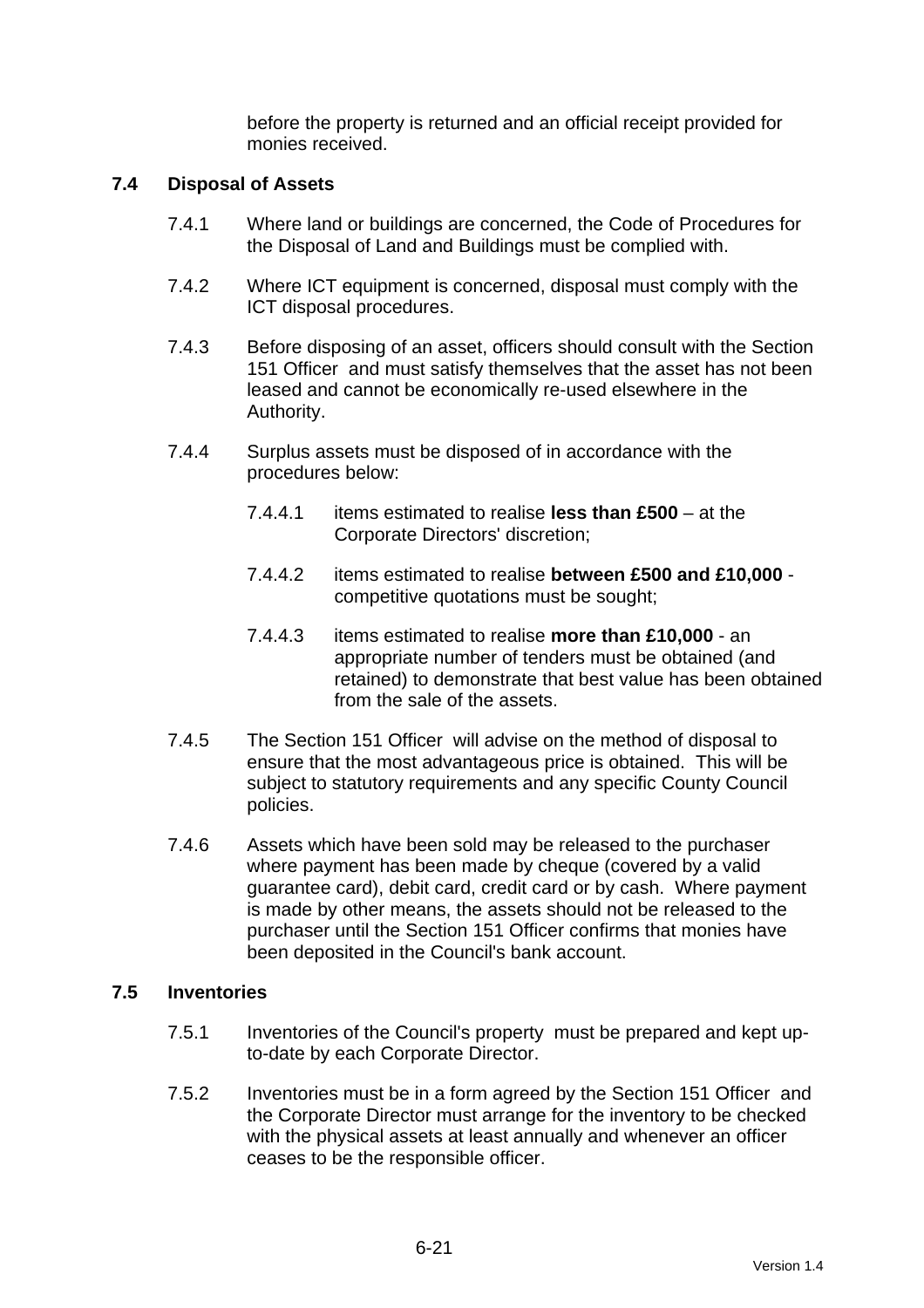- 7.5.3 An annual list of inventory items to be written-off must be submitted to the Corporate Director who may authorise the write-off of those items that have come to the end of their useful life due to fair wear and tear.
- 7.5.4 All other items for write-off must be reported by the Corporate Director to the Section 151 Officer who may authorise the write-off, inform Internal Audit and/or refer any item s/he considers appropriate to Finance and Property Committee.
- 7.5.5 The Council's property must not be removed from its usual location or used for unofficial purposes except with the express permission of the line manager.

# **8. SALARIES, WAGES AND PENSIONS**

- 8.1 The payment of salaries, wages, pensions or other emoluments will be made only by the Service Director, Human Resources and Customer Service. Each Corporate Director must notify the Service Director, Human Resources and Customer Service as soon as possible, and in the form prescribed, of all matters affecting an officer's pay. In particular this includes:
	- 8.1.1 all appointments, resignations, dismissals, suspensions, secondments and transfers;
	- 8.1.2 absences for sickness or other reason, apart from approved leave;
	- 8.1.3 changes in remuneration, other than normal increments and pay awards and agreements of general application;
	- 8.1.4 information necessary to maintain records of service for pension purposes, and other statutory requirements such as income tax and national insurance.
- 8.2 Appointments of all employees must be made in accordance with appropriate conditions of service and any approved establishments or employment procedure rules and staffing standing orders.
- 8.3 All time records or other pay input documents must be in a form prescribed or approved by the Service Director, Human Resources and Customer Service . Corporate Directors must formally nominate the officers authorised to approve pay input documents and maintain a list for reference. Officers authorised to approve pay input documents must comply with the relevant Employment Procedure Rules as set out in the Constitution.
- 8.4 Overtime claims must be submitted promptly. Where these claims are over three months in arrears they will only be paid with the approval of the Service Director, Human Resources and Customer Service.
- 8.5 No person should be paid by the Council unless they have a valid contract of service with the Council.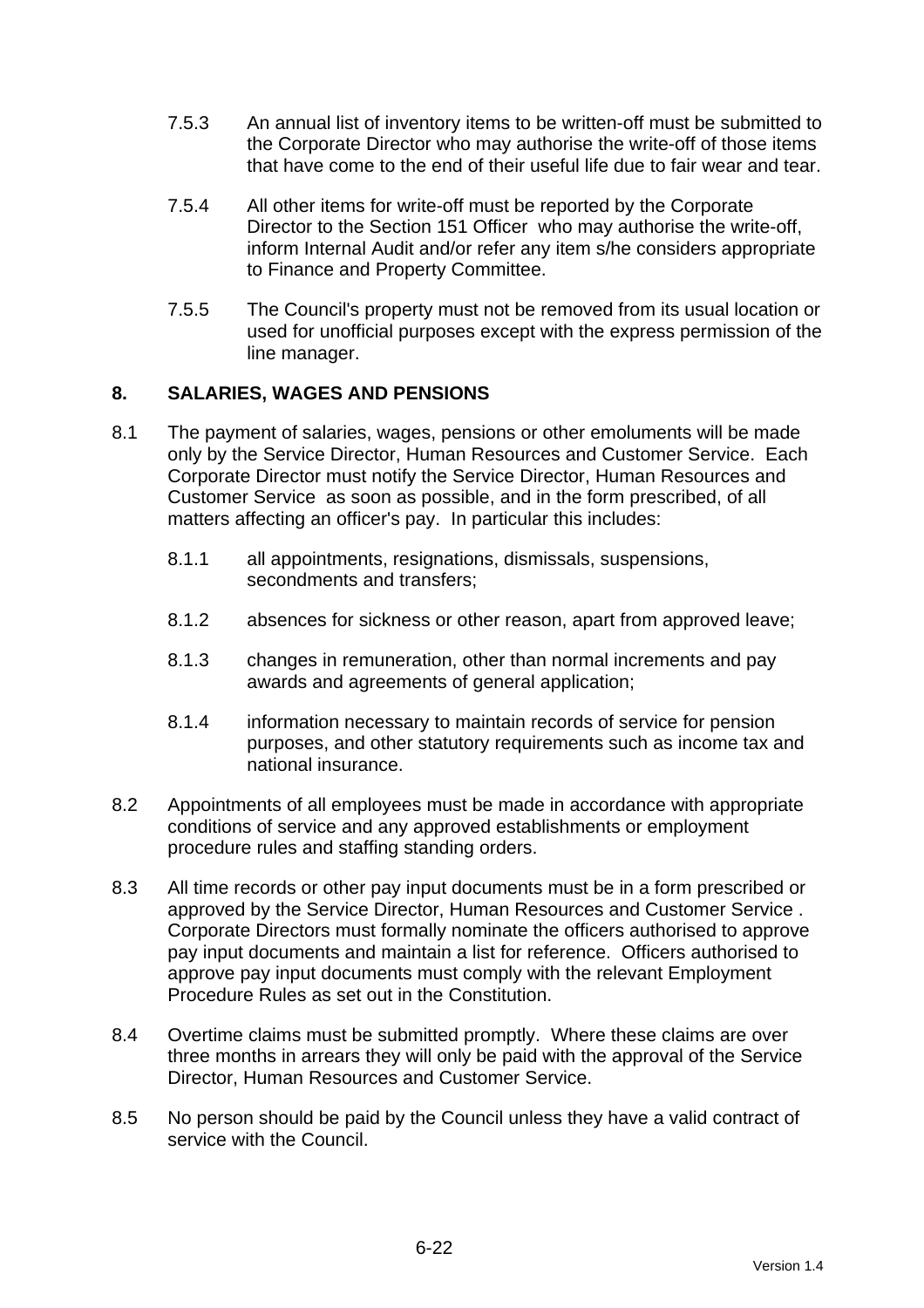8.6 For income tax purposes, temporary staff who are paid directly by the Council, whether describing themselves as self-employed or not, shall be treated as employees unless they provide acceptable documentary evidence from HM Revenue and Customs that they may be paid without deduction of income tax and national insurance.

# **9. PROCUREMENT OF GOODS, SERVICES AND WORKS**

### **9.1 General**

- 9.1.1 All procurement undertaken by the Authority, of whatever value, is subject to EU rules. For the avoidance of doubt, where there is any conflict between UK and EU legislation and these regulations, UK and EU law shall prevail.
- 9.1.2 These procurement regulations are intended to ensure the following objectives are met:
	- 9.1.2.1 **Probity and Openness:** Honesty, integrity and openness in all dealings and the avoidance of corruption;
	- 9.1.2.2 **Best Value:** The optimum outcome for the Authority and the residents of Nottinghamshire;
	- 9.1.2.3 **Equal Treatment of Suppliers:** Fair and equitable treatment for all potential suppliers;
	- 9.1.2.4 **Officer Protection:** Avoidance of situations which may lead to accusations of officer impropriety.
- 9.1.3 To achieve this, the Authority has developed a Corporate Procurement Strategy and these regulations are designed to support this strategy.
- 9.1.4 The procurement of goods, services and works, including the employment of consultants and specialist advisors, must comply with these regulations and the guidance provided in the Contracts Manual. The guiding principle of this Code is that Corporate Directors must, in all cases, comply with the principles of the best value legislation using a combination of tendering, partnering and other innovative procurement methods. All procurement, contracts and related matters must comply with any legislation.
- 9.1.5 Councillors and officers who have a personal or prejudicial interest in a contract, or other procurement decision, which they could influence, must ensure they comply, as appropriate, with the Code of Conduct for Members or Code of Conduct for Officers and shall not be supplied with or given access to any tender documents, contracts or other relevant related information without the authority of the Group Manager for Legal and Democratic Services.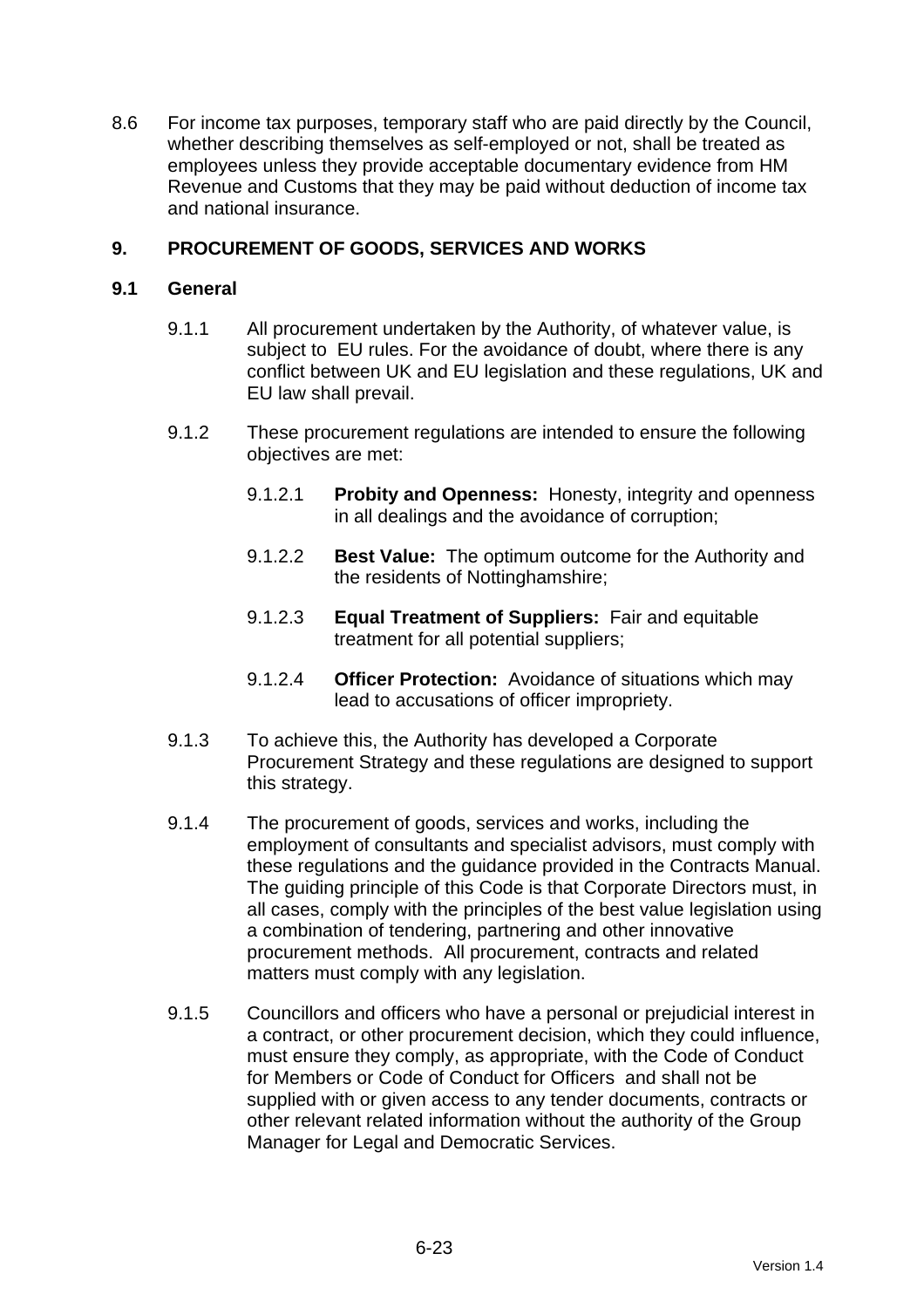### **9.2 Partnerships and Procurement**

- 9.2.1 Working in partnership with external organisations is widespread across the Authority. All partnership agreements should be subject to appropriate contractual arrangements which have been approved by the Group Manager for Legal and Democratic Services.
- 9.2.2 Partnerships are established for varying reasons and can take many different forms. It is important to ensure that the reasons for entering into a partnership are clear and remain under review. Appropriate accounting and audit arrangements must be put in place and the Authority's policy guidance on partnerships and work for outside bodies should be followed.
- 9.2.3 Partners must formally acknowledge and accept their respective roles and responsibilities within the partnership before the project commences, having assessed the risks and resources required to deliver the project.
- 9.2.4 The Council may procure goods, services and works through collaborative procurement exercises or joint commissioning in partnership with other public sector organisations. Where such joint procurement takes place the guidance in this section must be followed. In addition, the authorities involved in the exercise must decide which of them is to act as the lead authority for the purposes of the particular service, supplies or works being commissioned and the procurement procedures of the lead authority must be followed in the joint tendering exercise.
- 9.2.5 Where the County Council acts as lead authority it must carefully assess the risks involved, ensure that it does not take on liabilities of other public bodies by acting as lead and must follow any procedural safeguards as advised by Legal and Democratic Services to protect the Council's position.
- 9.2.6 Goods, services and works must be procured through corporate procurement arrangements wherever they exist. Corporate Directors must contact the Corporate Procurement Unit (CPU) to enquire whether such arrangements exist before commencing a new procurement exercise. When these arrangements are used, there is no requirement for Corporate Directors to obtain further tenders or quotations.
- 9.2.7 Where a Council department provides goods, services or works of a particular kind, and can demonstrate that it provides value for money, that department must be given the opportunity to provide the required goods, services or works. If the goods, services or works are obtained from in-house sources, there is no requirement to obtain quotations and tenders. Where external suppliers have been used to obtain goods, services or works that are available from in-house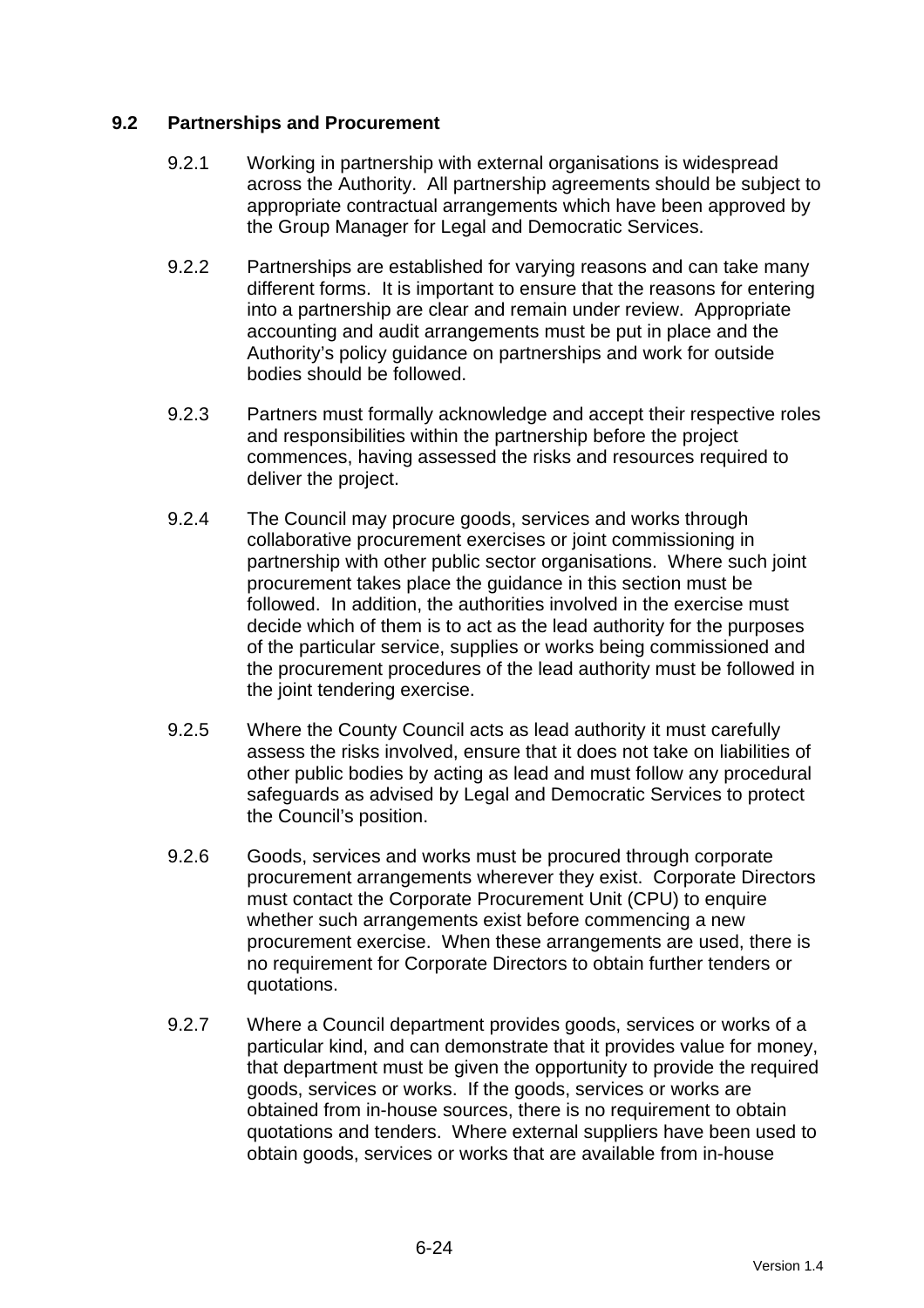providers, the reasons for not using the in-house provider should be retained on file.

9.2.8 Where in-house provision for goods, services or works exists, the decision of whether or not to expose this provision to alternative procurement arrangements, in accordance with the Authority's Procurement Strategy, should be reviewed periodically.

# **9.3 Use of External Suppliers**

- 9.3.1 The Council's Corporate Procurement Unit (CPU) shall be notified in advance of all procurement exercises with an estimated value greater than £10,000 and shall advise on areas for procurement efficiency to be achieved through central procurement arrangements, including framework agreements, partnerships and collaborative procurement. Contracts may be procured using arrangements put in place by Central Purchasing Bodies (such as the Government Procurement Service or the Pro5 Organisations) provided that certain safeguards are followed to minimise the risk to the Council. Guidance can be found in the Contracts Manual.
- 9.3.2 Where goods, services or works are NOT obtained through an existing, approved framework agreement, partnership or in-house provider, the procedure to be followed is dependent on whether the requirement is for 'Supplies and Services' or 'Works' and the estimated total value of the purchase over the full duration of the order or contract.
- 9.3.3 The current thresholds and a link to the procurement rules are set out in the table below, however, valuation of contracts is not always straightforward. The legislation requires the aggregation of contracts having similar characteristics within a particular period. This applies to all Council contracts of that type which exceed the threshold even if the total amount purchased is through lots of small contracts. (NB It is the Council's total purchases that count and not just each Department's total purchases.) Large contracts must not be split up to avoid applying the rules. Further guidance on these rules is available in the Contracts Manual.
- 9.3.4 Where any procurement exercise is undertaken which is backed by or involves the expenditure of European Regional Development Funds (ERDF) or other external funding then it must comply with the procurement requirements attached to that funding from time to time.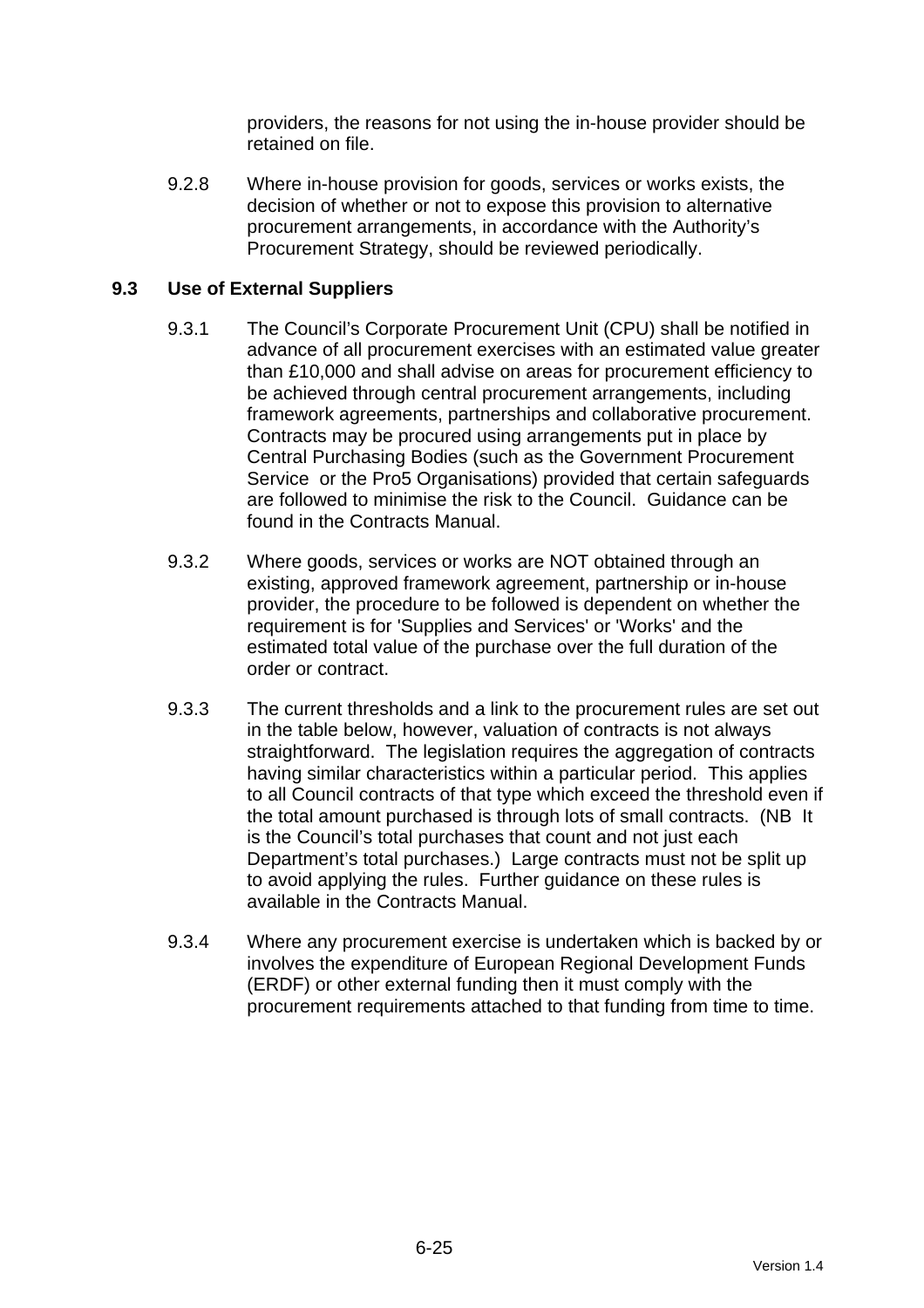#### A. CONTRACTS FOR SUPPLIES AND SERVICES **Estimated Total Contract Value | Minimum Requirements** Up to £1,000  $\vert$  Quotations to be sought if deemed appropriate by the Corporate Director or his/her nominee. Details of the suppliers approached and prices quoted to be kept on file. £1,001 to £10,000 Quotations must be obtained from more than one supplier. Details of the suppliers approached and prices quoted to be kept on file. £10,001 to £25,000 Three written competitive quotations must be obtained. Details of all quotations sought and received to be kept on file. £25,001 to £50,000 Three tenders must be invited. Details of tenders sought and received to be kept on file. £50,001 to EU threshold\* for Supplies and Services (£173,934 as at January 2012) Five tenders must be invited. Details of all tenders sought and received to be kept on file. Above EU threshold\* for Supplies and **Services** EU procurement rules must be complied with. Details of all tenders sought and received to be kept on file. B. CONTRACTS FOR WORKS **Estimated Total Contract Value Minimum Requirements** Up to £10,000 Prices must be obtained from more than one supplier. Details of the suppliers approached and prices quoted to be kept on file. £10,001 to £25,000 Three written competitive quotations must be obtained. Details of all quotations sought and received to be kept on file. £25,001 to £250,000 Three tenders must be invited. Details of all tenders sought and received to be kept on file. £250,001 to EU threshold\* for Works (£ 4,348,350 as at January 2012) Five tenders must be invited. Details of all tenders sought and received to be kept on file. Above EU threshold\* for Works **EU** procurement rules must be complied with. Details of all tenders sought and received to be kept on file.

\*NB The value of EU thresholds is published by OGC at www.ogc.gov.uk

For EU procurement thresholds, the County Council is categorised as 'Other public sector contracting authorities'.

Further guidance can be found in the Contracts Manual.

- 9.3.5 Except in cases of emergency, no work shall be carried out or goods, materials or services ordered or consultant appointed unless there is adequate budget available.
- 9.3.6 For goods, services or works valued up to £50,000 an official order should be raised before they are ordered.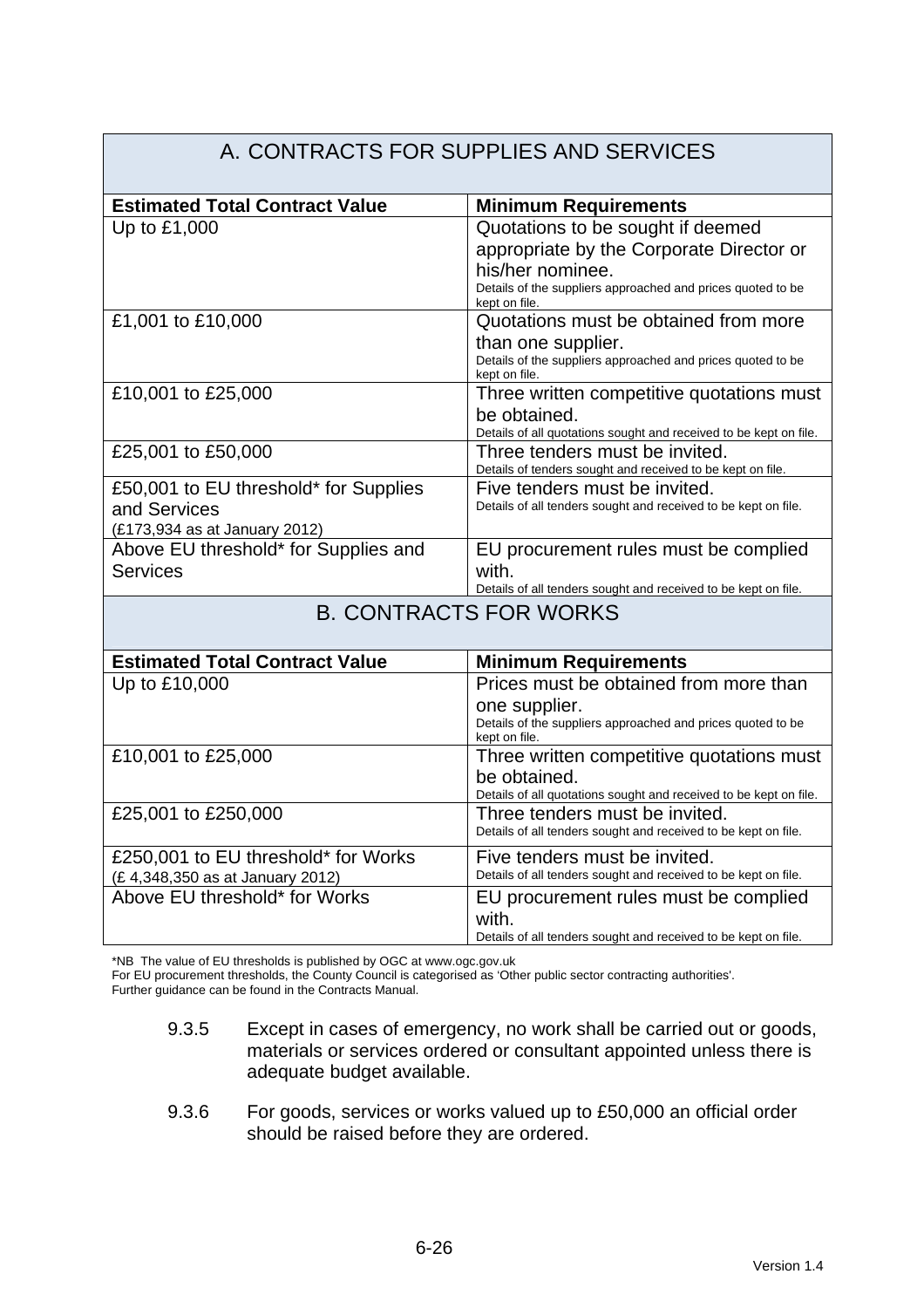- 9.3.7 For goods, services or materials where the total value is over £50,000, no work may be commenced on site or goods ordered, until a formal contract (and a completed bond if appropriate) approved by Legal and Democratic Services, has been duly executed by the contractor and returned to the Council.
- 9.3.8 No work shall be carried out, or goods, materials or services ordered until the relevant client Corporate Director, where appropriate, has been consulted. Where the procurement is delegated or subcontracted to an appropriate technical officer, the responsibility for complying with these procedures is assumed by that officer. All contracts must conform with any directions issued by the Group Manager for Legal and Democratic Services.
- 9.3.9 Where regular use of external contractors is envisaged, suitable framework or partnership arrangements should be established, using appropriate tendering procedures, to minimise the need to obtain quotations or tenders. The use of contractors must be in accordance with the terms of the framework agreement.
- 9.3.10 Where ICT equipment, software and services are to be purchased, separate rules must be complied with.
- 9.3.11 Where it is decided that a pilot scheme is required to test a particular product, services or works (eg due to the existence of a new funding stream or new technological developments that are best assessed through a pilot exercise) then the pilot scheme should be established in accordance with the rules on tendering.
- 9.3.12 If the specification for any tender is developed by or in conjunction with any consultant or supplier, then that consultant or supplier shall be excluded from a future tendering exercise for those services, supplies or works. It is important that no supplier has an unfair advantage over others by having an opportunity to develop the specification for the tender for which it will later be bidding. This does not prohibit the Council from openly consulting with industry to develop its specification and does not prohibit the Competitive Dialogue procedure permitted under the EU procurement rules.

### **9.4 Use of Electronic Procurement Systems**

9.4.1 The use of 'e-procurement' methods, such as 'e-auctions' or 'e-tendering' and dynamic purchasing systems to obtain prices is permissible provided regulation 21 of the Public Contracts Regulations 2006 AND the Authority's procedures for e-procurement are complied with. The Authority's procedures shall be determined jointly by Legal and Democratic Services and Internal Audit.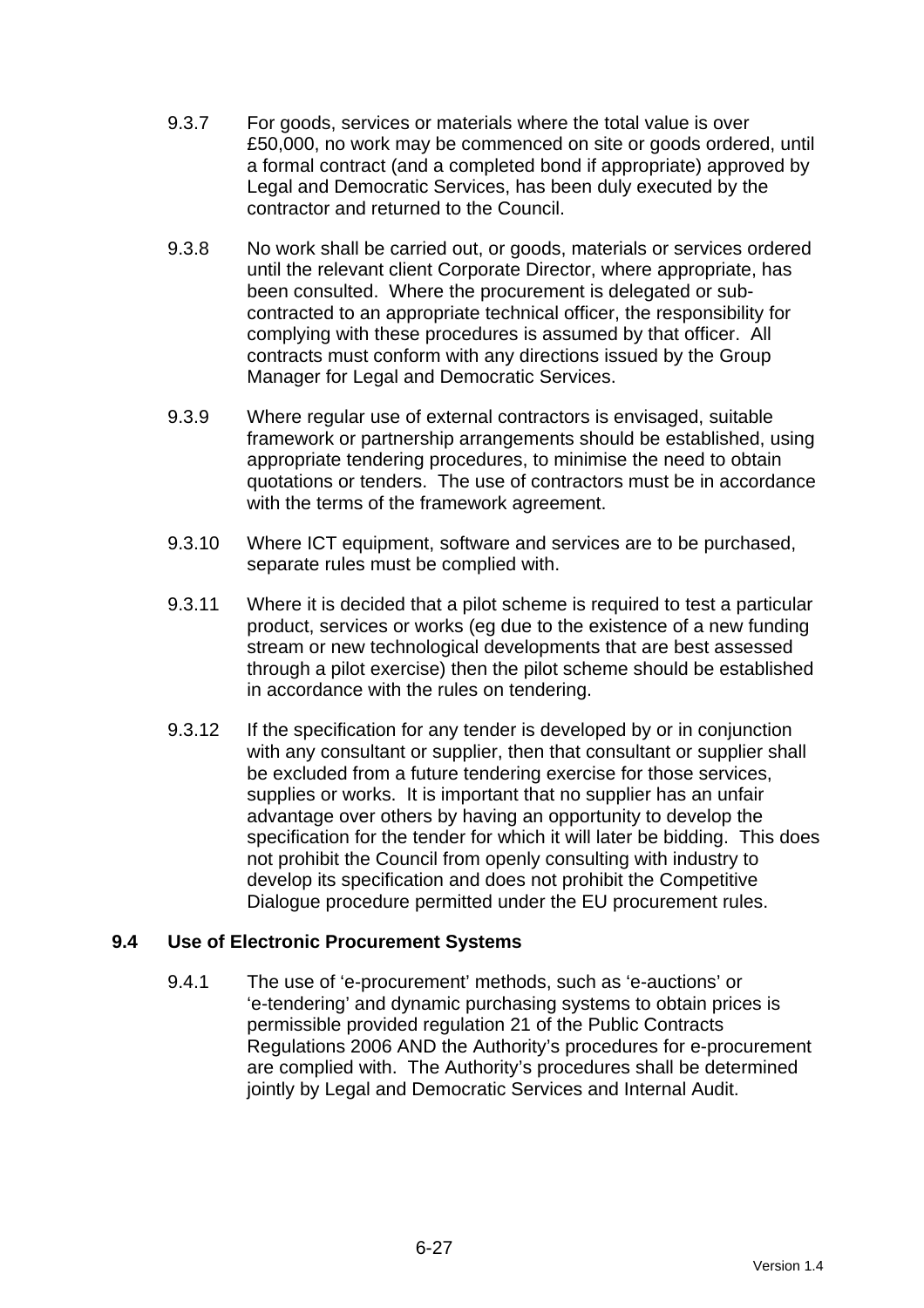# **9.5 Selection of Tenderers**

9.5.1 Contractors should be selected in accordance with the guidance provided in the Authority's Contracts Manual.

### **6. Allowed Exceptions**

- 9.5.1.1 There are a number of circumstances where obtaining quotations and tenders for amounts less than the EU threshold may not be possible or necessary. Subject to the EU rules and proper approval , tenders and quotations need not be sought if:
	- 9.5.1.1.1 the work to be executed or the goods or materials to be supplied constitute the first valid extension of an existing contract, which has been procured through a best value exercise, provided that such an extension has received the necessary budget approval and does not exceed the value of the original contract or the next value threshold . Contracts must not be extended where the total value will exceed the EU threshold. ;
	- 9.5.1.1.2 the Council is buying from a contract entered into following a proper tendering exercise by a consortium, collaboration, or similar central procurement body, of which the Council is a member and which the Council is authorised to buy from or through. Guidance on the use of Central Procurement Bodies is available in the Contracts Manual;
	- 9.5.1.1.3 the work to be executed or the goods or materials to be supplied consist of repairs to, or parts for, existing proprietary machinery, where such repairs or parts are specific to that machinery OR upgrades to existing software packages. For upgrades to software, the Service Director, ICT should also be consulted;
	- 9.5.1.1.4 works, supplies or services are urgently needed for the immediate protection of life or property, or to maintain the immediate functioning of a public service for which the Council is responsible. In such cases the contract must only last as long as is reasonably necessary to deal with the specific emergency;
	- 9.5.1.1.5 the Corporate Director decides that special circumstances make it appropriate and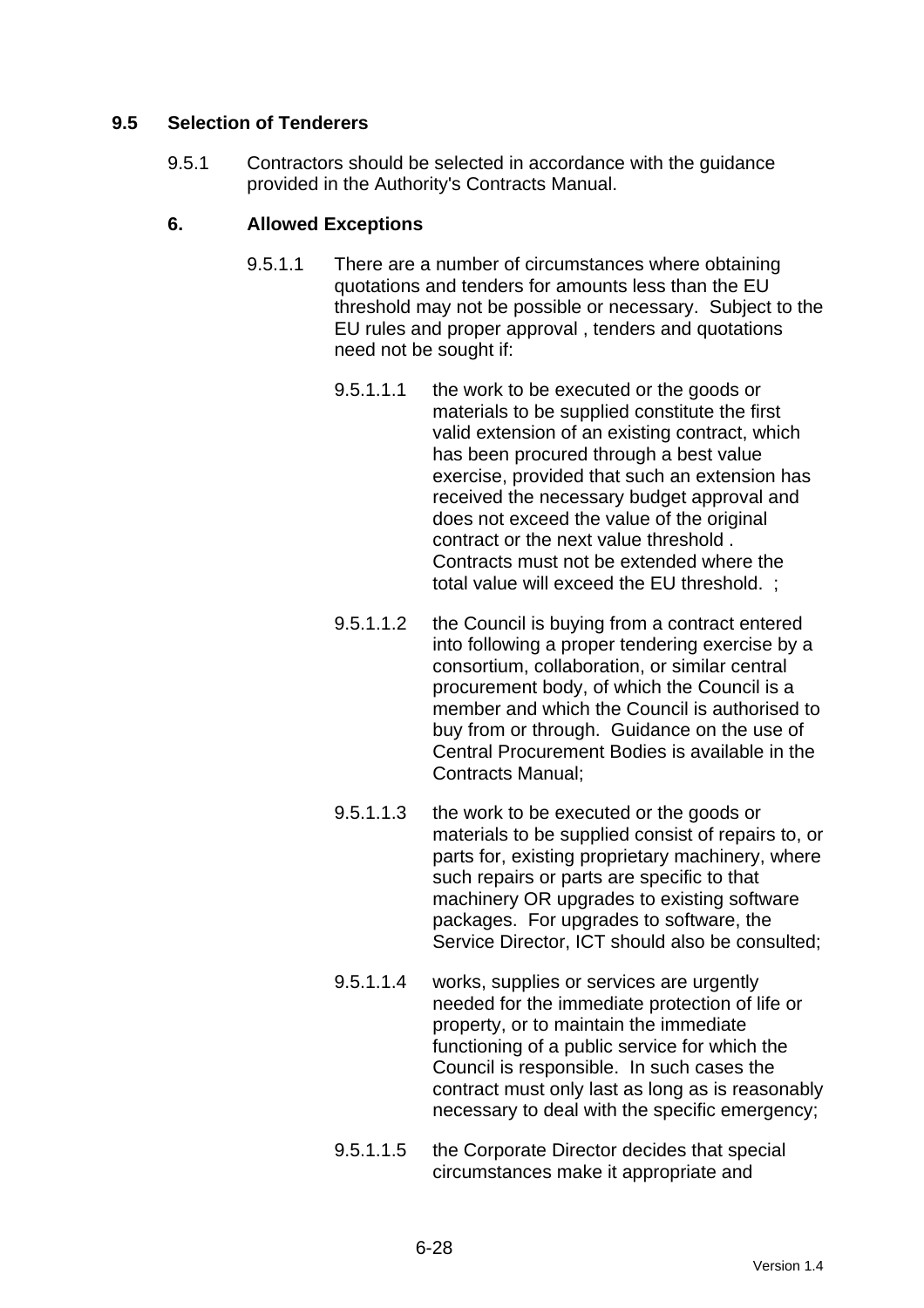beneficial to negotiate with a single firm or that a single tender be invited. This will include occasions when it can be established that there is only a single source available or where the Corporate Director or his/her designate can demonstrate that best value for the Authority can be better achieved by not tendering.

- 9.5.2 Prior approval from the Section 151 Officer must be obtained for all exceptions.
- 9.5.3 Where special circumstances lead to negotiation with a single firm and the expected expenditure is over £25,000, prior approval must be also obtained from the Section 151 Officer AND the Group Manager for Legal and Democratic Services. In all cases formal approval must be sought using the approved waiver request procedure.
- 9.5.4 Corporate Directors must ensure that, for all the above exceptions, there is documented justification for the waiver request and a copy of the formal approval in the relevant project file.

### **9.6 Tender Preparation**

- 9.6.1 Tenders may be invited for submission by any means jointly approved by the Section 151 Officer and the Group Manager for Legal and Democratic Services eg by physical means such as post, courier or hand delivery) OR by electronic means such as approved e-tendering. The invitation to tender (ITT) must clearly specify the means of submission to be used for each tender and any associated rules pertaining to the submission.
- 9.6.2 All invitations to tender must specify that the Council is not bound to accept the lowest or any quotation or tender.
- 9.6.3 Where prior advertisement has not specified the award criteria, the invitation to tender must state the award criteria in objective terms together with the weighting for each of the chosen criteria. (This does not apply to the sale of property.) Further guidance on evaluation and award criteria is available in the Contracts Manual.
- 9.6.4 Subject to the EU Procurement Rules, the invitation to tender should normally include the County Council's contract terms. All invitation documents for contracts above the EU threshold must contain information for tenderers about the way the standstill period will be applied – see Contracts Manual.
- 9.6.5 All invitations to tender must include such other information or instructions as the Section 151 Officer or Group Manager for Legal and Democratic Services may require.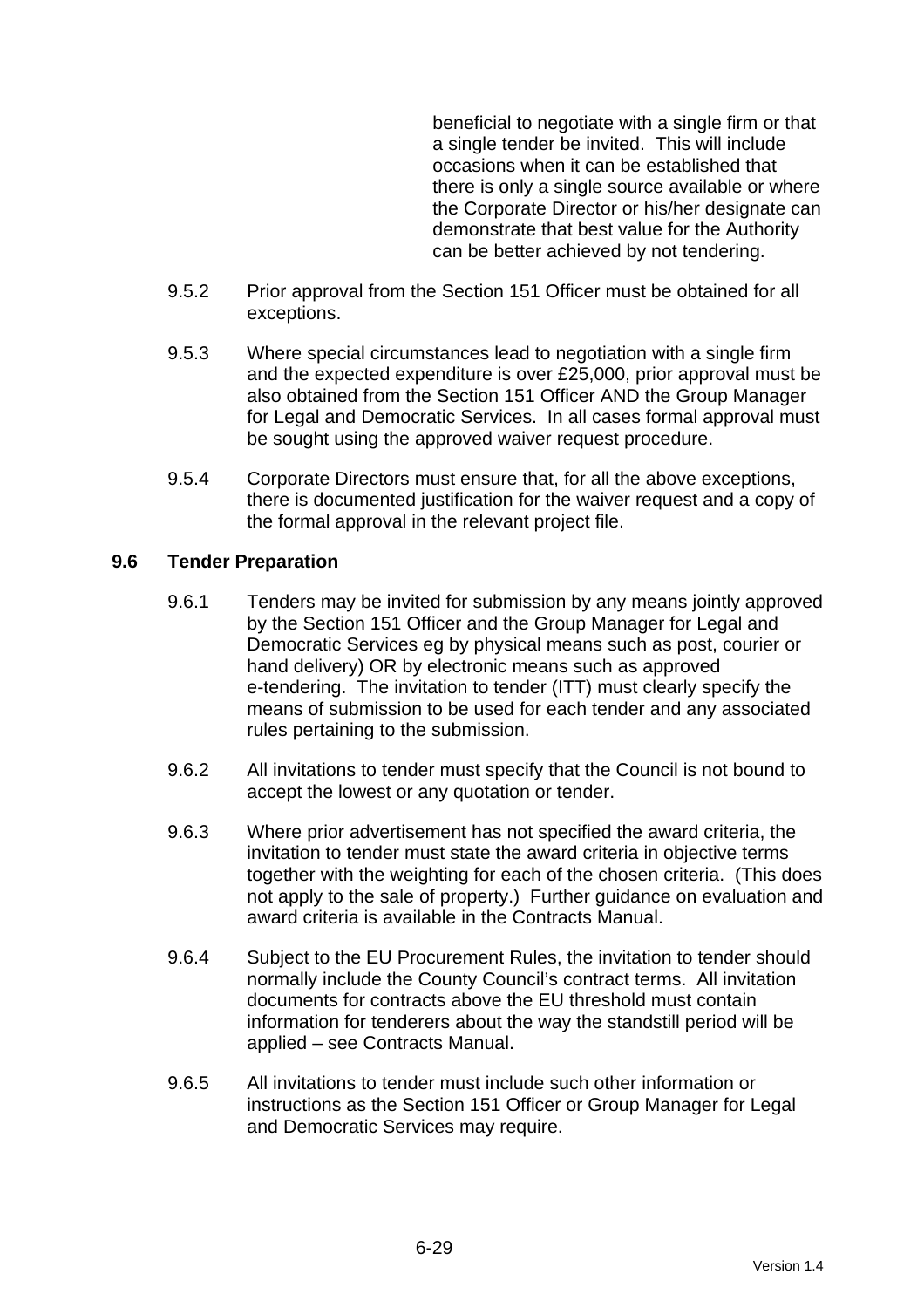- 9.6.6 All instructions to tenderers must include specific instructions on the application of the Freedom of Information Act 2000 and the Human Rights Act 1998. Further guidance on these matters is available in the Contracts Manual.
- 9.6.7 Pre-Tender enquiries may be carried out prior to the issue of an invitation to tender. The purpose is to ensure that an effective Invitation to Tender is prepared, for example, where the technical specification is so complex that it cannot be drawn up without information from prospective contractors. All potential contractors must be treated equally within this process.
- 9.6.8 If post-tender negotiations are anticipated, the tender documents must state that these may take place.
- 9.6.9 The invitation to tender should specify that, where examination of tenders reveals errors which would affect the tender figure in an otherwise successful tender, the tenderer must be notified of such errors and given the opportunity to clarify and confirm or withdraw their tender.
- 9.6.10 Tenders may be evaluated on the basis of price, or a mixture of price and quality criteria. The basis on which the tender will be evaluated must be determined before tenders are invited and included as part of the invitation to tender information.
- 9.6.11 Prospective tenderers must be informed that no work may start on site or goods or materials ordered until either:
	- 9.6.11.1 an official order has been issued; or
	- 9.6.11.2 a formal contract and a completed bond, has been duly executed by the contractor and returned to the Council.
- 9.6.12 If a performance bond is required, the nature and amount of the security to be given should be specified in the conditions of tender.
- 9.6.13 All tenders for the execution of works or the supply of goods or materials must be based on a clearly defined specification or bill of quantities.
- 9.6.14 All tenders shall require that, as a minimum, goods and materials used in their execution must be in accordance with relevant specifications issued by the British Standards Institute, or by the European Union, or its equivalent.
- 9.6.15 Tenders for capital works should include evaluation of the full lifecycle costs applicable to the works. This may also apply to other purchases such as ICT hardware and software where the cost of consumables or annual licences and support contracts can significantly increase costs over time.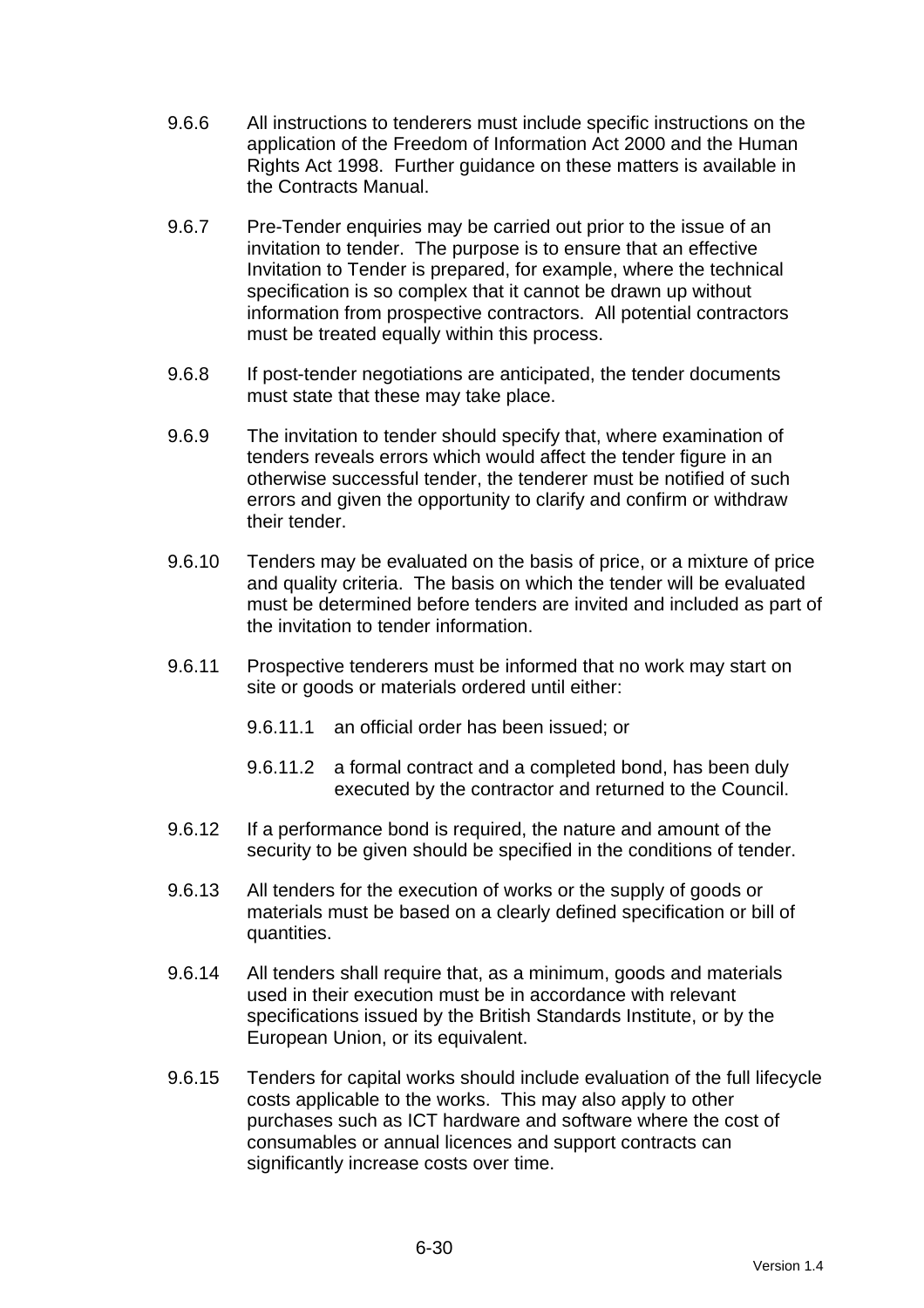# **9.7 Receipt and Opening of Tenders**

- 9.7.1 Every invitation to tender must state that a tender will only be considered if it is submitted in accordance with the instructions provided, and received by the date and time specified in the invitation to tender. The invitation to tender must also state that tenders which do not comply fully may be rejected.
- 9.7.2 Tenders submitted electronically must comply with, and be processed in accordance with the Authority's approved electronic tendering procedures.
- 9.7.3 Tenders submitted by physical means (eg by post or courier) must arrive in a sealed, plain envelope or package with the word "Tender" and the title of the contract clearly written on each envelope or package.
- 9.7.4 Such envelopes and packages must be addressed impersonally to:
	- 9.7.4.1 the appropriate Corporate Director, for tenders where the total expenditure over the duration of the contract is estimated to be **less than £100,000**; or
	- 9.7.4.2 the Group Manager for Legal and Democratic Services, for tenders where the total expenditure over the duration of the contract is estimated to **£100,000 or more.**
- 9.7.5 Until the time specified for opening tenders, tender envelopes or packages received must remain in the custody of the Group Manager for Legal and Democratic Services or the appropriate Corporate Director, as the case may be. Electronic tenders must be held securely in a manner approved by the Section 151 Officer.
- 9.7.6 The opening of tenders must comply with the following requirements:
	- 9.7.6.1 **Total estimated cost less than £100,000** tenders must be opened and recorded at one time in the presence of:
		- 9.7.6.1.1 the person responsible for letting the contract; and
		- 9.7.6.1.2 a supervising officer, with suitable seniority, training and experience in the role and responsibilities of a supervising officer, who must not have any direct involvement in the administration of the contract to be awarded.
	- 9.7.6.2 **Total estimated cost £100,000 or more** tenders must be opened and recorded at one time in the presence of:
		- 9.7.6.2.1 a representative of the Group Manager for Legal and Democratic Services;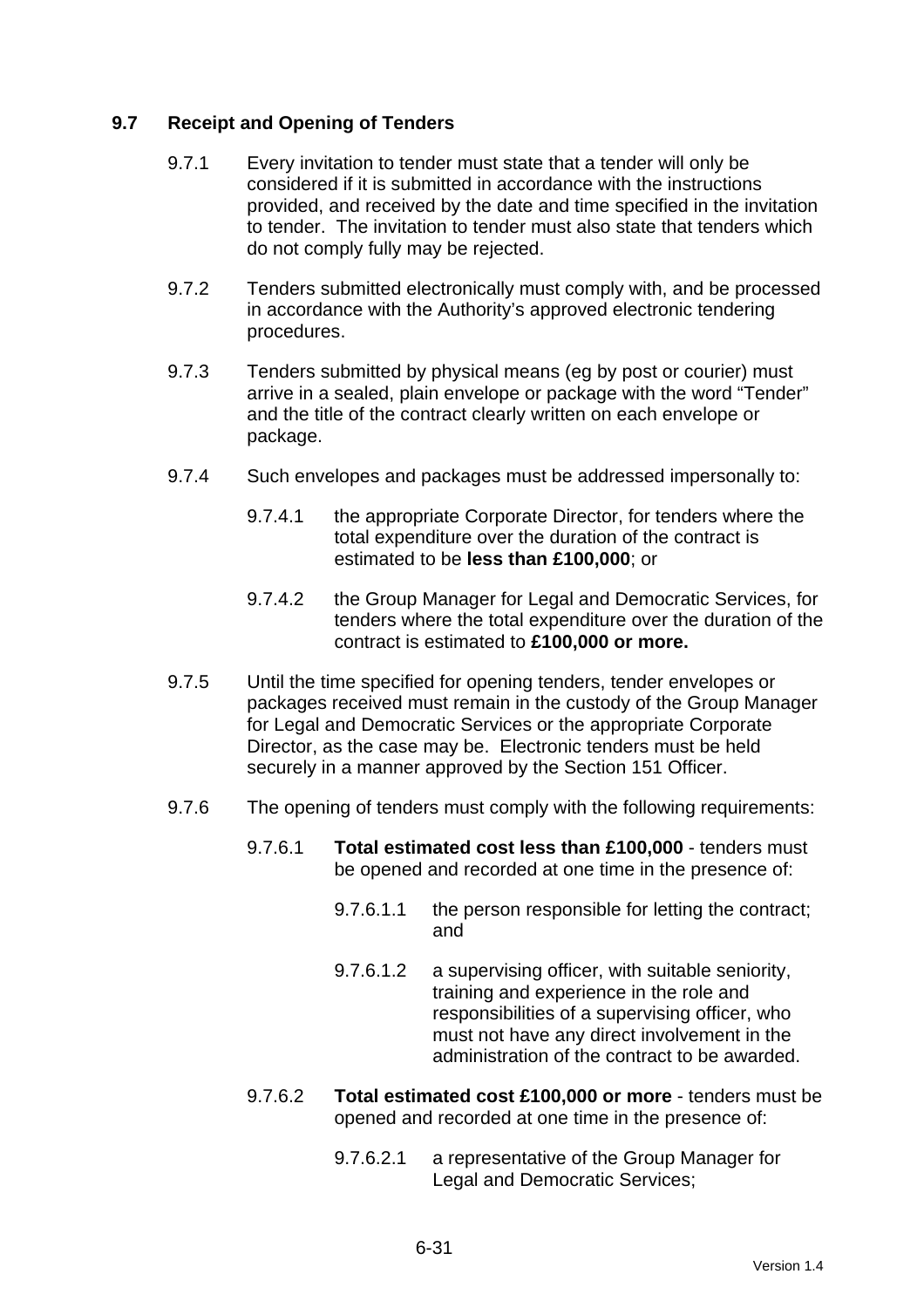- 9.7.6.2.2 a representative from the appropriate department;
- 9.7.6.2.3 a supervising officer of senior officer grade or above, provided by the Group Manager for Legal and Democratic Services or the Section 151 Officer.
- 9.7.7 A formal record of all tenders received for each contract must be retained and must include:
	- 9.7.7.1 description of the contract being let;
	- 9.7.7.2 the date and time set for receipt of tenders;
	- 9.7.7.3 the date and time tenders were opened;
	- 9.7.7.4 the supervising officer and other officers present;

And for each tender:

- 9.7.7.5 the tenderer's name;
- 9.7.7.6 the date received;
- 9.7.7.7 the tendered value (where applicable);
- 9.7.7.8 details of any noteworthy events (eg tender excluded with reasons).
- 9.7.8 The procedures to be followed when opening tenders will be determined by the Group Manager for Legal and Democratic Services and the Section 151 Officer. These procedures must include provision for dealing with late tenders and other complications that may arise – see the Guidance for Supervising Officers.

### **9.8 Clarification of Tenders**

- 9.8.1 If the examination of tenders and supporting documentation reveals errors, discrepancies or ambiguities which would affect an otherwise successful tender, such errors or discrepancies must be dealt with in accordance with the procedures set out in the invitation to tender.
- 9.8.2 Where the procedure for dealing with errors or discrepancies is not clearly specified by the invitation to tender, the tender must be referred to the Group Manager for Legal and Democratic Services and the Section 151 Officer for a decision on the appropriate action to be taken.
- 9.8.3 Under no circumstances must the clarification process be used to attempt to seek an adjustment of prices or other changes to the specification tendered. Nor must prices or other confidential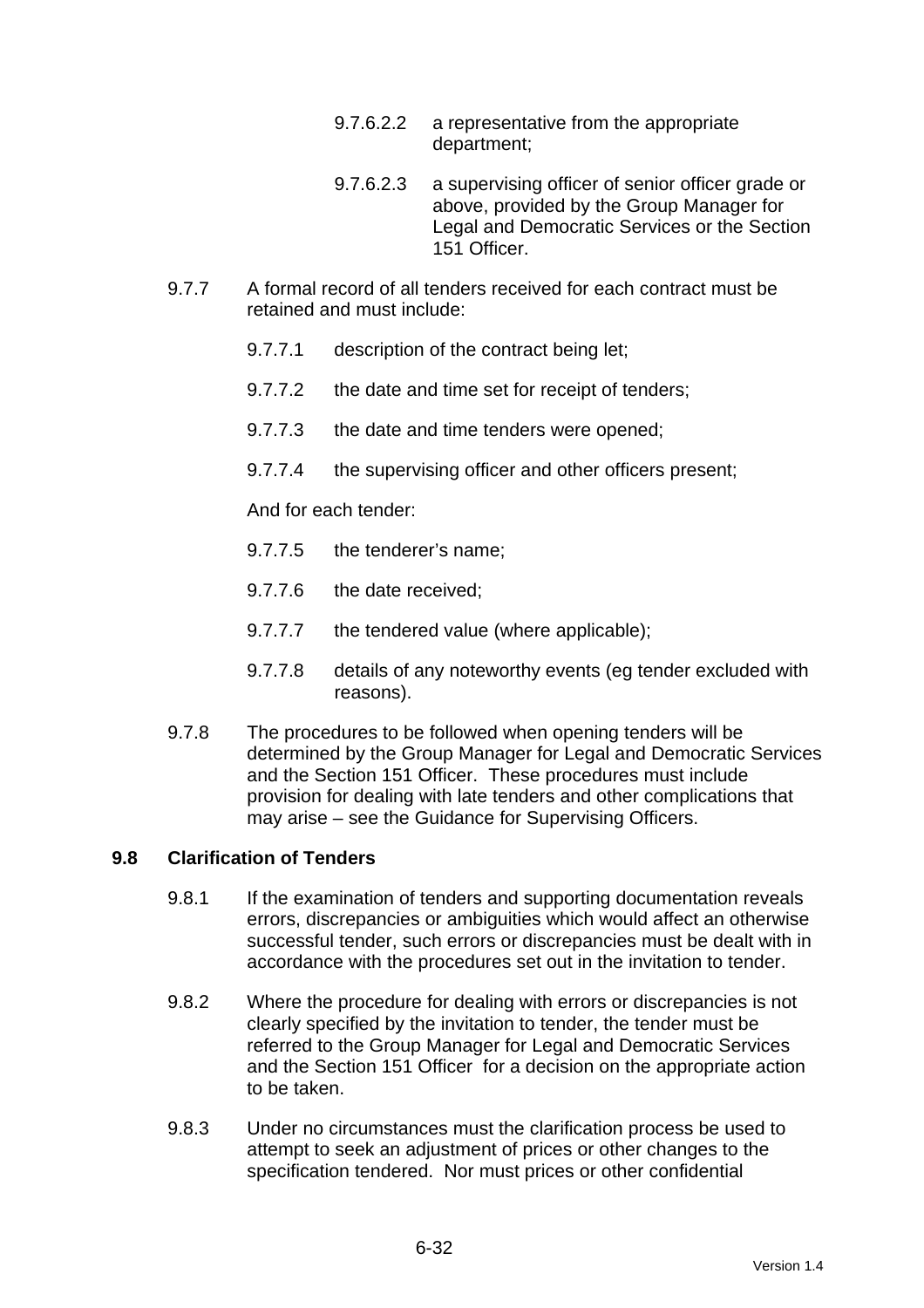information from any tender be divulged to other bidders, or individuals not properly connected with the evaluation of tenders.

9.8.4 Care should be taken to check that tenders submitted contain realistic prices and are not abnormally low. Where tenders are received that appear to be abnormally low they may be rejected but only if certain steps are followed (see Regulation 30(6) of Public Contracts Regulations 2006).

### **9.9 Post-Tender Negotiations**

- 9.9.1 The following rules only apply to tenders under the EU threshold. Where EU procurement regulations apply, negotiations may only be conducted in accordance with EU regulations after consultation with the Group Manager for Legal and Democratic Services and Section 151 Officer.
- 9.9.2 Post-tender negotiation constitutes discussion with tenderers after the submission of a tender, but before the award of the contract, including negotiations following the receipt of non-compliant bids. The purpose of post-tender discussion may be to obtain an adjustment to the price, delivery or content of the contract.
- 9.9.3 Post-tender negotiations may only be entered into if advanced notice is included in the tender documents.
- 9.9.4 The relevant Corporate Director must provide written approval before post tender negotiations are entered into.
- 9.9.5 Negotiations should be conducted by a team of at least three senior officers, one of whom must be from an independent division. A lead officer must be appointed with responsibility for ensuring that these procedures are adhered to. The team must observe the highest standards of integrity and fairness.
- 9.9.6 Negotiations must be conducted with all tenderers to ensure equality of treatment and opportunity, unless there are clear and objectively justifiable reasons for excluding one or more of them. All negotiations must be recorded and retained on file. In case of doubt, the lead officer should seek advice from the Group Manager for Legal and Democratic Services.
- 9.9.7 Comprehensive, written records of all negotiations must be retained to ensure that the requirements for accountability are met. The records must contain details of the officers involved, the name of the tenderer(s), reasons for entering negotiation and any exclusions from the negotiation, time, date, manner (eg meeting, email, telephone etc) and details of discussions and agreements reached. The record must be signed by the officers involved to confirm its accuracy.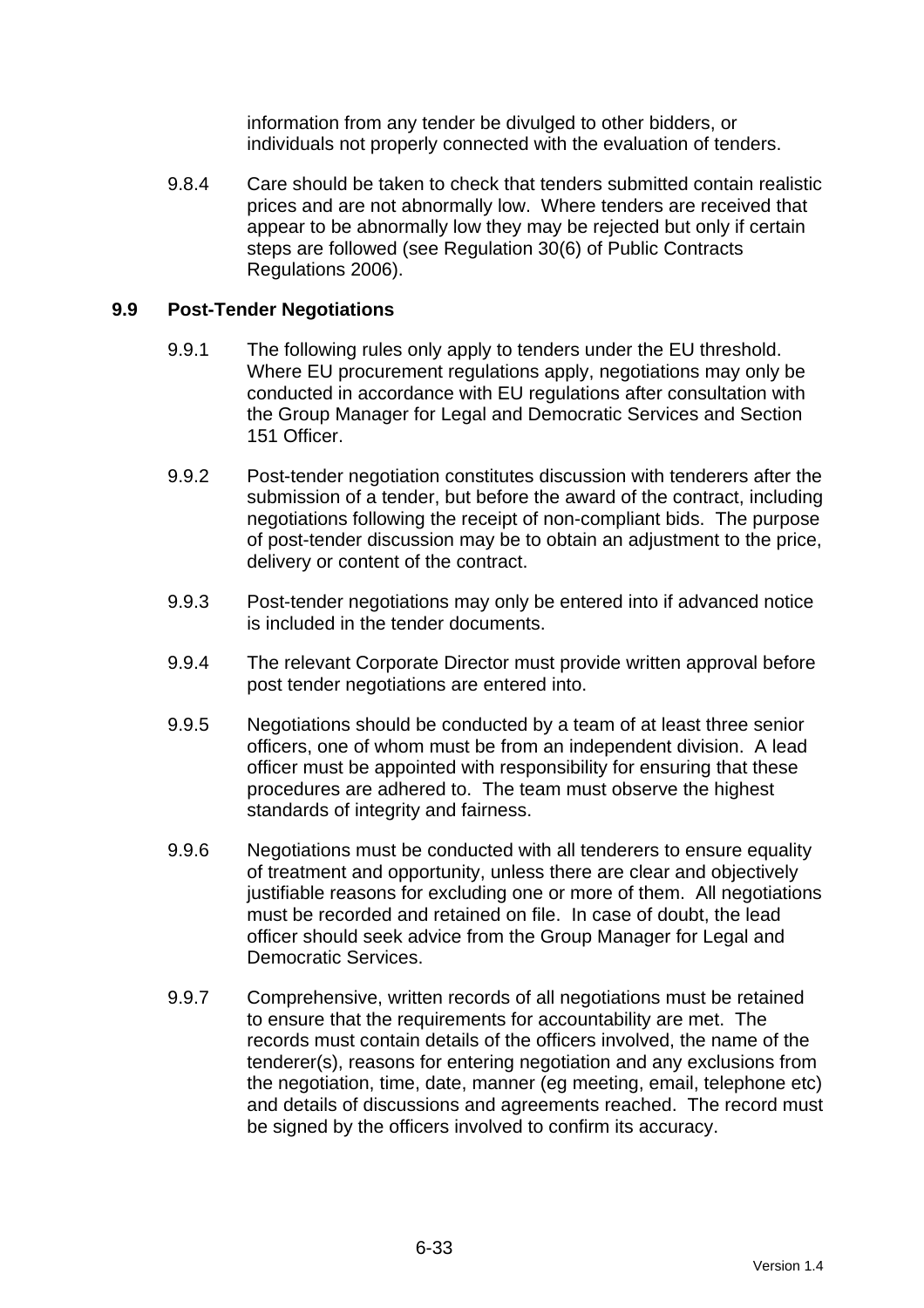9.9.8 Agreements reached during negotiations must be incorporated into the contract.

# **9.10 Acceptance of Tenders**

- 9.10.1 Subject to the relevant requirements a tender may be accepted as the winning tender by the appropriate Corporate Director using a form of acceptance letter approved by Legal and Democratic Services. Notification of acceptance must also be provided to the Corporate Procurement Unit giving the details they need to maintain their Contracts Database.
- 9.10.2 For capital contracts, where the winning tender exceeds the figure in the latest estimated cost (LEC) report, the following requirements apply:
	- 9.10.2.1 where the excess is over 20% of the LEC, the Corporate Director must reappraise the project to confirm it is still viable and must inform the Section 151 Officer about the reappraisal and the proposed methods of financing the additional cost. The Section 151 Officer may submit a report to Finance and Property Committee if considered necessary;
	- 9.10.2.2 approval for the additional funds required to proceed with the scheme must be obtained by the Corporate Director submitting a revised LEC report and obtaining all necessary approvals for the additional expenditure needed before accepting the tender.
- 9.10.3 Where the tender sum **exceeds £2 million** a tender must not be accepted until the Section 151 Officer has been consulted and approved it.
- 9.10.4 The successful tender(s) will be selected by applying the evaluation criteria to each bid received in accordance with the evaluation scheme set out in the invitation to tender (ITT). The selection will be either on the basis of the Most Economically Advantageous Tender to the Council or the lowest price offered. In most cases the Most Economically Advantageous Tender criteria will be applied by considering both price and relevant quality factors. Only in relatively few cases will price alone be capable of meeting the Council's duty to secure best value. Further guidance on tender evaluation is given in the Contracts Manual.
- 9.10.5 Subject to the requirement for a standstill period, all tenderers must be notified of the result of the procurement as soon as possible after the award decision. The notification must contain:

9.10.5.1 the award criteria;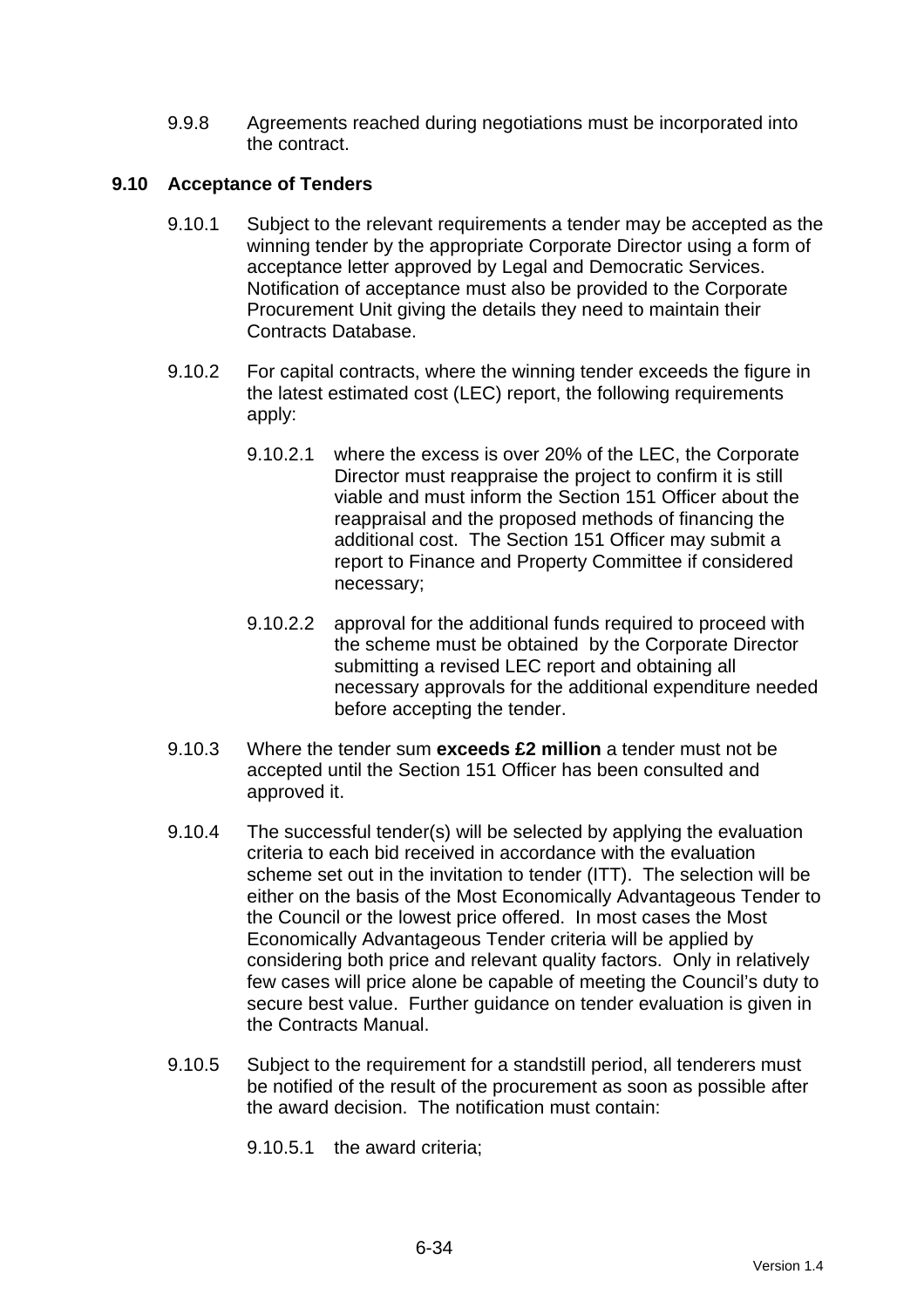- 9.10.5.2 where appropriate, the tenderer's score;
- 9.10.5.3 where appropriate, the winning tenderer's score;
- 9.10.5.4 the name of the winning tenderer.
- 9.10.6 Where a tenderer requests information on how the award decision was reached by midnight of the second working day of the standstill period (called a request for an "Accelerated Debrief") this information must be provided at least 3 days before the end of the standstill period or if necessary the standstill period must be extended accordingly. In all other cases detailed information must be provided within 15 calendar days of the request. (See also debriefing quidance in the Contracts manual.)
- 9.10.7 Within 48 days of awarding an EU contract, a Contract Award Notice, in the prescribed form, must be sent to the Official Journal of the European Union (OJEU).

#### **9.11 Contracts and Orders**

- 9.11.1 Except in cases of emergency no contract may be awarded, or order raised, unless the expenditure has been included in approved estimates or in capital or revenue accounts, or has been otherwise approved by, or on behalf of, the Council.
- 9.11.2 For contracts above the EU threshold, there must be a minimum standstill period of at least 10 calendar days between communicating the award decision to all tenderers and contract conclusion. This does not apply to procurement outside the full scope of EU procurement directives or where single tendering takes place under the extreme urgency provision of the negotiated process. (See guidance provided in the Contracts Manual.)
- 9.11.3 A 10 day standstill period is required before awarding a contract after a stand-alone e-auction is closed (ie an e-auction which is run outside a framework agreement) or at the end of an e-auction run within a Dynamic Purchasing System. E-auctions held within framework agreements are for specific call-offs so they do not need a standstill period. For e-auctions outside of a framework agreement the terms and conditions of contract will need to be amended prior to the e-auction to ensure that the contract is not automatically formed when the final bid is accepted, to ensure compliance with UK and EU legislation.
- 9.11.4 All contracts for construction and maintenance work must be executed as Deeds under Seal along with any other contracts or agreements as may be specified from time to time by the Group Manager for Legal and Democratic Services.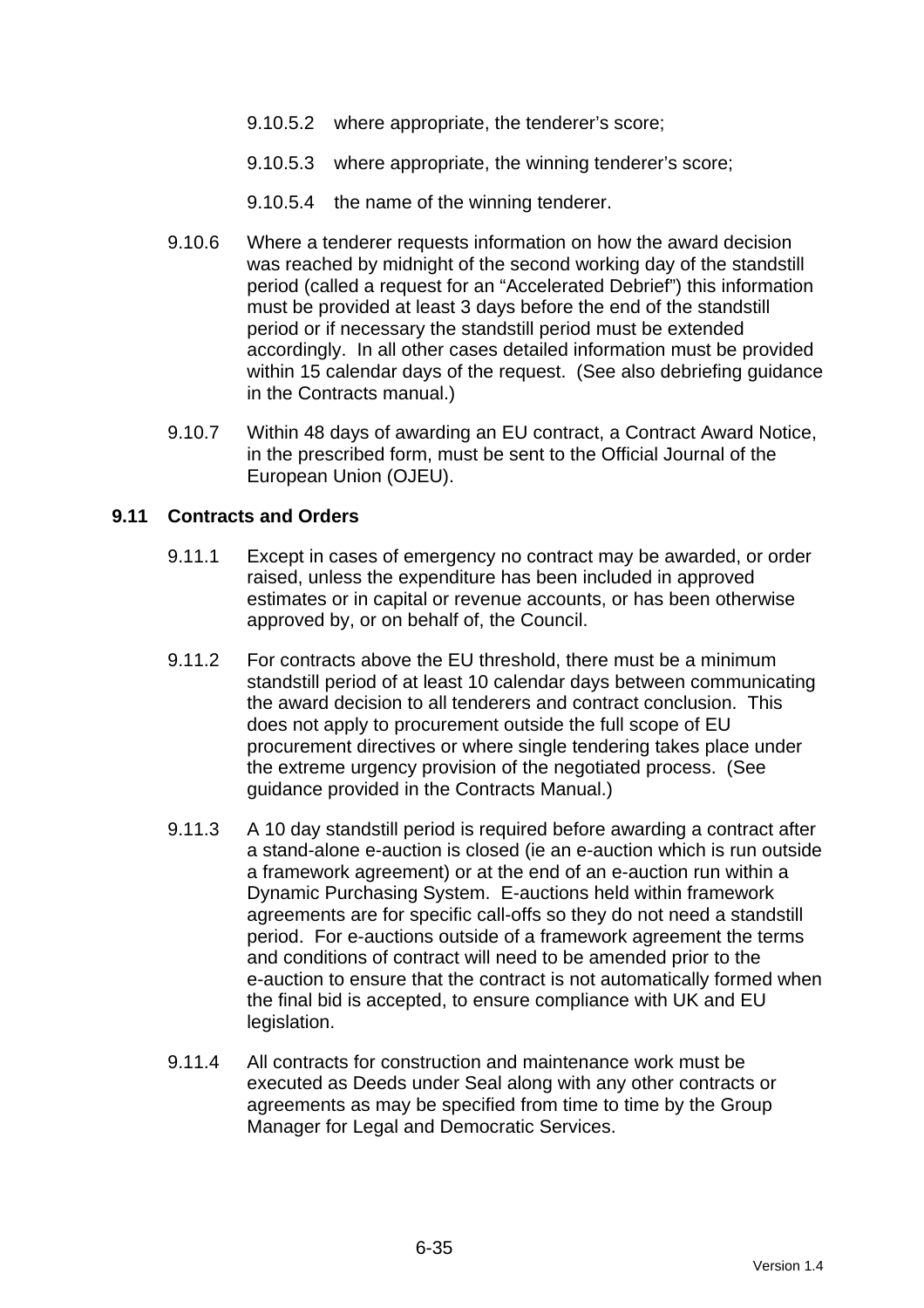9.11.5 Other orders and contracts must, as a minimum, be signed in accordance with the table below. (NB Officers authorised to sign higher value contracts may also sign the lower value orders and contracts):

| <b>Estimated Value</b> | <b>1st Signatory</b>                  | 2nd Signatory               |
|------------------------|---------------------------------------|-----------------------------|
| <b>Under £50,000</b>   | Budget Holder*                        | n/a                         |
| £50,000 - £250,000     | <b>Budget Holder</b>                  | Officer of equal or senior  |
|                        |                                       | status to the Budget Holder |
| £250,001 - £1m         | <b>Budget Holder</b>                  | 3rd tier officer or above   |
| Over £1m               | must be executed as a deed under seal |                             |

\* For orders under £50,000, the budget holder may set up a formal list of officers authorised to sign orders against his/her budget. This list must specify the value limit of the delegated authority for each officer.

- NB Where there is no relevant budget holder for an order or contract (eg where items are procured corporately on behalf of all Departments) the Budget Holder role may be undertaken by an appropriately authorised officer within the Corporate Procurement Unit.
	- 9.11.6 All tender and contract documents and orders must be in a form drawn up or approved by the Group Manager for Legal and Democratic Services and Group Manager Procurement.
	- 9.11.7 Corporate Directors are responsible for the control of all official orders issued from their Department. Order forms should be standardised wherever possible and approved by Legal and Democratic Services every three years to confirm that the terms and conditions in use are appropriate.
	- 9.11.8 Any contract in which the Council provides an indemnity or guarantee must have prior approval from the Group Manager for Legal and Democratic Services.
	- 9.11.9 Official orders are not required for metered supplies of utility services once a contract is in place; for periodic payments such as rents and rates; for petty cash purchases or for other exceptions approved by the Section 151 Officer.

### **9.12 Contract Provisions**

9.12.1 Contracts for the execution of work or for the supply of goods or materials by a particular date, or series of dates, must provide for liquidated and ascertained damages, unless deemed unnecessary by the appropriate technical officer after consultation with Group Manager for Legal and Democratic Services. The amount to be specified in each such contract will be determined by the appropriate technical officer in consultation with the Group Manager for Legal and Democratic Services.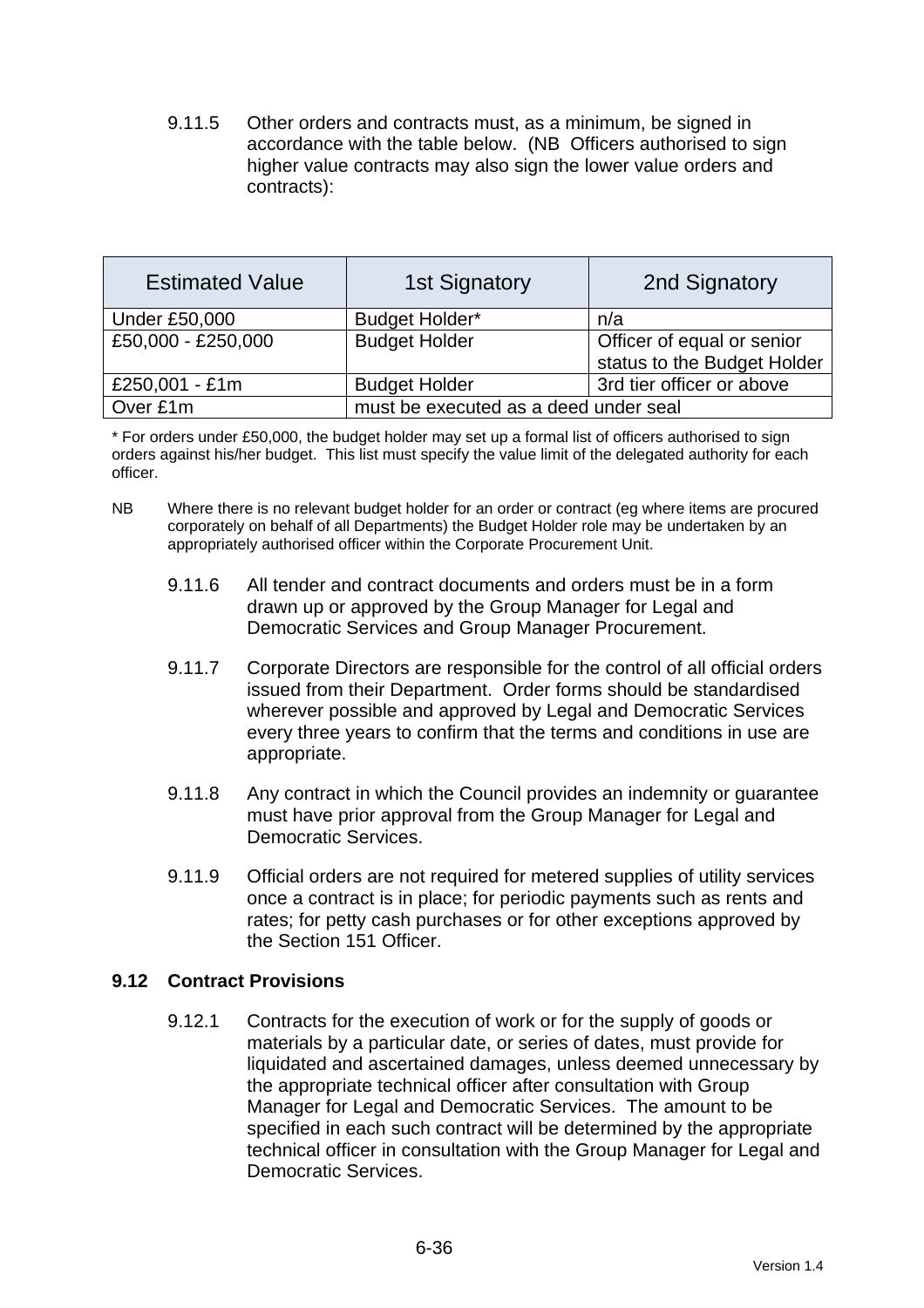- 9.12.2 Security in the form of a bond is required for the due performance of a contract, where:
	- 9.12.2.1 the total value of the contract **exceeds £1 million**; and
	- 9.12.2.2 the contract is for the execution of work or for the supply of goods or services by a particular date or series of dates.
- 9.12.3 The Corporate Director or appropriate technical officer may decide that a bond is required below £1 million if the Authority is at particular risk. This may arise where the contractor concerned has a number of other contracts with the Authority which in aggregate exceed £1 million or if the contract period is particularly long or if the contract is particularly complex.
- 9.12.4 Where a bond is required, the Corporate Director or appropriate technical officer, in consultation with the Group Manager for Legal and Democratic Services and the Section 151 Officer, must specify, as a provisional item in the conditions of tender, the nature and amount of the security to be given. The security must be in a form, and be obtained from an institution, approved by the Section 151 Officer.
- 9.12.5 All construction and maintenance contracts must provide for a payment retention to be withheld for an appropriate period to allow for the rectification of faults and defects. The retention should normally be 5% of the contract sum but technical officers may vary this rate if they consider it appropriate to do so. Justification for using a different retention rate must be retained on file.
- 9.12.6 The requirement for bonds and retentions does not apply when the Corporate Director or appropriate technical officer concerned is of the opinion that such security is unnecessary after consultation with the Group Manager for Legal and Democratic Services and the Section 151 Officer.
- 9.12.7 On satisfactory completion of the work, the release of any security must be authorised by the Corporate Director or appropriate technical officer in consultation with the Section 151 Officer.
- 9.12.8 All contracts for the execution of works or the supply of goods or materials must be based on a clearly defined specification or bill of quantities.
- 9.12.9 All contracts must require that, as a minimum, goods and materials used in their execution will be in accordance with relevant specifications issued by the British Standards Institute, or the European Union or its equivalent.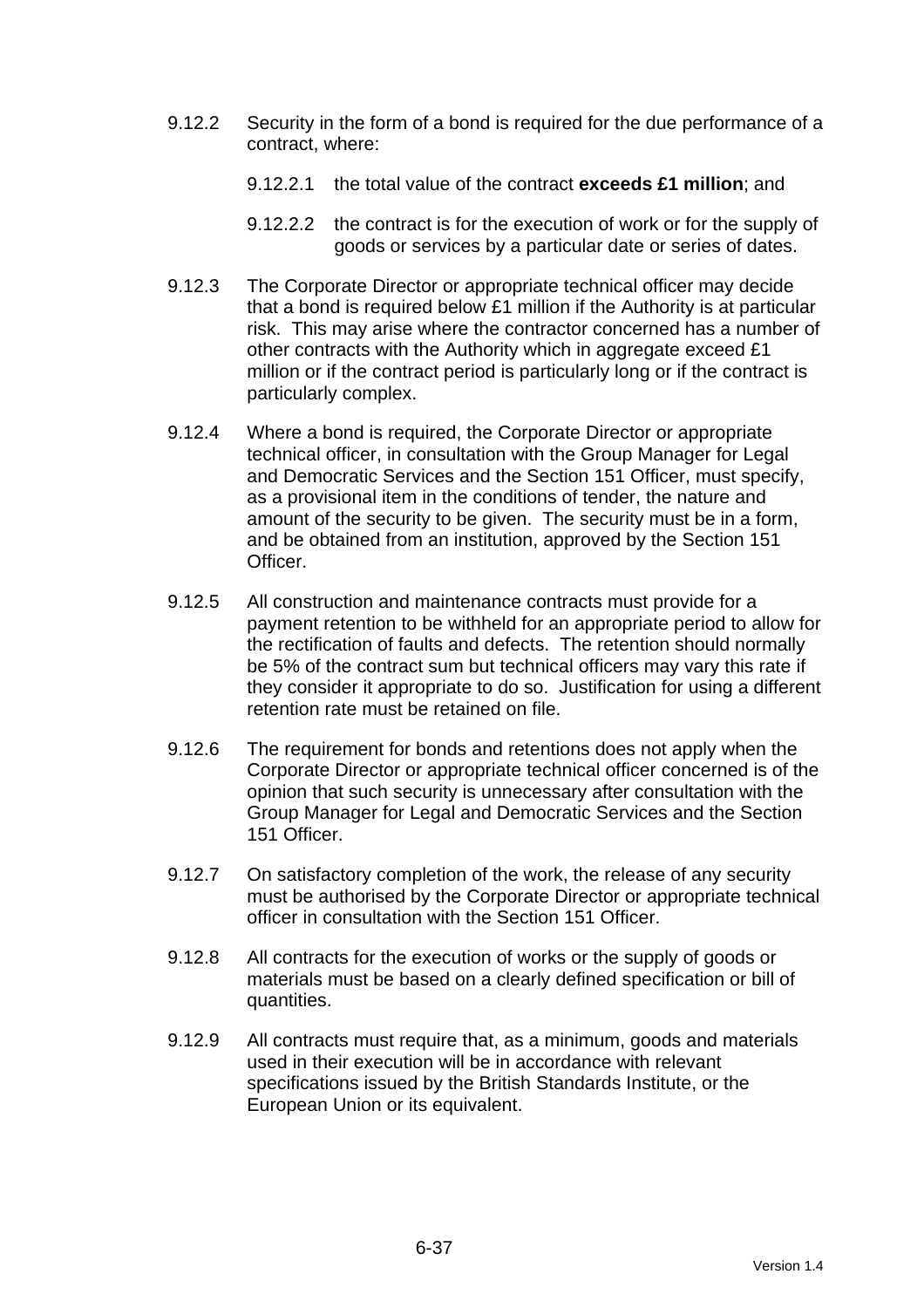### **9.13 Retention of Records and Information on Contracts and Tenders**

- 9.13.1 There are some specific issues to consider in respect of information management where contracts and tenders are concerned.
- 9.13.2 There is a general presumption in favour of disclosure of information and information can and should only be withheld if certain limited exceptions are met. Careful consideration of the issues will be required in accordance with the Council's Information Management Policy.
- 9.13.3 The most relevant exceptions in the context of procurement are:
	- 9.13.3.1 information provided in confidence (where the Council is contractually bound not to disclose certain information and to do so would be liable for breach of contract). Care should, therefore, be taken not to enter into blanket confidentiality clauses in contracts or tender documents;
	- 9.13.3.2 the public interest test (whereby the respective public interests in disclosure versus non-disclosure are weighed);
	- 9.13.3.3 commercial interest (such as trade secrets of information genuinely unique to a bidder or contractor which, if revealed, is likely to cause real or significant harm to that trade or business);
	- 9.13.3.4 timing (very often in a commercial environment the timing of any disclosure of information held will be critical. For example, information submitted during a tender process is more likely to be commercially sensitive whilst the tender process is ongoing compared to after the contract has been awarded, although some information may remain commercially confidential throughout the contract).
- 9.13.4 Due to the particular risks involved the following safeguards should be followed:
	- 9.13.4.1 all tender documents must make reference to the Council's statutory duty in respect of Freedom of Information (FOI) and the potential requirement to disclose information submitted unless the limited exceptions are satisfied;
	- 9.13.4.2 rules to be followed when information requests are received should be set out in the contract (especially larger more complex contracts);
	- 9.13.4.3 consultation with affected bidders is advisable before disclosing information, although ultimately the decision on whether or not to release any information held is a matter for the Council alone.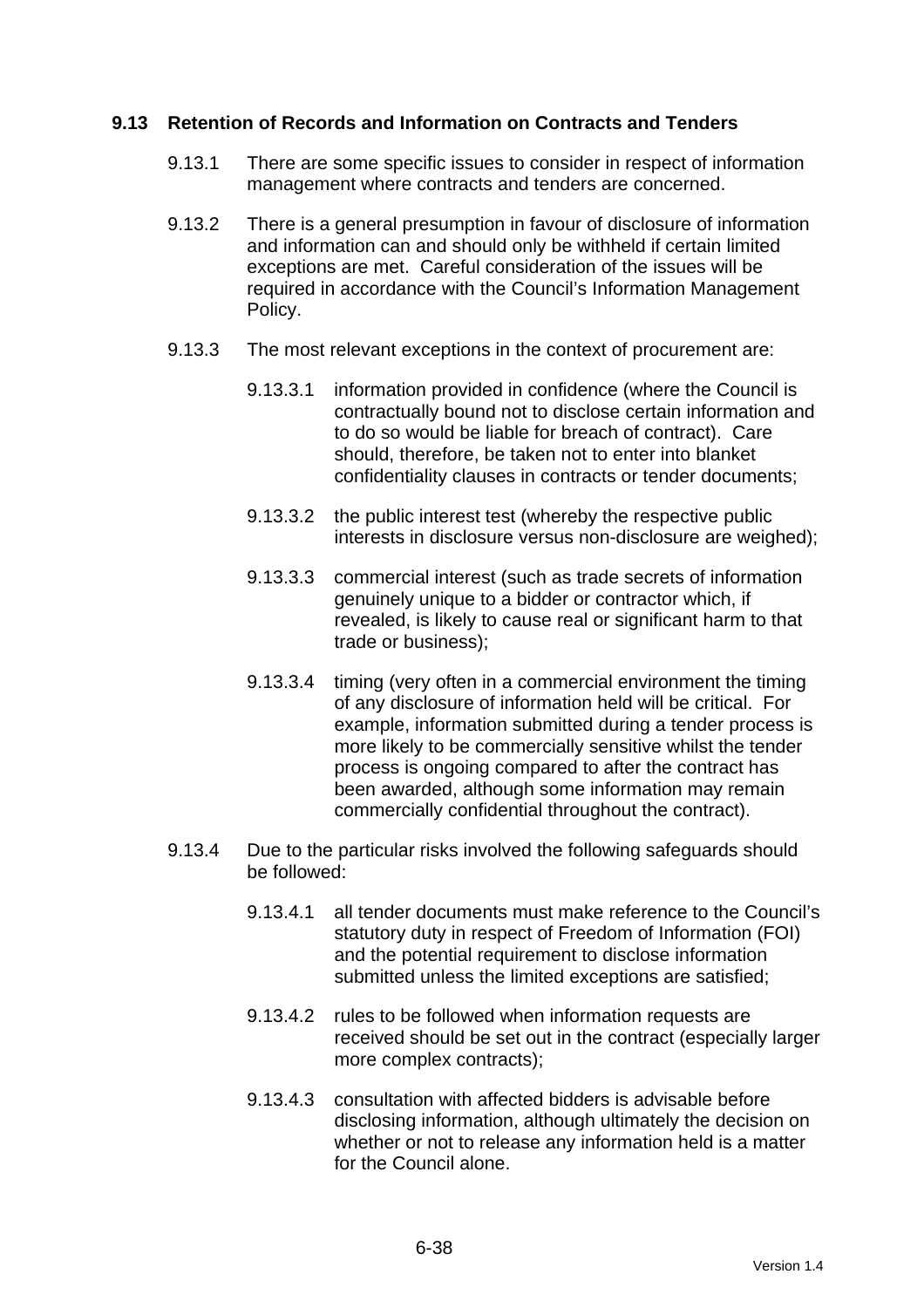9.13.5 Guidance on FOI and the Council's Information Management Policy is available on the Council's Intranet site. Detailed guidance about FOI and procurement is available on the OGC website, from the Information Commissioner's website, in the Contracts Manual and from Legal and Democratic Services.

# **9.14 Contract Payments**

- 9.14.1 Where contracts provide for payment to be made by instalments, the appropriate Corporate Director must maintain a record of the payments made on the project file. The record(s) must show the state of account on each contract between the Council and the contractor together with any other payments and the related professional fees.
- 9.14.2 Payments to contractors on account of such contracts must be made only on provision of a certificate showing the total amount of contract, the value of the work executed to date, retention monies, the amount paid to date and the amount now certified. These certificates should be issued by the appropriate Corporate Director or the Consultant responsible for the contract.
- 9.14.3 The approved sum payable to the contractor is the tender sum as accepted under the procedure plus such additional sums due under the contract as have also been properly approved.
- 9.14.4 Where certificates are submitted for amounts which exceed the approved sum, the Section 151 Officer only has authority to pay such certificates where the amounts can be justified and it is in the best interest of the Council to do so.
- 9.14.5 As soon as it becomes apparent that the approved sum will be exceeded, a report must be presented to the Section 151 Officer, who may also require a report to be submitted to the Finance and Property Committee.
- 9.14.6 In respect of variable price contracts, such as PFI or PPP contracts which have complex variation procedures, the appropriate Corporate Director must periodically review the cost and report to the Section 151 Officer if the contract sum is likely to be exceeded. These reports must be made whenever significant increases are identified and at least every six months up to completion of the contract.

### **9.15 Contract Administration**

- 9.15.1 Corporate Directors or the appropriate technical officers must provide written guidelines on the minimum standards of record keeping required for supervising contracts.
- 9.15.2 Claims from contractors regarding matters which are not clearly within the terms of the contract must be referred to the Group Manager for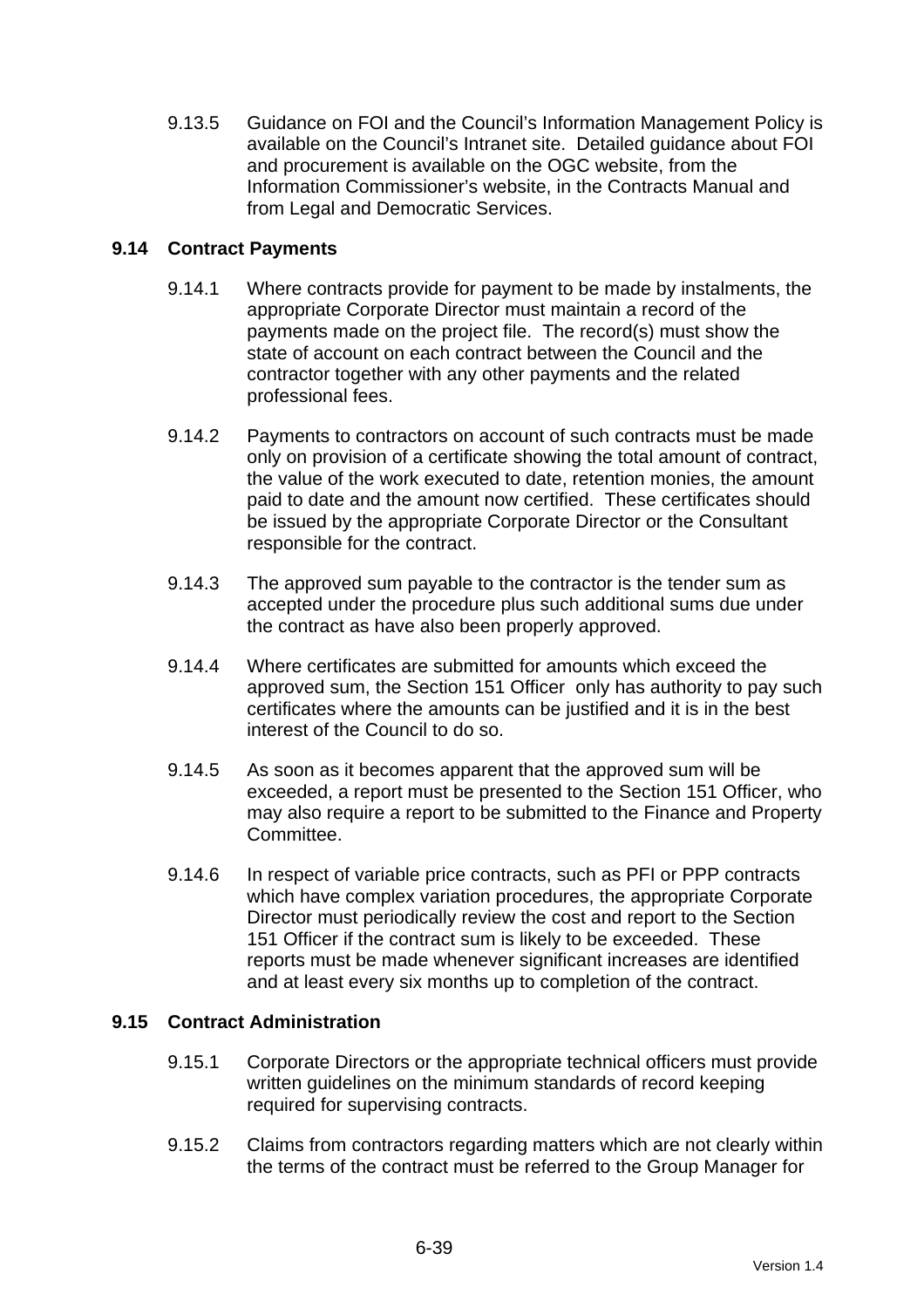Legal and Democratic Services for consideration of the Council's legal liability as soon as they are notified to the Council. Where the Group Manager for Legal and Democratic Services considers it necessary, these claims must also be referred to the Section 151 Officer for financial consideration before a settlement is reached.

- 9.15.3 Valid claims for loss and expense arising from delays and disruption must be notified to the Group Manager for Legal and Democratic Services where they are likely to exceed £100,000 or where there is a possibility of legal proceedings, including arbitration or alternative dispute resolution procedures provided by the contract.
- 9.15.4 Liquidated and ascertained damages, where allowed for, must be applied in respect of contracts which are not completed within the original contract period together with any extensions of time granted in accordance with the contract unless the Section 151 Officer and the Group Manager for Legal and Democratic Services agree otherwise.

#### **9.16 Final Accounts**

- 9.16.1 Final accounts for building and constructional works carried out under formal contract must be reported to the relevant Committee by the appropriate Corporate Director, if required by the Section 151 Officer.
- 9.16.2 The Section 151 Officer shall, where considered necessary, examine the contract final accounts and is entitled to make all such enquiries and receive such information and explanations as may be required to confirm the completeness and accuracy of the accounts.

### **9.17 Administration of Contracts by Consultants**

- 9.17.1 Where a consultant (eg an architect, engineer, surveyor or other consultant) who is not an employee of the Council, is engaged to be responsible to the Council for the administration of a contract on its behalf, the consultant must:
	- 9.17.1.1 be notified of, and comply with, the Council's Financial Regulations as would a Corporate Director;
	- 9.17.1.2 be notified of, and comply with, the Code of Conduct for Officers;
	- 9.17.1.3 retain all relevant records regarding the contract for a period specified by the responsible Corporate Director;
	- 9.17.1.4 allow access to contract records and documentation upon request from the responsible Corporate Director or the Section 151 Officer: and
	- 9.17.1.5 hand over the appropriate "as-built" drawings promptly together with all project and contract documentation to the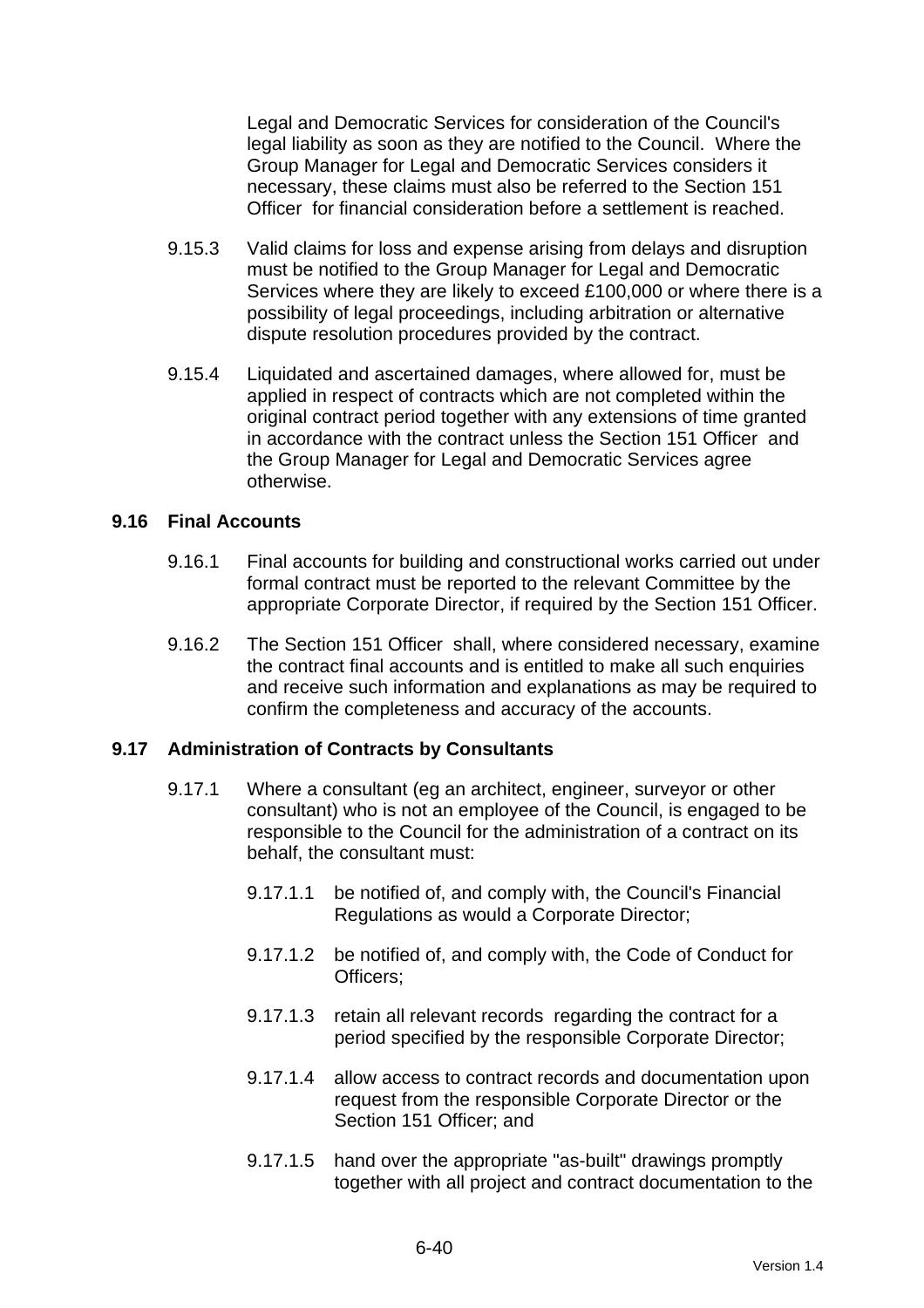Council, and in any case within six months of completion of the works.

### **10. PAYMENT FOR GOODS, SERVICES AND WORKS**

- 10.1 Before authorising an official purchase invoice, or any process that may lead to a payment, officers must:
	- 10.1.1 ensure they are authorised to process the payment;
	- 10.1.2 satisfy themselves that the goods/services/works are a proper charge on the funds under their control;
	- 10.1.3 satisfy themselves that the goods/services/works have been received, conform in all respects with the official order and are acceptable in every way;
	- 10.1.4 ensure that amounts are correct and include all discounts due;
	- 10.1.5 where payment is made by purchase card, charge card or credit card, it may not be possible to be satisfied that goods/services/works have been received, conform and are acceptable, but officers must ensure compliance with the other procedures above and with the guidance for the use of purchase cards.
- 10.2 The Council's normal method of payment of monies owed is by BACS or cheque or purchase card.
- 10.3 Direct Debits must not be set up on any of the Authority's bank accounts, including imprest accounts, without the prior written approval of the Section 151 Officer.
- 10.4 Direct Debits must be cancelled promptly when the related goods or services are no longer being received. All Direct Debits must be reviewed annually to confirm they are still appropriate.
- 10.5 In addition to the responsibilities set out in Financial Regulations, an officer initiating payment should also ensure that the account has not previously been passed for payment and that it is coded to the correct accountancy code for which prior approval has been obtained from the budget holder.
- 10.6 The duties of ordering, receiving goods and certifying invoices for payment must not be performed by the same officer without prior agreement of the Section 151 Officer. Where electronic procurement systems have been approved, these systems may allow single officers to do this, provided that they have suitable security protocols to the satisfaction of the Section 151 Officer.
- 10.7 On no account can VAT invoices be amended. A credit note or replacement invoice must be obtained from the supplier.
- 10.8 Invoices must not be made out by officers of the Council except in the case of recurring or other items, eg rent where no invoice is normally receivable, when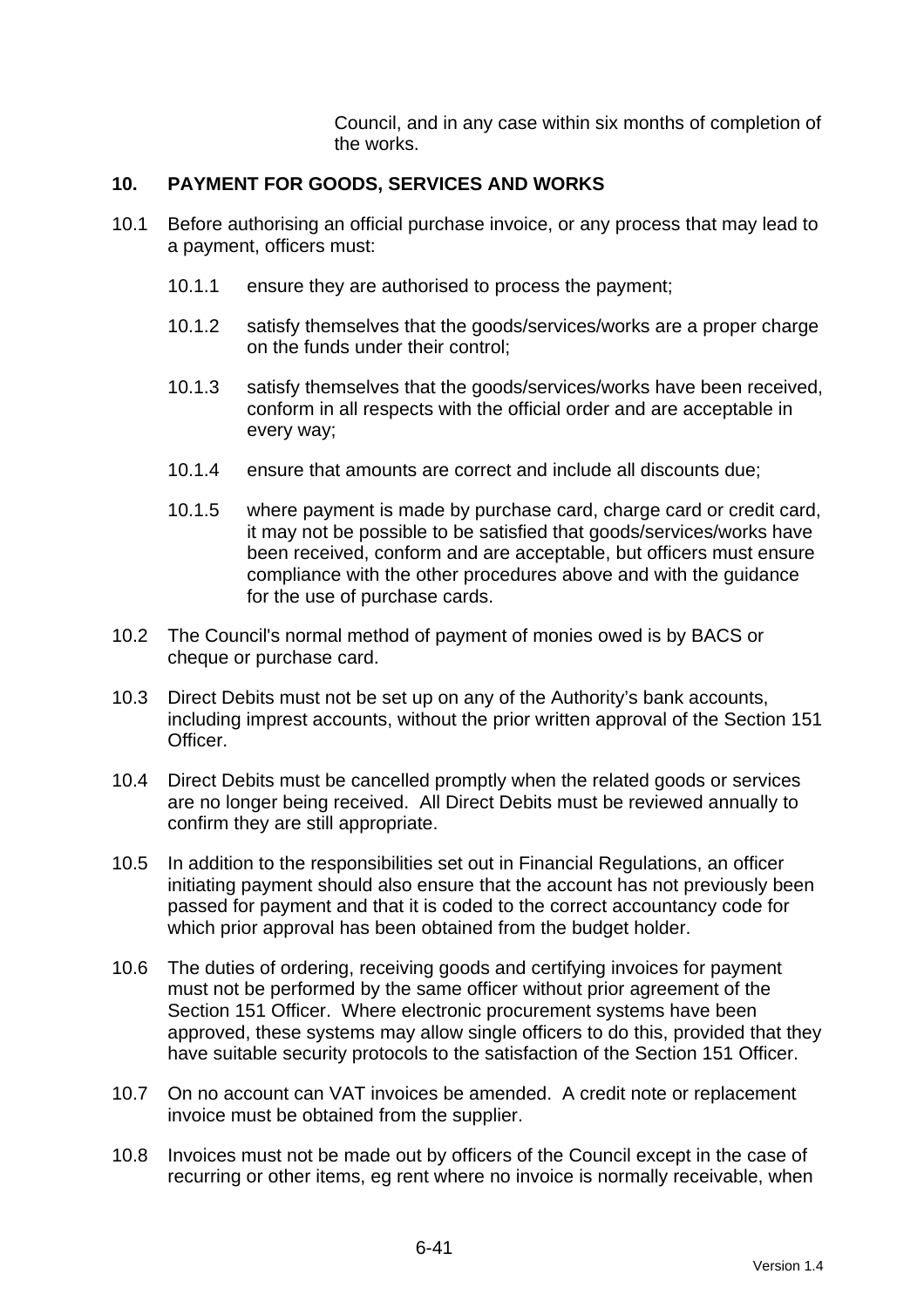a special form of internal invoice may be used. An officer must not add any additional item or items to an invoice received by the County Council.

10.9 The Section 151 Officer may carry out additional checks on high value payments as thought necessary.

### **11. INCOME, BANKING AND IMPREST ACCOUNTS**

#### **11.1 Income and Receipts**

- 11.1.1 To comply with anti money-laundering regulations, the Authority has nominated the Section 151 Officer as its anti money-laundering officer and introduced an anti money-laundering policy and an anti moneylaundering guidance note. Corporate Directors must ensure compliance with this policy.
- 11.1.2 Cash payments of more than £10,000 must not be accepted for a single transaction without the formal approval of the Section 151 Officer.
- 11.1.3 The following requirements apply to all income received:
	- 11.1.3.1 all income must be recorded and accounted for immediately it is received. Where appropriate, an official receipt must be provided;
	- 11.1.3.2 the transfer of money from one employee to another must be properly recorded and acknowledged;
	- 11.1.3.3 income must be banked intact and not used to finance expenditure;
	- 11.1.3.4 encashment of personal cheques is forbidden;
	- 11.1.3.5 income must be held securely until suitable arrangements for banking it are made.
- 11.1.4 All official receipt books relating to the collection of income are ordered, and issued by the Section 151 Officer unless otherwise agreed with the Section 151 Officer. The issue of all such documents must be acknowledged by signature of the officer to whom the issue was made.
- 11.1.5 Where income is received by cheque, it must be cross-referenced on the bank paying-in slip to the drawer, either by receipt number or name. In addition, the reverse of each cheque must show the department, office or establishment that paid the cheque into the bank.
- 11.1.6 All monies received must be banked intact, and as promptly as possible and at least weekly.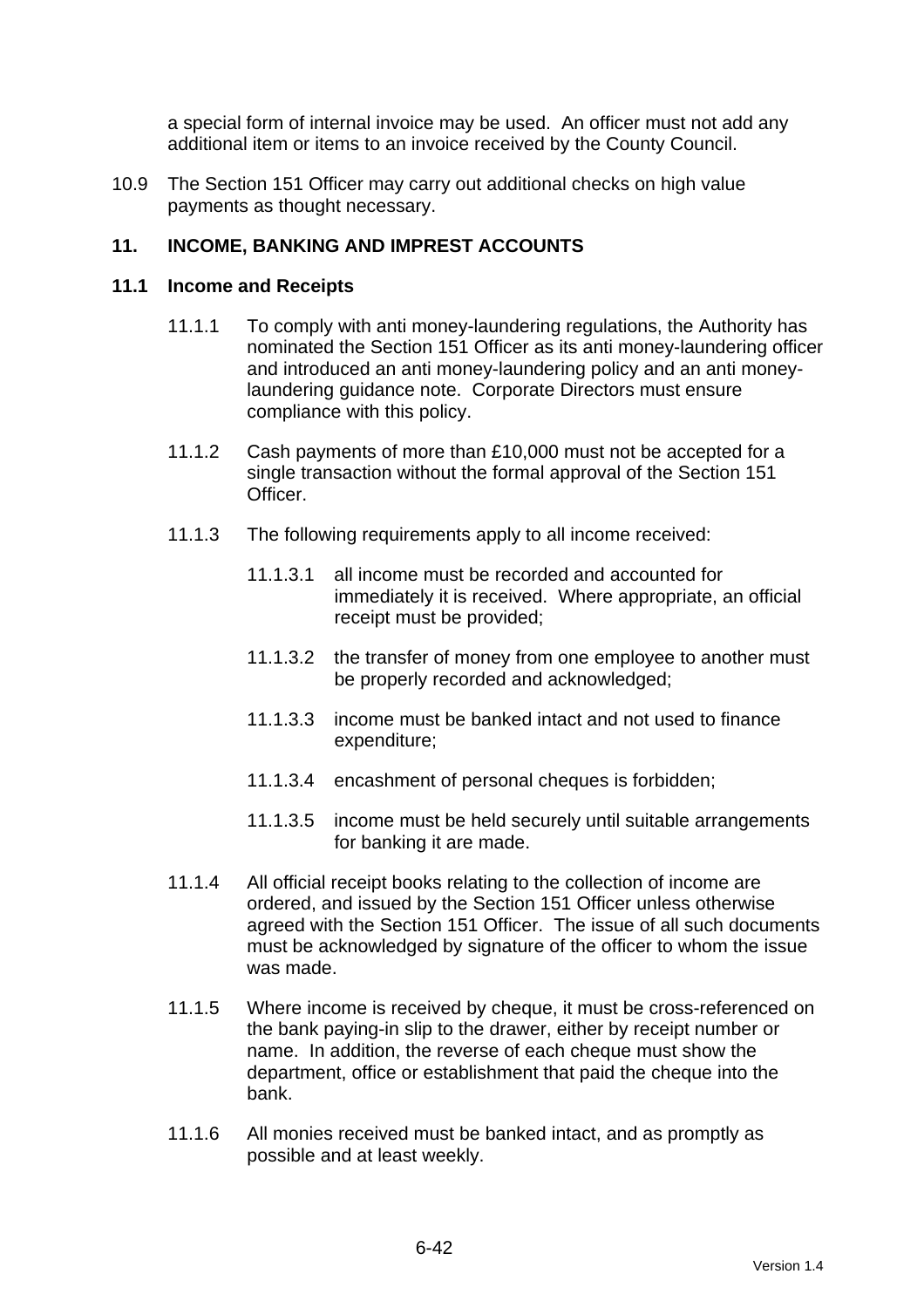- 11.1.7 Where there is a main collection eg school meals money, all monies must be banked, or lodged with the approved collector, on the day of the collection.
- 11.1.8 If an officer fails to comply with the above guidelines and a loss occurs, the Section 151 Officer may, where appropriate, seek restitution from the officer concerned in accordance with the Personnel Handbook.
- 11.1.9 Money received by officers which is held in trust but not being official Council money must be properly recorded in a form agreed by the Section 151 Officer
- 11.1.10 All arrangements to receive payments by Credit Card, Direct Debit, Standing Order, or other e-payment methods must be first approved by the Section 151 Officer.

### **11.2 Debtors**

- 11.2.1 It is the Council's policy to recover all collectable debt owed to it in accordance with the approved payment terms. Corporate Directors are responsible for ensuring that formal invoices, in respect of the goods and/or services being supplied on credit, are raised within 10 working days of the goods and/or services being provided unless all the necessary information to raise the invoice is not available. Guidance is provided on the Council's intranet.
- 11.2.2 Sales invoices should not normally be raised to cover sums due to the County of **less than £30**. Wherever possible small sums should be collected in cash or by cheque in advance. Accounts for sums due to the Council at fixed intervals eg rents, wayleaves, etc, will be issued by the Section 151 Officer and payment should be made to the Section 151 Officer. Corporate Directors must submit sufficient information for the Section 151 Officer to undertake these duties.

### **11.3 Write-Offs**

- 11.3.1 The Section 151 Officer may agree to debts of **up to £1,000** being written-off by the Corporate Director. Amounts **over £1,000** may be written-off by the Section 151 Officer after consultation with the Group Manager for Legal and Democratic Services and appropriate Corporate Directors.
- 11.3.2 A summary of all write-offs must be included in the Final Accounts report to Finance and Property Committee.
- 11.3.3 Where a sales invoice requires cancellation a credit note must be raised, complete with a cross-reference to the original sales invoice. The credit note must be duly certified on behalf of the Corporate Director.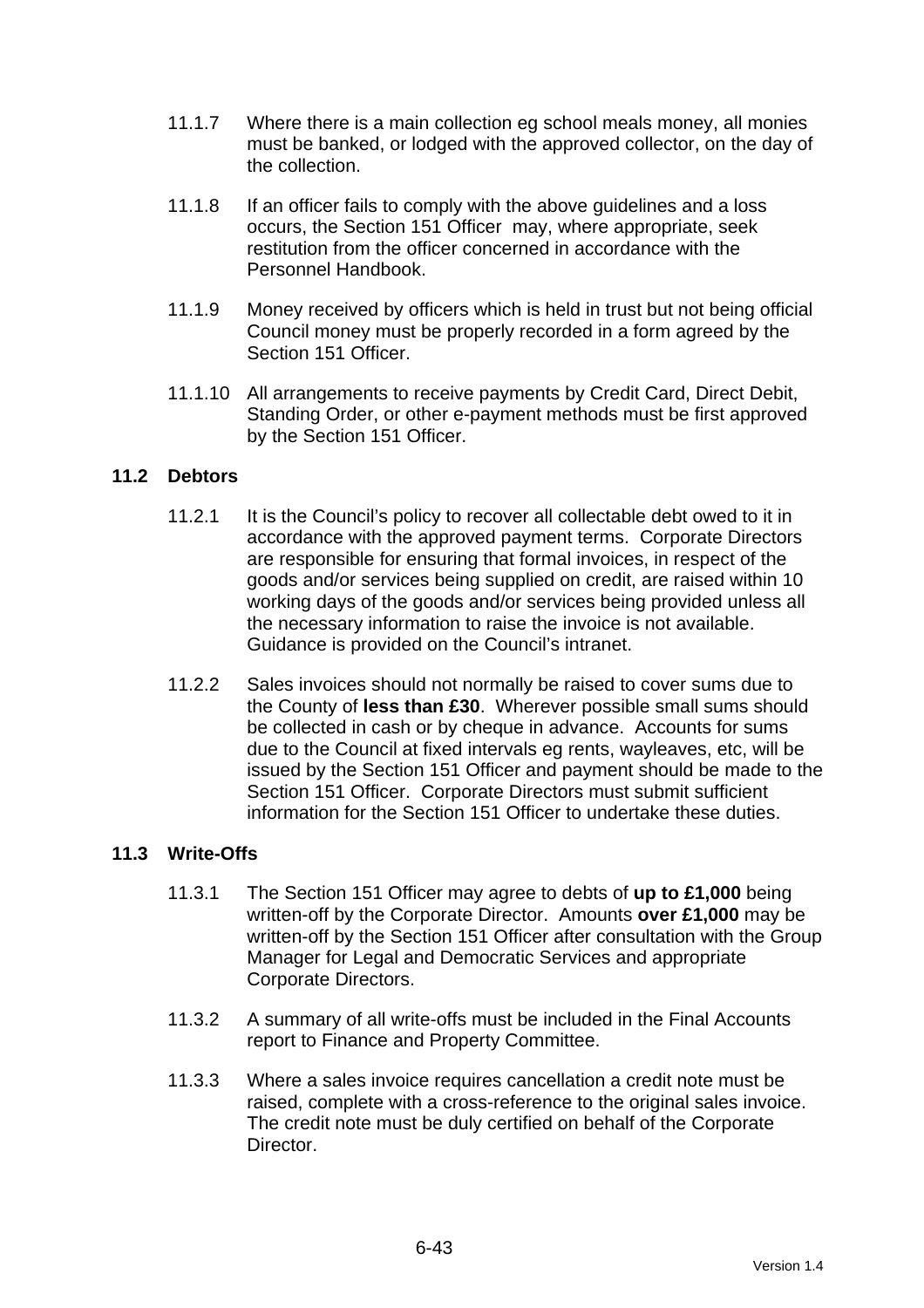### **11.4 Imprest Accounts**

- 11.4.1 Corporate Directors must operate imprest accounts in accordance with the guidance provided and arrangements between their department and the Section 151 Officer.
- 11.4.2 The Section 151 Officer will control the opening and closing of imprest accounts in line with overall banking arrangements at the request of the appropriate Corporate Director.
- 11.4.3 The Section 151 Officer will determine the appropriate level of the Imprest, based on the average monthly level of petty cash expenditure in the establishment concerned.
- 11.4.4 The nominated imprest holder must ensure that all transactions are recorded promptly and that monthly statements are submitted to the Section 151 Officer.
- 11.4.5 The nominated imprest holder must ensure that the imprest account is not overdrawn.
- 11.4.6 Income received on behalf of the Council must not be paid into an imprest account.
- 11.4.7 Payments from an imprest account should normally be limited to minor or urgent items of expenditure, or payments via charge cards. Each payment must be supported by a receipt which should be appended to the subsequent reimbursement claim.
- 11.4.8 All imprest accounts are subject to Council audit. The officer in charge of the account will be required to give to the Section 151 Officer a certificate as to the state of the imprest account upon request.
- 11.4.9 Where an officer responsible for an imprest account leaves the Authority, the Corporate Director concerned must notify the Section 151 Officer as soon as possible that the officer is no longer responsible for that account. On leaving the Authority or upon transfer to another post, the officer responsible must formally hand over responsibility to the new designated person.

### **11.5 Banking**

- 11.5.1 The Section 151 Officer must operate banking accounts in accordance with the bank contract approved by the Finance and Property Committee.
- 11.5.2 All bank accounts must have a title which incorporates the Authority's name and in no circumstances should a bank account be opened or operated in the name of an individual.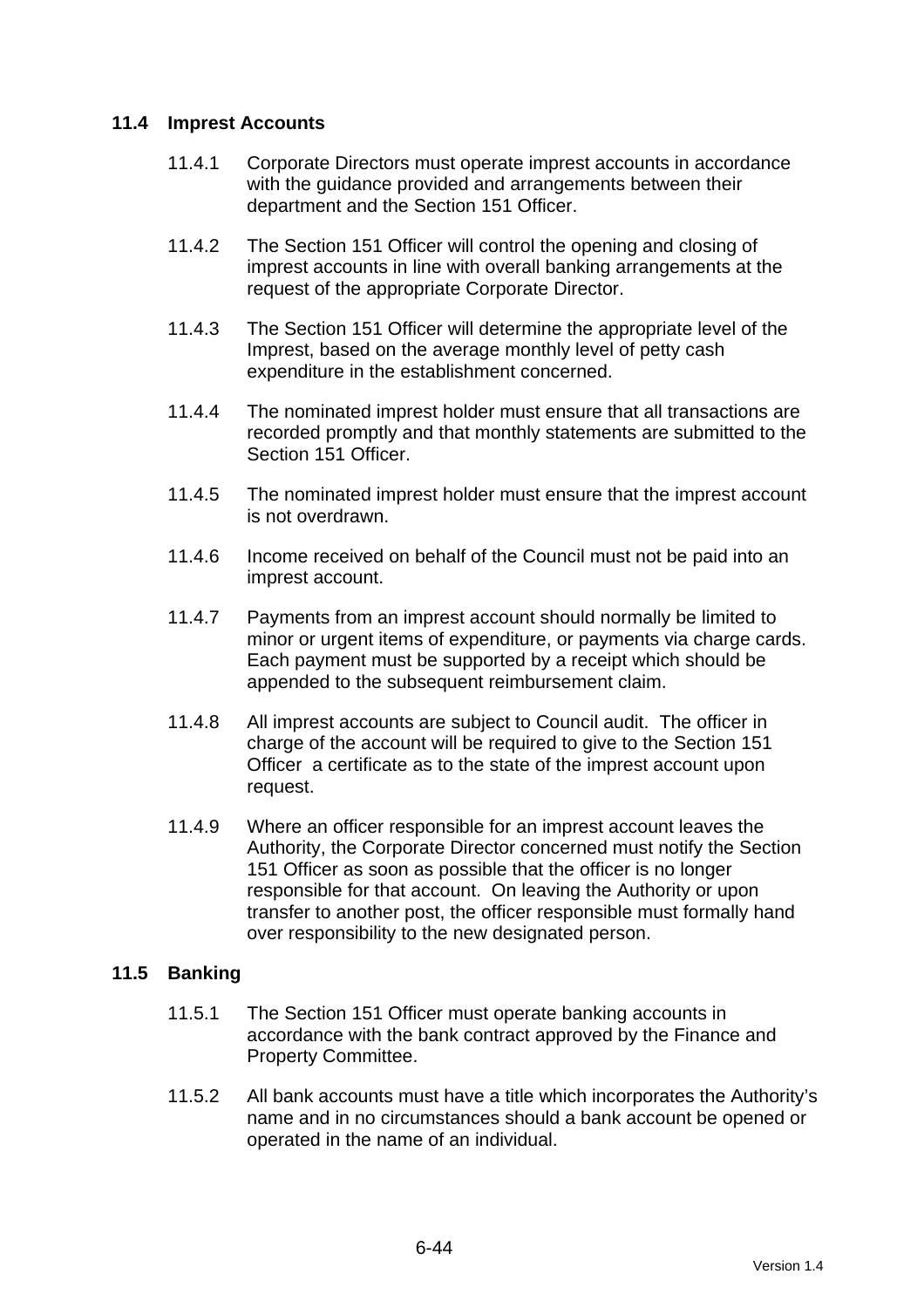- 11.5.3 All payments to and from Council bank accounts must be made under the direction of the Section 151 Officer.
- 11.5.4 All cheques drawn on the Council's main bank accounts must bear the printed signature of the Section 151 Officer. Where required by the Council's bank mandate, cheques must also be countersigned by a second officer who is authorised to do so by the Section 151 Officer. A register of authorised cheque signatories should be maintained.
- 11.5.5 All payments by CHAPS must be authorised by a senior officer nominated by the Section 151 Officer.

### **12. RISK MANAGEMENT AND INSURANCE**

- 12.1 The Authority's approach to risk management is detailed in its Risk Management Strategy and the Corporate Risk Register contains the key risks facing the Authority and how these risks will be managed. Corporate Directors are responsible for ensuring that risk management is applied appropriately within their Department and for notifying the holder of the Corporate Risk Register of all appropriate risks in accordance with the Risk Management Strategy.
- 12.2 The Section 151 Officer is responsible for arranging all necessary insurance cover and for reviewing the adequacy of this cover regularly, in consultation with Corporate Directors. The Section 151 Officer will also keep Corporate Directors informed of claims experience.
- 12.3 Corporate Directors are responsible for notifying the Section 151 Officer of all material changes in insurance risks and must submit insurance claims in accordance with the arrangements made by the Section 151 Officer.
- 12.4 In the event of buildings, contents, motor vehicles etc being damaged, contact must be made with the Risk and Insurance Section as soon as practicable.
- 12.5 Where there is death or very serious injury to an employee or other person arising from County Council operations (including the use of vehicles), the Risk and Insurance Section must be contacted as soon as possible for appropriate insurance advice.
- 12.6 Under no circumstances must liability be admitted in connection with accidents involving a third party.
- 12.7 The Risk and Insurance Manager may negotiate and agree settlements on any insured loss / claim up to the individual policy excess. Above this limit, the Risk and Insurance Manager must consult the Section 151 Officer and agree settlements as appropriate, in consultation with the Authority's Insurers and Loss Adjusters. Reports detailing all significant claims settled will be submitted to the Finance and Property Committee.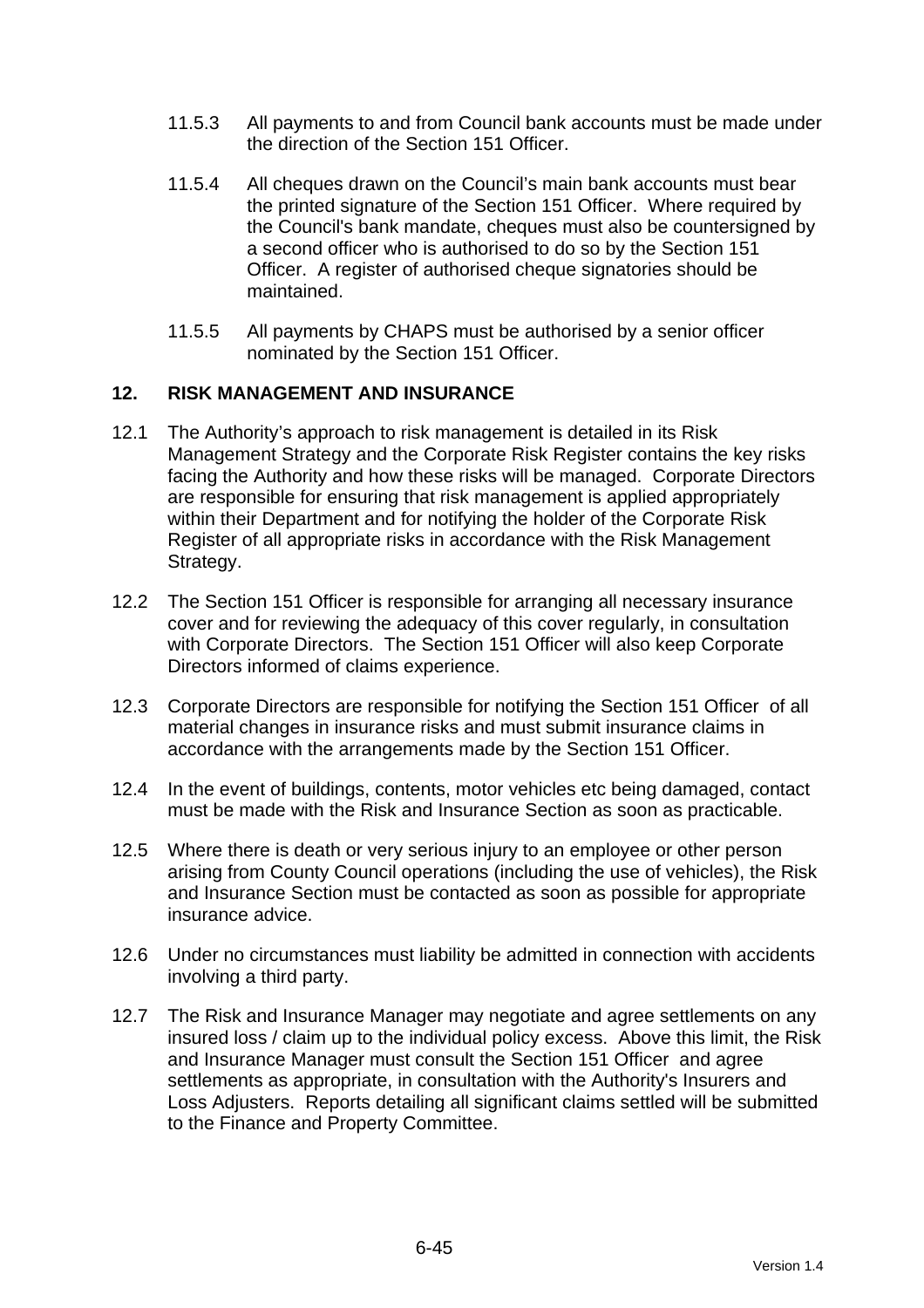# **13. TRAVEL AND SUBSISTENCE CLAIMS**

#### **13.1 Travel and Subsistence**

- 13.1.1 Travel and subsistence incurred by officers in connection with their duties is covered by the Authority's Travel and Accommodation Policy set out in the Constitution.
- 13.1.2 Travel, subsistence and incidental expense claims made by officers are governed by nationally agreed terms and conditions of service. These conditions are supplemented by the Council's local conditions laid down in the Personnel Handbook. The prevailing rates of allowances are available on the intranet.
- 13.1.3 All claims for officers' expenses should be submitted monthly in a form approved by the Section 151 Officer, and be authorised by a Corporate Director, or nominee, prior to payment. VAT receipts should be provided to support all claims, including fuel purchased for private cars where mileage is claimed.
- 13.1.4 The officer certifying claims for payment must be satisfied that the journeys undertaken were legitimate and that the expenses claimed were properly and necessarily incurred. Mileage claims should be verified wherever possible. Officers are responsible for ensuring that the costs claimed are kept to a minimum without unduly reducing the efficiency of the tasks carried out.
- 13.1.5 Where claims are submitted more than six months after the expenses were incurred, the claim will only be paid with the express approval of the relevant Corporate Director, and will be reduced in accordance with the Personnel Handbook.

### **13.2 Taxation Implications**

13.2.1 HM Revenue and Customs regard certain travel expenses to be taxable payments and the Section 151 Officer is required to make appropriate arrangements to recover the sums due. Guidance on Taxable Benefits is available on the NCC Intranet and full details of taxation requirements are obtainable from Departmental Personnel **Officers** 

### **14. WORK FOR EXTERNAL BODIES**

### **14.1 General Requirements**

14.1.1 The Council has the power under the Local Authorities (Goods and Services) Act 1970 to undertake and tender for the work of other public bodies. Public Bodies are defined in the act or can be designated by Order of the secretary of State. Other powers introduced in the Local Government Act 2003 enable the Council to: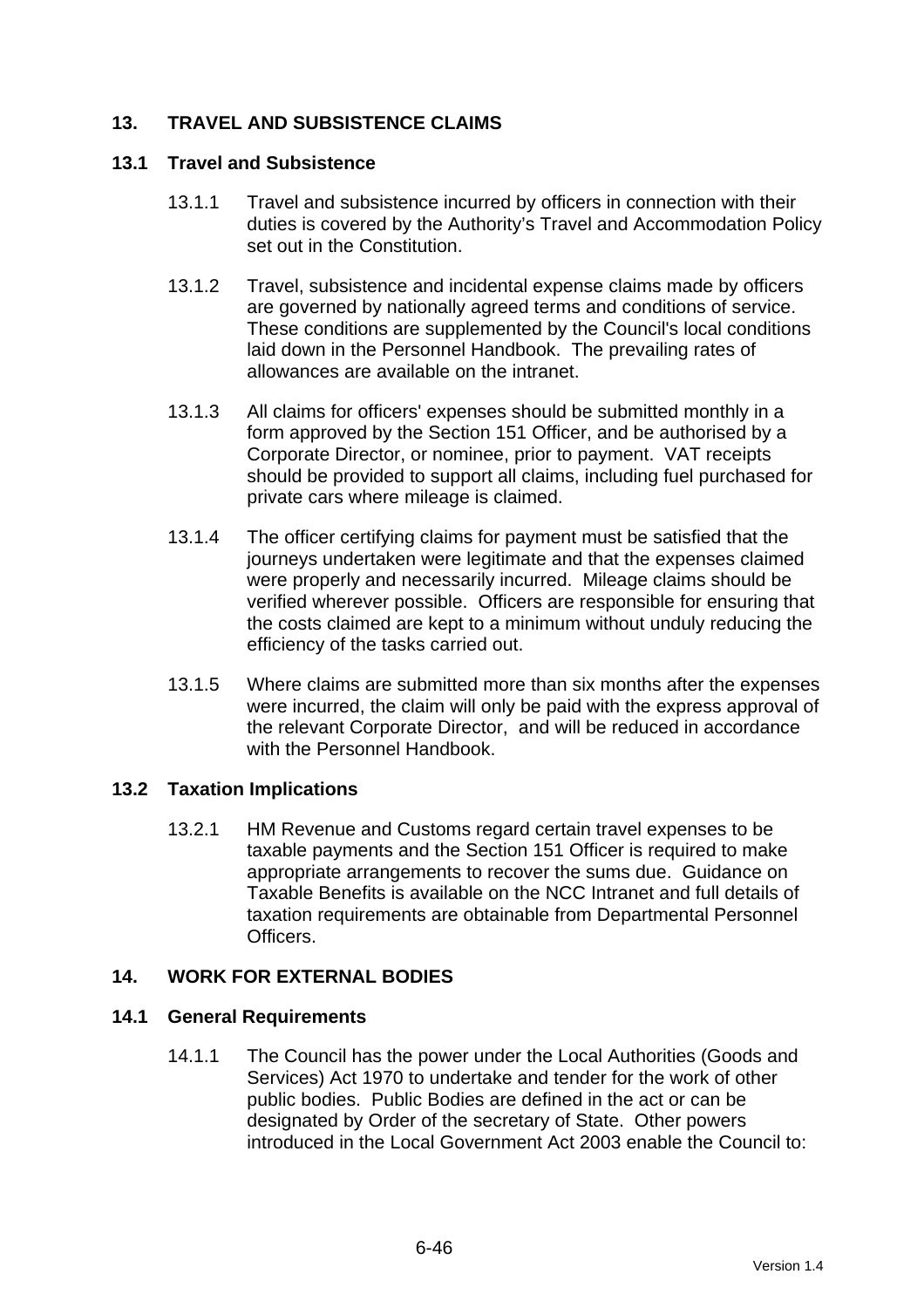- 14.1.1.1 charge for discretionary services subject to certain rules; and
- 14.1.1.2 trade for a profit provided that a separate company is set up.

(See below for further details regarding these powers.)

- 14.1.2 In all cases where a Department wishes to explore the possibility of working for, or trading with, external bodies, Corporate Directors must consult with the Group Manager for Legal and Democratic Services and the Section 151 Officer.
- 14.1.3 Where work is carried out for external bodies, officers must follow the guidance for such work which is available in the Contracts Manual.
- 14.1.4 Before entering into any contract or agreement to work for, or trade with, external bodies, Corporate Directors must present a report to, and obtain prior approval from the relevant Committee.
- 14.1.5 Where it is intended to trade for a profit, Corporate Directors must prepare a sound business case, based on a genuine risk-based approach, for the proposed trading activity. The business case must be a robust commercial assessment and explain why trading through a company is desirable and will provide best value for the Council.
- 14.1.6 The Group Manager for Legal and Democratic Services and the Section 151 Officer must be informed of all contracts to supply services governed by the 1970 Act or the 2003 Act and all new contracts must be approved by the Group Manager for Legal and Democratic Services.

### **14.2 Background**

14.2.1 The powers for local authorities to work for, and trade with, external bodies are governed by the Local Authorities (Goods and Services) Act 1970, Local Government Act 2000 and the Local Government Act 2003.

# **a. Local Authorities (Goods and Services) Act 1970**

- 14.2.1.1.1 The Council has the power under the Local Authorities (Goods and Services) Act 1970 to undertake and tender for the work of other public bodies. Public bodies are defined in the Act or can be designated by order of the Secretary of State.
- 14.2.1.1.2 The Council has some discretion under the 1970 Act whether to charge for any work undertaken for another public body. However, as a general principle the charge for any work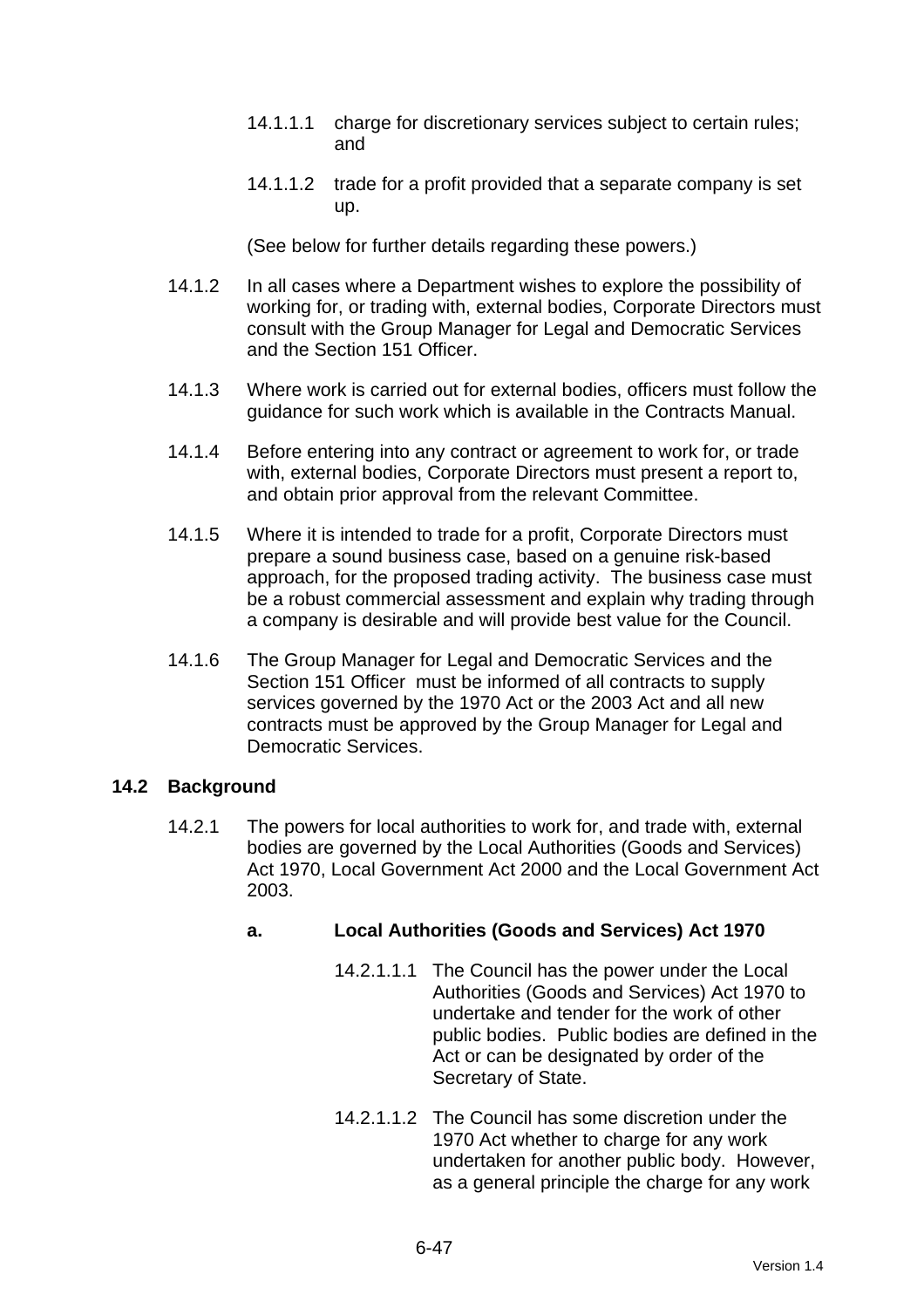should cover the estimated full cost of undertaking the work, including the direct cost eg staff time costs, travel and printing expenses and a contribution towards overheads eg office expenses and accommodation costs.

### **b. Local Government Act 2003**

14.2.1.1.3 The Local Government Act 2003 provides best value authorities with new powers to trade for profit, and charge for discretionary services. This extends beyond the powers under the 1970 Act referred to above.

#### **14.3 Charging for Discretionary Services**

- 14.3.1 The Council is able to charge for services which it has the power to provide, but is not obliged to provide to the public, ie discretionary services.
- 14.3.2 The Council is under a duty to ensure that, taking one year with another, the charges made do not exceed the cost of providing the services (ie the provision of the service should not amount to trading for a profit). Charges can be set so that different people are charged different amounts, or are not charged for the service at all.
- 14.3.3 The person receiving the service must have agreed to receive the service and pay for it.
- 14.3.4 The power does not override any other legislation which expressly prohibits the Council from charging for a discretionary service.
- 14.3.5 Where charges are made for discretionary services arrangements should be put in place, and fully documented in a form approved by Legal and Democratic Services, to provide the recipient of the service with:
	- 14.3.5.1 the terms and conditions for the provision of the service;
	- 14.3.5.2 information about charges, including discounts and annual increases;
	- 14.3.5.3 billing and payment arrangements.
- 14.3.6 Careful consideration should also be given by the relevant department to issues such as:
	- 14.3.6.1 the risks to the Council as a whole of engaging in such activity;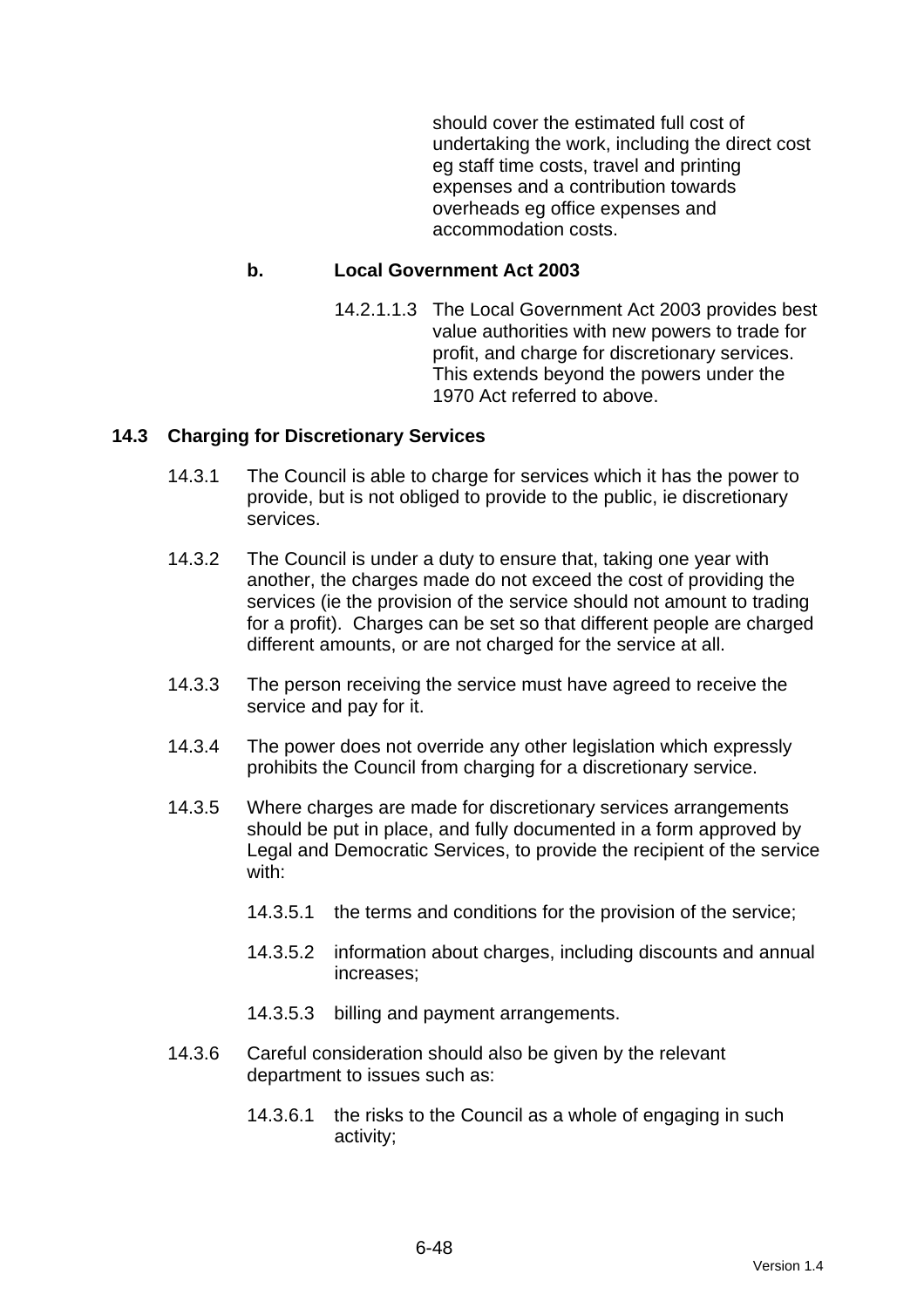- 14.3.6.2 the need to ensure appropriate skill and expertise is in place before offering to undertake work for external bodies;
- 14.3.6.3 the need to ensure that the proposals are properly costed before agreeing to supply the goods, works or services;
- 14.3.6.4 the type of warranties and/or indemnities that the external body may require from the Council regarding the quality of work/service provided (this is especially likely when tendering for work for other bodies);
- 14.3.6.5 the provision of adequate insurance arrangements to cover the Council for any liability in negligence or contract for the work undertaken;
- 14.3.6.6 due consideration being given to the impact of such arrangements on the Council's core duties, functions and obligations to prevent any adverse impact on them;
- 14.3.6.7 ensuring that the Council is not at risk from bad debts and to seek, where appropriate and possible, advance payment for goods, works or services to be supplied;
- 14.3.6.8 ensuring that no contracts for external bodies are subsidised by the Council from public funds.

#### **14.4 The power to trade**

- 14.4.1 This power allows the Council to trade in any of its ordinary functions for a commercial purpose (ie for profit) through a company.
- 14.4.2 Where it is intended to trade for profit, Corporate Directors must prepare a sound business case for the proposed activity, based on a genuine risk-based approach. The business case must be a robust commercial assessment which explains why trading through a company is desirable and will provide best value for the Council.
- 14.4.3 All work for, or trade with, external bodies for profit must be conducted through a separate incorporated company which has been formally set up for the purpose.
- 14.4.4 The approval of the County Council will need to be sought to exercise a power to trade and to set up the company. It should be noted that when the company has been established it will be a separate legal entity from the Council and consideration within the business case will be required for each of the matters set out above plus such issues as:
	- 14.4.4.1 the need to transfer staff and consideration of the Transfer of Undertakings (Protection of Employment) regulations (TUPE);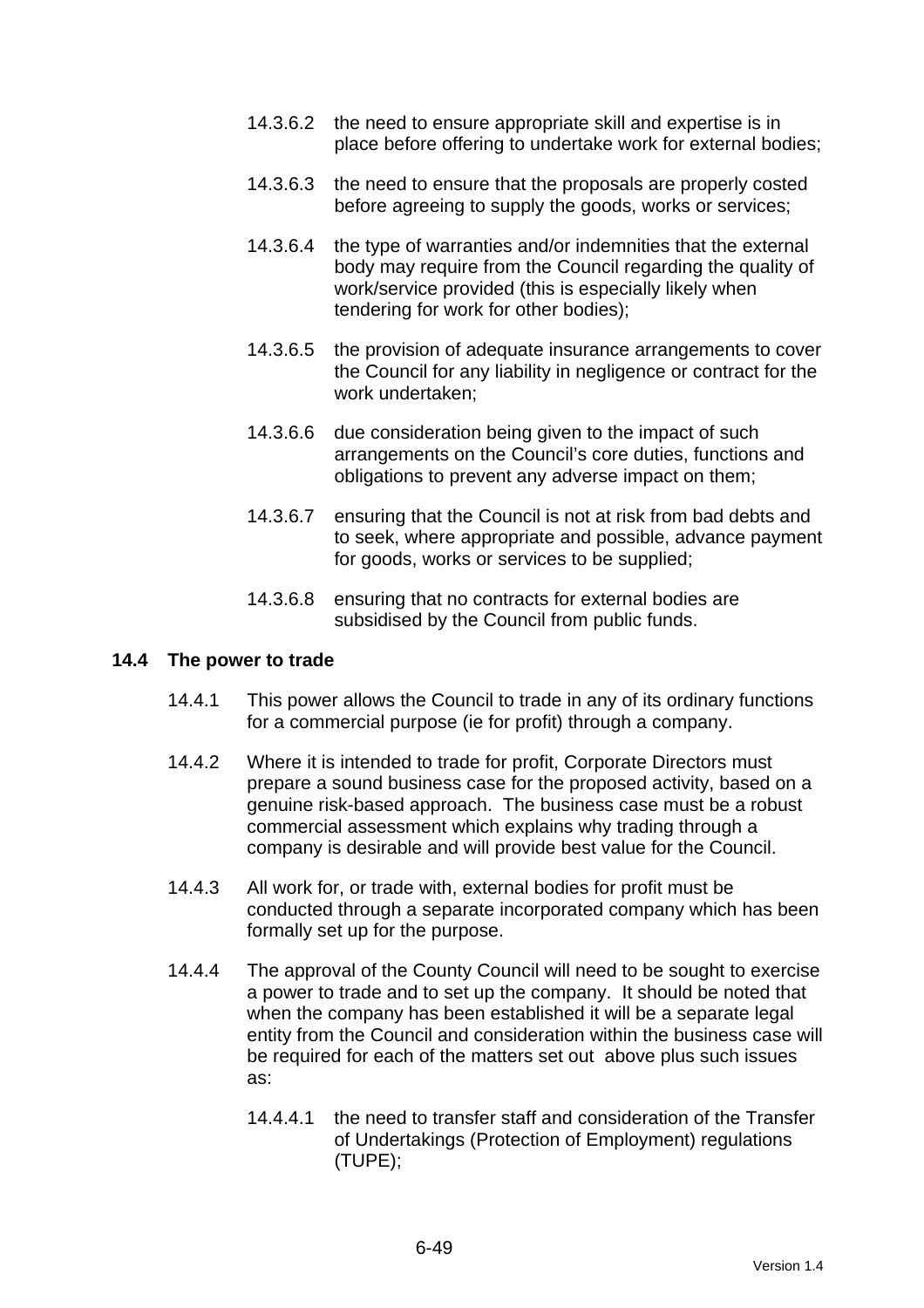- 14.4.4.2 the impact of the trading activities of the service, as it may no longer be possible to award work directly to the company – they may have to bid for it via a tender process and may not therefore win the work which they previously provided to the Council as an in-house service;
- 14.4.4.3 pensions implications;
- 14.4.4.4 premises requirements;
- 14.4.4.5 taxation implications.
- 14.4.5 More information about charging and trading, including the preparation of a business case, can be found in the Contracts Manual.

### **14.5 Pricing, Charging and Accounting Issues**

- 14.5.1 Under the 1970 Act and the 2003 Act in respect of charging for discretionary services, the Council has some discretion in terms of whether or not to charge for the services provided and how much. In the case of charging for discretionary services the Council is under a duty to secure that, taking one year with another, the income from charges does not exceed the costs of provision.
- 14.5.2 As a general principle, the charge for any work performed for an external organisation should cover the estimated full cost of undertaking the work. The full cost would include the direct cost of undertaking the work (eg based on the number of days of staff time the work is likely to take, any associated travelling expenses, printing costs etc) and a contribution towards overheads (eg office expenses, management overheads, accommodation costs etc). Any deviation from this principle must be approved by the Section 151 Officer.
- 14.5.3 Charging, accounting and monitoring arrangements should be as follows:
	- 14.5.3.1 income should be collected in accordance with the Council's Financial Regulations;
	- 14.5.3.2 invoices should be rendered promptly and normally within one month of supply or in accordance with the contractual arrangements;
	- 14.5.3.3 the income arising from the performance of work for external organisations must be identified separately within the relevant service's accounts and it should be possible to determine associated direct expenditure;
	- 14.5.3.4 appropriate arrangements should be devised to monitor resource inputs, eg if the contract price is based on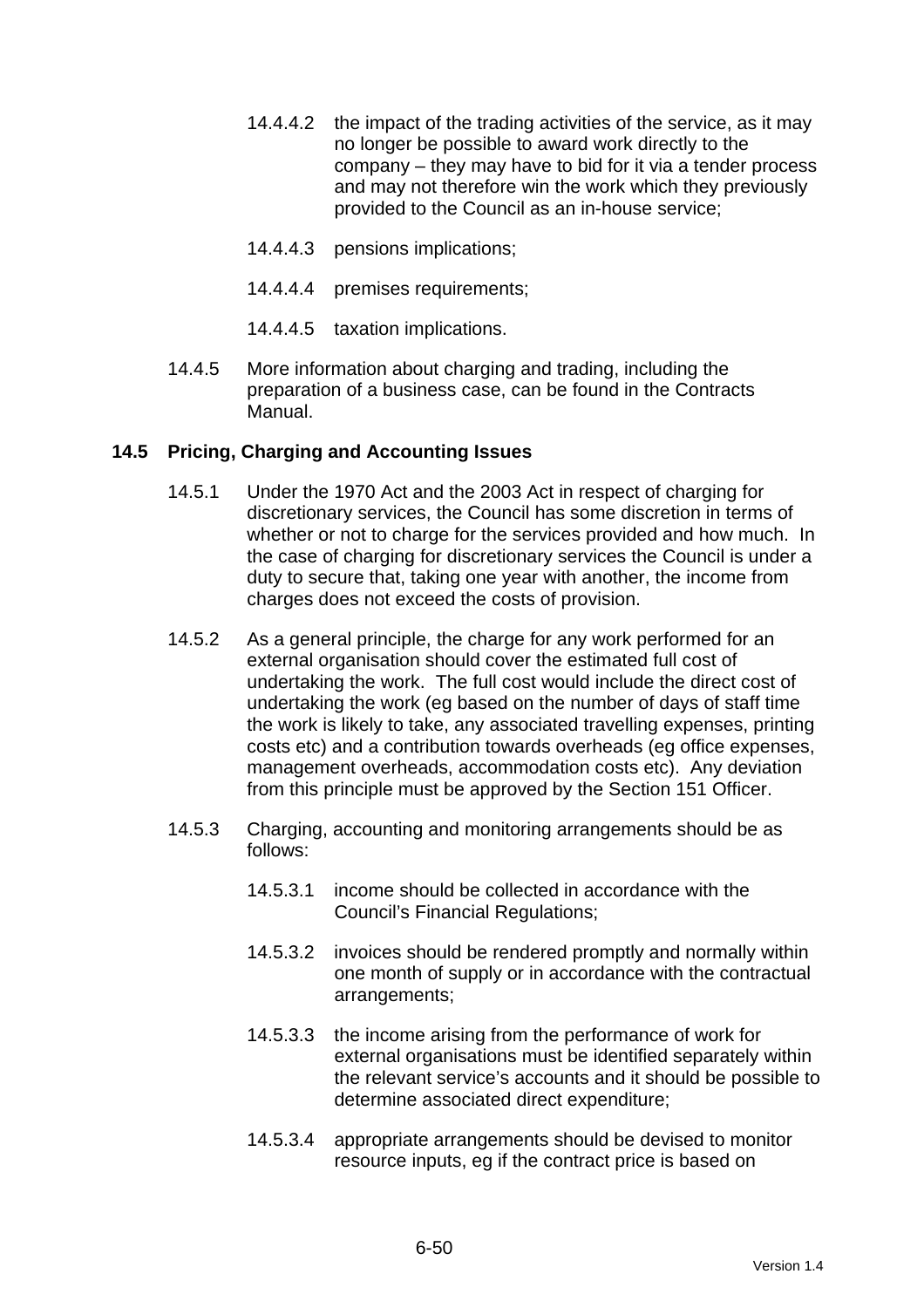person-days, the number of person-days actually taken should be monitored;

- 14.5.3.5 for External Audit requirements it is important to be able to identify work carried out for external organisations separately in the Authority's accounts.
- 14.5.4 Corporate Directors should produce an annual report on the work carried out for external organisations for the relevant Committee, providing the information outlined in the Guidance Note to the Code of Practice on Local Authority Accounting, but without breaking the Commercial Code.

### **15. INVESTMENT AND BORROWING**

- 15.1 The Section 151 Officer is responsible for arranging the investment of Council funds and the Pension Fund in accordance with approved Council policies.
- 15.2 The Section 151 Officer is responsible for arranging the borrowing and lending of money on the best available terms taking into account present and anticipated economic conditions and projected flow of funds.
- 15.3 The Council has accepted the CIPFA Prudential Code for Capital Finance, and the Code of Treasury Management. The Section 151 Officer must report any significant variations to the Prudential Indicators, with any necessary explanations to the Finance and Property Committee as soon as practical.

### **16. LEGAL CLAIMS AND SETTLEMENTS**

- 16.1 Corporate Directors must inform the Group Manager for Legal and Democratic Services of all matters where the Council might have a legal claim against a third party and of all occasions where there is a likelihood that the Council will be sued by an outside body or individual.
- 16.2 Corporate Directors must inform the Section 151 Officer where the Council's finances might be affected and the Section 151 Officer should be involved in any resultant negotiations.
- 16.3 The Group Manager for Legal and Democratic Services, in consultation with the appropriate Corporate Director and the Section 151 Officer, have the power to settle such claims in order to avoid litigation and/or to achieve best value for the Authority.
- 16.4 Any financial settlements, including redundancy payments made in relation to the employment of any staff, must be reported on a quarterly basis to the Personnel Committee.

### **17. PROTECTING PUBLIC FUNDS AND ASSETS**

17.1 The Council has a responsibility to protect its public funds and assets and has developed a strategy to deter fraud and corruption whether attempted on the Council from outside or from within.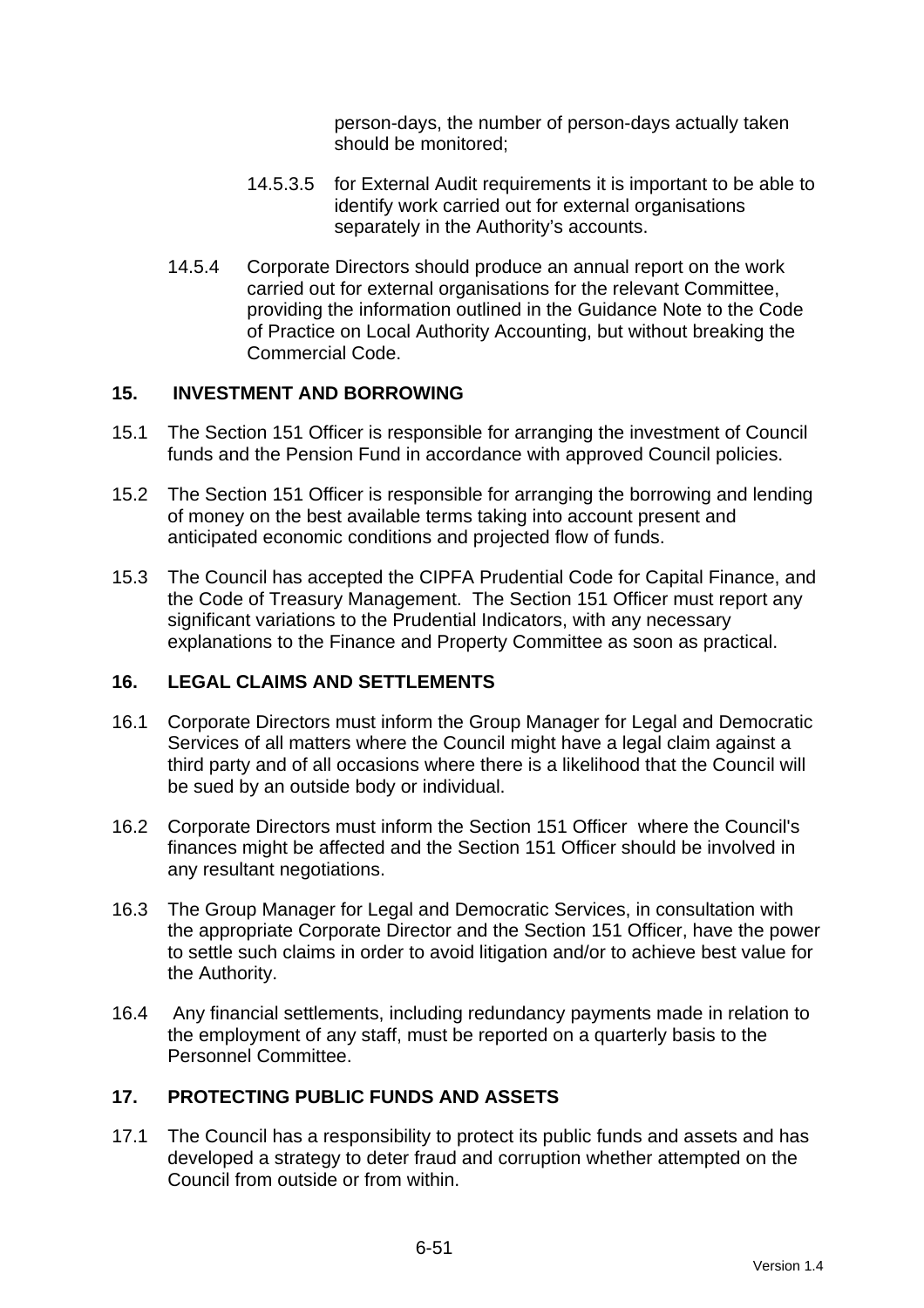17.2 The Council is committed to the highest possible standards of openness, probity and accountability. Part of meeting that commitment is to encourage employees and others who have serious concerns about any aspect of the Council's work to come forward and voice those concerns. To facilitate this, the Council has approved a Whistle Blowing Policy to allow these concerns to be raised in confidence and dealt with appropriately.

### **18. AUDIT**

- 18.1 The Section 151 Officer is responsible for arranging the continuous independent internal audit of the Council. The Internal Audit Service will be provided in accordance with its terms of reference and the CIPFA Code of Practice for Internal Audit in Local Government in the United Kingdom (2006).
- 18.2 Internal Audit focuses on the Authority's control environment and independently appraises the internal controls present in financial and other systems. The arrangements made by Corporate Directors to secure the economic, efficient and effective use of resources are also reviewed. Internal Audit reports are produced containing recommendations which should be responded to formally in writing. The results of Internal Audit work contribute to the Authority's Statement on Internal Control.
- 18.3 Internal Audit staff have the right of access to such records, assets, premises and personnel, and are entitled to receive such information and explanation, as they think necessary for the proper fulfilment of their duties.
- 18.4 If an irregularity occurs or is suspected, which may involve financial loss, it must be reported immediately to the Section 151 Officer who may investigate and report to the Group Manager for Legal and Democratic Services and the relevant Corporate Director. The Section 151 Officer and the Group Manager for Legal and Democratic Services will jointly determine what further action to take, in consultation with the Corporate Director and Chairman of the Finance and Property Committee.
- 18.5 The Internal Audit Service reports on relevant audit issues on a regular basis to the Authority's Audit Committee. Frequent liaison also occurs between Internal Audit and the Authority's External Auditors who rely upon the work of Internal Audit when forming their opinion on the Authority's key financial and other systems.

# **19. INFORMATION AND COMMUNICATIONS TECHNOLOGY (ICT)**

- 19.1 The Service Director, ICT is responsible for ICT services, and for advising on all ICT equipment, software and services acquired by the Council.
- 19.2 The acquisition, development, maintenance and use of ICT equipment, services and solutions must conform with the Council's ICT Strategy and Standards. Proposed ICT activity, which may contravene any of the ICT policies and standards, should be referred to the Service Director, ICT for prior approval. In all cases such approval must be sought using the approved ICT waiver request procedure.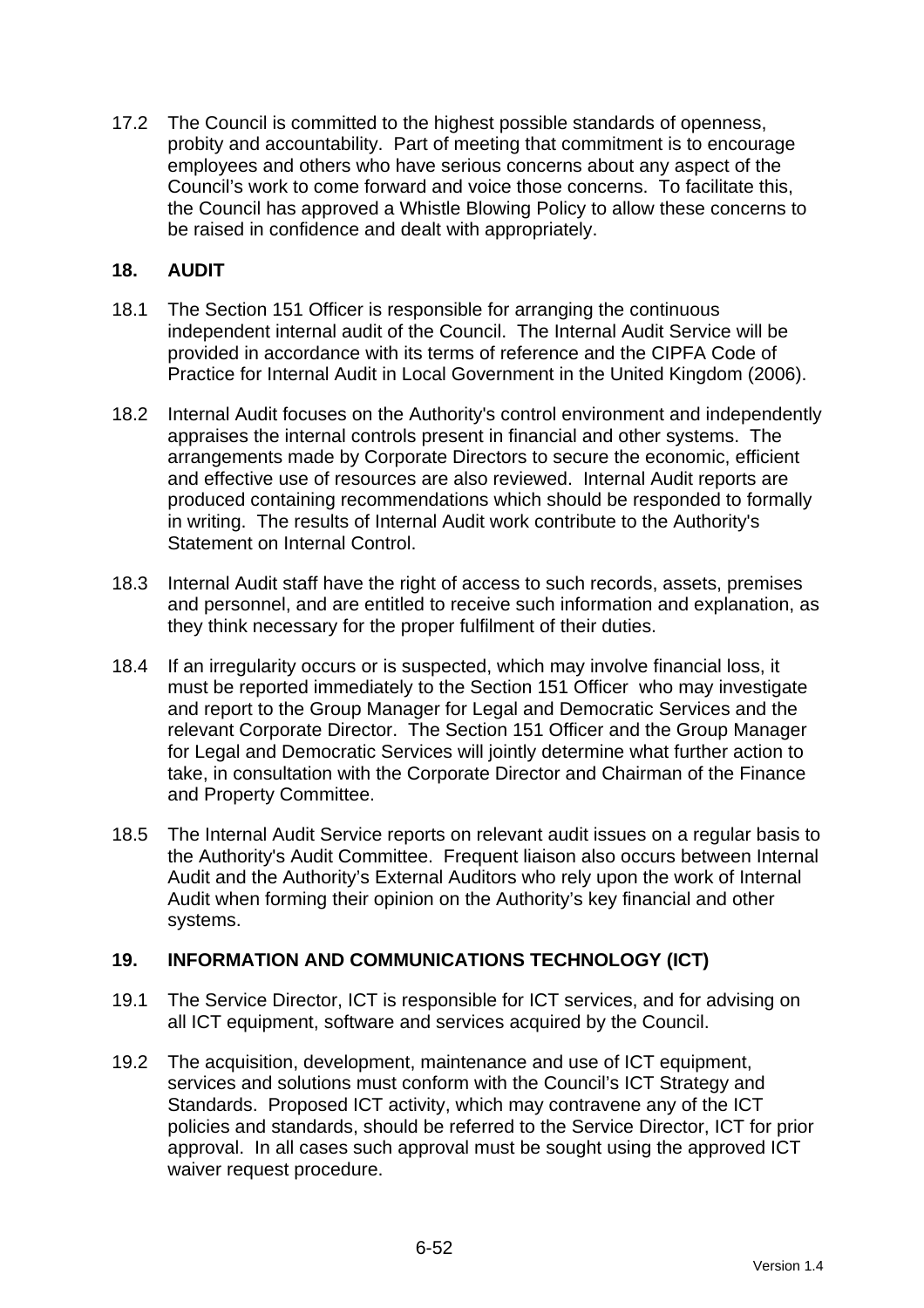- 19.3 The procurement of ICT equipment, software and services, must comply with the Procurement of Goods, Services and Works guidance within Financial Regulations.
- 19.4 All ICT equipment, software and facilities acquired by the Council must only be used in accordance with conditions and guidelines issued by the Council.
- 19.5 The development of new networked systems, or major enhancements to existing systems, should first be agreed with the Service Director, ICT, whether or not the services of the IT Division will be used.
- 19.6 Projects must demonstrate that value for money will be achieved through the application of ICT. Evidence of the justification, expected benefits and valuefor-money should accompany each request for approval. The level of supporting documentation to be submitted is given below:

| <b>Project Value</b>   | <b>Supporting Documentation</b>                                          |
|------------------------|--------------------------------------------------------------------------|
| Up to £10,000          | Reasoned justification and expected<br>timescales                        |
| £10,001 up to £50,000  | Above plus options appraisal and full Life-<br>cycle costing             |
| £50,001 up to £100,000 | Options appraisal, Risk assessment, full<br>Cost-benefit appraisal + PID |
| Over £100,000          | Full PRINCE2 business case                                               |

19.7 Formal approval must be obtained for all proposed projects and purchases before expenditure is committed. Approval should be sought as follows:

| <b>Project Value</b> | <b>Approval Required</b>  |
|----------------------|---------------------------|
| Up to $£50,000$      | Service Director, ICT     |
| Over £50,000         | <b>ICT Strategy Board</b> |

- 19.8 Projects presented to the ICT Strategy Board must follow the approved ICT governance arrangements and supporting procedures.
- 19.9 Maintenance, upgrade and replacement of central hardware, software and networks are the responsibility of the Service Director, ICT and will be undertaken in accordance with ICT standards and governance arrangements.
- 19.10 Where Departmental hardware, software, or networks need to be replaced or upgraded, Corporate Directors must consult the Service Director, ICT regarding the requirements and specifications before proceeding.
- 19.11 Where ICT equipment becomes surplus to requirements, it should be disposed of using the ICT disposal procedures. Data storage media, eg disks and tapes,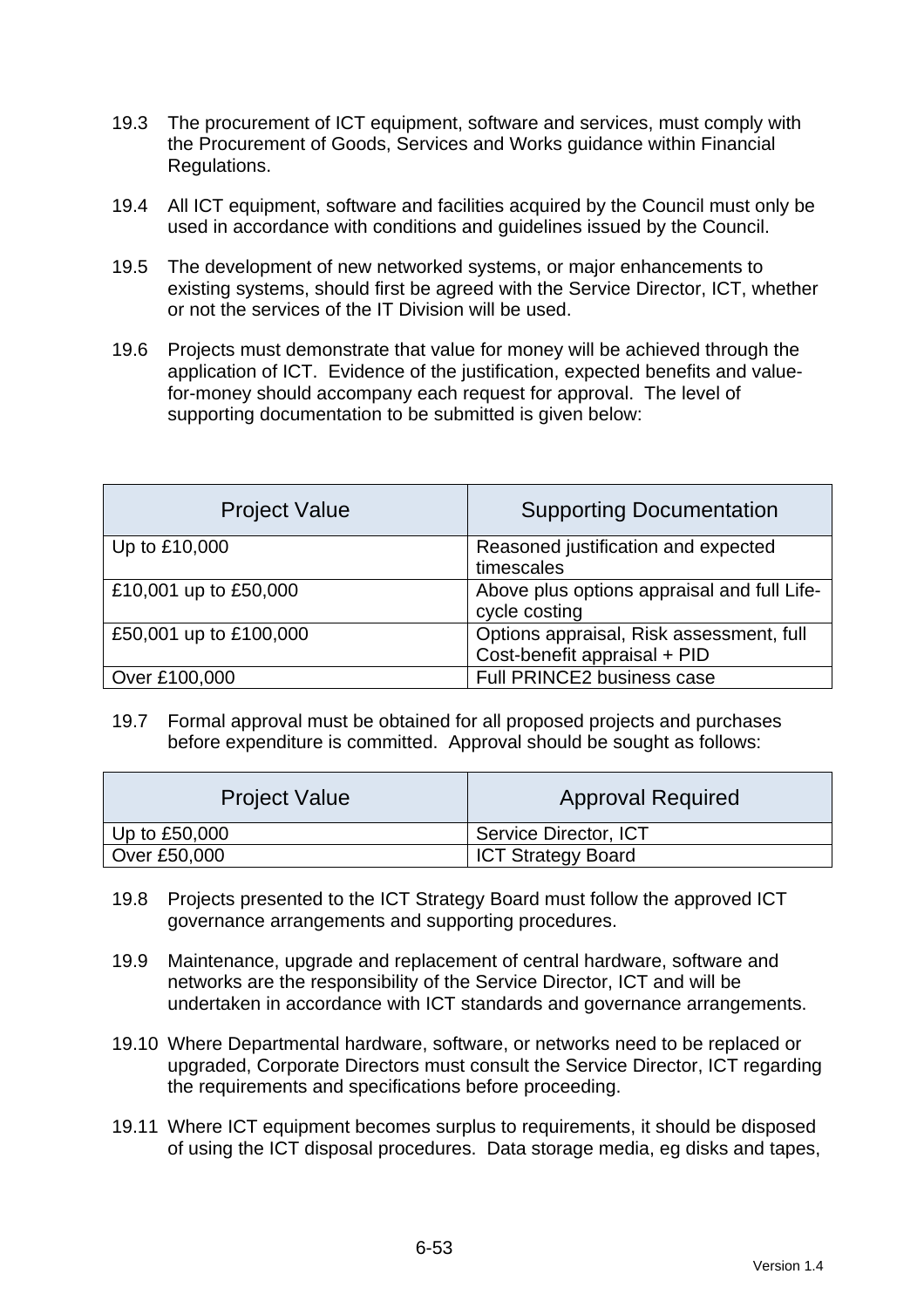should be disposed of in accordance with the procedures for disposal of storage media.

### **19.12 IT Security Policy**

- 19.12.1 The Service Director, ICT and, where appropriate, the Group Manager for Legal and Democratic Services, and the relevant Corporate Director, are responsible for maintaining proper security and privacy of data in accordance with current legislation eg Data Protection Act 1998, Computer Misuse Act 1990, Freedom of Information Act 2000.
- 19.12.2 All users of the Council's ICT systems must comply with published ICT standards and codes of practice, including:
	- 19.12.2.1 the Council's Information Security Policy which is approved by Council; and
	- 19.12.2.2 the Information Security Standards which are published and maintained by the Service Director, ICT. The Information Security Standards incorporate guidance on legal requirements such as the Computer Misuse Act 1990 and the Data Protection Act 1998, and on codes of best practice such as the International Standard on Information Security Management (ISO 17799).
	- 19.12.2.3 the internet policy and internet code of practice;
	- 19.12.2.4 the email policy and email code of practice.
- 19.12.3 Compliance with the key principles outlined in the ICT Security Policies and Framework is mandatory, including the following:
	- 19.12.3.1 employees must access only those ICT systems and data in the prescribed manner, to which they have been granted authorisation;
	- 19.12.3.2 passwords relating to a personal user identity must never be divulged to another person;
	- 19.12.3.3 attempts to obtain unauthorised access to an ICT system may constitute a criminal offence punishable by a fine or imprisonment or both;
	- 19.12.3.4 unauthorised copying of software is forbidden and may contravene copyright legislation;
	- 19.12.3.5 use of the Internet can incur potentially serious security risks, and all guidance must be strictly observed;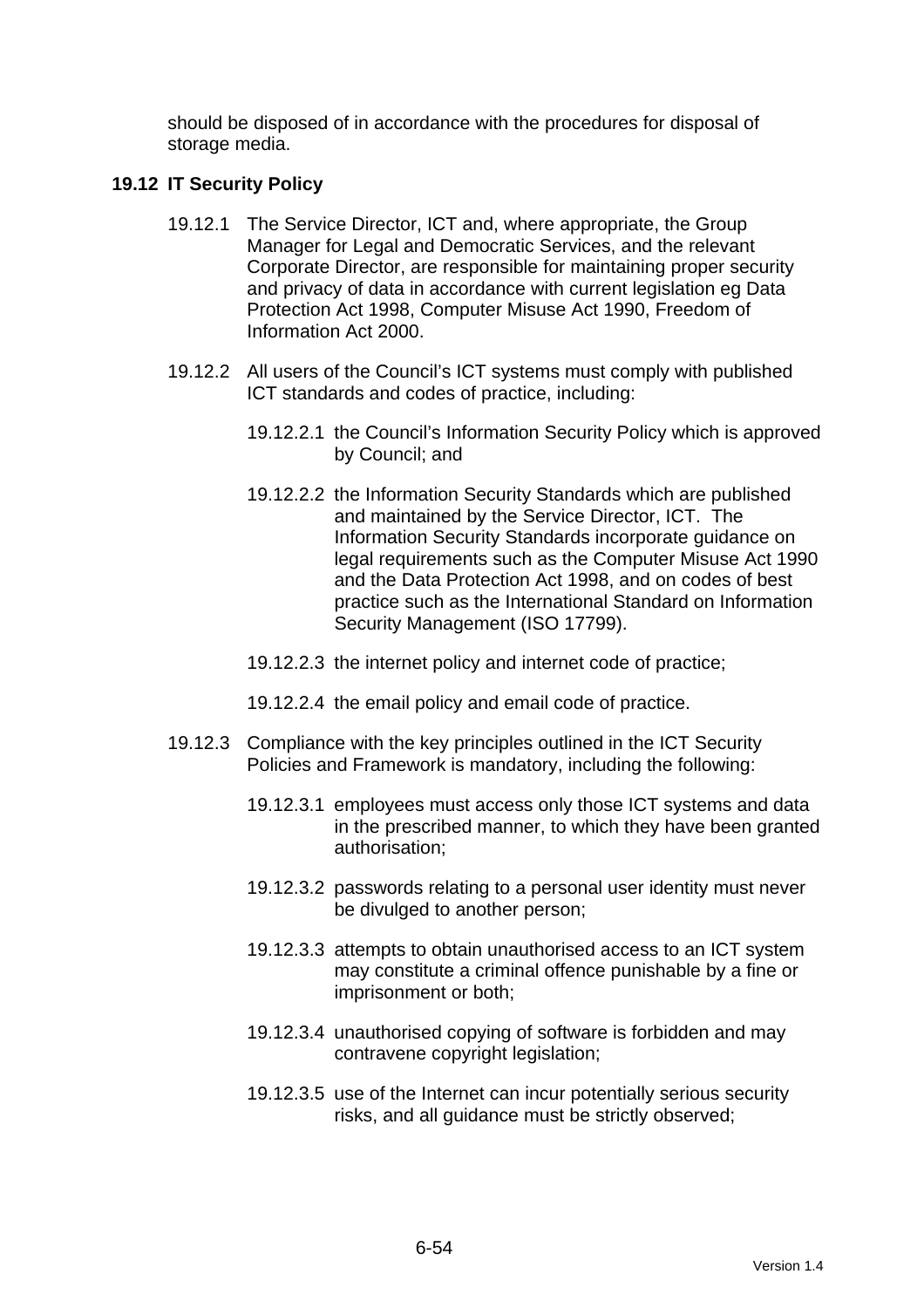- 19.12.3.6 the use of personal data relating to a living individual is regulated by the Data Protection Act 1998, contravention of which may lead to criminal prosecution.
- 19.12.4 Employees must report all suspected breaches of ICT security to the Service Director, ICT.

# **20. LAND AND BUILDINGS**

#### **20.1 INTRODUCTION**

- 20.1.1 The Finance and Property Committee is responsible for the acquisition and disposal of land and buildings. Where the proposed acquisition of land and buildings falls outside the capital programme, such acquisition may proceed only after the additional resources required have been identified and allocated.
- 20.1.2 The Service Director, Transport, Property and Environment must maintain the Corporate Asset Register for all land and buildings owned by the Council and a separate record of all leased property. If acquisition is by means of a lease of 10 years or more, then the best value implications of entering into the lease must be considered.
- 20.1.3 Details of all transfers of land and buildings must be notified to the Section 151 Officer in order that the transactions may be properly recorded in the financial records.

### **20.2 GENERAL**

20.2.1 Councillors and officers who have any relevant interest in the acquisition or disposal of any Council land or buildings must ensure they comply, as appropriate, with the Councillor Code of Conduct or Officer Code of Conduct, and shall not be supplied with or given access to any tender documents, contracts or other information relating thereto without the authority of the Group Manager for Legal and Democratic Services.

#### **20.3 DISPOSAL**

- 20.3.1 When disposing of its land the Council is required to obtain the best price reasonably obtainable on the open market. Every effort must therefore be made to maximise the consideration realised by the Council on the disposal of land and buildings, including any clawback, as appropriate. These efforts will include contacting major national and local purchasers and a list of such land purchasers will be maintained by the Service Director, Transport, Property and Environment. A suitable advertisement inviting interested parties to add their names to the list will be placed annually.
- 20.3.2 Where the Council provides public sector support to a third party in connection with any property transaction or project involving property, this could trigger the State Aid rules. In such circumstances the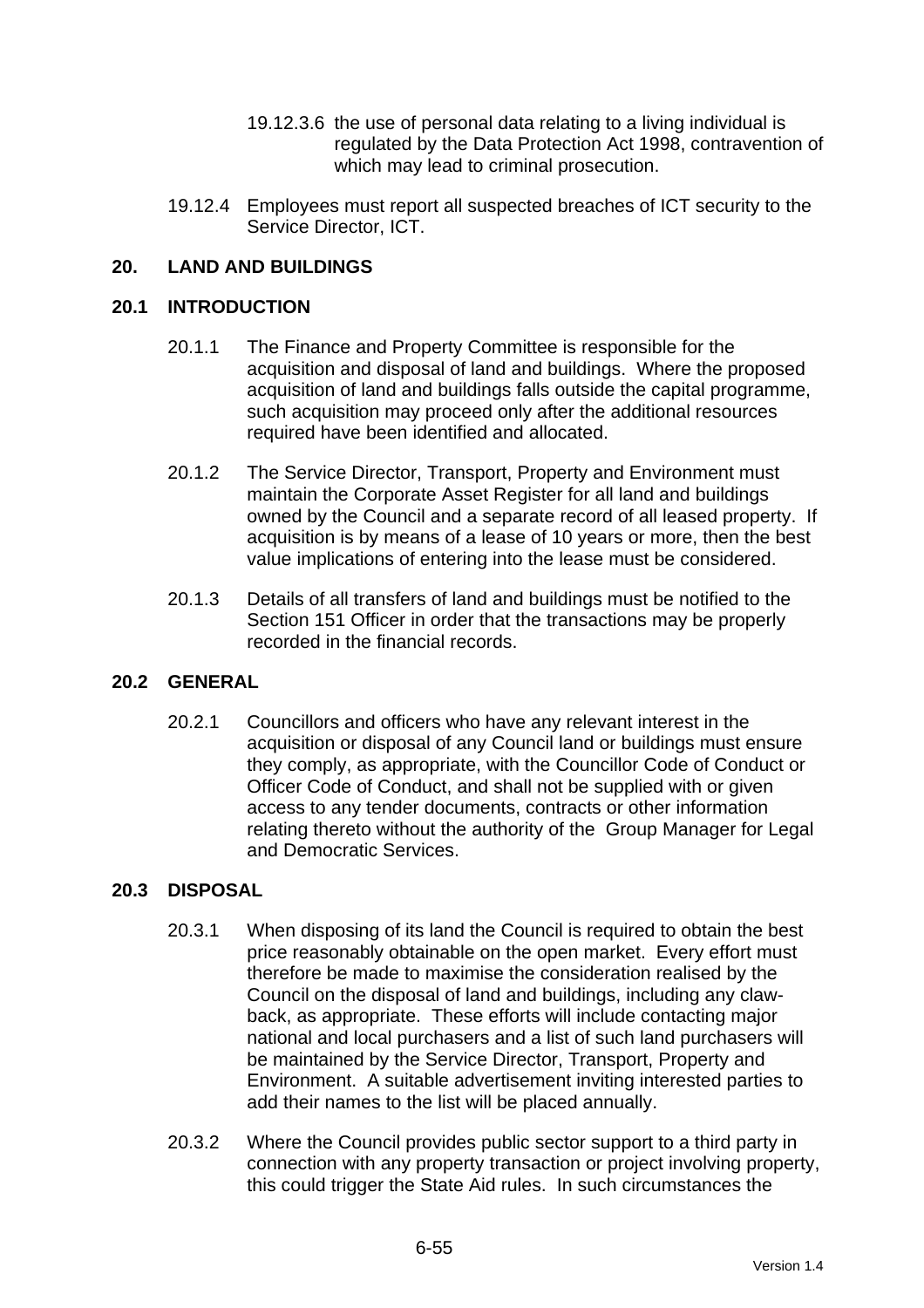guidance set out in the 'European Commission statement on State Aid elements in sales of land and buildings by public authorities' must be taken into account when disposing of land and buildings. Further advice should be sought from Legal and Democratic Services.

Disposal must be by one of the methods outlined below:

### **7. Open Binding Tender**

- 20.3.2.1 At least 28 days before the last date for the receipt of tenders, an initial public notice must be placed in one or more of the local newspapers and, dependent on the nature of the land or buildings to be sold, in national newspapers and in such other publications as the Service Director, Transport, Property and Environment considers desirable. The notice must describe the land to be sold, invite requests for tender documents and state the date and time by which tenders are to be returned.
- 20.3.2.2 The form of tender will be settled by the Service Director, Transport, Property and Environment after consultation with the Group Manager for Legal and Democratic Services and must be capable of acceptance as a binding contract.
- 20.3.2.3 The Service Director, Transport, Property and Environment, in consultation with the Chairman of Finance and Property Committee , will evaluate tenders and determine which, if any, is to be accepted.

### **8. Limited Binding Tender**

- 20.3.2.4 At least 28 days before the last date for the receipt of tenders, selected tenderers will be issued with the appropriate form of tender.
- 20.3.2.5 The form of tender will be settled by the Service Director, Transport, Property and Environment after consultation with the Group Manager for Legal and Democratic Services and must be capable of acceptance as a binding contract.
- 20.3.2.6 The Service Director, Transport, Property and Environment, in consultation with the the Chairman of Finance and Property Committee will evaluate tenders and determine which, if any, is to be accepted.

### **9. Public Auction**

20.3.2.7 The Service Director, Transport, Property and Environment, in consultation with the the Chairman of Finance and Property Committee, will decide which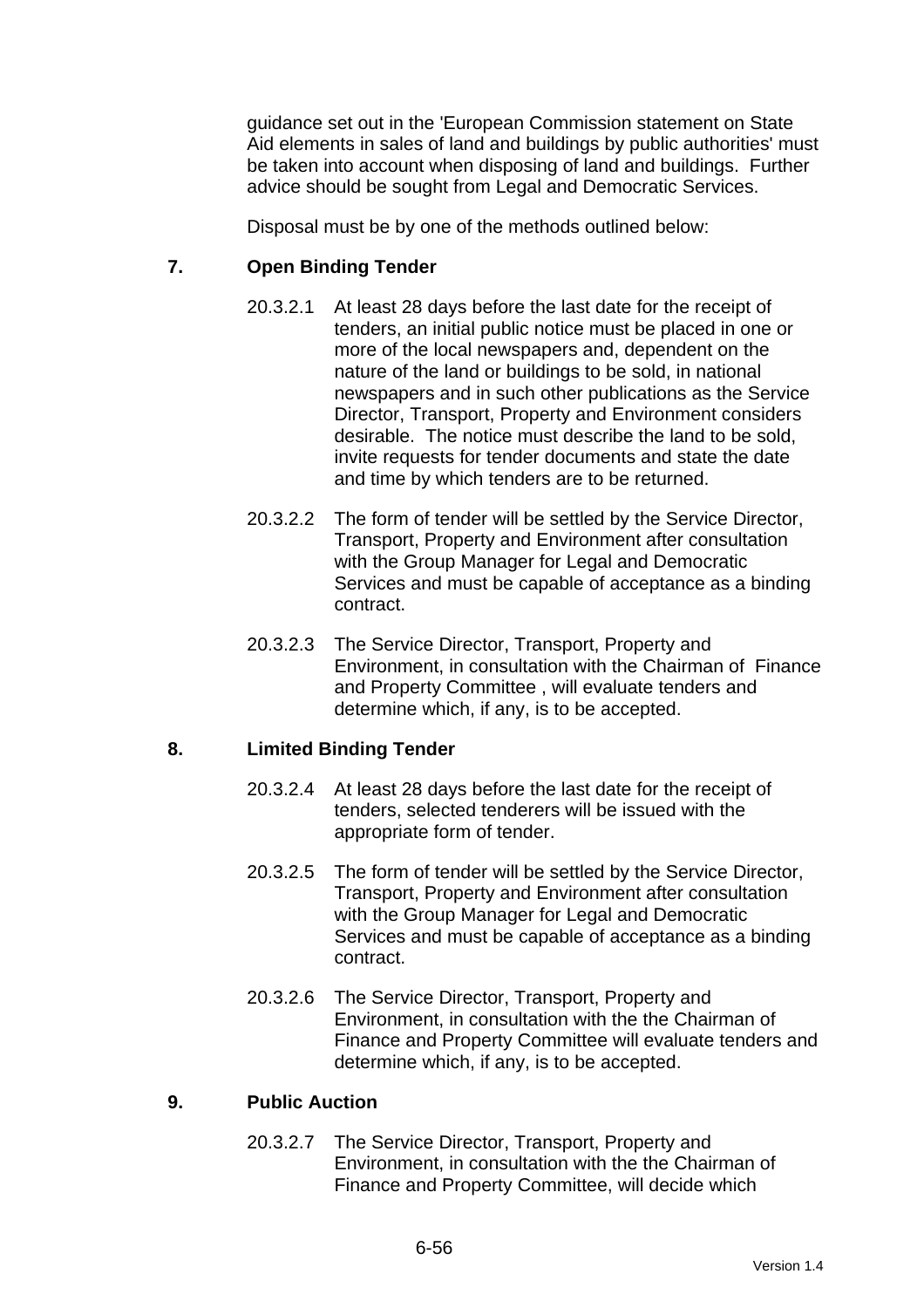auctioneers are to be used. The contract and conditions of sale should be prepared by the Group Manager for Legal and Democratic Services. Any reserve price will be agreed by the Service Director, Transport, Property and Environment, in consultation with the the Chairman of Finance and Property Committee and with the chosen auctioneers.

# **10. Private Treaty Sale to One Party**

20.3.2.8 Where only one party is interested or is to be invited to submit a signed contract, the Service Director, Transport, Property and Environment, in consultation with the the Chairman of Finance and Property Committee shall take a decision after discussing the circumstances with the Group Manager for Legal and Democratic Services and the Section 151 Officer.

### **11. Open Informal Tender**

20.3.2.9 The Service Director, Transport, Property and Environment, in consultation with the the Chairman of Finance and Property Committee, will make arrangements in appropriate cases for properties to be sold by Open Informal Tender which must be preceded by public advert subject to appropriate time limits.

# **20.4 TENDERS**

- 20.4.1 The invitation, receipt, opening and evaluation of tenders should be conducted in accordance with Financial Regulations Procurement of Goods, Services and Works section and the Contracts Manual.
- 20.4.2 The Service Director, Transport, Property and Environment will make available to the Group Manager for Legal and Democratic Services and the Section 151 Officer on request a copy of the register of accepted tenders, maintained in accordance with Procurement of Goods, Services and Works section and the Contracts Manual.
- 20.4.3 All parties submitting unsuccessful tenders must be notified promptly of the outcome to their offer.

### **20.5 COMPLETION OF SALE**

20.5.1 Once a sale has been agreed a reasonable period (not exceeding six months) will be allowed for the completion, except where a longer period is agreed during the original negotiations. If completion has not taken place by the end of the agreed period the Service Director, Transport, Property and Environment should make a report to theFinance and Property Committee , recommending that either:

20.5.1.1 the period for completion be extended; or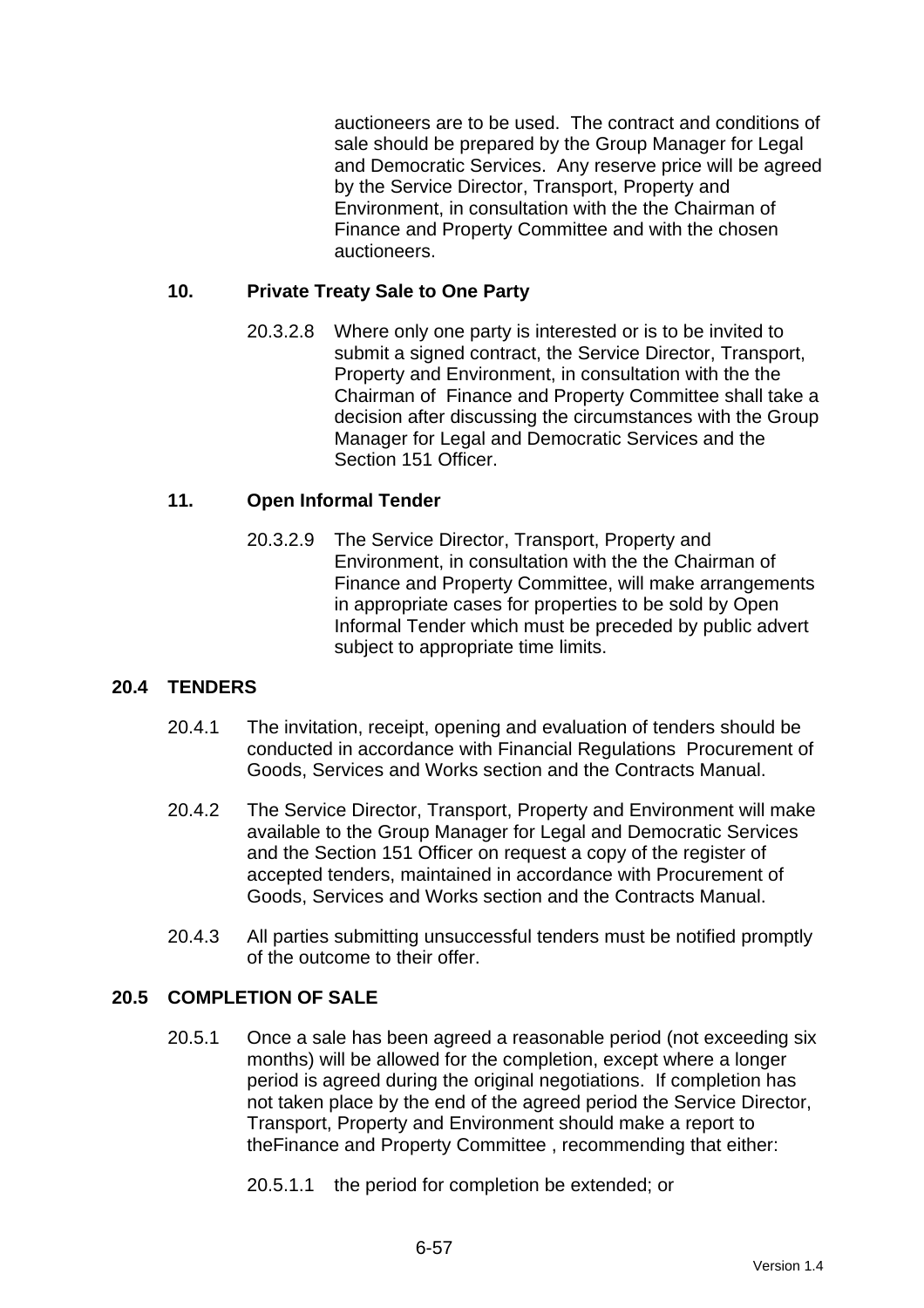- 20.5.1.2 sale proceedings should be started afresh.
- 20.5.2 The Group Manager for Legal and Democratic Services must be advised of all decisions to extend the completion date or to begin the sale proceedings afresh, so that they can inform all interested parties of the decision.

### **20.6 CANCELLATION**

- 20.6.1 Every contract for the disposal of land or property must include a clause to allow the Council to cancel the contract with the purchaser and to recover from them the amount of any loss resulting from the cancellation if:
	- 20.6.1.1 the person, firm or company has offered or given or agreed to give to any person a gift or consideration of any kind as an inducement or reward:
		- 20.6.1.1.1 for doing or refraining from doing or for having done or refrained from doing any action in relation to the contract or any other contract with the Council; or
		- 20.6.1.1.2 for showing or not showing favour or disfavour to any person in relation to the contract or any other contract with the Council; or
		- 20.6.1.1.3 such acts having been done by any person employed by them or acting on their behalf (whether with or without the knowledge of the purchaser).
	- 20.6.1.2 In relation to any contract with the Council the person, firm or company or any person employed by them or acting on their behalf shall have committed any offence under the Prevention of Corruption Acts 1889 to 1916, or any amendment of them, or shall have given any fee or reward the receipt of which is an offence under Section 117 of the Local Government Act 1972.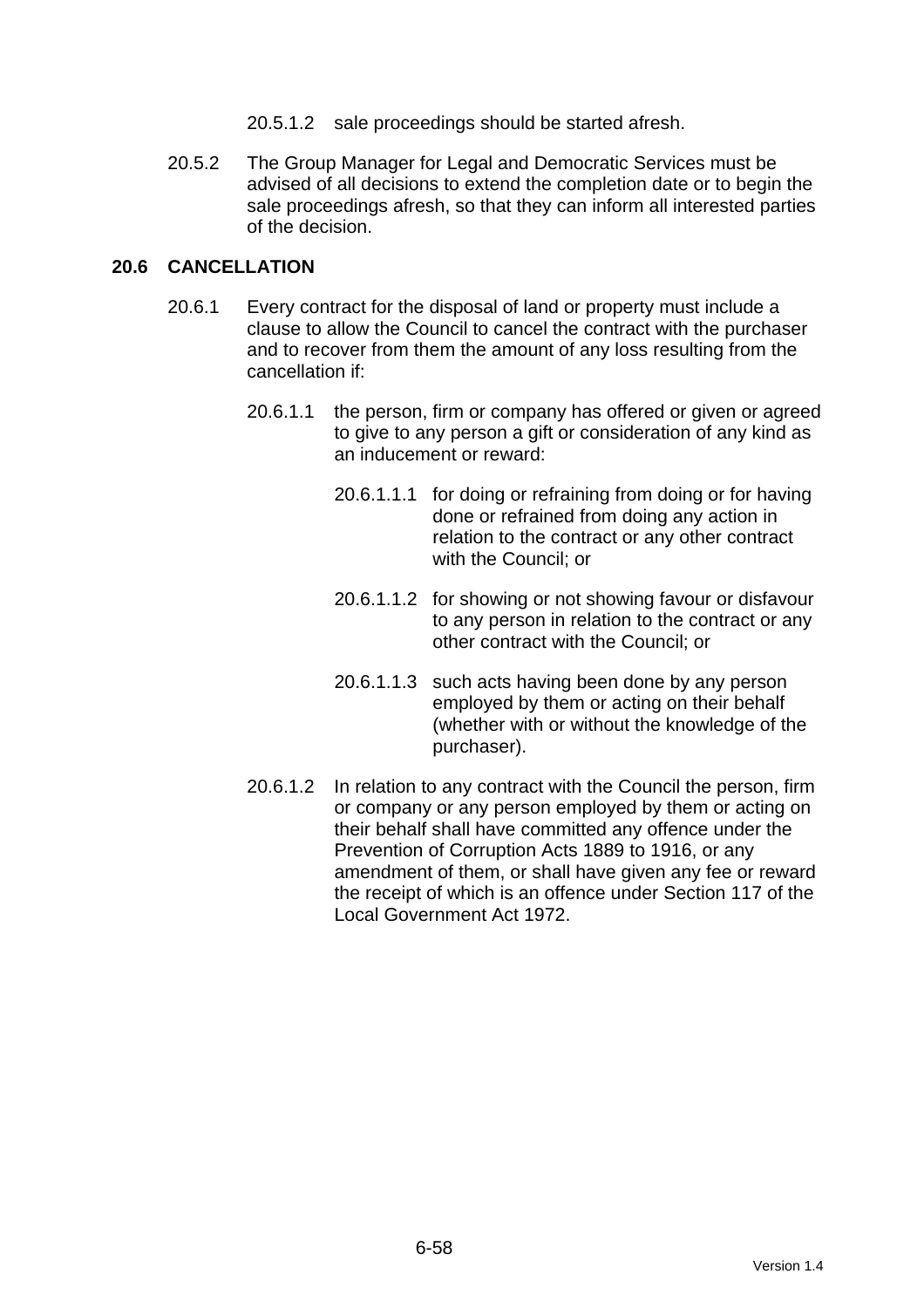#### **4.2.1 DECISION TREE - HOW TO GET A SCHEME INTO THE CAPITAL PROGRAMME**

All capital expenditure requires approval by the relevant approval body. All County Council projects requiring County Council funds should be appraised and prioritised by<br>CAMG. Proposed expenditure on land acquisitions an

**a. At the beginning of a Financial Year - The Annual Review Process.**

**LEC** = **L** atest **E** stimate **C** ost

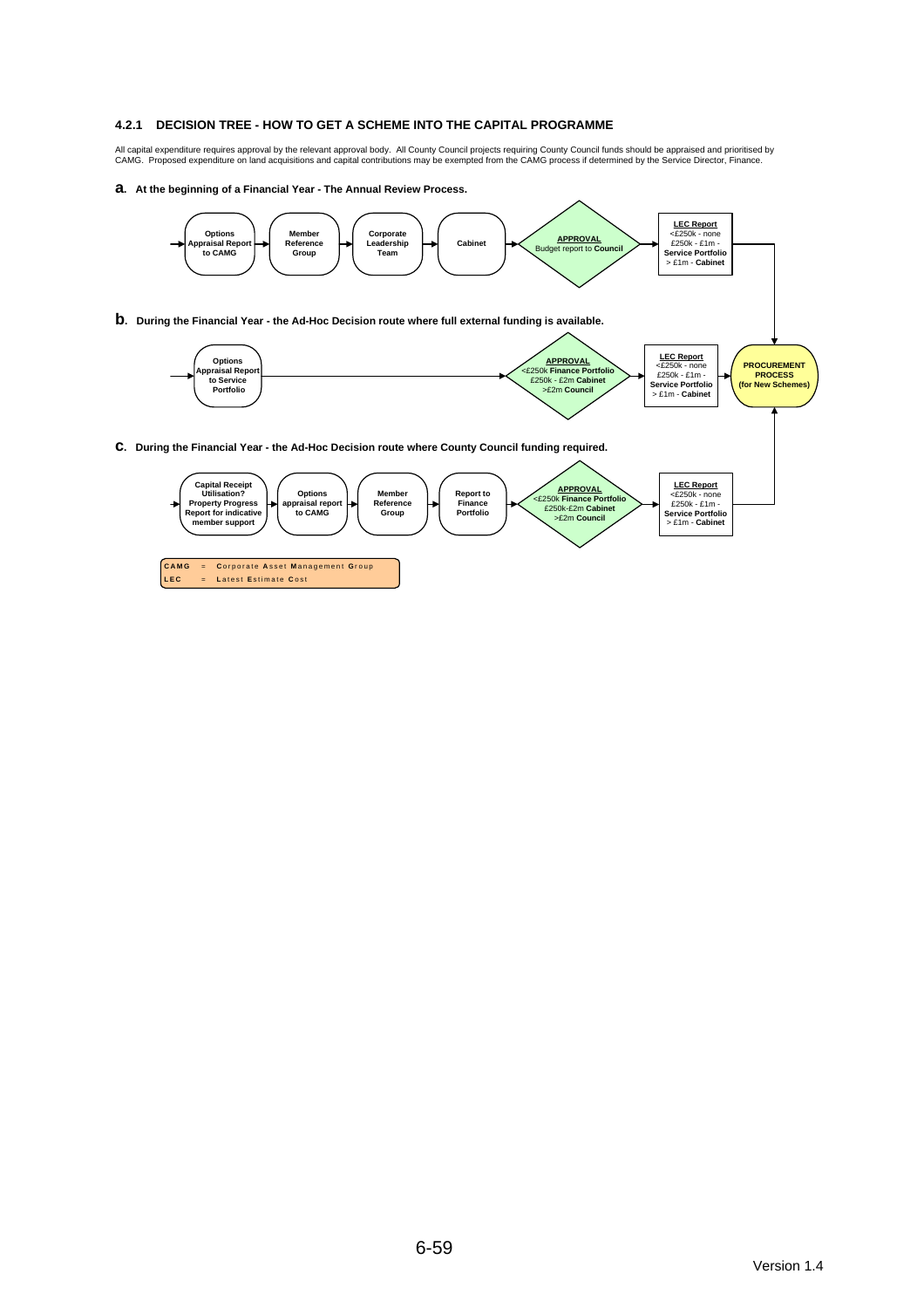# **COUNCILLOR'S ALLOWANCES SCHEME**

- 1. This scheme, which may be cited as the **Nottinghamshire County Council Members' Allowances Scheme**, was approved by Nottinghamshire County Council on 17 May 2012, in exercise of the powers conferred by the Local Authorities (Members' Allowances) (England) Regulations 2003 ("the Regulations").
- 2. This Scheme replaces all previous Members' Allowances Schemes.
- 3. The Allowances mentioned in this scheme:

be implemented with effect from 17 May 2012;

be uprated annually in line with the pay award for Local Authority staff. Each annual increase will be reported to the County Council for information at the earliest opportunity.

- 4. Any other amendments to the scheme will be determined solely by the County Council following receipt of recommendations from the Independent Remuneration Panel.
- 5. In this scheme:

"councillor" means a Member of Nottinghamshire County Council who is a councillor;

"Independent Person" means a person appointed by the Council to provide their views regarding complaints under the Councillor Code of Conduct;

"statutory Co-optee means a person (other than a councillor) who is statutorily appointed to membership of a Council committee;

"year" means the 12 months ending with 31 March.

- 6. The amounts of Basic, Special Responsibility and Statutory Co-optees' Allowances specified in this Scheme will be rounded to the nearest £3.00 in accordance with normal Local Government practice.
- 7. A Nottinghamshire county councillor who is in receipt of a Basic Allowance and/or Special Responsibility Allowance under this Scheme and who is under 70 years of age is eligible to join the Local Government Pension Scheme.

# **PART A – ALLOWANCES FOR COUNCILLORS**

### **BASIC ALLOWANCE**

- 8. Subject to paragraphs 15, 16 and 21, for each year a Basic Allowance of £12,906.00 shall be paid to each councillor.
- 9. Basic Allowance shall be eligible for pensionable purposes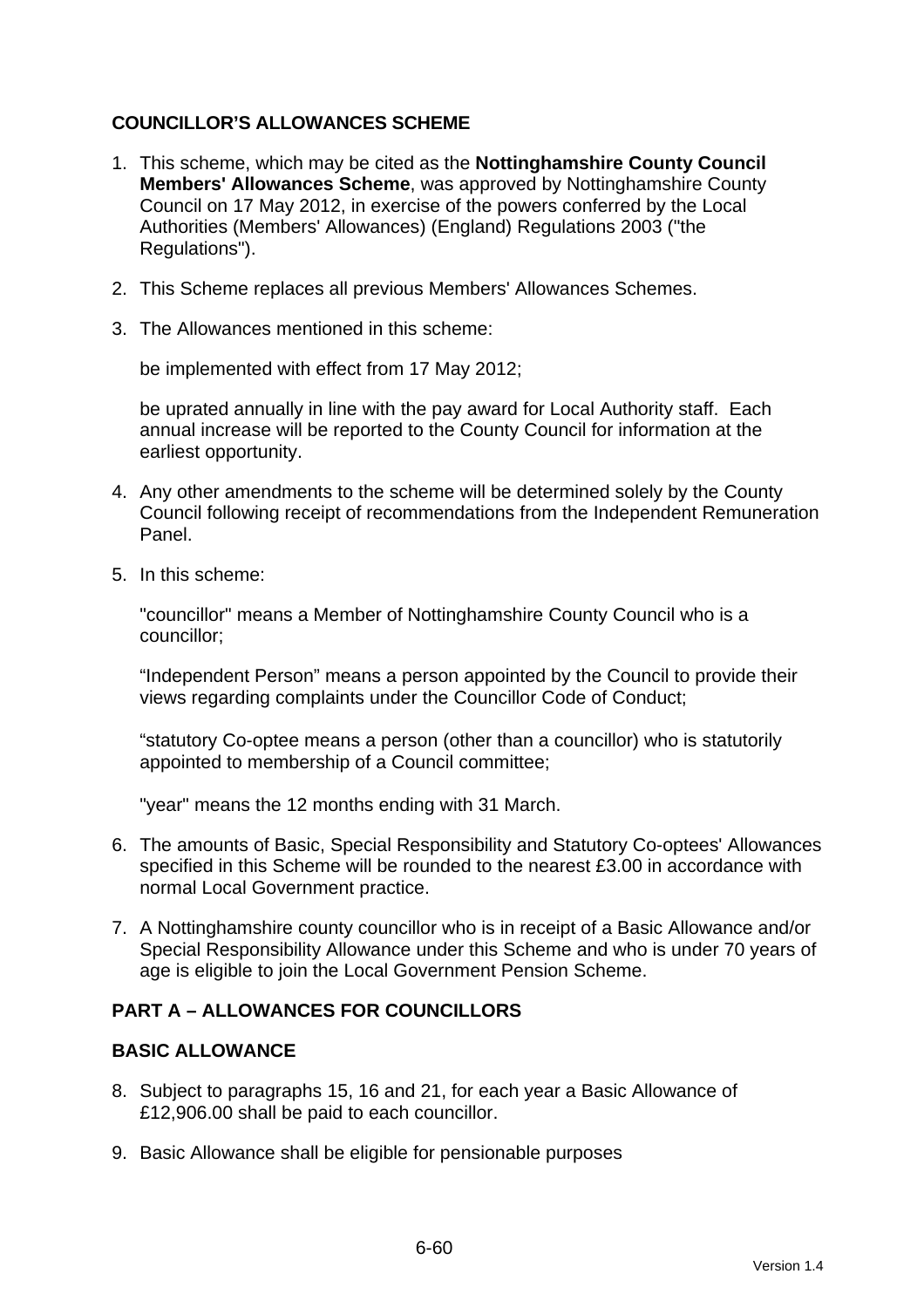# **SPECIAL RESPONSIBILITY ALLOWANCES**

- 10. Subject to paragraphs 15, 16 and 21, for each year a Special Responsibility Allowance shall be paid to those councillors who have been appointed or recognised by the Council or have been notified to the Chief Executive by their Group as holding the special responsibilities in relation to the authority that are specified in Schedule 1 to this scheme.
- 11. Subject to paragraphs 15, 16 and 21, the amount of each such allowance shall be the amount specified against that special responsibility in Schedule 1.
- 12. Special Responsibility Allowances shall be eligible for pensionable purposes.
- 13. No councillor may receive more than one Special Responsibility Allowance. In the event that a councillor holds more than one position for which a Special Responsibility Allowance is payable then s/he shall receive whichever of the applicable Allowances which s/he selects.

### **ATTENDANCE ALLOWANCE**

14. No attendance allowance shall be payable under this scheme, either for Council duties per se, or in respect of appointments to outside bodies.

### **RENUNCIATION**

15. A councillor may by notice in writing given to the Chief Executive elect to forego any part of his/her entitlement to an allowance under this scheme.

# **PART-YEAR ENTITLEMENTS**

- 16. In accordance with the requirements of the Regulations, pro-rata payments of Basic Allowance or Special Responsibility Allowances shall be payable to eligible councillors in any of the following circumstances:
	- a. if an amendment to this scheme changes the amount to which a councillor is entitled by way of a Basic Allowance or a Special Responsibility Allowance;
	- b. where the term of office of a councillor or their appointment to a role eligible for Special Responsibility Allowance begins or ends otherwise than at the beginning or end of a year.

# **LONG-TERM SICKNESS**

- 17. Nothing in this section overrides the provisions of the Local Government Act 1972 relating to vacation of office by failure to attend meetings throughout a period of six months.
- 18. In the event of long-term sickness absence full Special Responsibility Allowance shall be payable to eligible councillors, reducing to 50% after six months and ceasing after 12 months. The Council's Administration Committee may vary this in exceptional circumstances.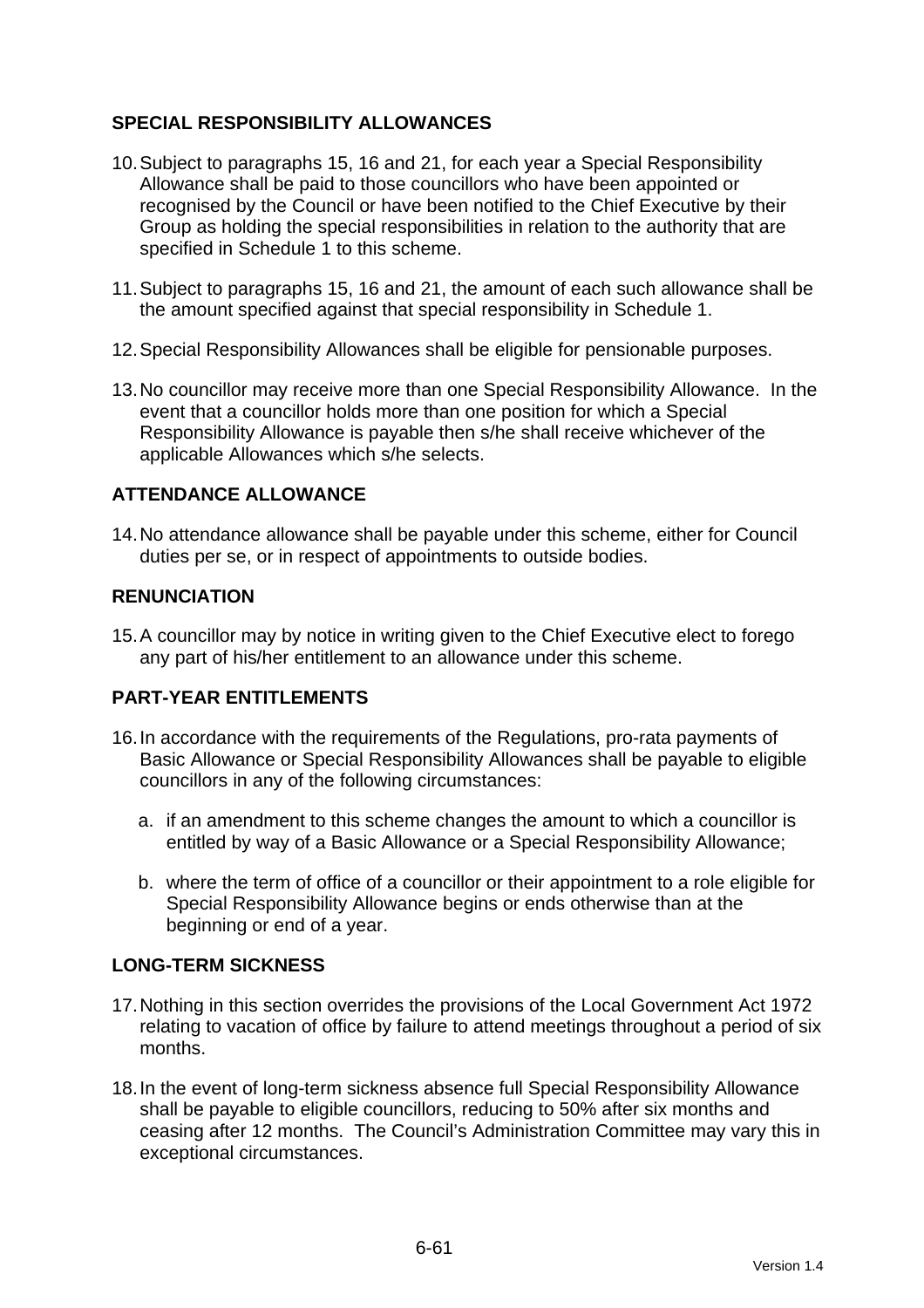19. If a councillor is appointed to deputise for a councillor on long-term sickness the Administration Committee may create a deputising allowance payable after the first three months.

# **MATERNITY LEAVE AND ADOPTION LEAVE**

20. In the event of absence for maternity or adoption full Special Responsibility Allowance shall be payable to eligible councillors for a period of up to three months.

### **PAYMENT**

21. Payment of Basic and Special Responsibility Allowances shall be made in equal instalments. The frequency of those instalments shall be monthly in arrears.

### **TRAVEL AND SUBSISTENCE ALLOWANCES**

22. Travel and in some circumstances subsistence allowances may be claimed by councillors. The arrangements for these allowances are included in Part 4 of this scheme.

### **DEPENDANTS' CARERS' ALLOWANCES**

- 23. Councillors may claim up to £5.84 per hour per child for child care and up to £11.58 per hour per dependant for other dependants in respect of expenses for the care of their children or other dependants when attending meetings of the Council, its subordinate bodies or other approved duty as described in Schedule 2 to this scheme.
- 24. Only one payment of Dependants' Carers' Allowance may be claimed in respect of the household of each councillor.
- 25. Payments, which will not be payable to a member of the claimant's own household, will be made only when supported by a receipt.
- 26. In circumstances of particular difficulty the Administration Committee is authorised to increase the allowance payable.

# **PART B – ALLOWANCES FOR STATUTORY CO-OPTEES**

27. That any statutory co-optee receives an allowance of £582.

#### **Attendance Allowance**

28. No attendance allowance shall be payable under this scheme, either for Council duties per se, or in respect of appointments to outside bodies.

### **Renunciation**

29. A Statutory Co-optee may by notice in writing given to the Chief Executive elect to forego any part of their entitlement to an allowance under this scheme.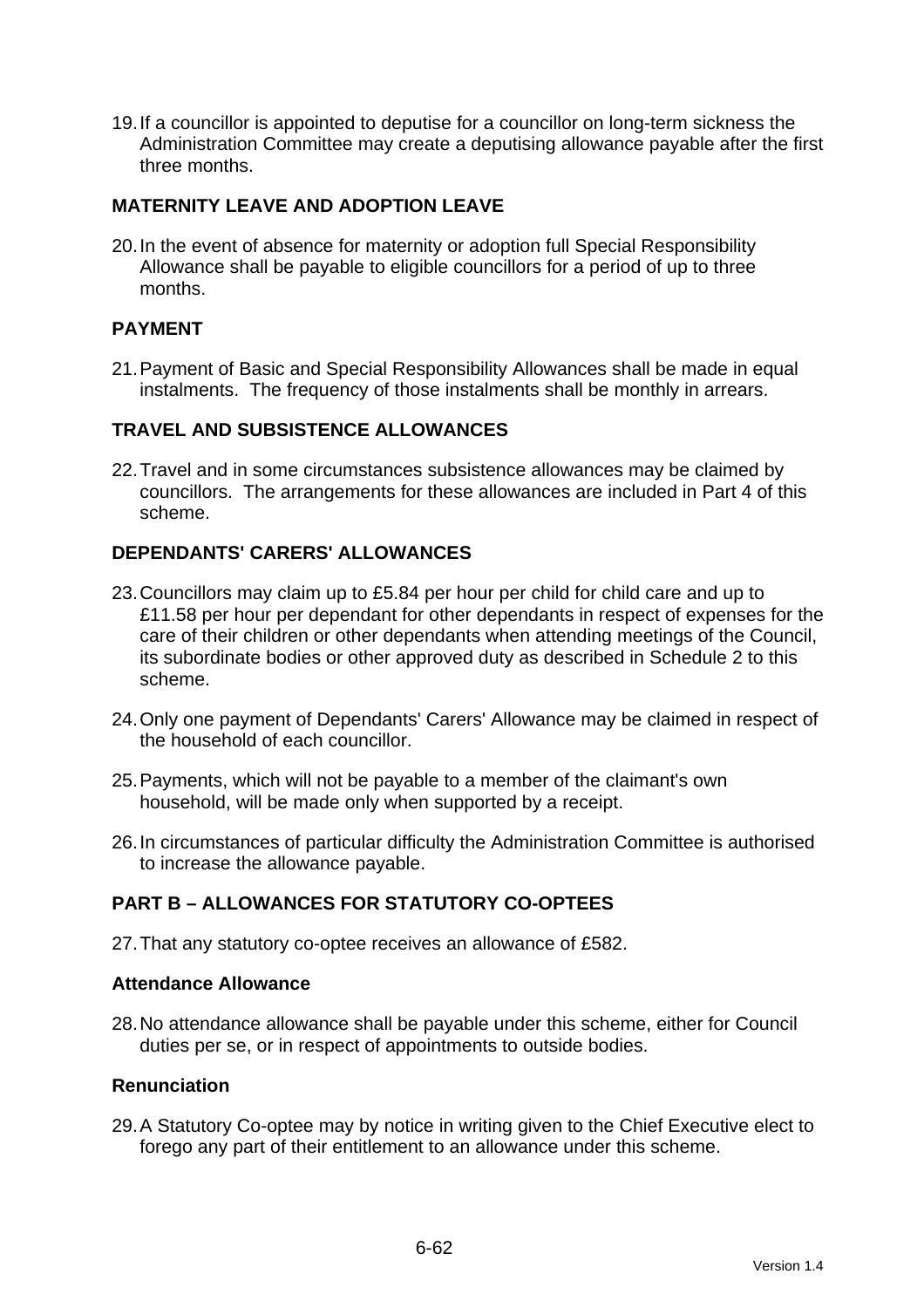# **Part-Year entitlements**

- 30. Pro-rata payments of the Statutory Co-optees Allowance shall be paid in any of the following circumstances:
	- a. if an amendment to this scheme changes the amount to which a Statutory Cooptee is entitled;
	- b. where the term of office of a Statutory Co-optee begins or ends otherwise than at the beginning or end of a year.

### **Payment**

31. Payment of the allowance described in paragraphs 28 to 30 shall be made in equal instalments. The frequency of those instalments shall be monthly in arrears.

### **Travel and subsistence allowances**

32. Travel and in some circumstances subsistence allowances may be claimed by Statutory Co-optees. The arrangements for those allowances are included in Part 4 of this Scheme and a description of the duties for which they may be claimed is shown at **Error! Reference source not found.** to this scheme.

### **PART C – ALLOWANCES FOR EDUCATION APPEAL PANEL MEMBERS**

- 33. For the purposes of the payment of financial loss allowance under Section 173(4) of the Local Government Act 1972, members of Education Appeal Panels are to be treated as Members of the authority.
- 34. Subject to providing sufficient documentary evidence identifying actual financial loss, allowances up to a maximum of £226.00 per day may be claimed by Panel Members for attendance at Panel meetings.
- 35. Travel allowances may be claimed by Panel Members. The arrangements for those allowances are included at Part 4 of this scheme. Lunch will be provided by the Council at no charge for Panel meetings.

# **PART D – TRAVELLING AND SUBSISTENCE**

- 36. This part is in accordance with Sections 174-175 and Regulations made under the Local Government Act 1972. It applies to councillors, Statutory Co-optees, members of Education Appeals Panels, Independent Persons and other Co-opted members.
- 37. The provisions contained in this part are aligned with the terms and conditions for County Council employees and any future changes to employee terms and conditions will also be reflected by changes to this part.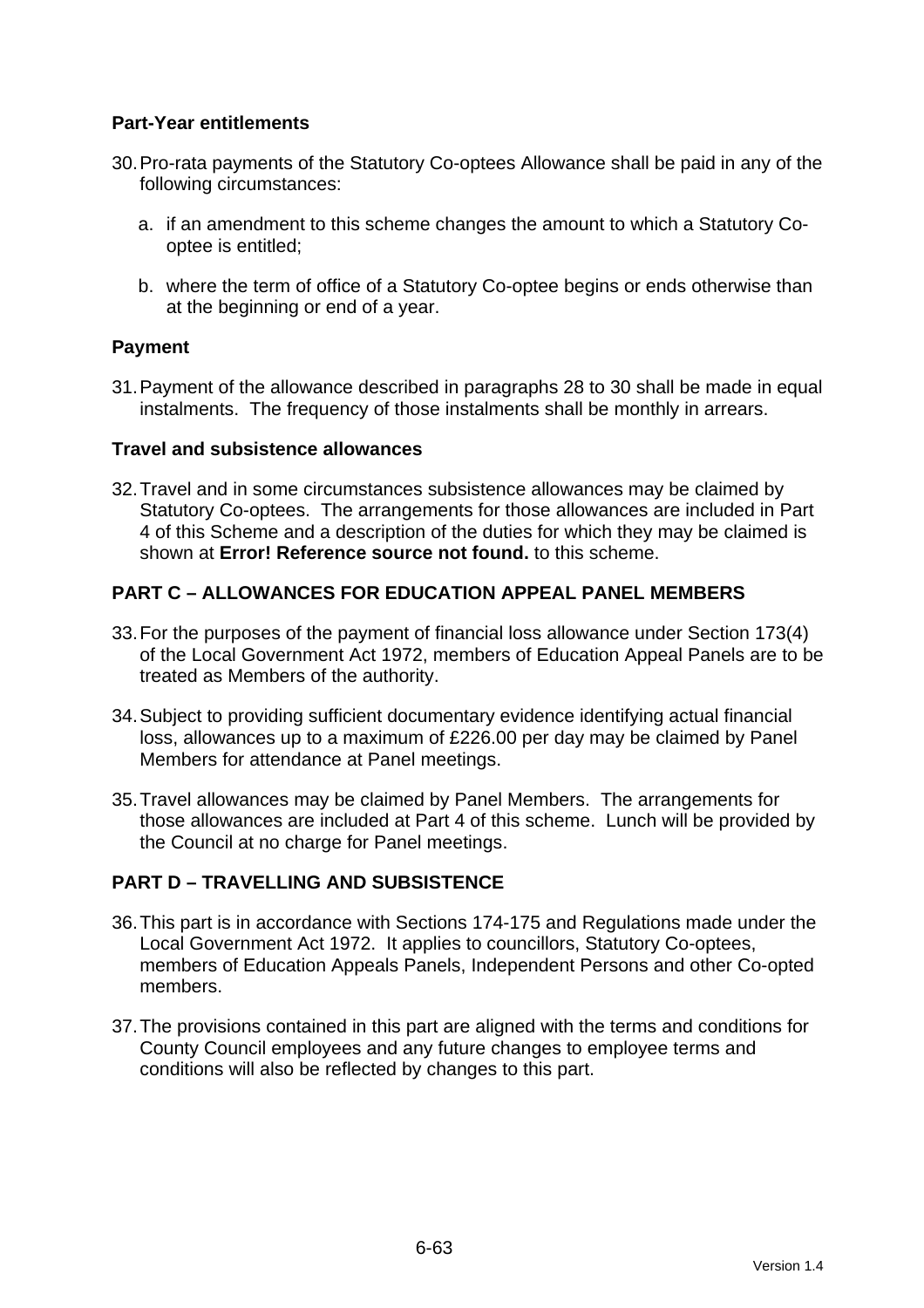### **TRAVELLING ALLOWANCE**

- 38. Travelling allowances may be claimed in respect of each occasion on which one of the persons described above carries out a duty as described in Schedule 2 to this Scheme.
- 39. All travel arrangements must be in accordance with the County Council's TRAVEL AND ACCOMMODATION POLICY, which is appended to this scheme.
- 40. If a claimant uses their own motor car or one belonging to a member of his/her family, or otherwise provided for their use and subject to the claimant having the appropriate insurance, the rate for travel, which is the same as for officers using their own vehicles on a casual basis, shall be as follows:

| up to 10,000<br>miles<br>45.0p | over 10,000<br>miles<br>25.0 <sub>p</sub> |                   |
|--------------------------------|-------------------------------------------|-------------------|
| <b>Motor Cycles</b>            |                                           | 24.0p             |
| Cycles                         |                                           | 20.0 <sub>p</sub> |
|                                | <b>Public Transport Rate</b>              | 22.6p             |

- 41. The distance claimed for mileage should be the shortest most reasonable journey by road from the point of departure to the point at which the duty is performed, and similarly from the duty point to the place of return.
- 42. If a claimant travels by taxi, the claim must not exceed:
	- a. in cases of urgency or where no public transport is reasonably available, the amount of the actual fare and any reasonable gratuity actually paid;
	- b. in any other case, the amount of the fare for travel by appropriate public transport.
	- c. Any claims by members for travel costs where the Council has provided shared transport will only be payable in exceptional circumstance and subject to the agreement of the Team Manager (Democratic Services).

### **SUBSISTENCE ALLOWANCES**

- 43. Subsistence allowances may be claimed only in exceptional circumstances such as overnight stays on occasions on which a person described in paragraph 63 above carries out a duty as specified in Schedule 2 to this scheme.
- 44. When carrying out approved duties within the UK and subsistence is payable due to exceptional circumstances, the amounts shown below may be claimed.
	- a. Breakfast where leave home before 7.00 am £4.48
	- b. Lunch where away from base for whole of lunch period (12.00 and 2.00 pm) - £6.17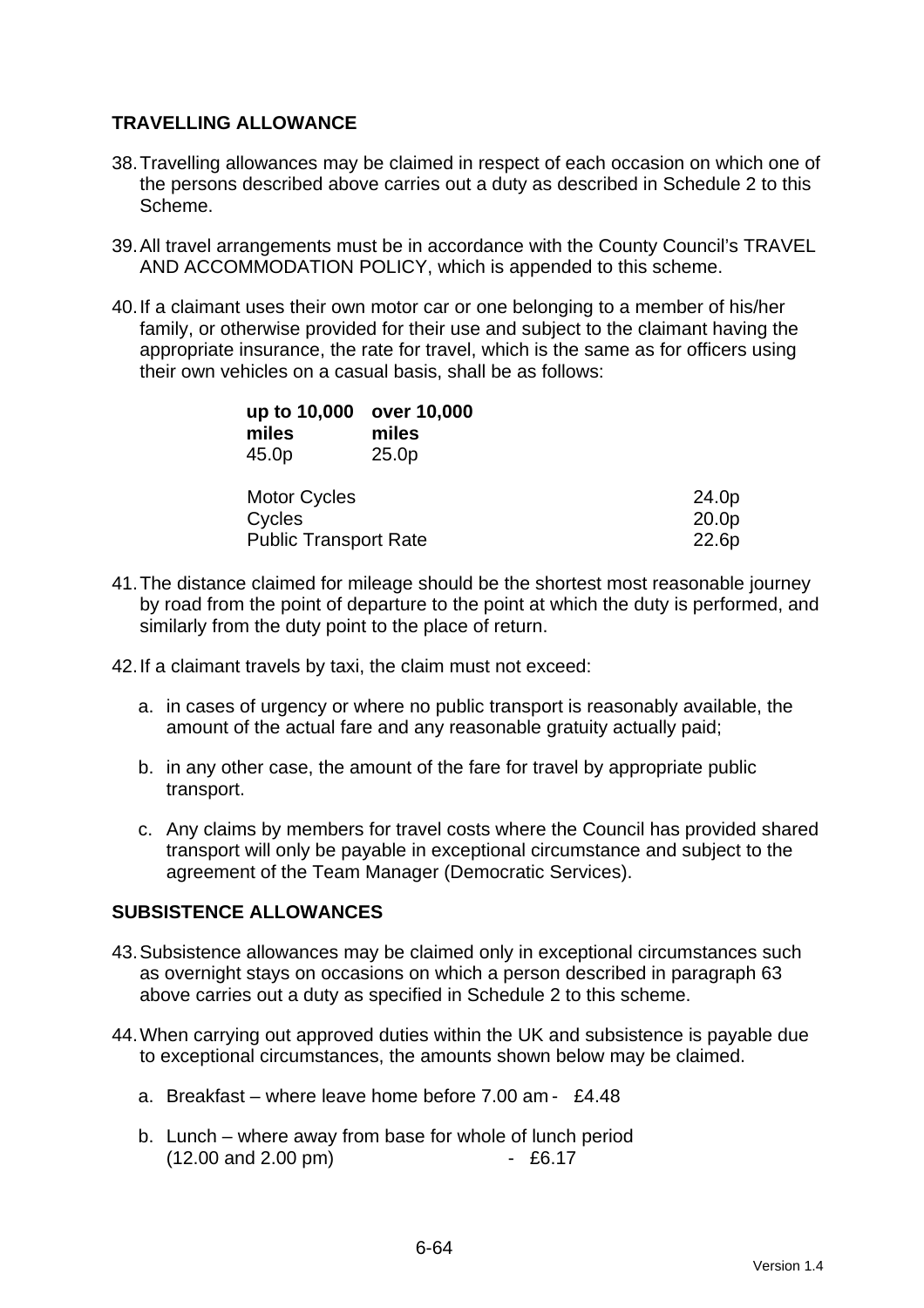- c. Tea if work continues after  $6.30 \text{ pm}$  £2.43
- d. Evening meal if work continues after 8.30 pm £7.64
- e. Tea and evening meal allowances are not normally payable on same day.
- f. Out of pocket expenses  $-$  single night  $-$  £3.63

 $-$  weekly rate  $-$  £14.55

- 45. Councillors, Statutory and other Co-optees may aggregate daily subsistence allowances.
- 46. Where a councillor, Statutory or other Co-optee attends a UK conference or other event which involves an overnight stay, hotel accommodation will be booked and paid for by Travel and Transport Services in accordance with the TRAVEL AND ACCOMMODATION POLICY. In exceptional circumstances where this has not been possible, the County Council will reimburse reasonable expenses, provided they are supported by receipts and subject to a maximum overnight expenditure on accommodation of £115.00 (including VAT).
- 47. Where a claimant attends a conference or other event which is held outside the UK, s/he may claim the amounts shown in the Council's TRAVEL AND ACCOMMODATION POLICY.

### **SPECIAL PROVISIONS**

48. In respect of full County Council meetings, councillors will have the choice of paying for the meals provided by the Council. The exercise of this option will be on an annual basis rather than for each individual County Council meeting.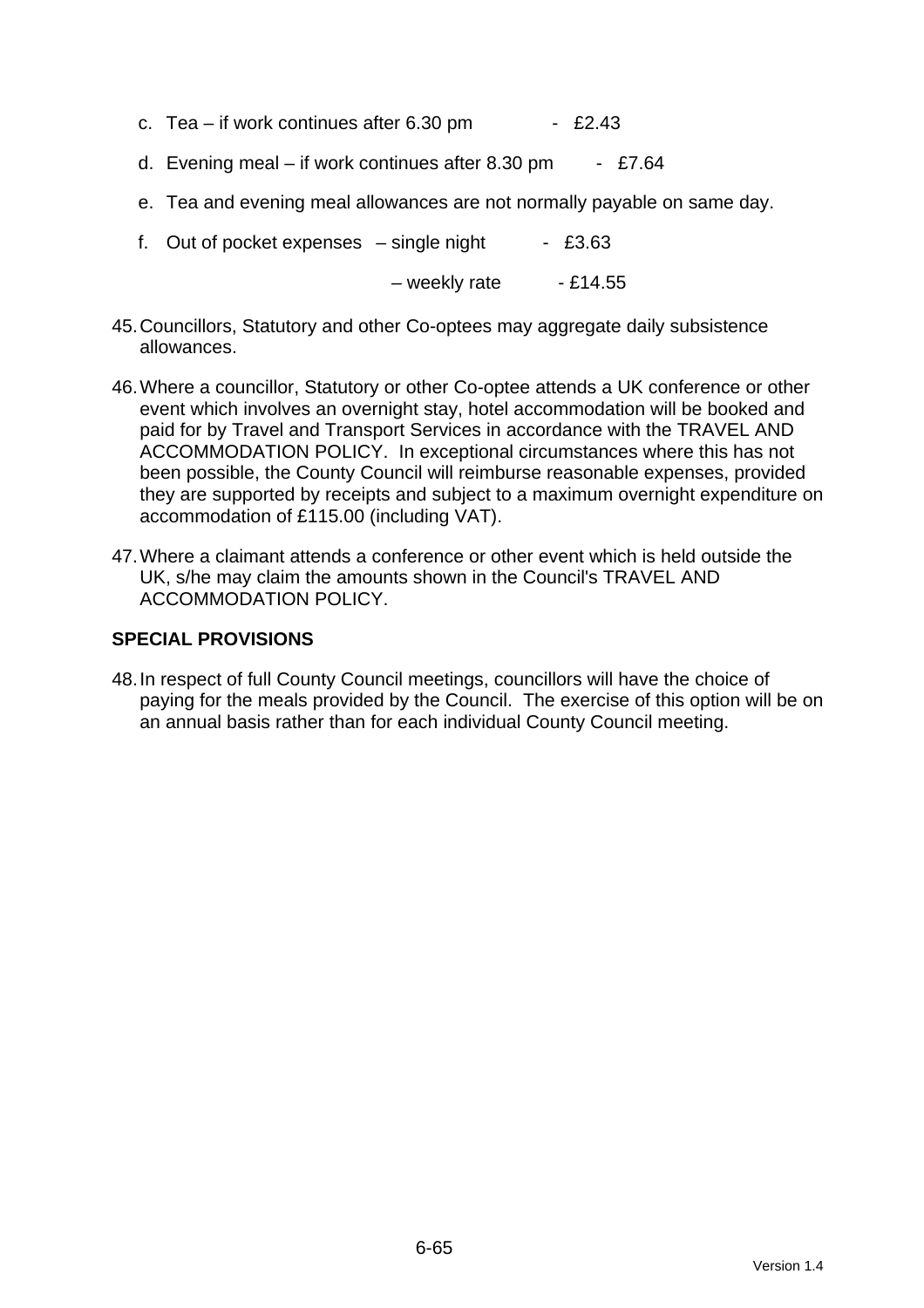# **SCHEDULE 1**

### **SPECIAL RESPONSIBILITY ALLOWANCES**

| <b>Band</b>    | $%$ of                 | <b>Amount of</b>         | <b>Current role</b>                                        |  |
|----------------|------------------------|--------------------------|------------------------------------------------------------|--|
|                | Leader's<br><b>SRA</b> | <b>Allowance</b><br>(pa) |                                                            |  |
| $\mathbf{1}$   | 100                    | £31,906                  | Leader of the Council<br>$\bullet$                         |  |
| $\overline{2}$ | 70                     | £22,331                  | Deputy Leader of the Council<br>$\bullet$                  |  |
| $\overline{3}$ | 66                     | £21,271                  | <b>Chairmen of Band A Committees</b><br>$\bullet$          |  |
|                |                        |                          | <b>Business Manager of Majority Group</b><br>$\bullet$     |  |
|                |                        |                          | Leader of the main Minority Group                          |  |
| $\overline{4}$ | 50                     | £15,953                  | Chairman of County Council*<br>$\bullet$                   |  |
| 5              | 40                     | £12,762                  | Chairman of Joint Health Committee (when<br>$\bullet$      |  |
|                |                        |                          | chaired by a county councillor)                            |  |
|                |                        |                          | <b>Chairman of Pensions</b><br>$\bullet$                   |  |
| 6              | 33                     | £10,635                  | <b>Chairmen of Band B Committees:</b><br>$\bullet$         |  |
|                |                        |                          | Vice-Chairmen of Band A Committees                         |  |
|                |                        |                          | Leader of smaller Minority Groups on the<br>$\bullet$      |  |
|                |                        |                          | Council (provided the group has more than 10%              |  |
|                |                        |                          | of the Members of the Council)                             |  |
| $\overline{7}$ | 25                     | £7,975                   | Vice-Chairman of Joint Health Committee (when<br>$\bullet$ |  |
|                |                        |                          | this position is occupied by a county councillor)          |  |
| 8              | 24                     | £7,657                   | Vice-Chairman of the County Council*<br>$\bullet$          |  |
|                |                        |                          | Business Manager of the main Minority Group<br>$\bullet$   |  |
| 9              | 22                     | £7,021                   | Deputy Leader of the main Minority Group<br>$\bullet$      |  |
|                |                        |                          | Vice-Chairmen of Band B Committees<br>$\bullet$            |  |
|                |                        |                          | Main Minority Group Spokesmen on Band A                    |  |
|                |                        |                          | Committees                                                 |  |
| 10             | $\overline{4}$         | £1,276                   | <b>Business Manager of any Minority Group</b><br>$\bullet$ |  |
|                |                        |                          | consisting of more than 10% of the Members of              |  |
|                |                        |                          | the Council                                                |  |
|                |                        |                          | Ordinary Members of the Appeals Committee<br>$\bullet$     |  |
|                |                        |                          | when undertaking work of exceptional frequency             |  |

#### **Note**

\* These SRAs include an element for clothing. Sections 3(5) and 5(4) (as appropriate) of Part 1 of the Local Government Act 1972, enables the County Council to make a reasonable payment to the Chairman and Vice-Chairman to enable them to meet the expenses of their office.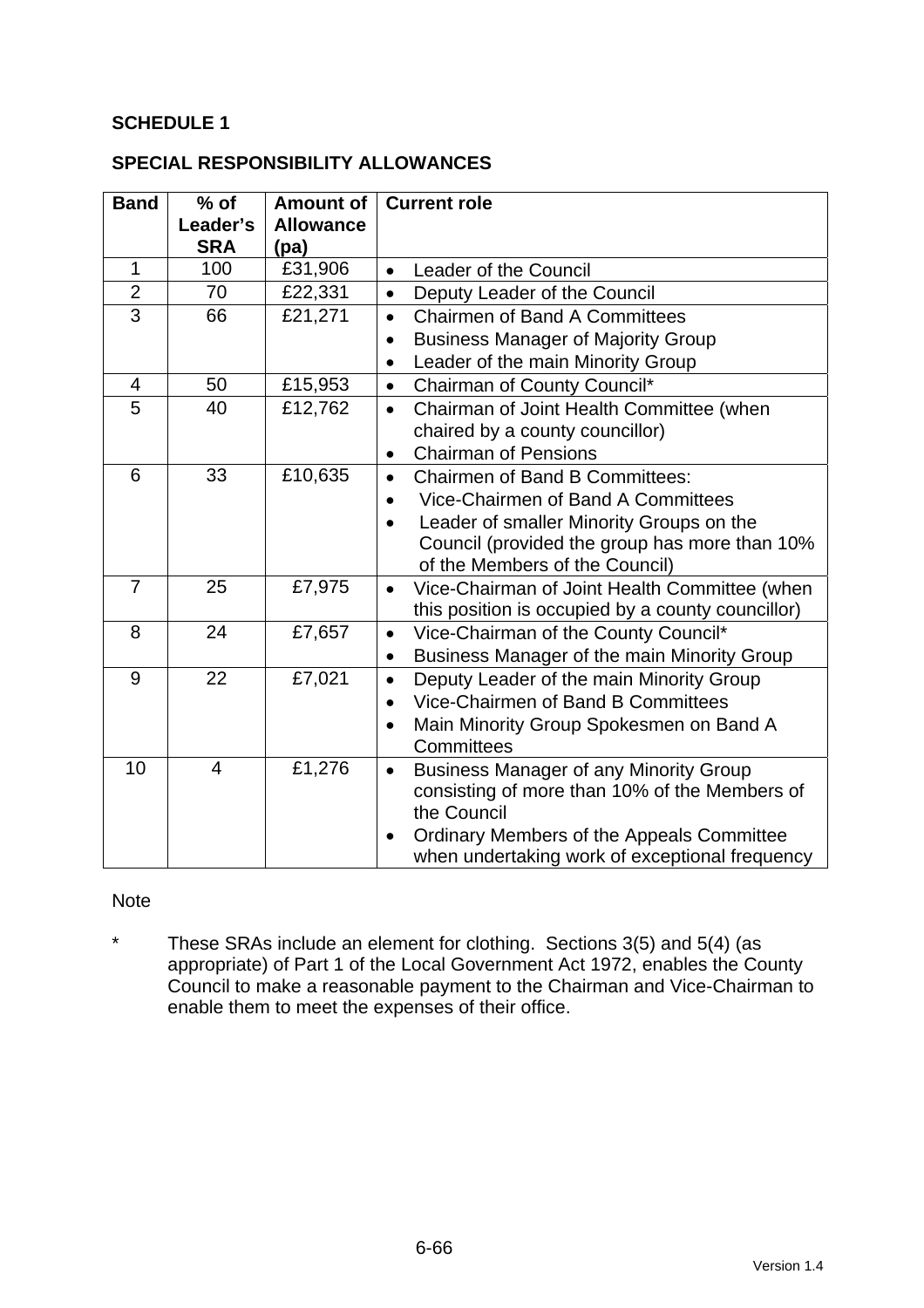## **BAND A COMMITTEES**

Children and Young People Finance and Property Community Safety **Personnel** Culture Culture **Transport and Highways** 

Adult Social Care and Health **Environment and Sustainability** 

The Health and Wellbeing Board is a Band A Committee but it is assumed that it will always be chaired by the holder of an existing SRA

### **BAND B COMMITTEES**

Appeals Appeals **Health Scrutiny (Northern)** Audit **Audit** Planning and Licensing Early Years and Youth Services Sub **Committee** Economic Development

Rights of Way

Corporate Parenting Sub-Committee is a Band B committee but it is assumed that the Vice-Chairman of the Children and Young People Committee will chair it

Grant Aid Sub-Committee is a Band B committee but it is assumed that the Deputy Leader of the Council will chair the sub-committee

It is assumed that the Administration Committee, Senior Staffing Committee, and Local Joint Resolutions Committee will always be chaired either by named members or by councillors already in receipt of a special responsibility allowance.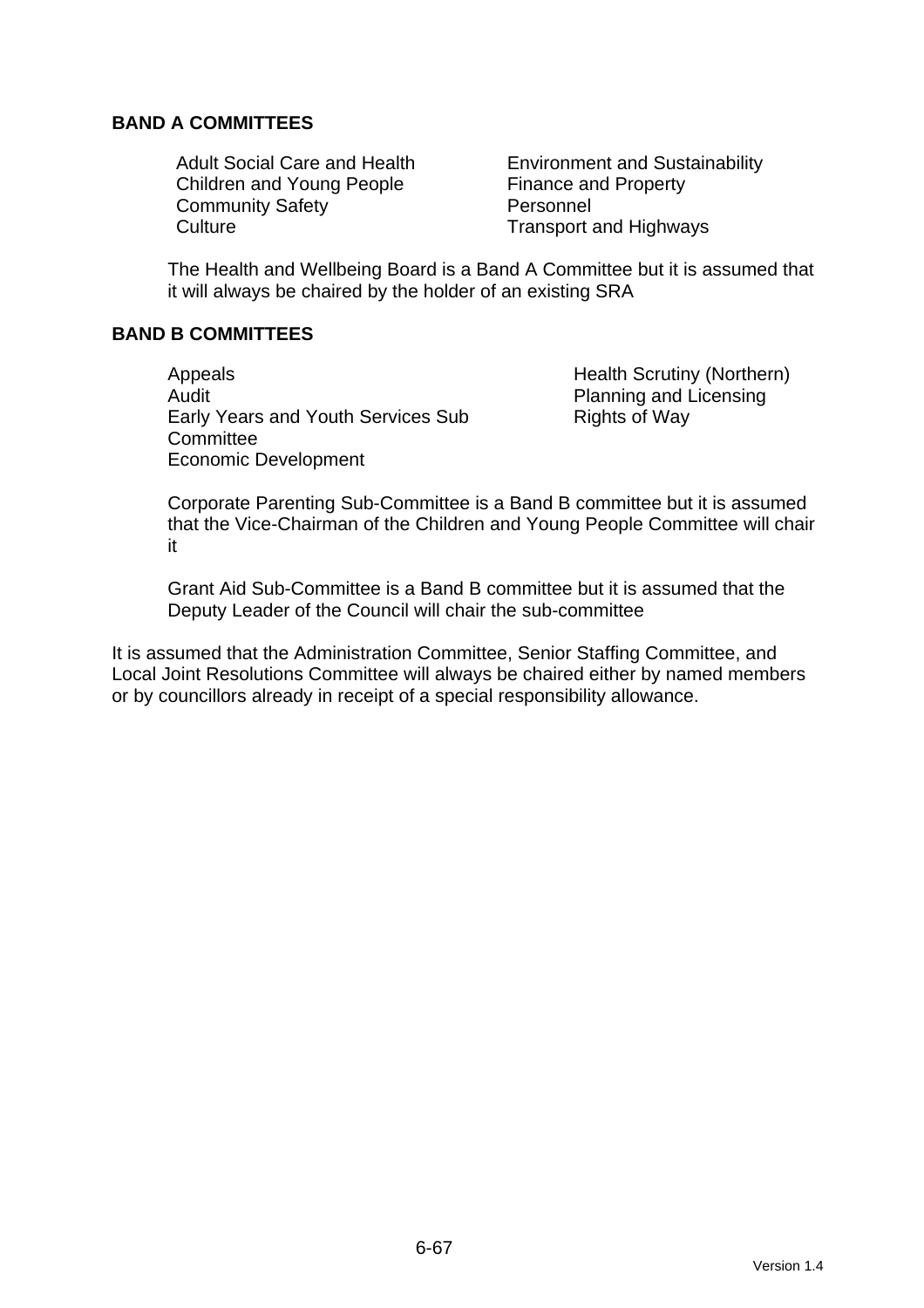### **SCHEDULE 2**

### **APPROVED DUTIES (TRAVELLING AND SUBSISTENCE ALLOWANCES)**

#### **FOR COUNCILLORS**

- 1. Approved duties for the payment of travelling and/or subsistence allowances (the latter in exceptional circumstances only such as overnight stays) will include:
	- a. any attendance as a member or "observer" at meetings of the Council or its subordinate bodies (eg a committee, sub-committee, working party, panel, project steering group);
	- b. pre-agenda meetings of committees and sub-committees of the County Council or of any joint committee of local authorities covering the attendance of its Chair and Vice-Chair (and Opposition Spokesperson if appropriate, by invitation);
	- c. any attendance as a member of a joint committee of two or more local authorities or any sub-committee of that joint committee at a meeting of the joint committee or other body connected with the functions of that joint committee to which a Member is appointed by that joint committee;
	- d. any attendance at conferences, seminars and similar events, provided that attendance is approved in advance under the TRAVEL AND ACCOMMODATION POLICY;
	- e. rota visits to County Council establishments;
	- f. annual tour of inspection for any County Council service;
	- g. any attendance upon land or premises within the County area, for the purposes of, or in connection with, the discharge of any of the functions of the County Council, to include:
		- consultations with officers of the County Council;
		- visits to County Council premises to acquaint him/herself with conditions there;
		- visits to exhibitions relating to the functions of the County Council;
		- "surgeries" for constituents;
		- visits to sites and premises associated with actual or proposed projects of the Council;
		- visits to County Hall to deal with essential correspondence, paperwork, etc;
		- attendance by invitation at a Parish Council or Parish Meeting to participate in the discussion of a County Council function.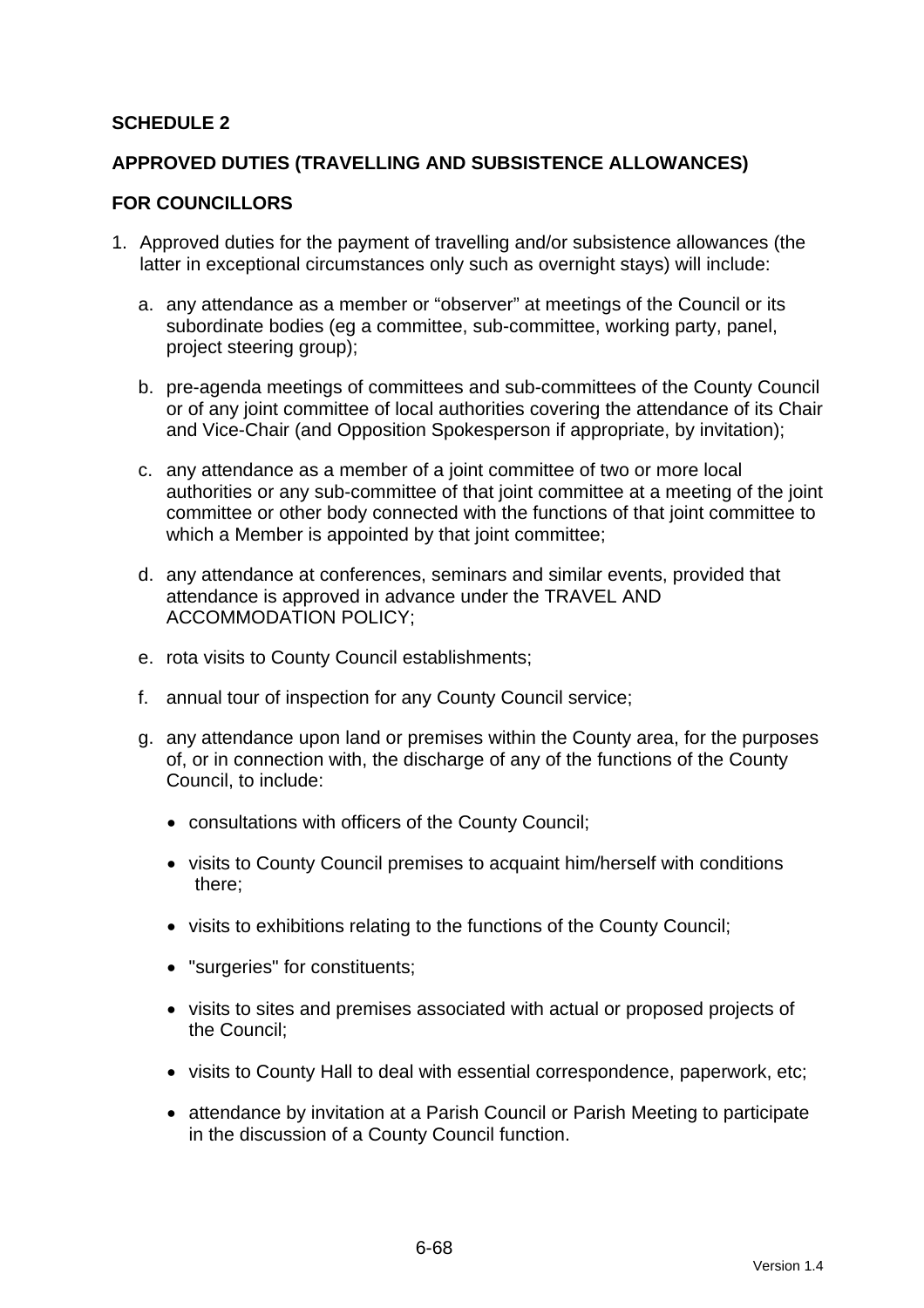- h. subject to (i.) below any attendance at a meeting of any outside body, external or partnership organisation to which the Councillor has been appointed by, or on the nomination of the Council or the Administration Committee;
- i. where an outside body has its own scheme for the payment of allowances, the Member should claim his/her travelling and subsistence allowances from the other body and not from the County Council.
- j. any attendance at a meeting of a Group (under Standing Orders) which is called by the Chief Executive for the sole purpose of discussing County Council business;
- k. Group Management meetings called for the sole purpose of discussing County Council business;
- l. visits and duties outside the County area but within Great Britain for a period not exceeding 72 hours in connection with the discharge of any the Council's functions made by committee Chairmen/Spokespersons of the main Minority Group/Group officers;
- m. attendance at seminars etc to address non-political bodies at national/regional level on subjects of which they have specialist knowledge by committee Chairmen/Spokespersons of the main Minority Group;
- n. any single Member duty undertaken on behalf of the County Council:
	- in pursuance of any Standing Order requiring an Elected Member(s) to be present while tender documents are opened;
	- in connection with the discharge of any function of the authority conferred by or under any enactment and empowering or requiring the authority to inspect or authorise the inspection of any premises; or
	- in connection with arrangements made by the authority for the attendance of pupils at a school approved for the purposes of Section 188 (Special Schools) of the Education Act 1993;
- o. attendance by formal invitation at a county hospitality function (eg Chairman's reception, county dinner);
- p. attendance as a representative of the County Council at a local function to present an award or cheque;

but shall not include:

- disciplinary matters within a Group;
- correspondence relating to a Group's policy:
- matters relating to the internal organisation of a Group;
- selection of candidates to stand at County Council elections;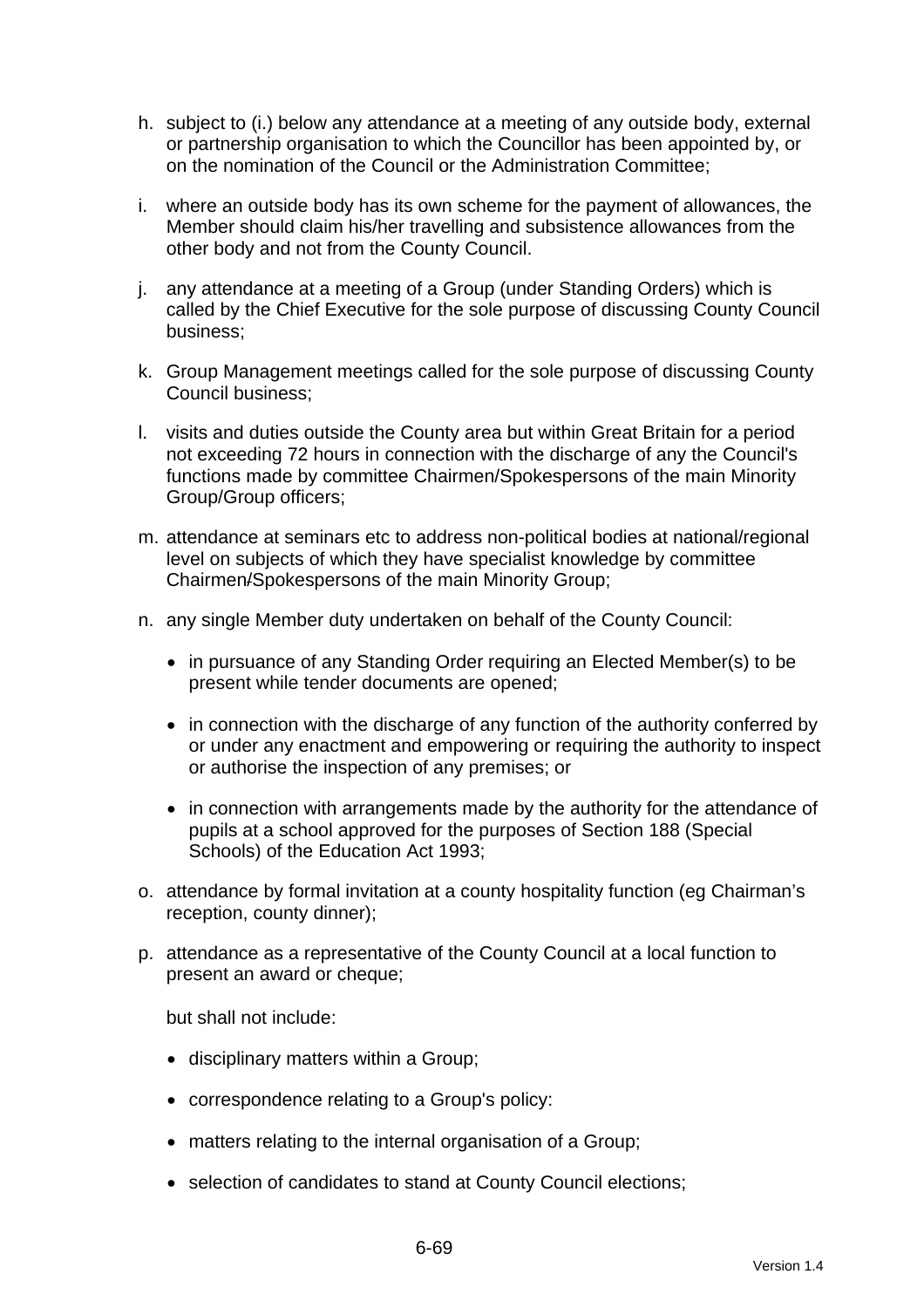- attendance at a Governing Body meeting of a school or college;
- taking up a constituent's grievance with anybody other than the County Council (eg following up a complaint against the services of a public body, private company or another council).

### **FOR STATUTORY CO-OPTEES AND OTHER CO-OPTED MEMBERS OF THE COUNCIL'S COMMITTEES AND SUB-COMMITTEES**

- 2. Approved duties for the payment of travelling and/or subsistence allowances (the latter in exceptional circumstances only such as overnight stays) are as follows:
	- a. any attendance at a meeting of committee or a sub-committee of which the claimant is a properly appointed member;
	- b. any visit arranged and approved in advance under the TRAVEL AND ACCOMMODATION POLICY in connection with the business of the bodies shown in a above (including conferences, seminars, training events, tours or inspection, rota visits).

# **FOR MEMBERS OF EDUCATION APPEALS PANELS**

3. Members of Education Appeals Panels may claim travelling in respect of meetings of Panels.

# **FOR INDEPENDENT PERSONS**

4. Independent Persons may claim travelling in respect of their duties.

# **FOREIGN TRAVEL**

- 5. Councillors and Statutory or other Co-opted Members of committees etc are normally allowed to travel abroad on County Council business only with express approval as required by the TRAVEL AND ACCOMMODATION POLICY.
- 6. All arrangements for travel and hotel accommodation will be made by Travel and Transport Services in accordance with the TRAVEL AND ACCOMMODATION POLICY.
- 7. Expenses will be reimbursed in accordance with the TRAVEL AND ACCOMMODATION POLICY.
- 8. Councillors and others are required to provide receipts of actual expenses and details of meals provided when they submit claims for reimbursement.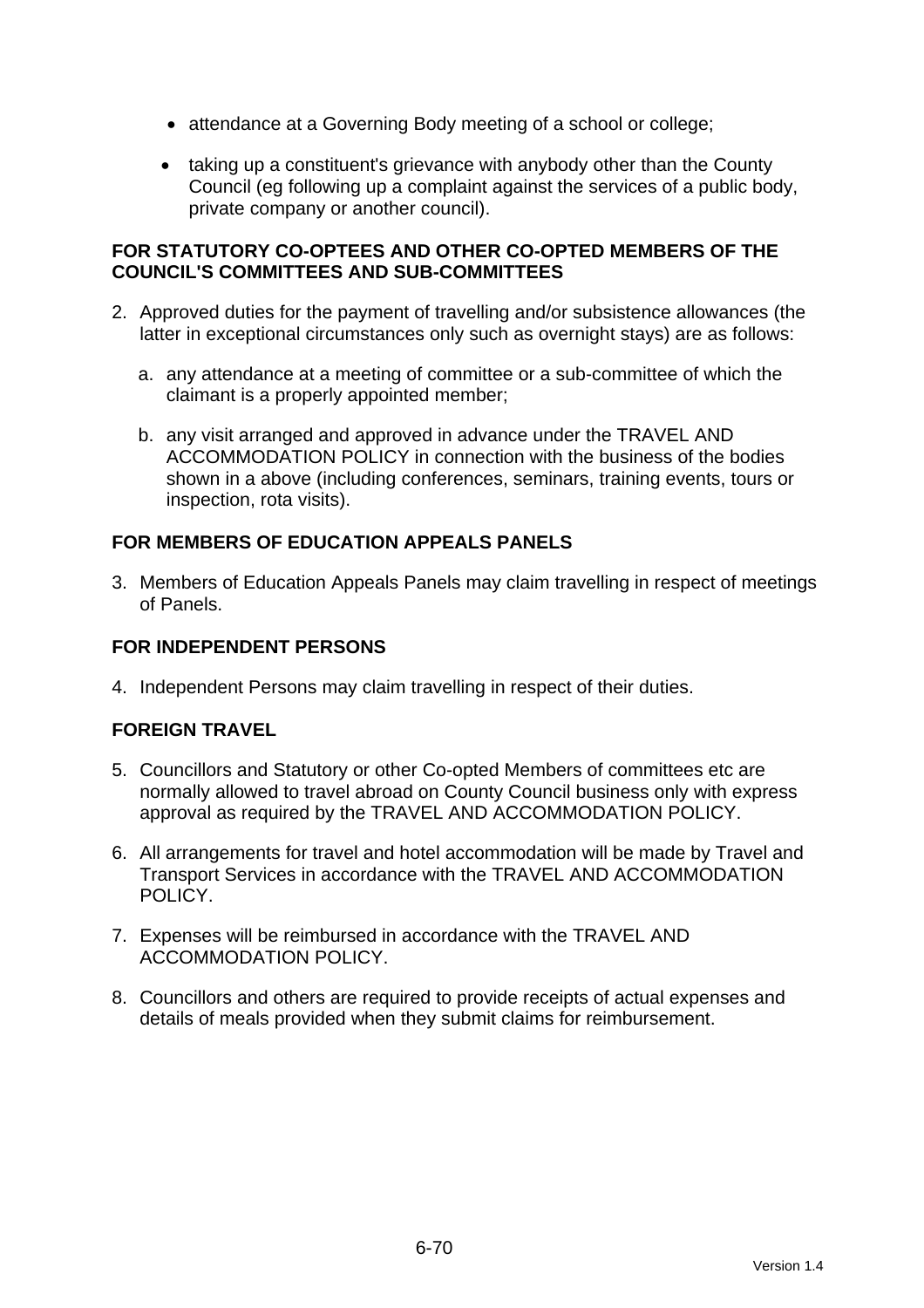# **APPENDIX**

### **ADMINISTRATIVE MATTERS**

#### **SUBMISSION OF CLAIMS**

- 1. Claims are processed through Democratic Services and paid through the payroll system.
- 2. The following deductions will be applied to late claims:
	- a. up to 3 months' delay full payment
	- b.  $3 6$  months' delay  $-50\%$  reduction
	- c. after 6 months' delay no payment made, except in exceptional circumstance where the matter would be referred to the Administration Committee for determination.

### **INCOME TAX**

- 3. Tax will be deducted from payments of Basic Allowance and Special Responsibility Allowances. This will be at the standard rate of tax unless a Member makes arrangements with his Tax Inspector for a tax code to be allotted and notified to the County Council.
- 4. The County Council deals with:

HM Inspector of Taxes (Nottingham 1) Castle Meadow Castle Meadow Road Nottingham NG2 1AB

- 5. A return of tax deducted from allowances is made to the Inland Revenue at the end of each financial year and a P60 is provided to each councillor.
- 6. Arrangements have been made with the Inspector of Taxes (Nottingham 1) whereby Councillors on application can obtain, where appropriate, tax relief on their expenses of office. Further guidance is available from the Chief Finance Officer.

### **SOCIAL SECURITY**

- 7. Contributions
	- a. National insurance contributions are payable on any payment of Basic Allowance and Special Responsibility Allowances provided the gross amount reaches a lower earnings limit in a certain period, unless a certificate of nonliability is produced (supplied by the Contributions Agency). The Chief Finance Officer will advise on the detailed operation of the scheme.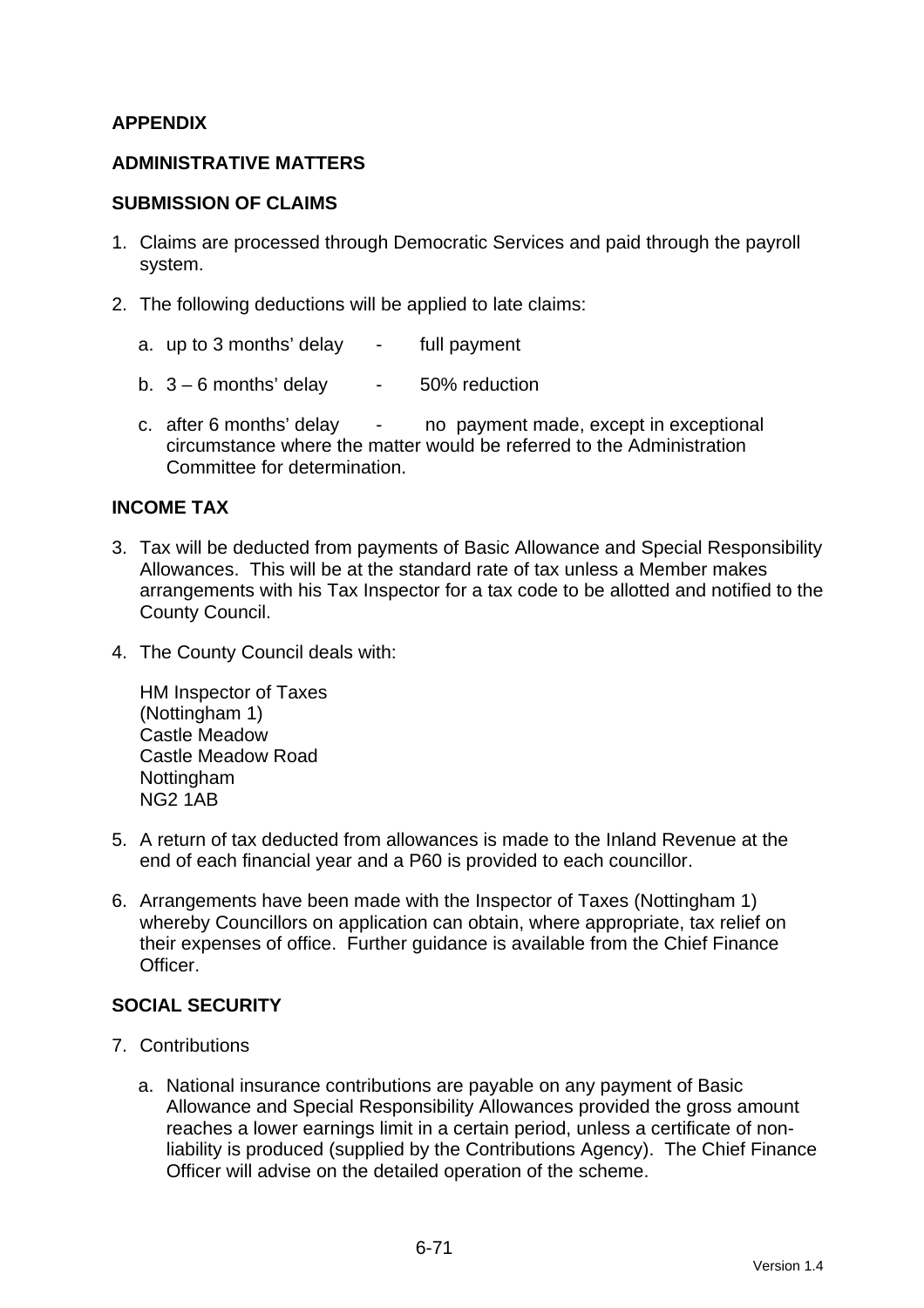# 8. Benefits

- a. The receipt of Basic and Special Responsibility Allowances affects benefits. Councillors should notify the Benefits Agency of amounts received.
- b. The contribution paid by Councillors counts toward the full range of contributory benefits.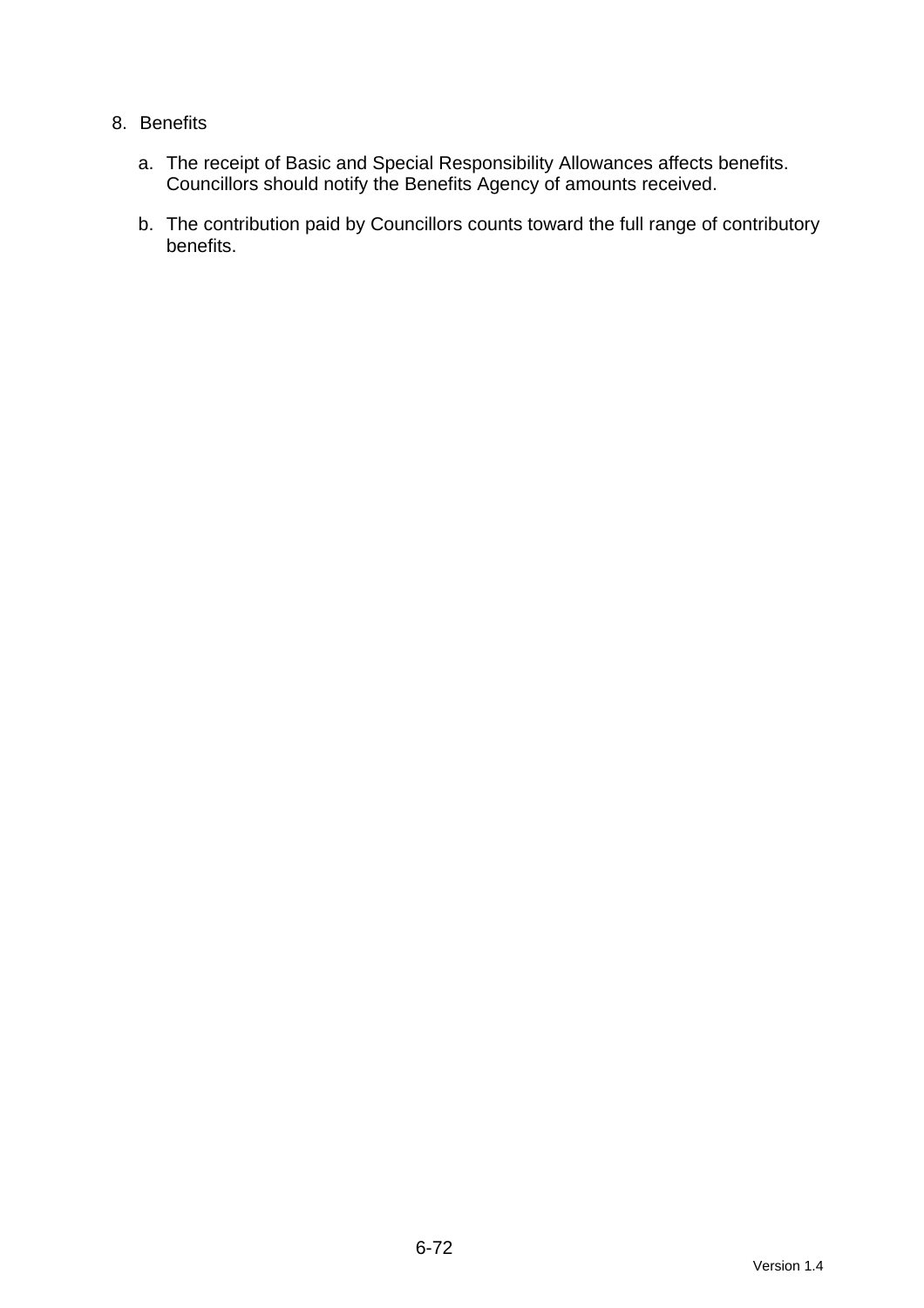# **TRAVEL AND ACCOMODATION POLICY**

- 1. This policy (the Nottinghamshire County Council Travel Policy) covers the approval and booking arrangements for travel and accommodation required in connection with the Council's business. It does not apply to travel and accommodation required in connection with direct service delivery e.g. school, trips, service users' outings, where the relevant Departments will have their own procedures.
- 2. This policy replaces all previous policies, decisions and/or precedents relating to travel undertaken in connection with the business of the Council.
- 3. The power to amend this policy is reserved to the full Council.
- 4. The practices in this policy shall, as far as possible, reflect the contents of the County Council's Members' Allowances Scheme and the Terms and Conditions of Service for Employees (see paragraph 9 of the Financial Regulations and D7 and D10 of the Personnel Handbook).
- 5. In the event that a conflict arises between this Policy and the Members' Allowances Scheme the Monitoring Officer and the Chief Executive will mediate and determine the matter following consultation with the Leader.

### **GENERAL PRINCIPLES**

- 6. The policy is based on the following principles:
	- a. the proper conduct of business, and the overall efficiency of the Council;
	- b. transparency and accountability;
	- c. achieving Best Value in the use of the Council's resources, benefiting the community, the Council and councillors;
	- d. meeting the needs of those with disabilities and/or health problems.

### **APPROVAL PROCESSES**

- 7. The following travel may be undertaken without prior approval:
	- a. day to day travel within Nottinghamshire in connection with Nottinghamshire County Council business;
	- b. travel in connection with training and development events within the East Midlands which have been authorised in accordance with relevant policies.
- 8. All other travel must be approved in advance in accordance with the following: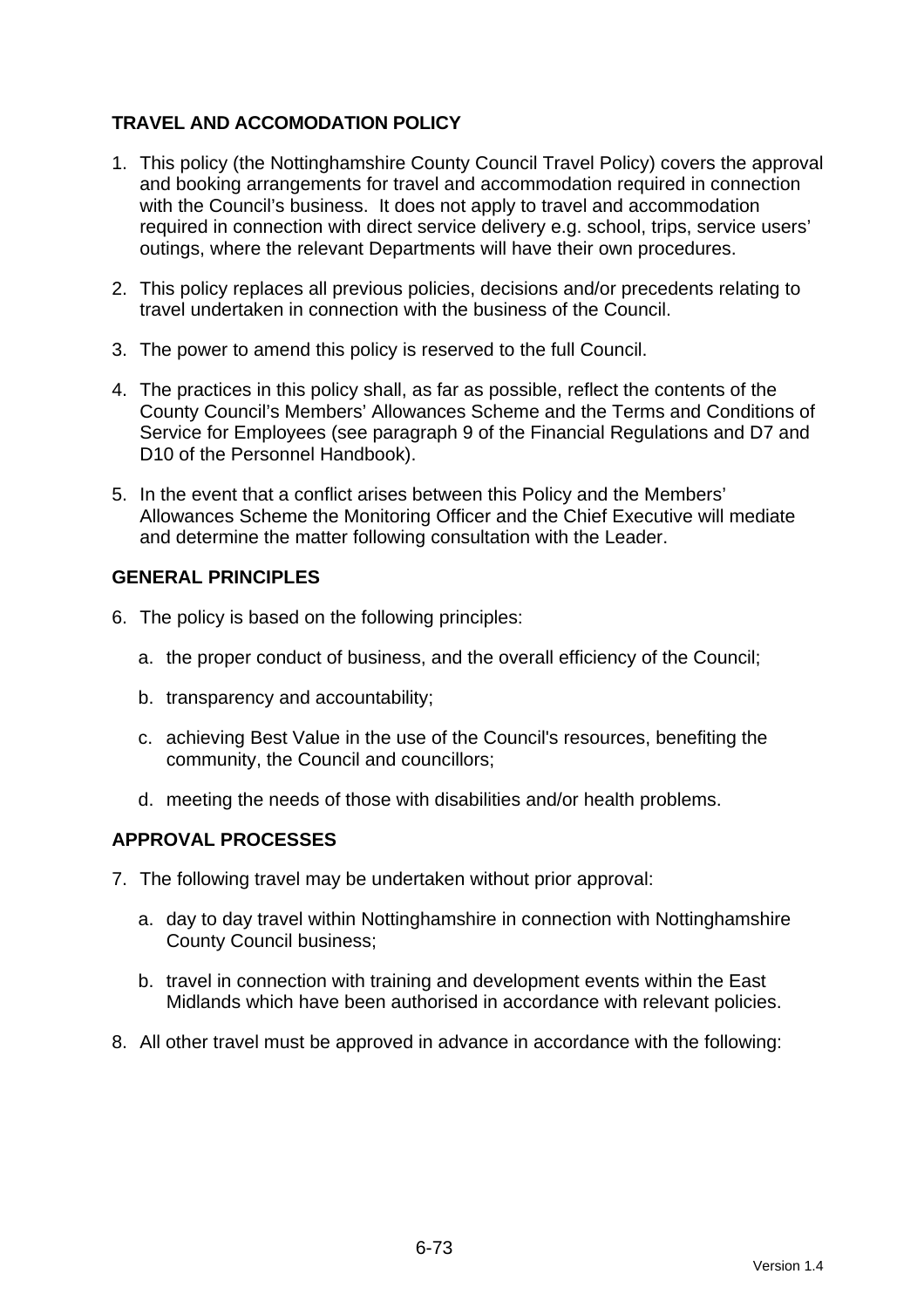| Participant                                             | <b>Description</b>                                                                                                     | Approval required from                                                           |
|---------------------------------------------------------|------------------------------------------------------------------------------------------------------------------------|----------------------------------------------------------------------------------|
| Councillors, Statutory<br>and other co-opted<br>members | All travel within mainland<br>(a)<br>UK not described in<br>Schedule 2 of the<br><b>Members' Allowances</b><br>Scheme. | <b>Administration Committee</b>                                                  |
|                                                         | Outside the UK<br>(b)                                                                                                  | <b>Administration Committee</b>                                                  |
| <b>Officers</b>                                         | Within the UK<br>(a)                                                                                                   | Relevant chief or other<br>officer in accordance with<br>departmental procedures |
|                                                         | Outside the UK<br>(b)                                                                                                  | <b>Administration Committee</b>                                                  |

9. The County Council recognises that, in cases of genuine urgency, it may not be possible to obtain formal approval from the Administration Committee prior to the expected date of travel. In these cases, the Urgency Procedure (Part Five of the Constitution) should be used.

### **BOOKING ARRANGEMENTS**

- 10. With the exception of travel by private car in connection with the day to day business of the Council, all arrangements and/or bookings for travel and accommodation approved under this policy must be made by Transport and Travel Services in the Environment and Resource Department.
- 11. Provisional bookings will not be made unless approval has been given in accordance with paragraph 73 of this policy.

### **METHOD OF TRAVEL**

12. At all times, the chosen method of travel must be the most cost-effective method, taking into account the value of time saved, anticipated subsistence and other expenses and any other relevant matters.

#### **TRAVEL WITHIN THE UK (MAINLAND)**

- 13. Public transport should normally be used, unless the use of private/self-drive hire/civic cars is proved to be the most cost effective option, taking into account mileage charges, anticipated subsistence, other expenses and any other relevant consideration including but not limited to those at paragraph 74
- 14. The use of private cars to attend events out of the County area must be determined in relation to the following criteria:
	- a. cost in comparison to other options;
	- b. availability of public transport;
	- c. business requirements;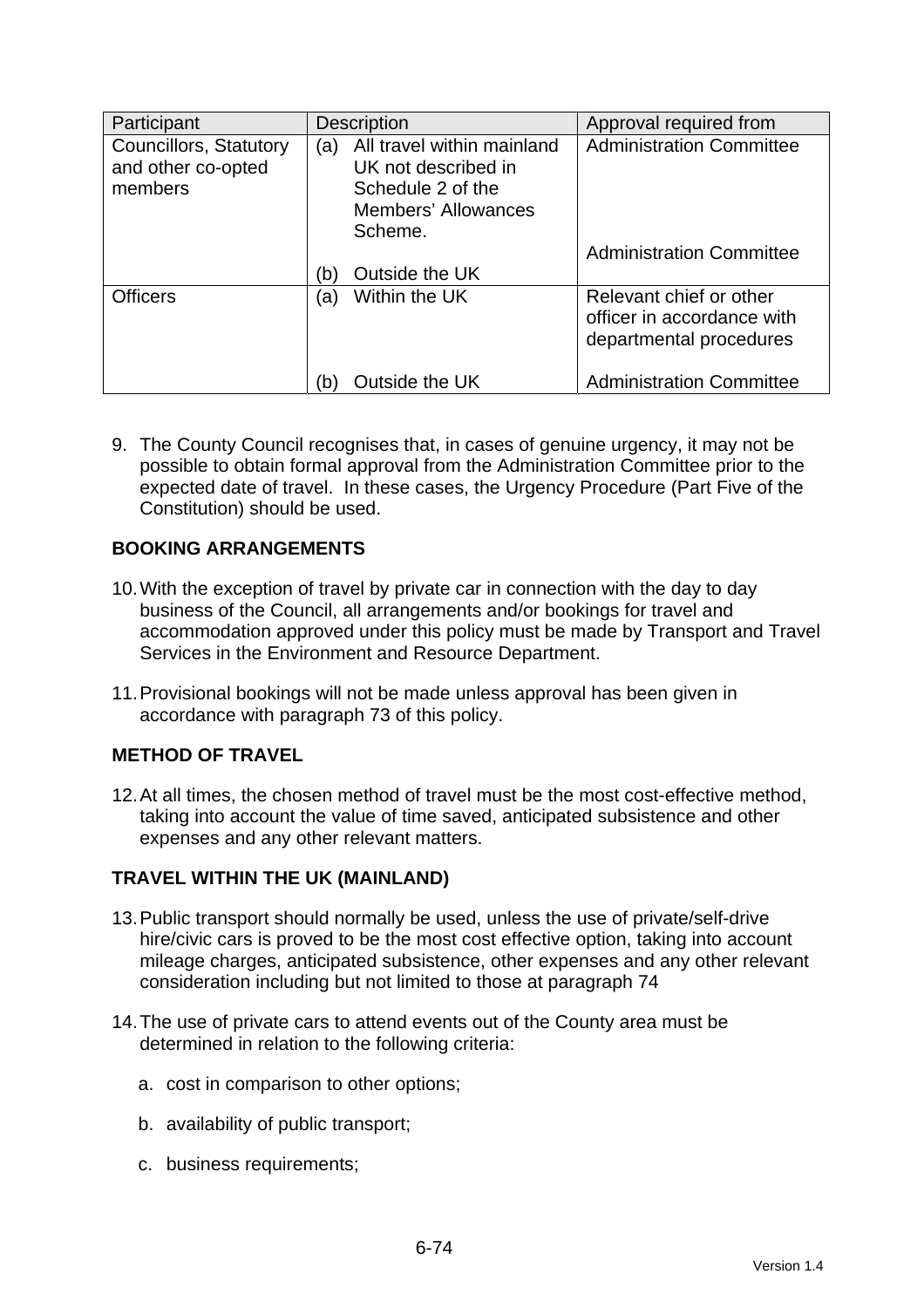- d. disability or health considerations.
- 15. Other options which must be considered prior to approving the use of private cars are:
	- a. car sharing;
	- b. use of hire cars/pool cars;
	- c. use of civic cars.
- 16. Any travel by train within mainland UK will usually be standard class fare unless travel by other classes of ticket is cheaper overall.
- 17. Any councillor or officer requesting first class rail travel must give reasons which shall be recorded in the register referred to the section below.
- 18. Councillors are encouraged to purchase appropriate railcards if eligible, in which case the Council will reimburse two-thirds of the cost. Councillors should advise Transport and Travel Services that they have a railcard at the time of booking, to ensure that a reduced price ticket is obtained.
- 19. Air travel within mainland UK will be permitted only where the cost/convenience brings benefits to the Council.

# **TRAVEL TO NORTHERN IRELAND/REPUBLIC OF IRELAND/OUTSIDE THE UK**

- 20. Where available, and subject as follows, economy class should be used for all air, sea or land (i.e. rail) travel where this the most cost effective.
- 21. The County Council recognises that there will be occasions where it is not appropriate to use economy class i.e. where there are health or disability issues to be considered. In these cases, a higher class of travel may be permitted, wherever possible, subject to prior approval being by Administration Committee.

# **ACCOMMODATION**

- 22. Mid range hotels of good standard with appropriate business facilities will be chosen within safe and reasonable access to where the business of the visit is to take place.
- 23. For conferences, the added value of all-inclusive packages will be evaluated against making separate hotel arrangements.

### **SUBSISTENCE AND OTHER EXPENSES**

### **WITHIN THE UK (INCLUDING NORTHERN IRELAND)**

- 24. All costs of the approved method of travel will be paid by the County Council.
- 25. Subsistence allowances may be claimed in exceptional circumstances. They will be the same for councillors, Statutory Co-optees, other co-opted Members and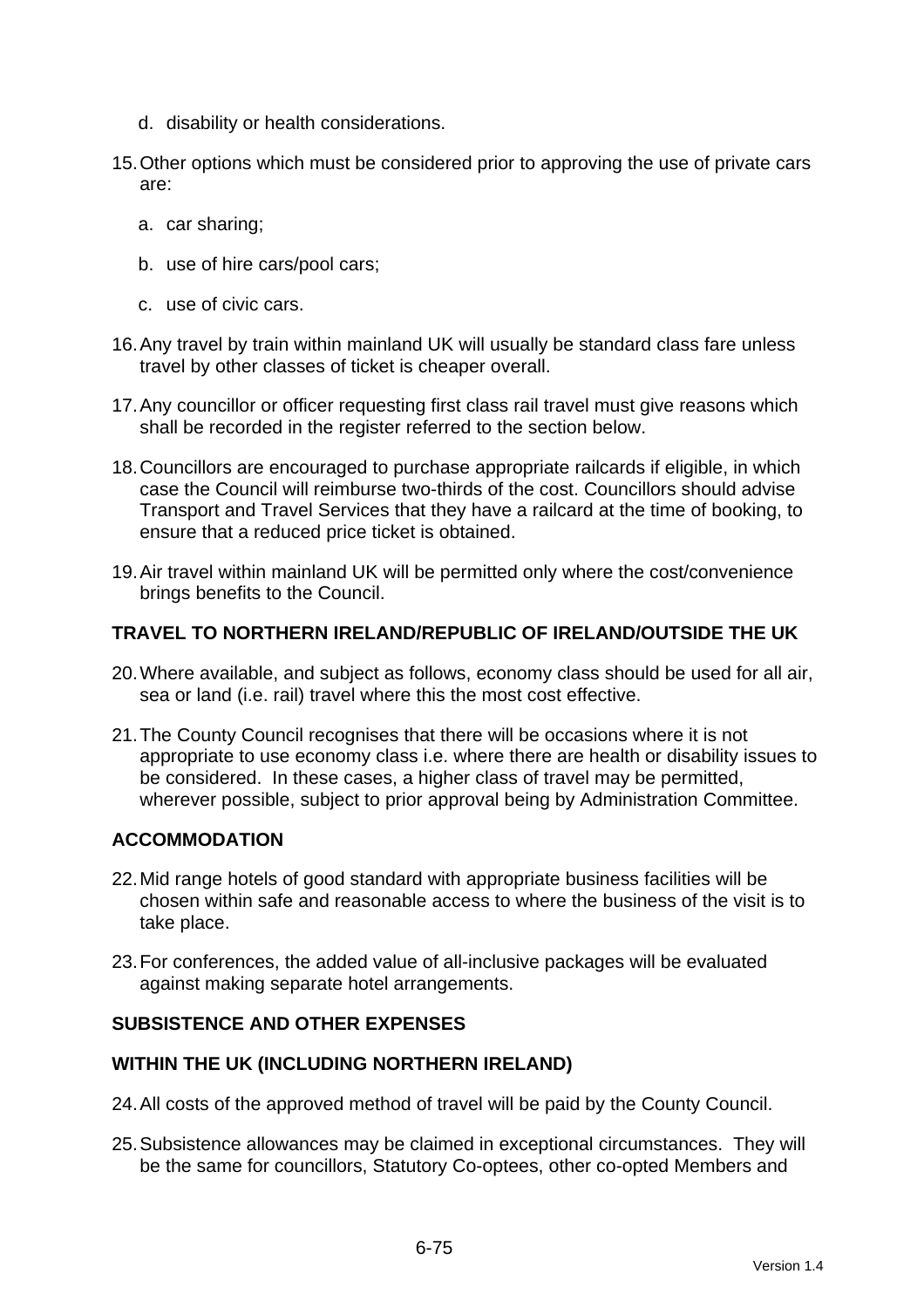officers. Details of the amounts which may be claimed are in the Members' Allowances Scheme.

- 26. Claims should be made on the forms provided as follows:
	- a. officers from their Department;
	- b. councillors and others covered by the Members' Allowances Scheme from Democratic Services.
- 27. Receipts should be obtained for all expenditure incurred.

### **OUTSIDE THE UK**

- 28. Accommodation will be booked and paid for by Transport and Travel Services in the Environment and Resource Department on behalf of the County Council.
- 29. Subsistence allowance may be claimed for actual reasonable expenses incurred on meals, beverages, transport within the foreign country, laundry, 'phone calls etc.
	- a. The current maximum amount for subsistence per 24 hours for countries within the European Union is £75.00 (plus £10 per day for unreceipted out of pocket expenses).
	- b. For travel to other destinations, Transport and Travel Services will calculate a maximum amount for subsistence per 24 hours. That amount will be notified to Administration Sub-Committee when approval is sought for the travel to be undertaken.
- 30. The above rates assume that all meals (excluding breakfast) will have to be paid for from the subsistence allowance. If meals are provided as part of the visit and at no personal cost to the Council's representative(s) the daily allowance will be reduced by 20% for each meal provided.
- 31. Receipts must be obtained wherever practicable for all claimable expenditure. Where this is not possible, a written statement will be required from the person claiming allowances.

### **ADMINISTRATION OF THE POLICY**

- 32. All travel tickets and/or accommodation required under this policy must be booked through Transport and Travel Services in the Environment and Resource Department.
- 33. Before any bookings are made, Transport and Travel Services will require written confirmation of approval. Where the cost is to be met by a Department, the appropriate budget code(s) for the expenditure will also be required.
- 34. Subject to normal formalities, Transport and Travel Services can arrange advances of cash, foreign currency and travellers' cheques. Any unspent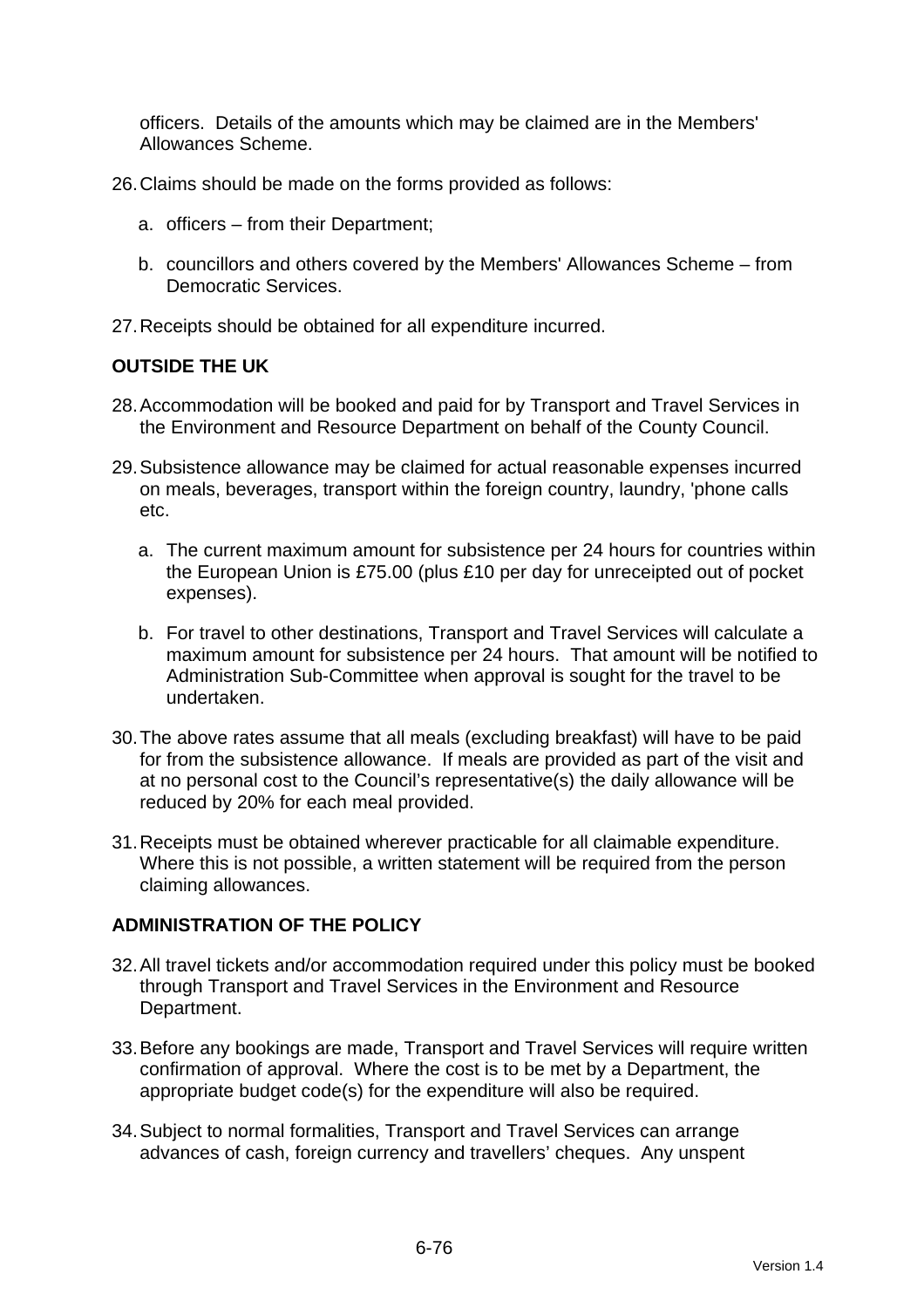cash/currency or travellers cheques must be returned to Transport and Travel Services within one month of return from the visit.

- 35. All claim forms, together with receipts and details of expenses incurred must be submitted within one month of return from the visit.
- 36. County Council credit cards must only be used for claimable expenses incurred in carrying out the County Council's business and all receipts/vouchers in respect of any expenditure met in this way must be passed to Financial Services within one month of return from the visit.
- 37. Where the Council's representative wishes, for personal reasons, to extend their stay at the destination to which they have travelled, this is permitted on the strict understanding that no additional cost falls to be met by the Council and that all expenses in connection with the extension of stay are reimbursed before the date of outward travel.
- 38. Where the Council's representative is accompanied by a partner, the Council must be reimbursed for all expenses to be incurred in respect of travel arrangements made by Transport and Travel Services in respect of the partner before the date of outward travel.

## **RECORD KEEPING**

- 39. Transport and Travel Services will maintain a public register of the following information in respect of each item or travel undertaken under this policy:
	- a. name of traveller/participant;
	- b. purpose of travel/visit;
	- c. dates of travel;
	- d. destination;
	- e. method/class/cost of travel and/or accommodation;
	- f. cost of insurance;
	- g. amount(s) of allowances paid;
	- h. details of the date approval was given and the identity of the decision maker (including details of specific additional approvals from time given in respect of, for instance, travel by other than standard class);
	- i. the date on which the Council's representative(s) submitted a report on the outcome/value of the visit, where appropriate.
- 40. The register shall be available for public inspection and shall be published on the Council's website.
- 41. Annual reports shall be made to the Administration Committee which shall give: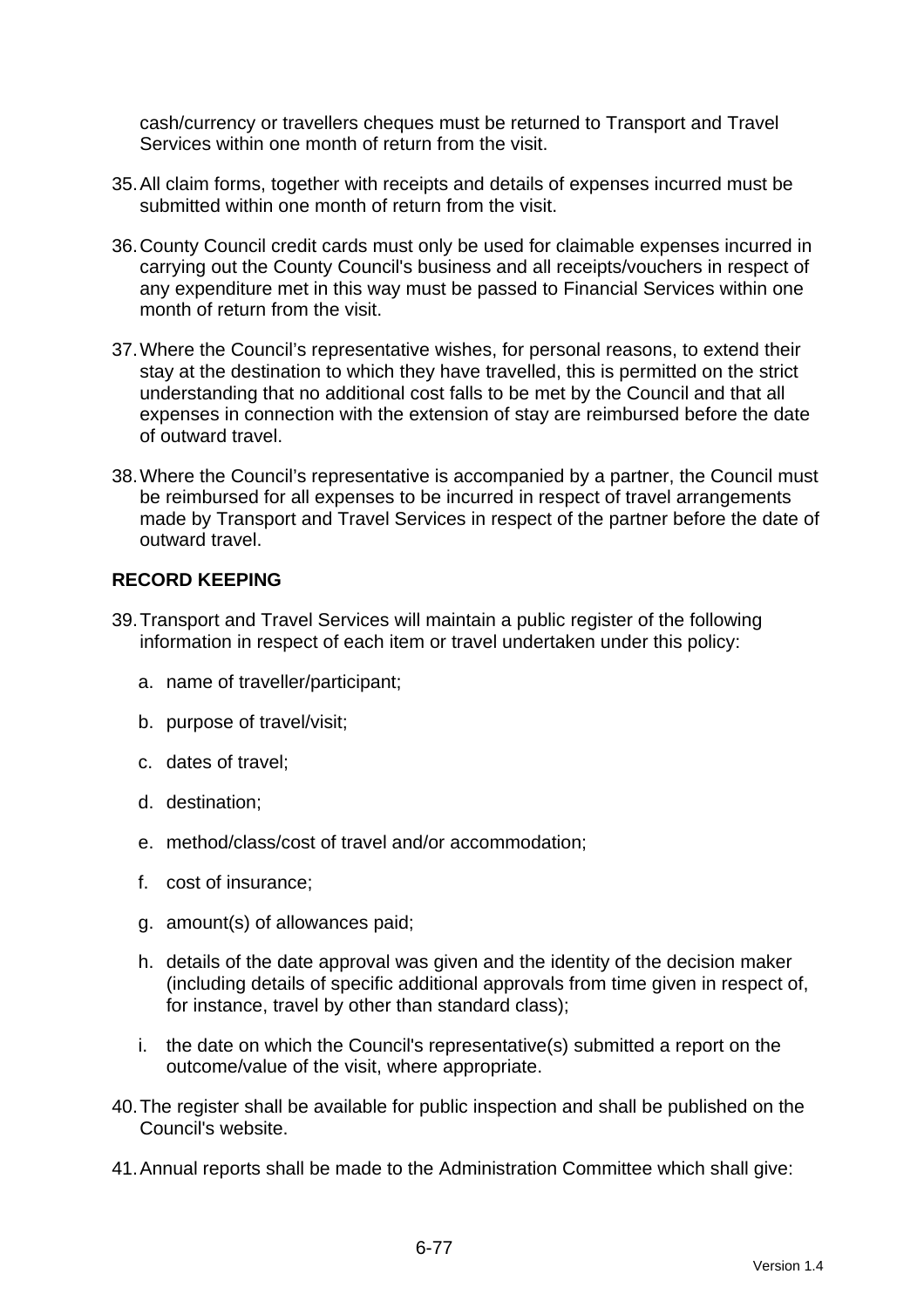- a. details of the totality of travel undertaken under this policy;
- b. information as to occasions upon which other than standard/economy class travel or its equivalent has been used.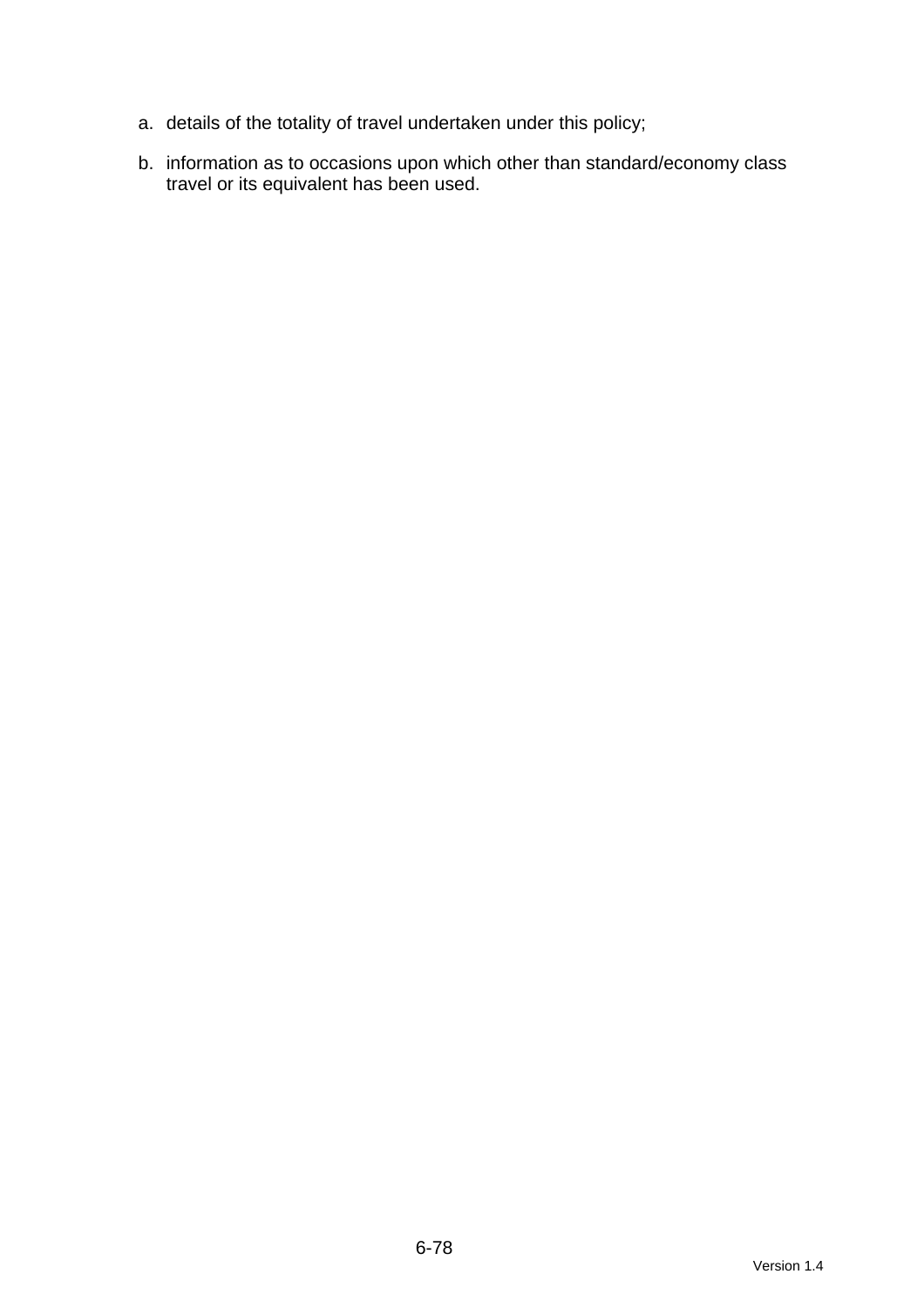#### **PART B – CODES OF CONDUCT AND GUIDANCE FOR COUNCILLORS AND OFFICERS**

### **COUNCILLOR CODE OF CONDUCT**

### **INTRODUCTION**

- 1. The public is entitled to expect the highest standards of conduct from all Councillors and co-opted members of the County Council.
- 2. The Code sets out the standards of service that are expected from Councillors and co-opted members of the Council. In particular, Councillors and co-opted members should act in an open and transparent manner and should not do anything which would prejudice the reputation of the Council.
- 3. It is important Councillors and co-opted members understand their position as regards standards of conduct, and if in any doubt should seek guidance. This is because in some circumstances a breach of the Code could be a criminal offence and because any person could make a complaint to the Council if they believe a Councillor or co-opted member has breached the Code.
- 4. This Code is adopted in accordance with Section 27(2) of the Localism Act 2011.

## **UNDERLYING PRINCIPLES**

5. As a Councillor or co-opted member of the Council you must have regard to the following principles – selflessness, integrity, objectivity, accountability, openness, honesty and leadership.

## **GENERAL CONDUCT**

- 6. Accordingly, when acting in your capacity as a Councillor or co-opted member:
	- a. You must act solely in the public interest and should never improperly confer an advantage or disadvantage on any person or act to gain financial or other material benefits for yourself, your family, a friend or close associate;
	- b. You must not place yourself under a financial or other obligation to outside individuals or organisations that might seek to influence you in the performance of your official duties;
	- c. When carrying out your public duties you must make all choices, such as making public appointments, awarding contracts or recommending individuals for rewards or benefits, on merit;
	- d. You are accountable for your decisions to the public and you must cooperate fully with whatever scrutiny is appropriate to your office;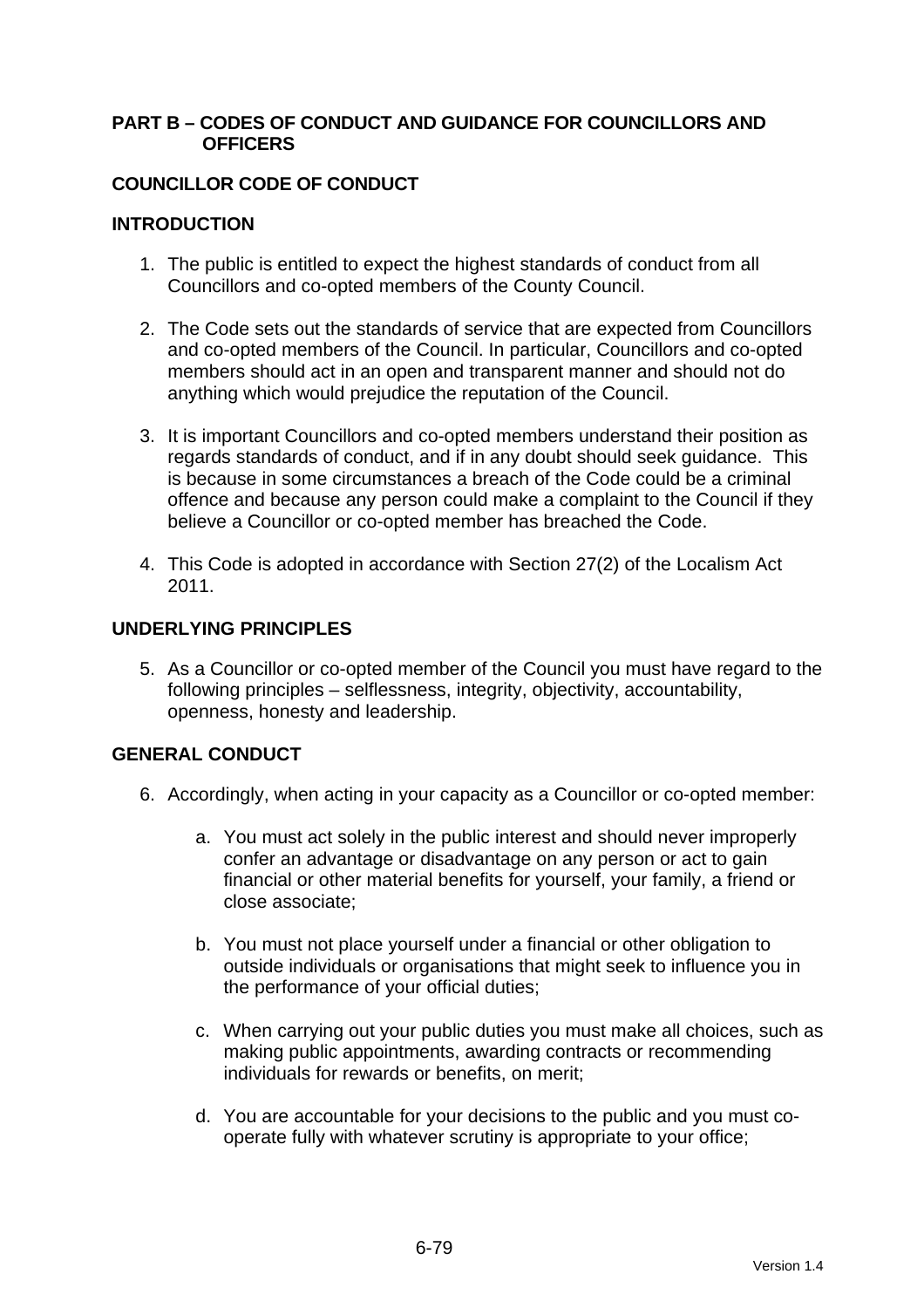- e. You must be as open as possible about your decisions and actions and the decisions and actions of the Council and should be prepared to give reasons for those decisions and actions;
- f. You must declare any private interests, both pecuniary and nonpecuniary, that relate to your public duties and must take steps to resolve any conflicts arising in a way that protects the public interest, including registering and declaring interests in a manner conforming with the procedures set out in the box below;
- g. You must, when using or authorising the use by others of the resources of the Council, ensure that such resources are not used improperly for political purposes (including party political purposes) and you must have regard to any applicable Local Authority Code of Publicity made under the Local Government Act 1986;
- h. You must promote and support high standards of conduct when serving in your public post, in particular as characterised by the above requirements, by leadership and example

### **REGISTERING AND DECLARING PECUNIARY AND NON-PECUNIARY INTERESTS**

- 7. You must, within 28 days of taking office as a Councillor or co-opted member, notify the Council's Monitoring Officer of any Disclosable Pecuniary Interest (we have set out the definition of a Disclosable Pecuniary Interest in the Appendix to this Code), where the pecuniary interest is yours, or that of your spouse, civil partner, or a person you are cohabiting with.
- 8. You must declare any Disclosable Pecuniary Interests and private interests, both pecuniary and non-pecuniary, to any meeting of the Council at which you are present and have an interest in any matter being considered.
- 9. If the interest being declared is a "sensitive interest" you only have to disclose the fact you have an interest but do not need to disclose the nature of the interest.
- 10. Following any disclosure of a Disclosable Pecuniary Interest not on the Council's register, you must notify the Monitoring Officer of the interest within 28 days of the date of disclosure.
- 11. Unless dispensation has been granted, you may not participate in any discussion of, vote on, or discharge any function related to any matter in which you have a Disclosable Pecuniary Interest.
- 12. Additionally, you are required to leave the room in which the meeting is being held whilst the matter is under consideration in accordance with the Council and Committee procedure rules, paragraphs 17 and 12 respectively.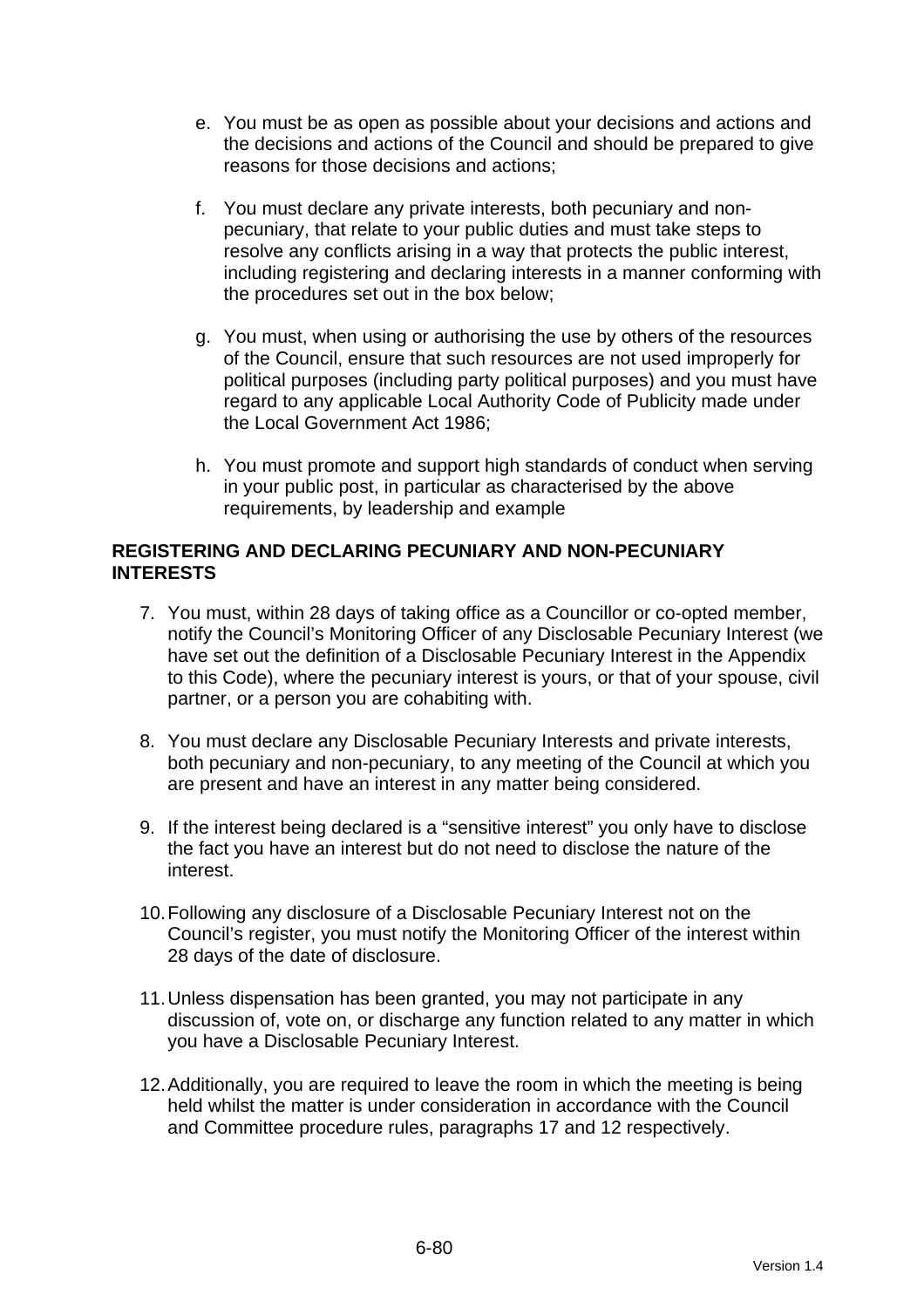## **SENSITIVE INTEREST**

- 13. Where you are concerned that the disclosure of an interest would lead to you or a person connected with you being subject to violence or intimidation, you may request the Monitoring Officer to agree that the interest is a "sensitive interest".
- 14. If the Monitoring Officer agrees, then you merely have to disclose the existence of the interest rather than the detail of it, at a meeting, and the Monitoring Officer can exclude the detail of the interest from the Council's publicly available version of the register.
- 15. You must, within 28 days of becoming aware of any change of circumstances which means that information excluded is no longer a "sensitive interest", notify the Council's Monitoring Officer in writing.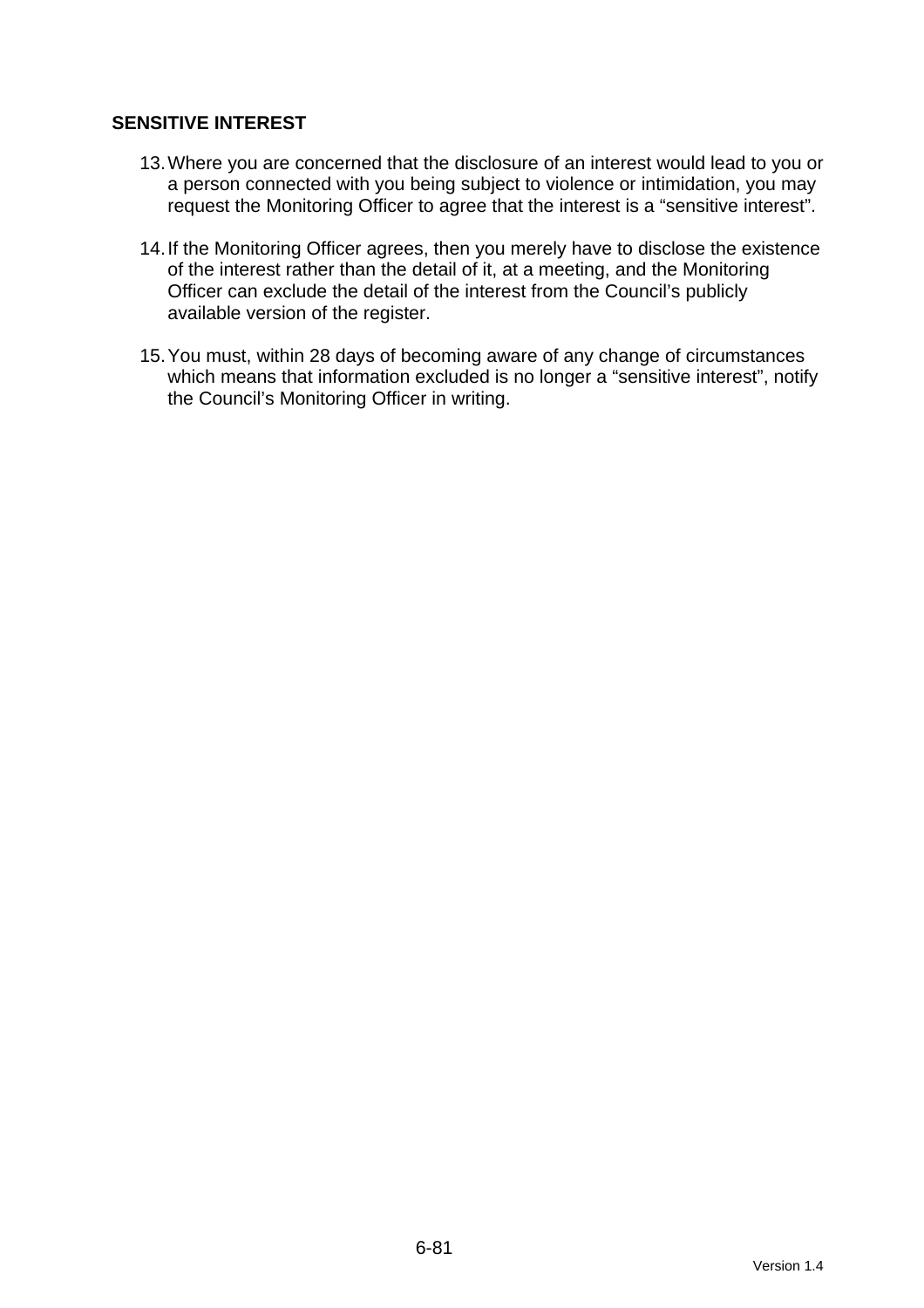# **APPENDIX**

## **DISCLOSABLE PECUNIARY INTERESTS**

| <b>Interest</b>                                      | <b>Prescribed description</b>                                                                                                                                                                                                                                                                                                                                                                               |
|------------------------------------------------------|-------------------------------------------------------------------------------------------------------------------------------------------------------------------------------------------------------------------------------------------------------------------------------------------------------------------------------------------------------------------------------------------------------------|
| Employment, office, trade, profession or<br>vocation | employment, office,<br>Any<br>trade,<br>profession or vocation carried on for<br>profit or gain.                                                                                                                                                                                                                                                                                                            |
| Sponsorship                                          | Any payment or provision of any other<br>financial benefit (other than from the<br>Council) made or provided within the<br>previous 12 months (up to and including<br>the date of notification of the interest) in<br>respect of any expenses incurred by you<br>carrying out duties as a member, or<br>towards your election expenses.                                                                     |
|                                                      | This includes any payment or financial<br>benefit from a trade union within the<br>meaning of the Trade Union and Labour<br>Relations (Consolidation) Act 1992.                                                                                                                                                                                                                                             |
| Contracts                                            | Any contract which is made between<br>you, your spouse or civil partner or<br>person with whom you are living as a<br>spouse or civil partner (or a body in<br>which you or they have a beneficial<br>interest) and the Council<br>(a) under which goods or services are<br>to be provided or works are to be<br>executed; and<br>(b) which<br>fully<br>has<br>not<br>been<br>discharged                    |
| Land                                                 | Any beneficial interest in land which is<br>within the Council's area.<br>For this purpose "land" includes an<br>easement, servitude, interest or right in<br>or over land which does not carry with it<br>a right for you, your spouse, civil partner<br>or person with whom you are living as a<br>spouse or civil partner (alone or jointly<br>with another) to occupy the land or to<br>receive income. |
| Licences                                             | Any licence (alone or jointly with others)<br>to occupy land in the Council's area for a<br>month or longer.                                                                                                                                                                                                                                                                                                |
| Corporate tenancies                                  | Any tenancy where (to your knowledge)<br>(a) the landlord is the Council; and                                                                                                                                                                                                                                                                                                                               |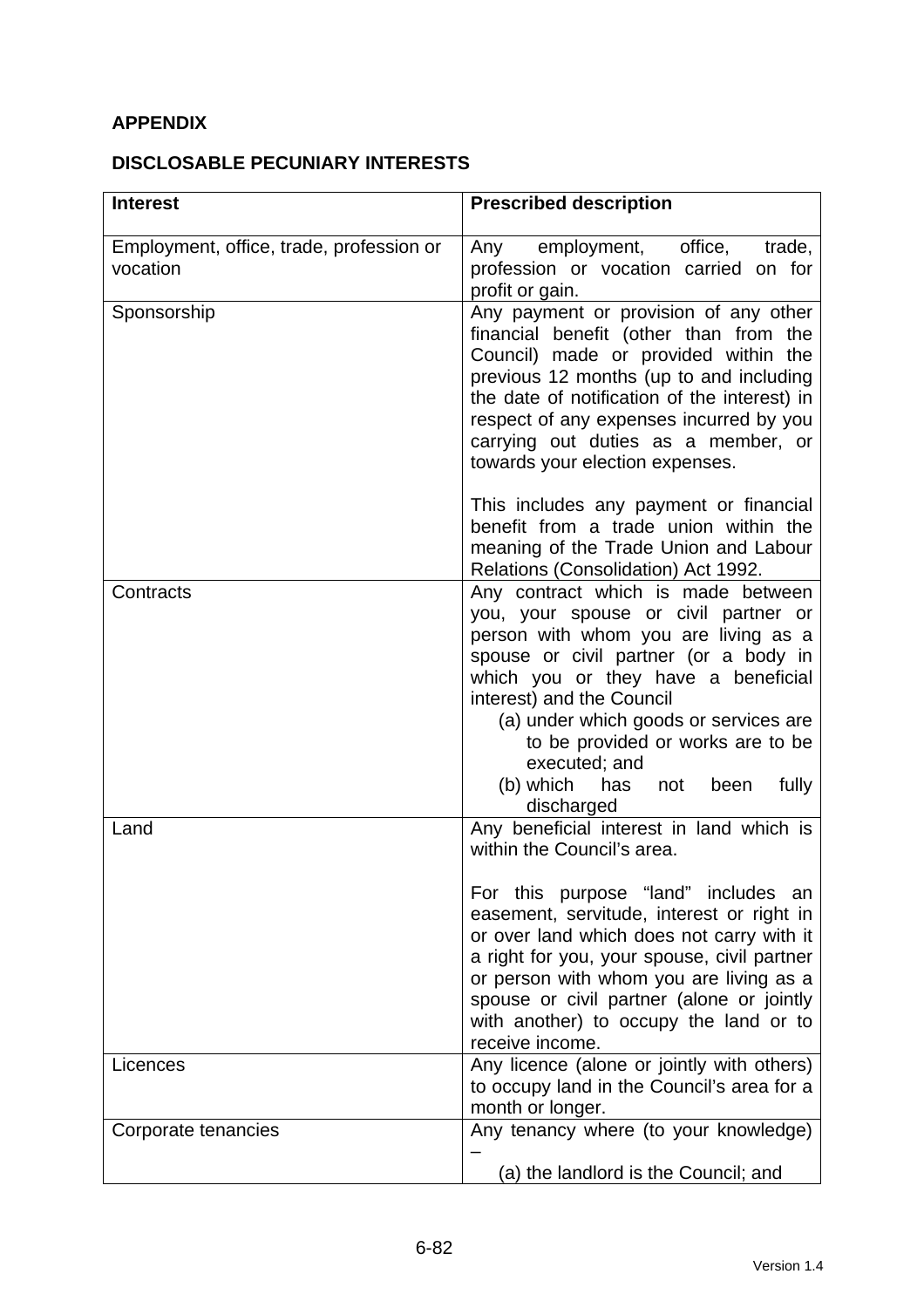| <b>Securities</b> | (b) the tenant is a body in which you,<br>your spouse or civil partner or a<br>person you are living with as a<br>spouse or civil partner has a<br>beneficial interest<br>Any beneficial interest in securities of a<br>body where -                                                                                                                                       |
|-------------------|----------------------------------------------------------------------------------------------------------------------------------------------------------------------------------------------------------------------------------------------------------------------------------------------------------------------------------------------------------------------------|
|                   | (a) that body (to your knowledge) has<br>a place of business or land in the<br>Council's area; and                                                                                                                                                                                                                                                                         |
|                   | (b) either $-$                                                                                                                                                                                                                                                                                                                                                             |
|                   | i.<br>The total nominal value of the<br>securities exceeds £25,000 or<br>one hundredth of the total<br>issued share capital of that<br>body; or                                                                                                                                                                                                                            |
|                   | ii.<br>If the share capital of that body<br>is of more than one class, the<br>nominal value<br>of the<br>total<br>shares of any one class in<br>which you, your spouse or civil<br>partner or person with whom<br>you are living as a spouse or<br>civil partner has a beneficial<br>interest exceeds one hundredth<br>of the total issued share capital<br>of that class. |
|                   | For this purpose, "securities"<br>means<br>shares, debentures, debenture stock,<br>loan stock, bonds, units of a collective<br>investment scheme within the meaning of<br>the Financial Services and Markets Act<br>2000<br>and other securities of<br>any<br>description, other than money deposited<br>with a building society.                                          |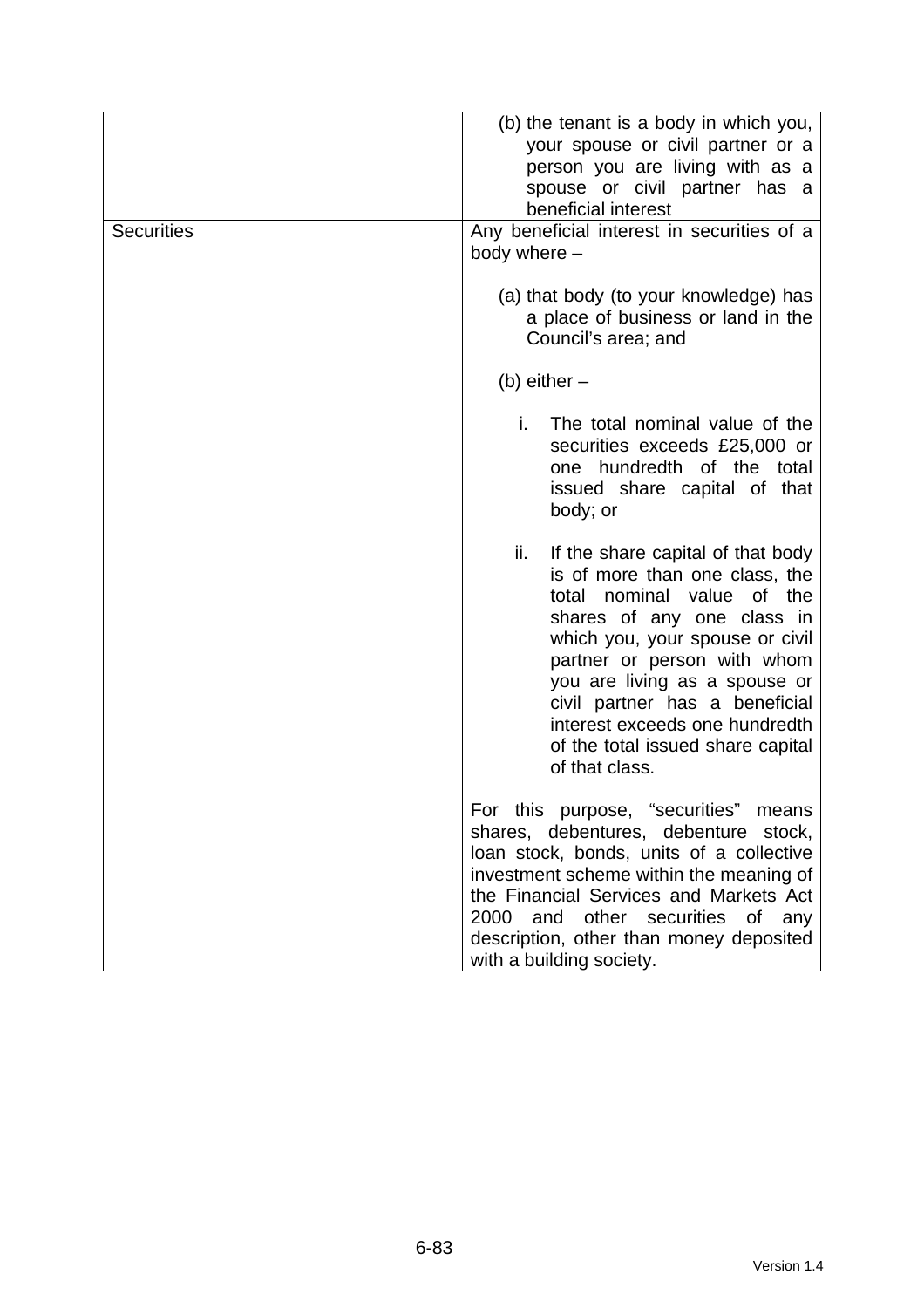## **OFFICER CODE OF CONDUCT**

### **INTRODUCTION**

- 1. The public is entitled to expect the highest standards of conduct from all officers of the County Council.
- 2. The Code sets out the standards of service that are expected from officers of the Council. In particular, officers should act in an open and transparent manner and should not do anything which would prejudice the reputation of the Council.
- 3. The Code should be read and operated in conjunction with the Council's Constitution and the Personnel Handbook. It is important officers understand their position as regards standards of conduct, and if in any doubt should seek guidance.

## **UNDERLYING PRINCIPLES**

- 4. All officers of the Council must at all times observe this Code. Failure to comply with the Code and the standards of service expected could result in disciplinary action.
- 5. All officers must act within the law whilst undertaking their official duties. Where an officer is a member of a professional body, the officer must also comply with any standards of conduct which are set by that body.
- 6. Officers are expected to:
	- a. Provide the highest possible standard of service to the public. Where officers are aware of any contraventions of this Code, illegality, misconduct or breach of procedure they should notify their line manager;
	- b. Provide appropriate advice to Councillors and other officers with impartiality.
- 7. Officers must consult the Monitoring Officer and the Chief Finance Officer if they have doubts about the legality of a decision, or suspect maladministration or financial impropriety.
- 8. The Code does not seek to address every possible circumstance, and simply because a particular action may not be addressed within the Code, this does not condone that action by omission.

#### **PERSONAL INTERESTS**

- 9. Officers must declare to their Corporate Director any financial interests or non-financial interests which could or could be perceived to conflict with their role with the Council.
- 10. A record of any such interests will be maintained by the relevant Corporate **Director**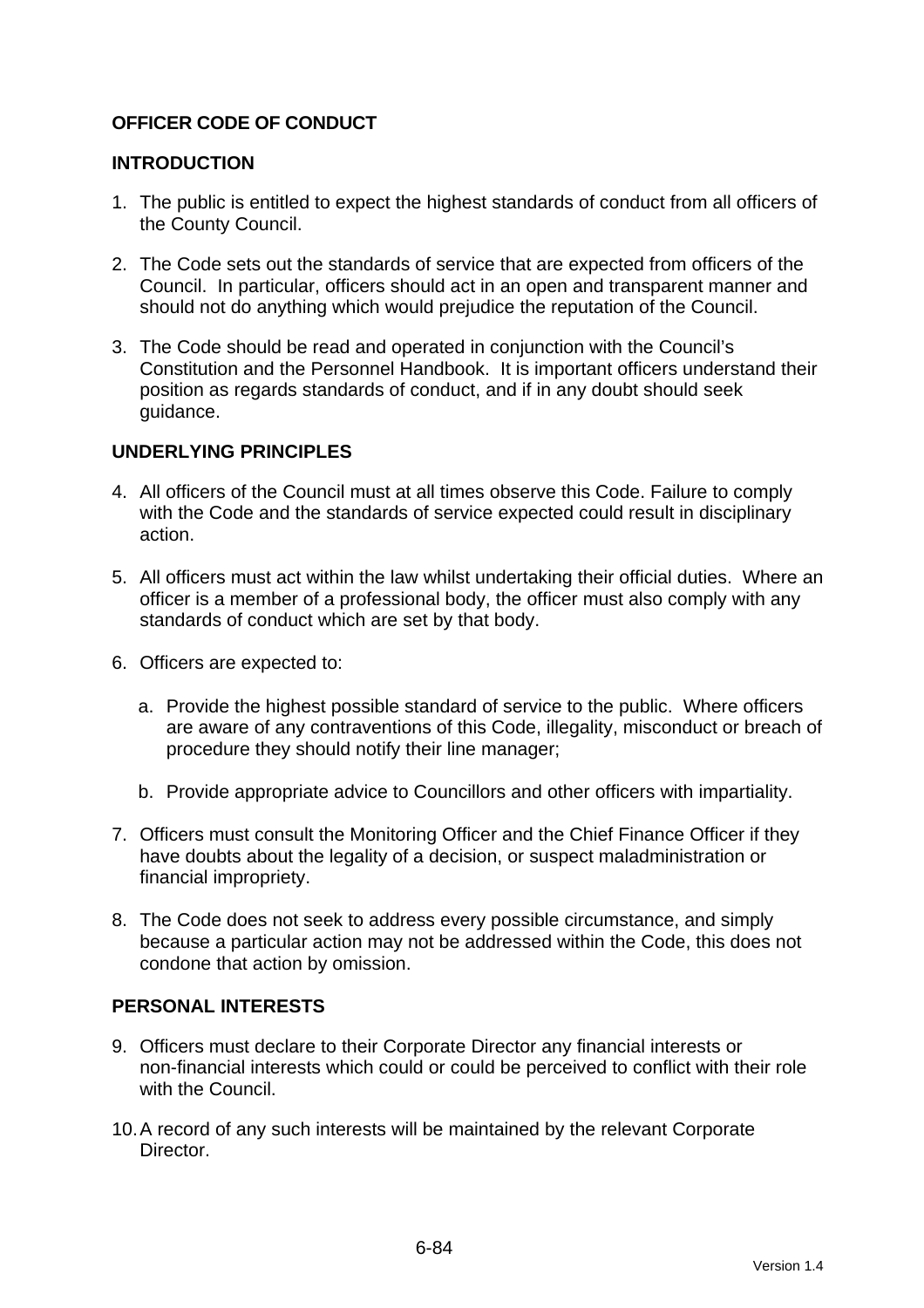- 11. Officers who have a direct or indirect financial interest in any contract must ensure that their Corporate Director is aware and should have no involvement with the award of or management of that contract.
- 12. If an officer is not sure about whether they have an interest, they should seek advice from the Monitoring Officer.

## **BRIBERY AND CORRUPTION**

- 13. Officers must be aware that it is a serious criminal offence for them to receive or give any gift, loan, fee, reward or advantage for doing or not doing anything or showing favour or disfavour to any person in their official capacity as a result of any such gift, etc.
- 14. It should be stressed that this covers all aspects of an officer's responsibilities. For example, showing favouritism to a client in the provision of a service in return for a favour or gift would be corrupt. As would awarding a contract to a contractor as a direct result of receiving a gift.
- 15. In particular:
	- a. Officers should not accept a gift or hospitality from a contractor or other person outside the Council if they know or suspect that it is offered or provided with the expectation that a commercial or contractual advantage will be provided in return;
	- b. Officers should not accept a payment from a contractor or other person outside the Council if they know or suspect that it is offered or provided with the expectation that they will obtain a commercial or contractual advantage in return;
	- c. Officers should not give, promise to give, or offer a payment, gift or hospitality with the expectation or hope that a commercial or contractual advantage will be received, or to reward a commercial or contractual advantage already given.

#### **WHAT TO DO IF YOU ARE OFFERED A GIFT**

- 16. It is reasonable to accept a modest gift of a promotional character given to a wide range of people, and not uniquely to the officer, such as calendars, diaries, pens and other articles of use in the office or job. Modest gifts at the conclusion of any courtesy visit to a factory or firm of the sort normally given by that firm may also be accepted.
- 17. From time to time, officers may be offered other higher value or personal gifts. You need to consider why you have been offered the gift. If you are in doubt as to the motive behind the gift, you should seek advice from your Corporate Director as to whether it is appropriate to accept it. No gift worth over £25 should be accepted under any circumstances. Any gift offered, whether accepted or refused, should be recorded in the departmental gift and hospitality register.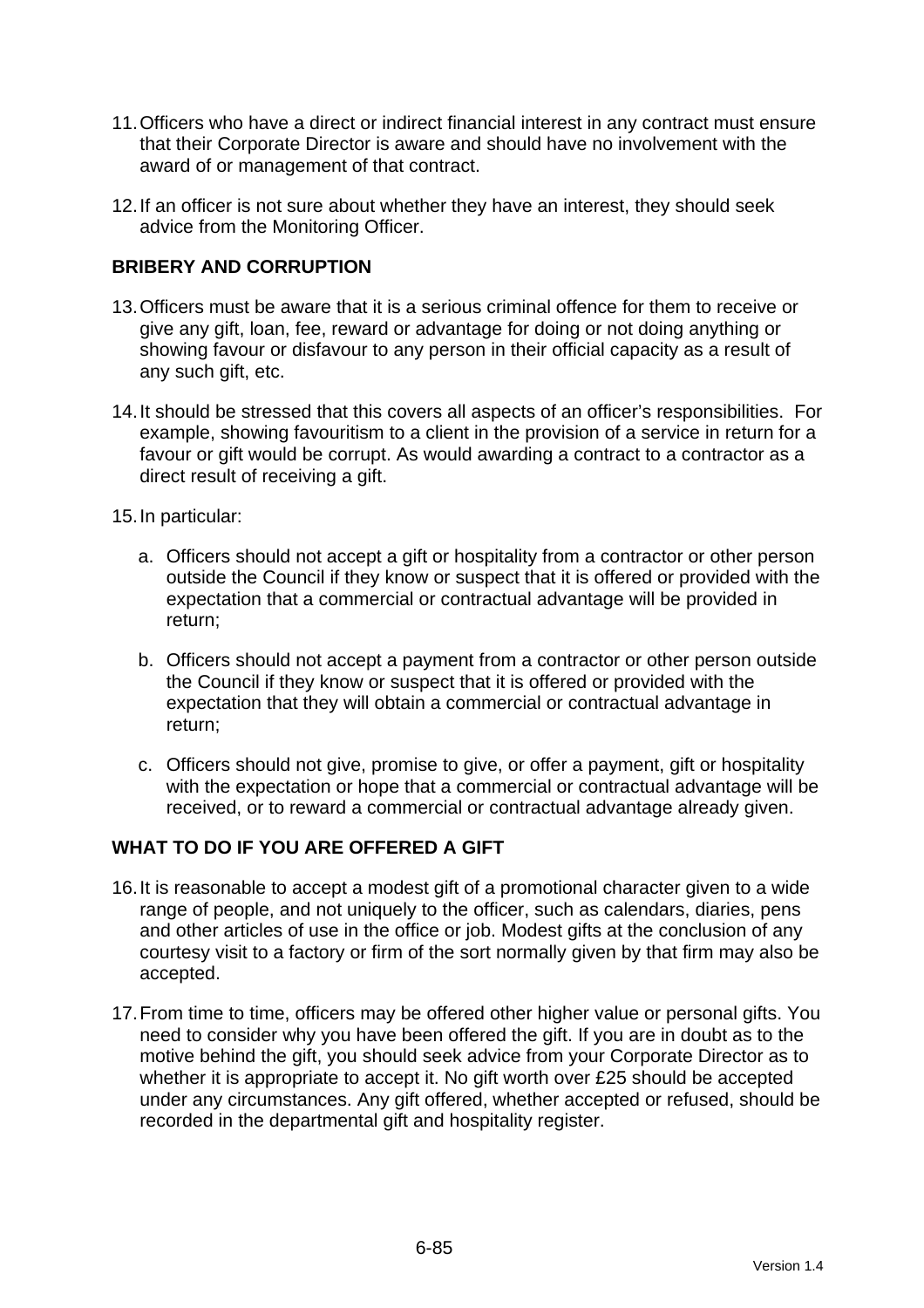## **WHAT TO DO IF YOU ARE OFFERED HOSPITALITY**

- 18. Officers of the Council should only accept offers of hospitality if they are invited in their role as a Council representative. Offers to attend purely social or sporting functions should be accepted only when these are significant for Nottinghamshire, or where the Council should be seen to be represented. Acceptance of such invitations should be cleared in advance with the relevant Corporate Director, and should be recorded in the departmental gift and hospitality register.
- 19. When hospitality has to be declined, the third party offering the hospitality should be courteously but firmly informed of the procedures and standards operating within the Council. When receiving hospitality, officers should be particularly sensitive as to its timing in relation to decisions which the Council may be taking affecting those providing the hospitality.
- 20. There may be circumstances where it will not always be possible, or even desirable, to reject offers of hospitality on a modest scale. Acceptable examples would include official hospitality at a function organised by a public authority; refreshments following a site visit; or a working lunch of a modest standard to enable the parties to continue to discuss business. The decision whether to accept or not must depend on the circumstances in each case. These circumstances will also determine whether the hospitality needs to be entered in the register of officers' interests. If in doubt officers should err on the side of caution and enter the appropriate details in the departmental register of officers' interests.

## **RECEIVING SPONSORSHIP OR GRANT AID**

21. Officers must provide details to their Corporate Director of any benefit they (or their partner, spouse or relative) may be likely to receive as a result of any proposed Council sponsorship or grant aid.

## **USE OF PUBLIC FUNDS**

22. Officers must ensure that they use public funds entrusted to them in a responsible and lawful manner. They should strive to ensure value for money to the local community and to avoid legal challenge to the Council.

## **POLITICAL NEUTRALITY**

- 23. Officers serve the Council as a whole. It follows they must serve all Councillors and not just those of the majority group, and must ensure that the individual rights of all Councillors are respected.
- 24. Officers may be required to advise political groups. They must do so in ways which do not compromise their political neutrality.
- 25. Officers must follow Council policies and must not allow their own personal or political opinions to interfere with their work.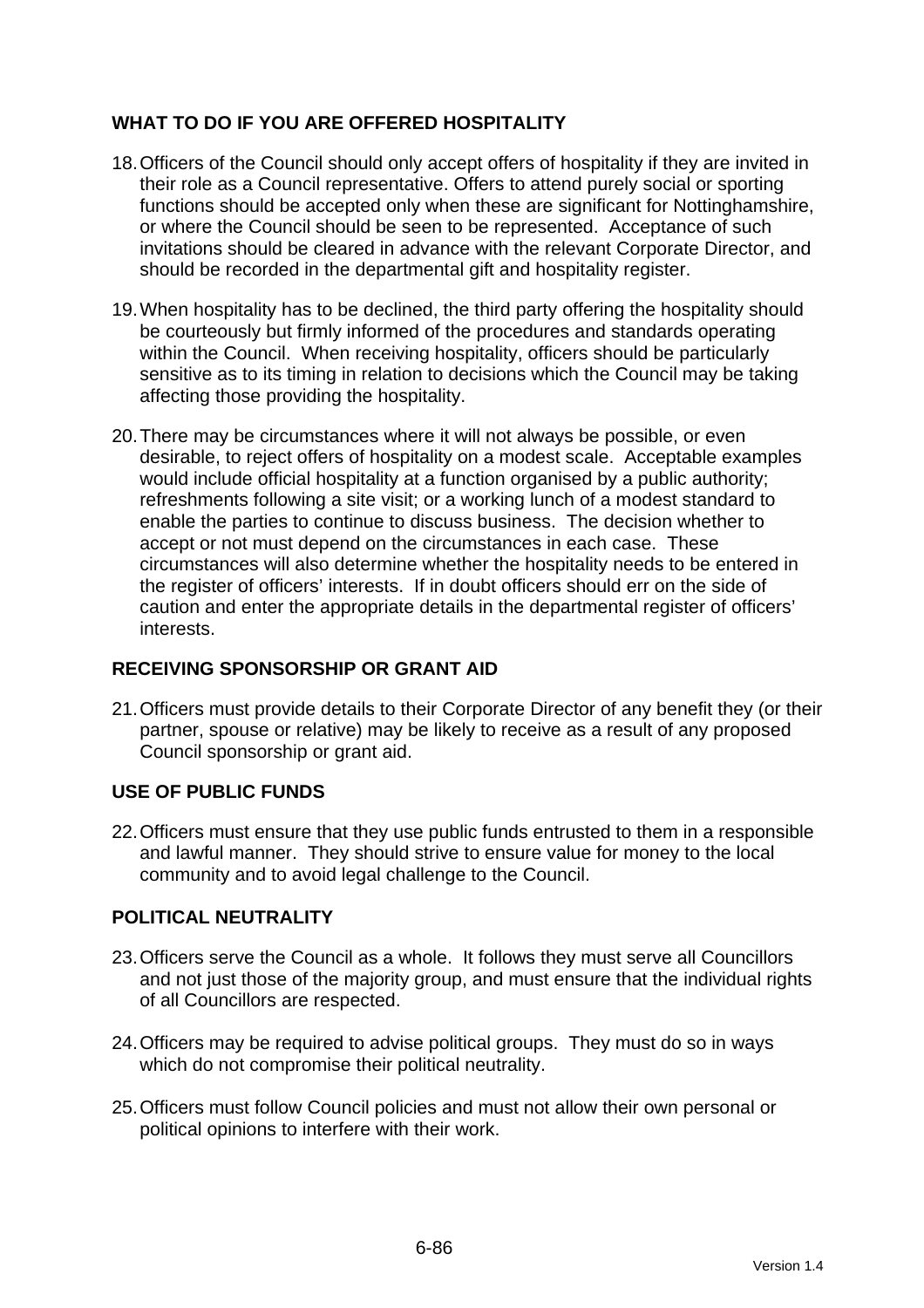## **EQUALITY ISSUES**

- 26. The Council believes in equality and will not tolerate any harassment, intimidation, unfair discrimination or victimisation, by officers.
- 27. The Council has a statutory duty to promote equality. Officers should not by their manner or speech be discriminatory with regards to a person's age, disability, gender reassignment, marriage and civil partnership, pregnancy and maternity, race, religion or belief, sex or sexual orientation.
- 28. Each officer has a duty to ensure that the appropriate standards of conduct are upheld both by themselves and by colleagues at all times.

## **THE RELATIONSHIP BETWEEN OFFICERS AND COUNCILLORS**

29. Officers should refer to the Protocol for Councillor/Officer Working Relations in Part Six of this Constitution.

## **THE RELATIONSHIP BETWEEN OFFICERS AND THE PUBLIC**

- 30. Officers should always remember their responsibilities to the community of Nottinghamshire and ensure courteous, efficient and impartial service delivery to all groups and individuals they have dealings with.
- 31. Officers should be cautious when blogging or using social networking sites outside of work and avoid publishing, or allowing to be published, any material, including comments or images, which could damage their professional reputation and/or bring the Council into disrepute.

## **THE RELATIONSHIP BETWEEN OFFICERS AND CONTRACTORS**

- 32. All relationships of a business or private nature with external contractors, or potential contractors, should be made known to an appropriate senior manager.
- 33. Officers must exercise fairness and impartiality when dealing with all customers, suppliers, other contractors and sub-contractors.
- 34. Officers who are privy to confidential information on tenders or costs for either internal or external contractors should not disclose that information to any unauthorised party or organisation.
- 35. Further guidance on the procedures to follow during the tendering process is contained in the Financial Regualtions in Part Six of this Constitution.

#### **APPOINTMENT AND OTHER EMPLOYMENT MATTERS**

- 36. Officers involved in appointments should ensure that these are made on the basis of merit.
- 37. In order to avoid any possible accusation of bias, officers wherever possible should not be involved in an appointment where they are related to an applicant, or have a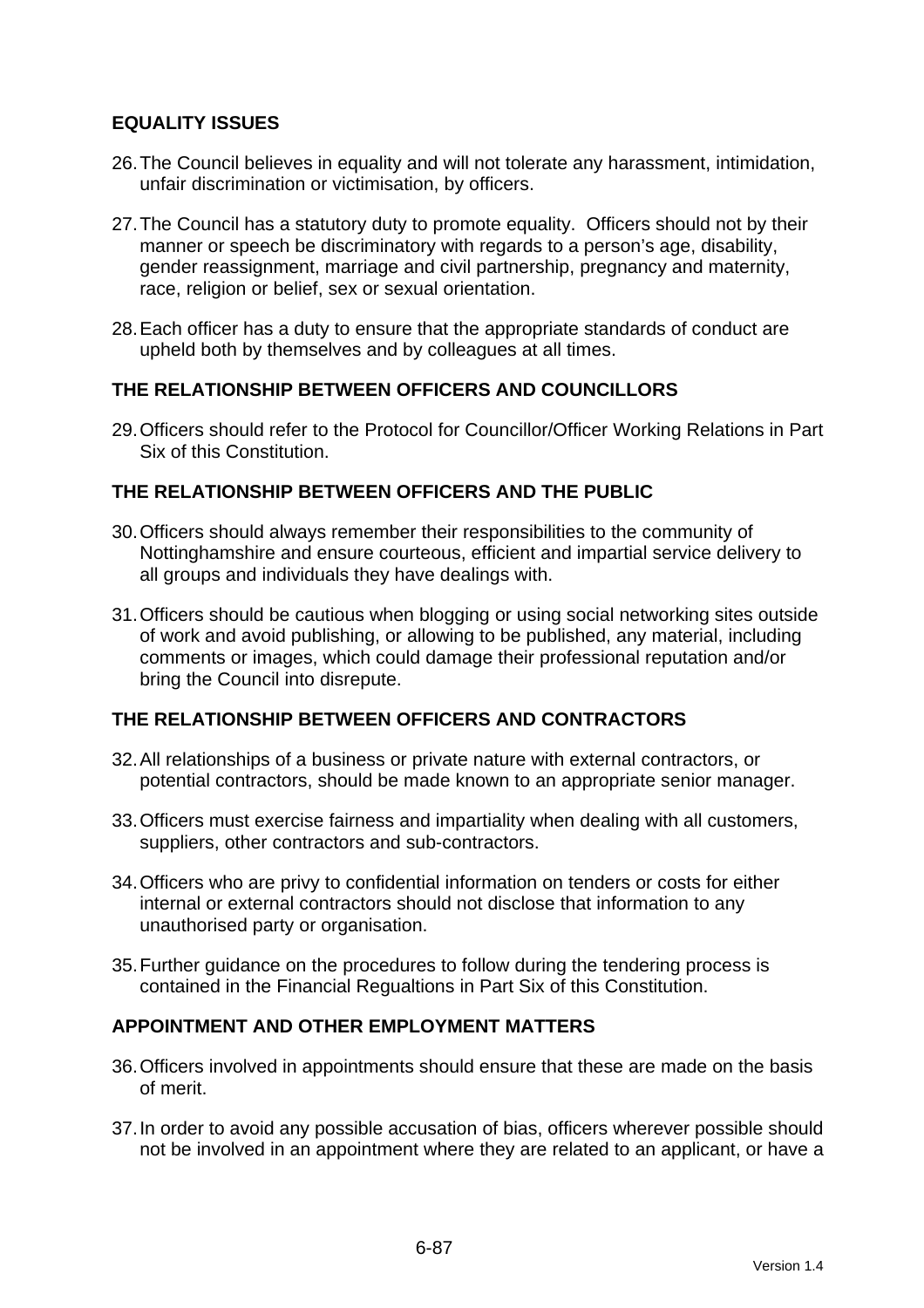close personal relationship outside work with him or her. If they must be involved, then the relationship must be disclosed to all the parties.

38. Similarly, officers should not be involved in decisions relating to discipline, promotion or pay adjustments for any officer who is a relative, partner etc.

### **WORKING FOR OUTSIDE ORGANISATIONS**

39. Officers working for outside organisations should refer to the Protocol for Involvement in Outside Bodies.

### **USE OF COUNCIL PREMISES OR FACILITIES FOR WORK NOT CONNECTED WITH THE COUNCIL**

40. Officers must not use the Council's premises or facilities for activities which are not connected with their employment with the Council, for instance the use of email, telephones, computers, photocopiers, typists, etc. A small amount of personal use may be acceptable.

## **PUBLIC SPEAKING**

- 41. Where officers are invited to address public meetings, undertake radio or television interviews etc, they will be acting as the representative of the Council, and as such should communicate the policies and procedures of the County Council in a factual and unbiased way. Officers must not express personal views in such situations.
- 42. If in a private capacity an officer is invited to comment publicly on Council policies, they should reflect upon the impact of this on the County Council's reputation and consider whether it is appropriate to comment.

### **OFFICERS FACING CRIMINAL CHARGES**

43. Any officer facing criminal charges must inform their line manager without delay.

#### **HEALTH AND SAFETY**

44. It is the responsibility of all officers to take reasonable care for the health and safety of themselves and others.

#### **DISCLOSURE OF INFORMATION**

- 45. Officers must not disclose information given to them in confidence without consent, unless the circumstances are exceptional. In this situation, advice should be sought from their line manager.
- 46. Officers disclosing personal information must comply with the Data Protection Act.
- 47. Officers should not use confidential information obtained in the course of their employment with the Council for personal use, nor should they pass it on to others who might use it for unauthorised purposes.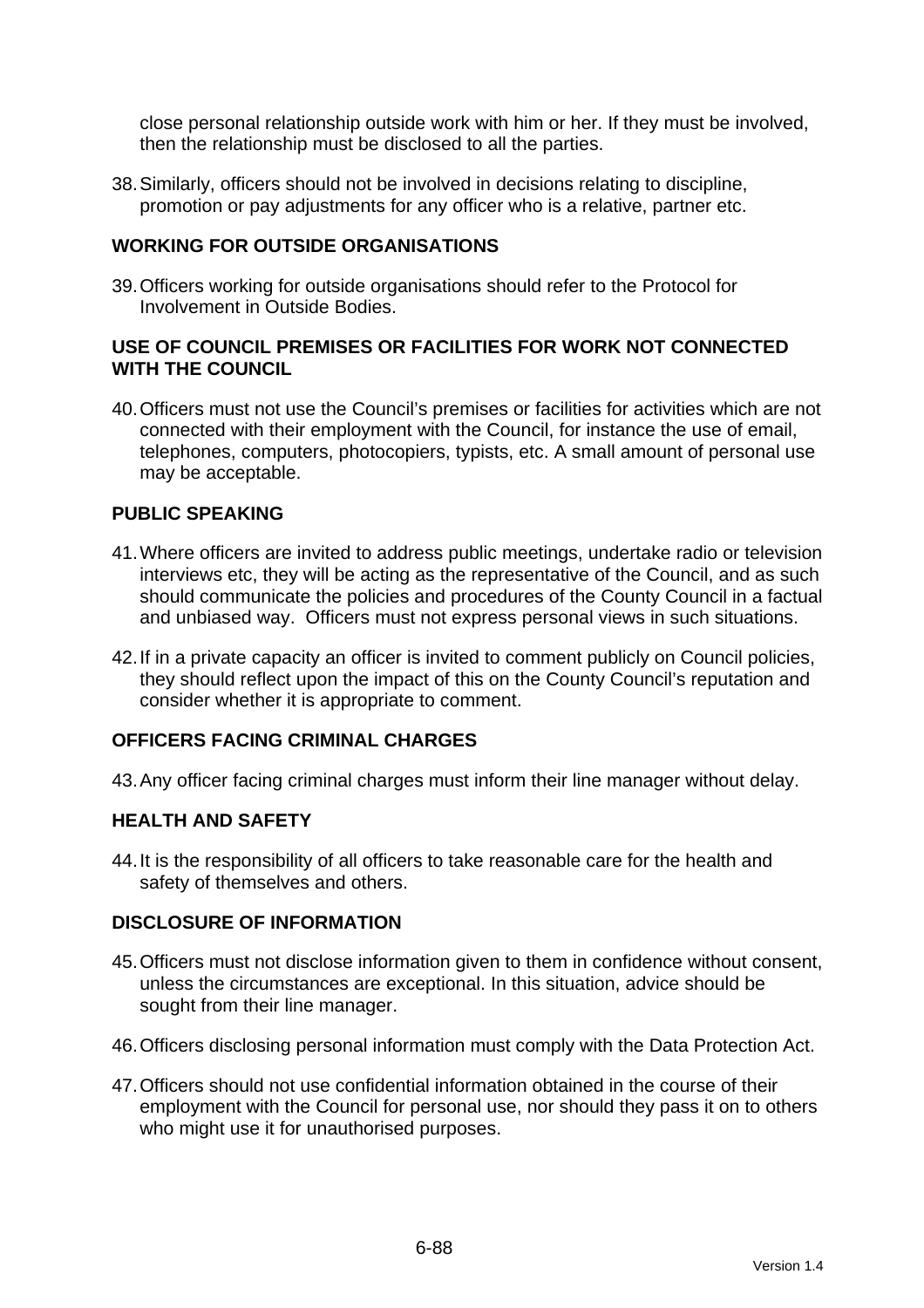48. Guidance about the information which Councillors and the public are entitled to is contained in Part Three of this Constitution.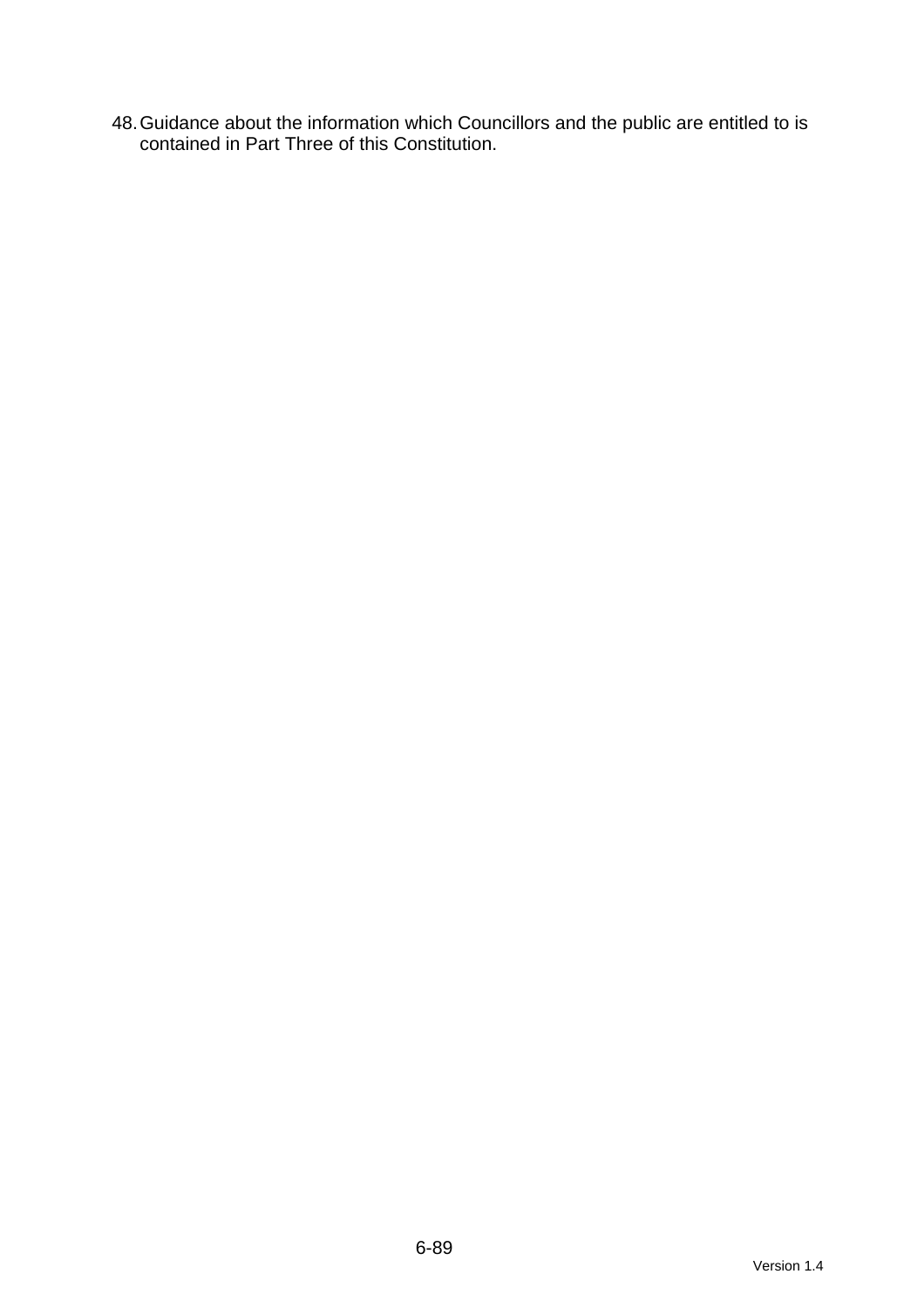## **PROTOCOL FOR COUNCILLOR AND OFFICER RELATIONSHIPS**

### **INTRODUCTION**

- 1. Mutual trust and respect between Councillors and employees is at the heart of good governance for councils. They are essential elements of the partnership necessary for the effective running of a local authority.
- 2. This protocol is a written guide to the basic elements of the relationships between Councillors and employees and seeks to:
	- a. promote trust, openness, fairness and honesty;
	- b. define roles to clarify responsibilities, avoid conflict, prevent duplication and secure compliance with the law and codes of conduct;
	- c. maintain and enhance the integrity of local government which demands the highest standards of personal conduct.
- 3. This protocol should be read and operated in conjunction with the Council's constitution, codes of conduct relating to Councillors and employees and relevant legislative requirements.
- 4. Unless the context otherwise requires, reference to a Councillor will include reference to a co-opted member.

#### **UNDERLYING PRINCIPLES**

- 5. Councillors and employees must at all times observe this protocol.
- 6. Councillors and employees must always respect the roles and duties of each other as set out below.

#### **THE ROLE OF MEMBERS**

- 7. It is the role of Councillors:
	- a. To represent the people within their communities and bring their views into the Council's decision making process through working individually or in partnership
	- b. To promote the interests of the people of Nottinghamshire when acting collectively as the Council's decision-makers
	- c. To promote the social, economic and environmental well being of the community.
	- d. Collectively to agree the policy of the County Council
	- e. To deal with individual casework and act as an advocate for constituents in resolving concerns or complaints.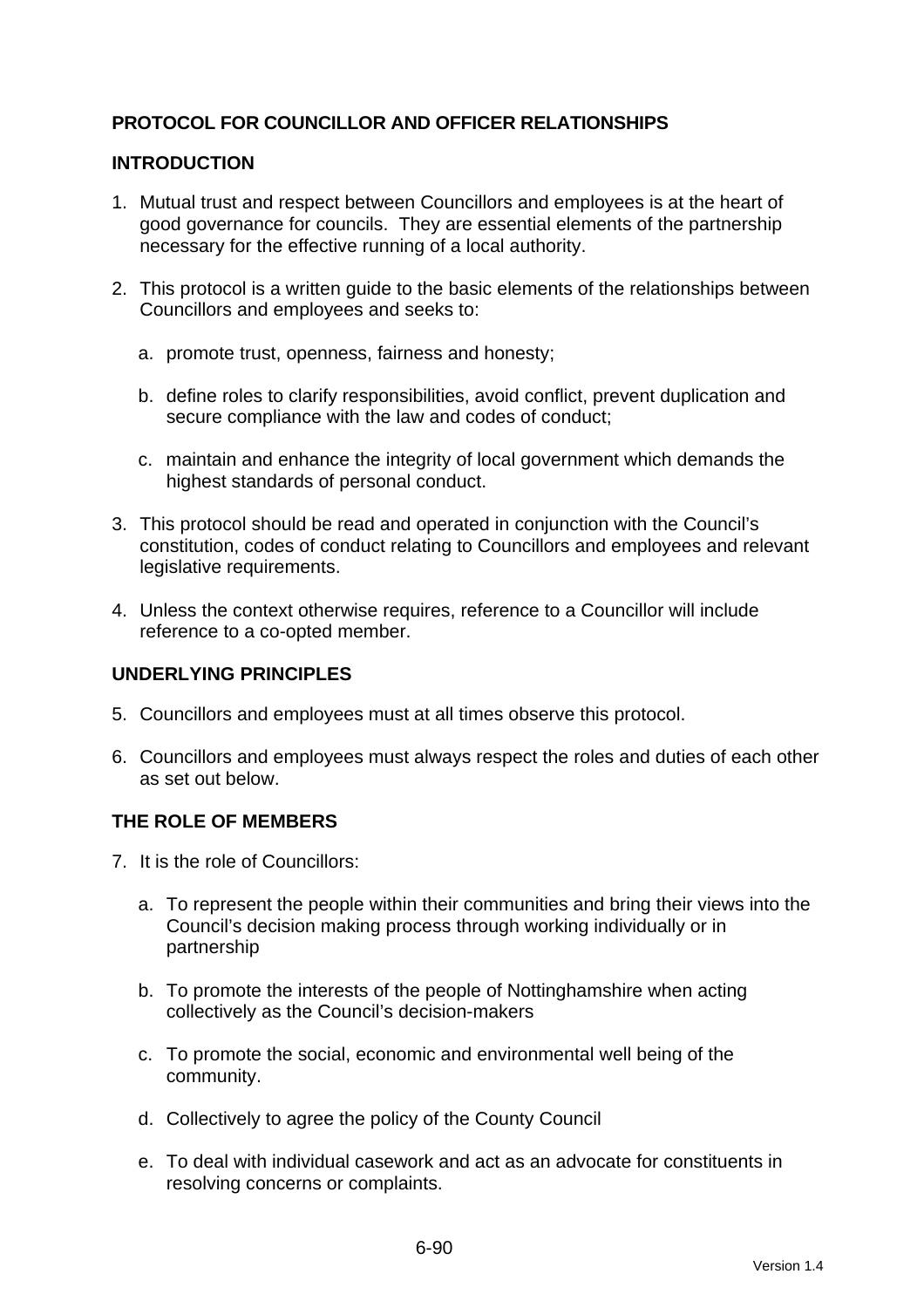- f. To balance different interests within their electoral division and represent the division as a whole.
- g. To represent the Council on external bodies as required.
- h. To promote the highest standards of conduct and ethics.

## **THE ROLE OF OFFICERS**

- 8. It is the role of officers:
	- a. To serve the community of Nottinghamshire and to deliver the highest standards of service in the most cost effective, efficient and professional manner.
	- b. To implement the policies and decisions made by Councillors.
	- c. To provide professional and technical advice.
	- d. To carry out the functions delegated to them, including the management of staff.
	- e. To provide help, support and advice to Councillors in respect of their duties and responsibilities
	- f. To report to Government departments, as required.
	- g. To represent the Council on external bodies as required.

#### **THE RELATIONSHIP BETWEEN EMPLOYEES AND COUNCILLORS**

- 9. The relationship between employees and Councillors should be characterised by mutual respect and courtesy and recognition of each others roles and responsibilities.
- 10. Collaborative working between Councillors and employees is essential but close personal familiarity can lead to damaging assumptions by others. Councillors and employees should inform the Monitoring Officer of any relationship either personal or family, or business connection which might be seen as unduly influencing their work in their respective roles. The Monitoring Officer will consider what action, if any, should be taken.
- 11. With the exception of staff specially appointed to support political groups, employees work to the instructions of their managers not individual Councillors.
- 12. Councillors must not require employees to change their professional advice or take any action which the employee considers unlawful or illegal or which would amount to maladministration or breach of a statutory duty.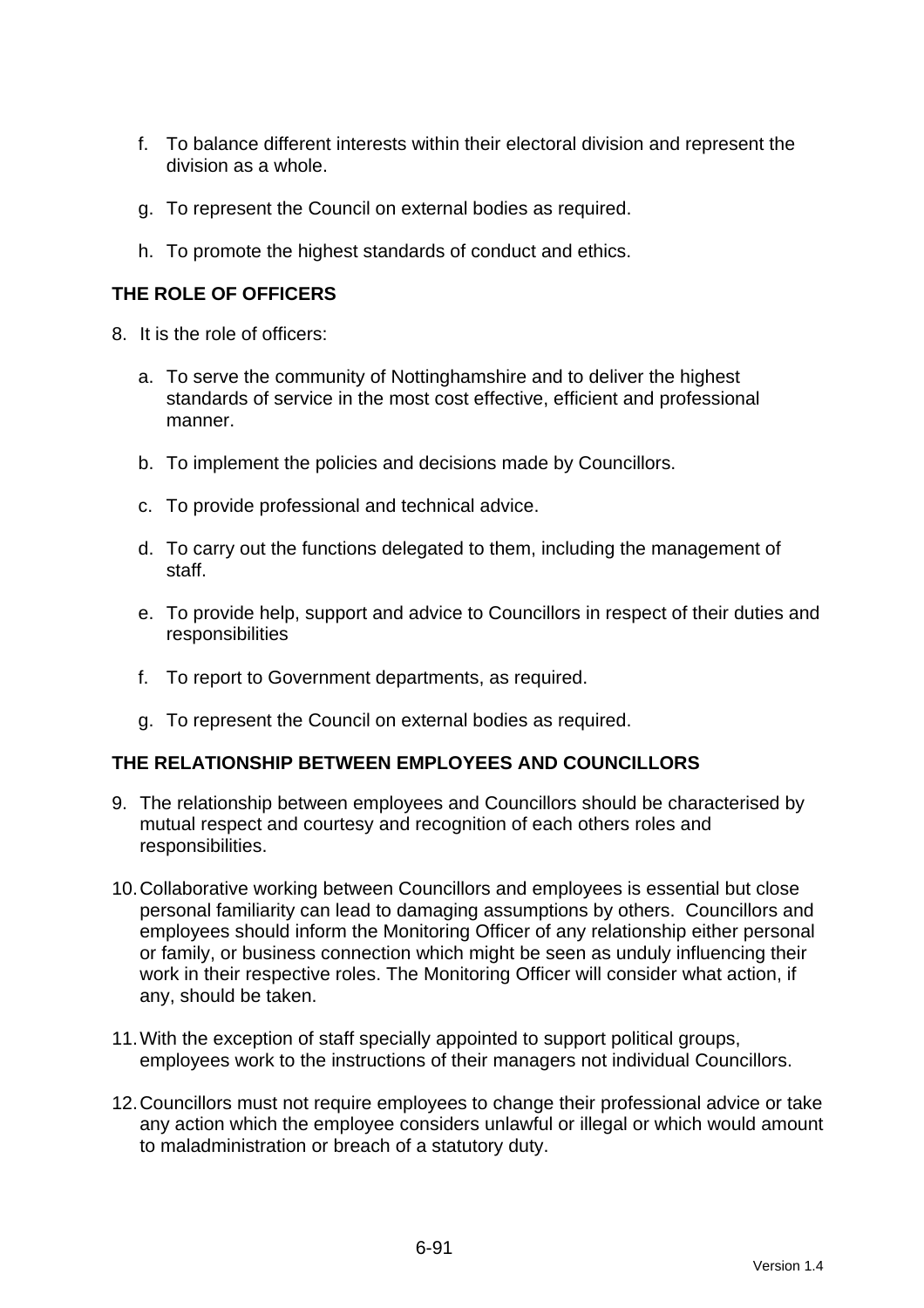- 13. Councillors should not raise matters relating to the conduct or capability of a Council employee or of employees collectively at meetings held in public or in the press. Any concerns should be raised using the procedure set out at paragraph 25 below.
- 14. The advice provided and actions taken by employees should be sensitive to the political nature of the organisation, but their advice should always be independent and unbiased.
- 15. Members must consult with the Monitoring Officer and the Chief Finance Officer about legality, maladministration and financial impropriety and if they have doubts as to whether a particular decision is or is likely to be contrary to the policy framework or budget.
- 16. The Council has a statutory duty to positively promote equality. Councillors and employees should not by their manner, speech, or in any written communication, be discriminatory with regards to a person's age, disability, gender reassignment, marriage and civil partnership, pregnancy and maternity, race, religion or belief, sex or sexual orientation.

## **OFFICER RELATIONSHIPS WITH PARTY GROUPS**

- 17. It must be recognised by all employees and Councillors that in discharging their duties employees serve the Council as a whole and not exclusively any political group, combination of groups or individual Councillors.
- 18. Employees may properly be called upon to provide advice and information to political groups but must at all times maintain political neutrality. All employees must, in their dealings with political groups and individual Councillors, treat them in a fair and even handed manner.
- 19. Employees must respect the confidentiality of any party group discussions at which they are present and unless they are requested to do so by that party group, must not relay the content of such discussions to another party group or to any other Councillor.
- 20. The only basis on which the Council can lawfully provide support services (eg stationery, typing, printing, photocopying) to Councillors is to assist them in discharging their role in their official capacity as Councillor. Such support services must therefore only be used for Council business. They must never be used for party political or campaigning activity or for private purposes.

## **EMPLOYEES TO KEEP COUNCILLORS INFORMED ABOUT LOCAL ISSUES**

21. To enable them to carry out their divisional role effectively, Councillors need to be fully informed about matters affecting their division. Corporate Directors must ensure that their staff are aware of the requirement to keep local Councillors informed.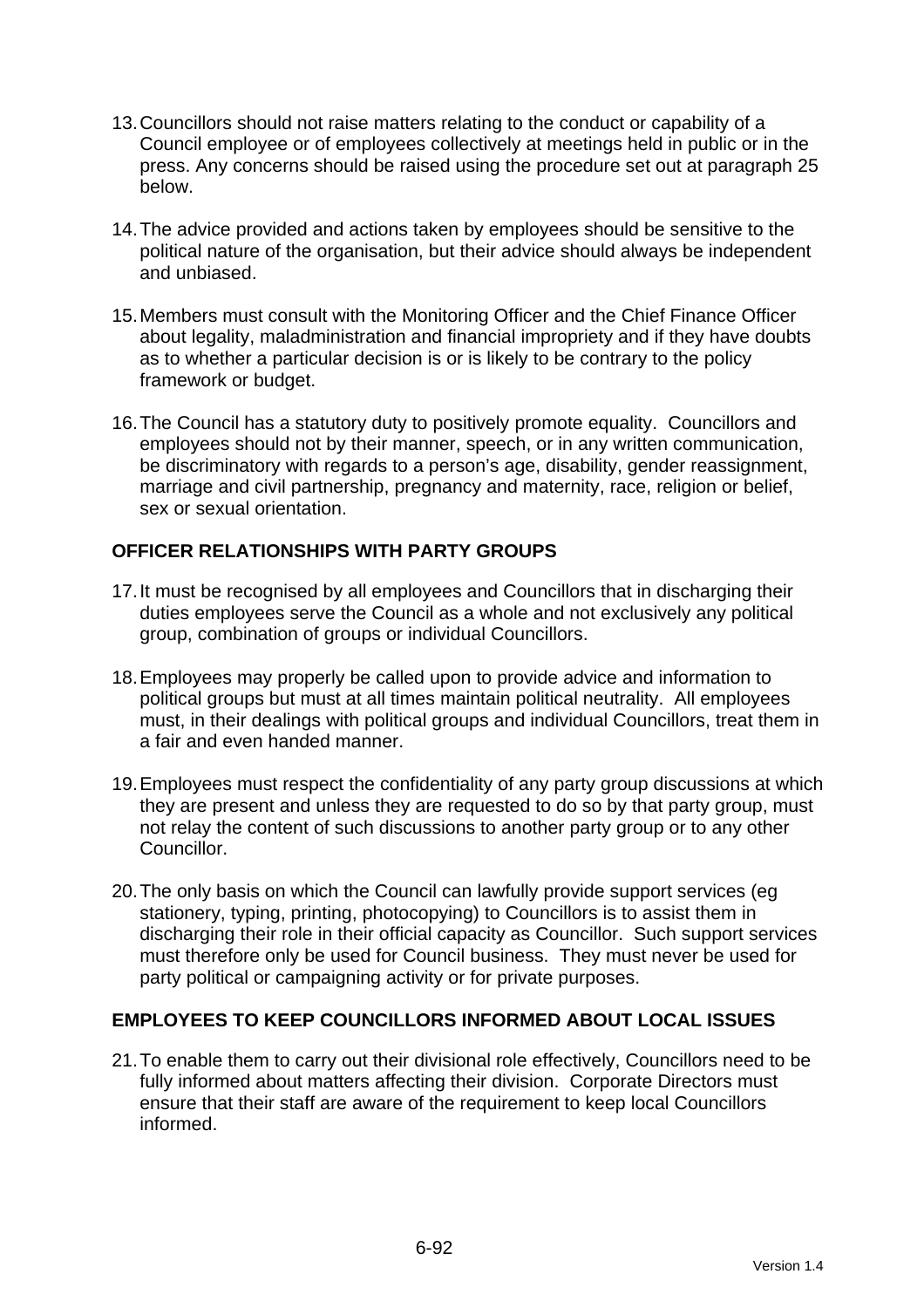22. Whenever a public meeting is organised by the Council to consider a local issue it is recommended that all Councillors representing the divisions affected should be invited to attend the meeting.

### **MEDIA RELATIONS**

- 23. All relations with the media must be conducted in accordance with the Council's agreed procedures and the law on Local Authority publicity.
- 24. Employees will make every effort to keep Councillors informed of media interest in Council activities relevant to their responsibilities and the electoral divisions they represent, especially regarding strategic or contentious matters.

#### **COMPLAINTS/CONCERNS**

#### **PROCEDURE FOR COUNCILLORS**

25. If a Councillor is dissatisfied with the conduct, behaviour or performance of an officer they should raise the matter privately with the relevant Corporate Director. If their concerns relate to a Corporate Director the concern should be raised with the Chief Executive. If the concerns relates to the Chief Executive then the concern should be raised with the Monitoring Officer and Service Director responsible for Human Resources.

## **PROCEDURE FOR EMPLOYEES**

- 26. If an employee is unhappy with the conduct or behaviour of a Councillor they should seek to resolve the matter by appropriate discussion and involvement of their Corporate Director.
- 27. In the event that matters remain unresolved they should inform the Monitoring Officer who will consider what action should be taken.

#### **SUMMARY**

28. Councillors and employees can expect the following from each other:

- a. Respect and courtesy
- b. The highest standards of integrity
- c. A working partnership
- d. An understanding of and support for respective roles, work loads and pressures
- e. Confidentiality
- f. A commitment to the Council as a whole
- 29. In addition Councillors can expect from employees:
	- a. Timely responses to enquiries
	- b. Professional advice
	- c. Regular up to date information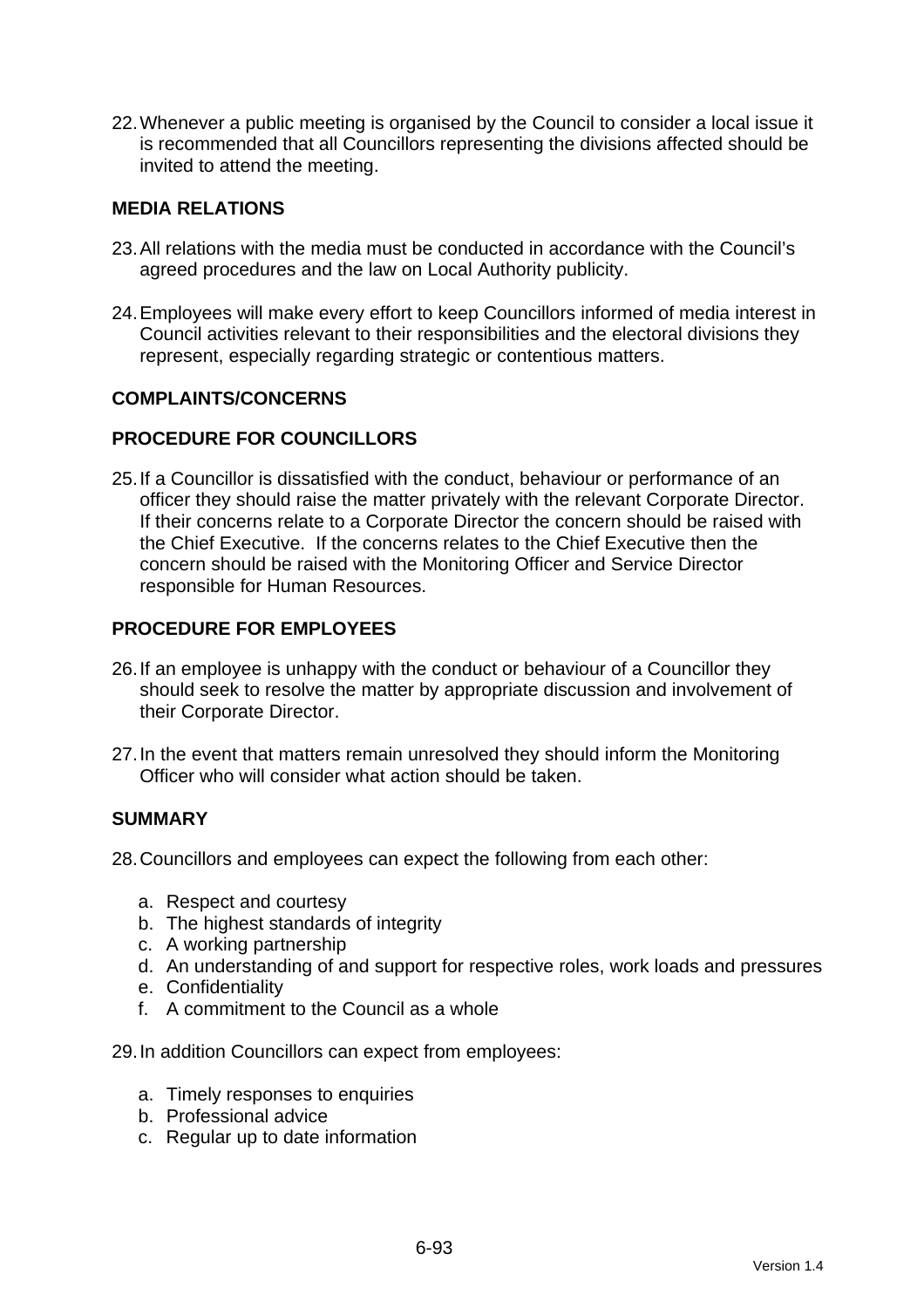## **PROTOCOL FOR INVOLVEMENT IN OUTSIDE BODIES**

1. The Council is committed to working with other local authorities, the private, voluntary and community sectors to deliver services in the most effective way. As a result Councillors and officers are often required to act as representatives on outside bodies. This document provides guidance for those acting as representatives.

#### **APPOINTMENTS TO OUTSIDE BODIES**

2. The Council's Administration Committee is responsible for approving appointments to outside bodies and for determining which committee should receive regular updates from those bodies.

#### **SUPPORT FOR REPRESENTATIVES ON OUTSIDE BODIES**

- 3. The Council will provide indemnity insurance in appropriate circumstances.
- 4. The Council will make every effort to maintain a fact sheet on each outside body, stating the purpose of representation, the responsibilities of Council representatives on those bodies, and the insurance position.
- 5. The Council has produced guidance regarding representatives' specific responsibilities when sitting on different types of bodies, such as limited and local authority companies, statutory bodies and charities. Further support is available from Democratic Services.

#### **RESPONSIBILITIES OF COUNTY COUNCIL REPRESENTATIVES ON OUTSIDE BODIES**

- 6. Representatives must ensure they understand the capacity in which they are appointed to the outside body. This is important for two reasons:
	- a. The terms of appointment could mean that the individual takes on formal responsibilities, such as those of a company director or charitable trustee, and in some cases, personal liability. Representatives need to understand the extent of their role and be satisfied that appropriate indemnity insurance cover is provided either by the Council or the outside body.
	- b. In some instances the primary purpose is to represent the interests of the County Council, and in some the main duty is to the outside body. This may affect the considerations that are taken into account when contributing to the outside body's decision-making. Also, it is possible that a conflict of interest will arise between the Council and the outside body, for example where there is a disagreement over a funding issue. In the event this happens the representative must be clear in whose interests they are acting. If a conflict does arise the representative must seek advice from the Council's Monitoring Officer.
- 7. Representatives must follow the Council's Code of Conduct for Councillors or the Code of Conduct for Officers when they are acting in that capacity, including where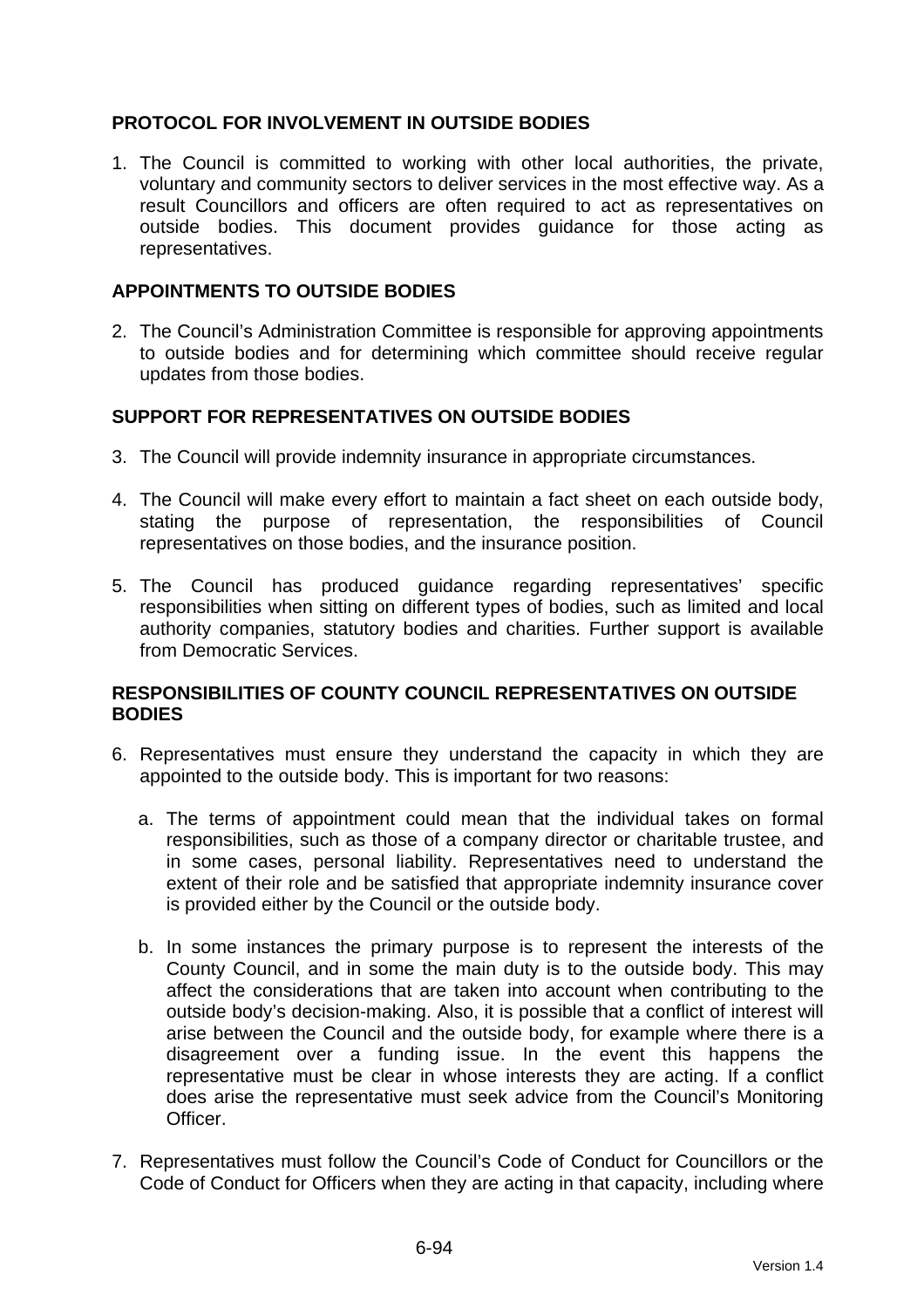they are representing the Council on an outside body. They must also ensure they follow any separate code of conduct that applies to the outside body. In the unlikely event there is a conflict they must seek advice from the Council's Monitoring Officer.

- 8. Representatives should always consider their duty of confidentiality to the Council, and where appropriate, to the outside body.
- 9. Representatives must report back to the relevant County Council committee as required.
- 10. It is good practice to check when first appointed whether expenses for travel and/or subsistence should be claimed from the County Council or the outside body.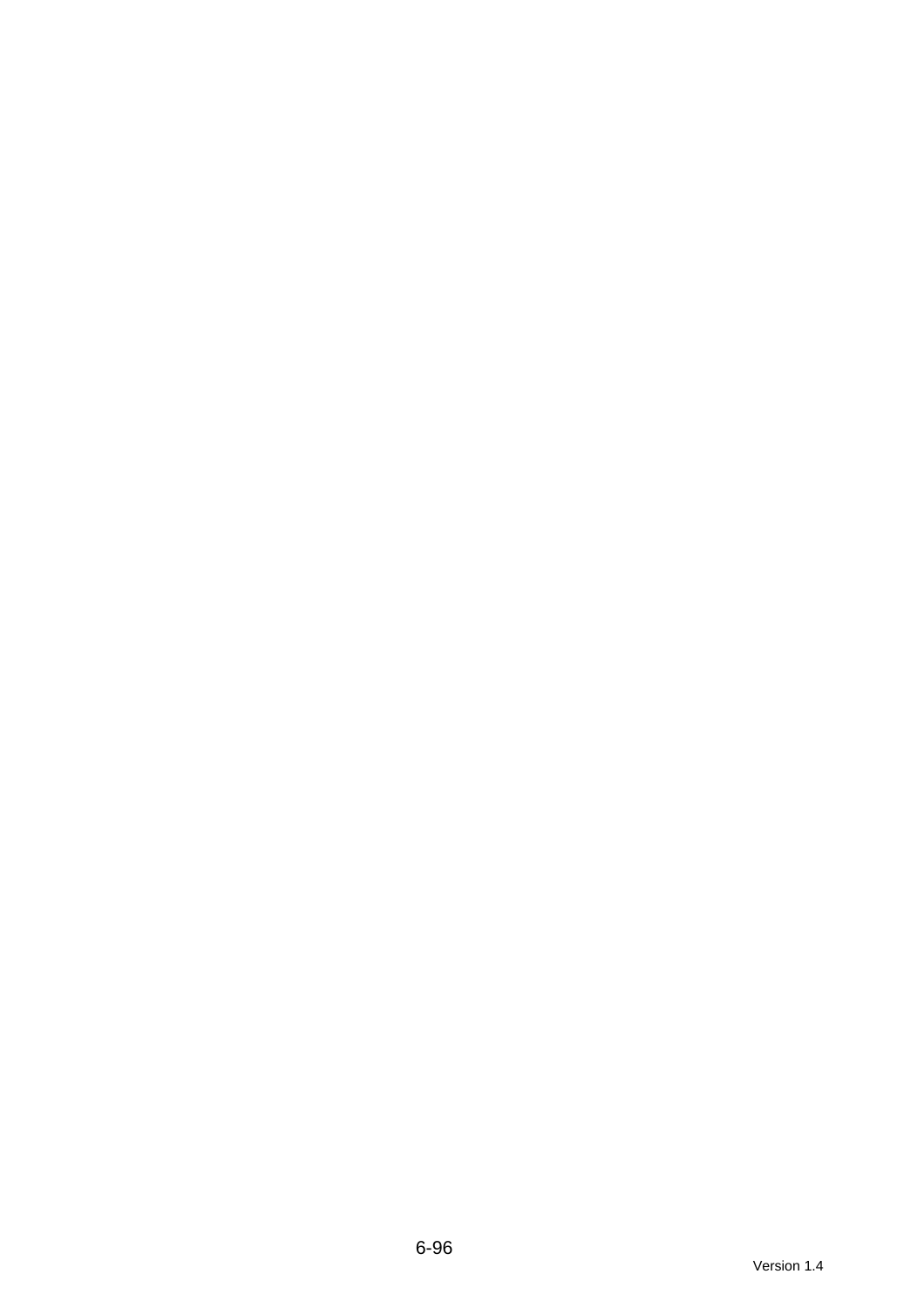## **PART C – EMPLOYMENT PROCEDURE RULES**

### **INTRODUCTION**

- 1. The Council has developed these regulations in order to outline the process to be followed when appointing or dismissing employees or taking disciplinary action against employees.
- 2. These regulations also deal with who has responsibility for changes to staffing structures. Staffing structures specify the number and types of posts that exist in each department.

## **APPOINTMENT AND DISMISSAL - SENIOR EMPLOYEES**

- 3. The Senior Staffing Sub-Committee is responsible for the appointment and dismissal of, and the taking of disciplinary action against, the following employees (who will be know as "Senior Employees" for the purposes of these regulations):
	- a. Chief Executive;
	- b. Corporate Directors;
	- c. Service Directors;
	- d. where the statutory role of the Head of Paid Service, Chief Finance Officer or Monitoring Officer is held by another post holder, that post holder.
- 4. The Senior Staffing Sub-Committee will meet as and when required.
- 5. The appropriate committee Chairman for the post being considered will always be present as a member of the Senior Staffing Sub-Committee. Where the issue being considered relates to the Chief Executive or a Corporate Director, the Senior Staffing Sub-Committee will have a membership of nine; otherwise the Senior Staffing Sub-Committee will have a membership of five.
- 6. The Senior Staffing Sub-Committee will be required to follow the Council's Recruitment and Selection Policy.

#### **APPOINTMENTS**

- 7. The Council may choose to appoint any of the Senior Employees from an internal pool of candidates or by externally advertising.
- 8. The Council will draw up a job description and person specification which will be sent to any person on request.
- 9. The Senior Staffing Sub-Committee will draw up a shortlist of candidates for interview and assessment and will interview all short-listed candidates in accordance with:
	- a. the Recruitment and Selection Policy; and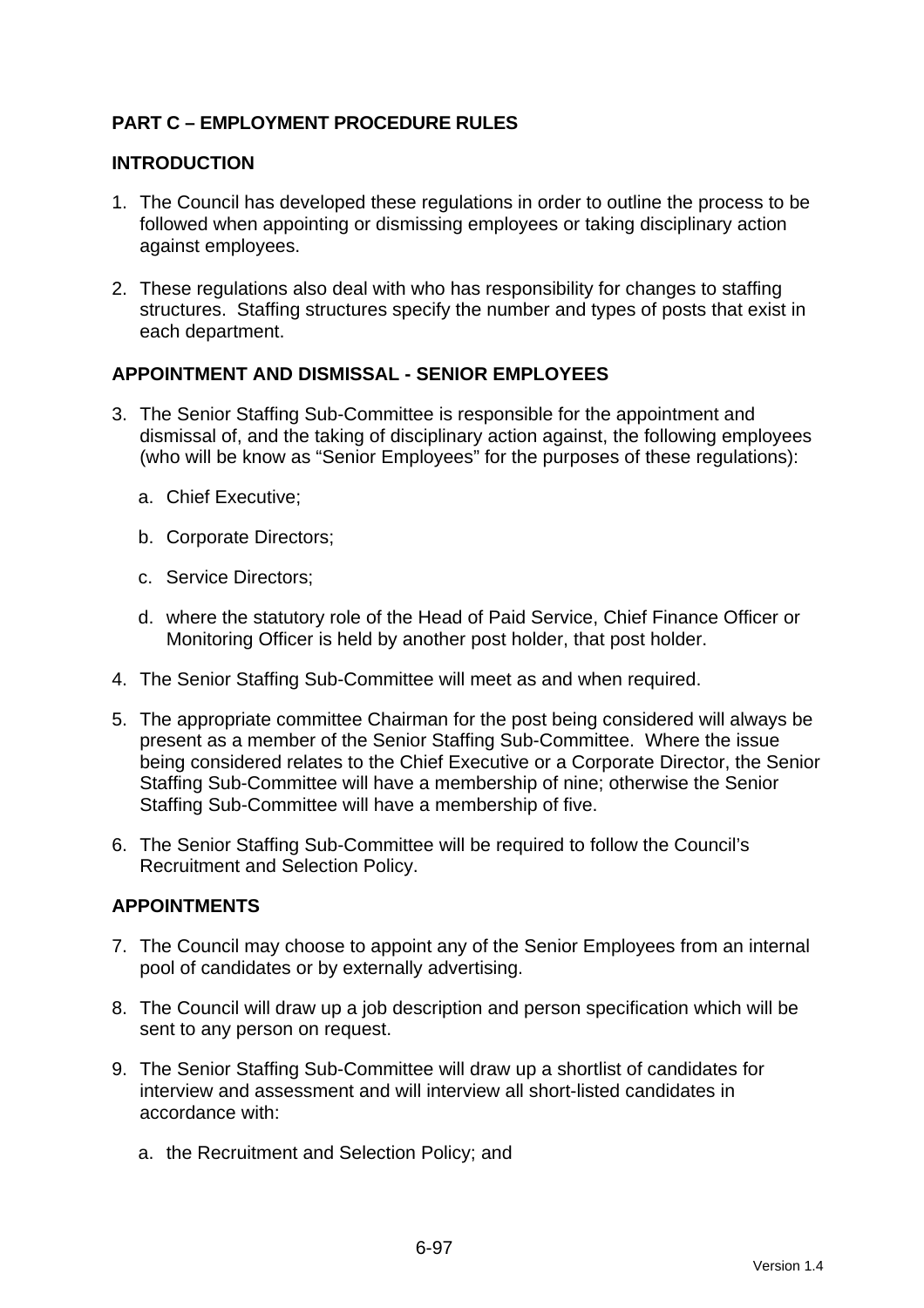- b. the advice of an appropriate HR advisor.
- 10. The preferred candidate will be offered the post subject to satisfactory references and pre-employment checks.
- 11. A final decision in respect of the appointment of the Head of Paid Service, Chief Finance Officer and Monitoring Officer rests with Full Council.
- 12. Where a reorganisation affects the structure/numbers of Senior Employee posts, posts in the new structure will be filled in line with the enabling process agreed at the time. Any competitive interviews will be carried out by the Senior Staffing Sub-Committee in accordance with the enabling process.

#### **DISMISSALS AND DISCIPLINARY ACTION**

- 13. In the case of dismissals, the Senior Staffing Sub-Committee will hear the case against the Senior Employee concerned and the hearing will be conducted in accordance with the Council's Disciplinary Procedure.
- 14. A final decision in respect of the dismissal of the Head of Paid Service, the Chief Finance Officer and the Monitoring Officer rests with full Council. Full Council will approve such dismissal before the notice of dismissal is issued.
- 15. The Senior Employee (unless the employee is the Head of Paid Service, the Chief Finance Officer or the Monitoring Officer) will have a right of appeal to the Appeals Sub-Committee in accordance with the appeals process set out in the Personnel Handbook. The Appeals Sub-Committee will be advised by an appropriate HR adviser who has had no previous dealings with the matter.
- 16. In the case of the Head of Paid Service, the Chief Finance Officer and the Monitoring Officer, no disciplinary action may be taken until a recommendation has been made following an investigation by a designated independent person. The neutral act of suspension for the purpose of investigating the alleged misconduct can be made by:
	- a. the Monitoring Officer in relation to the Head of Paid Service; or
	- b. the Head of Paid Service in relation to the Chief Finance Officer or the Monitoring Officer,

in consultation with the Council Leader and Chairman of the Personnel Committee and any suspension will be on full pay and for a period of no longer than two months.

### **APPOINTMENT OF ASSISTANTS TO POLITICAL GROUPS**

17. The appointment of any person as a political assistant must be done in accordance with legislative requirements.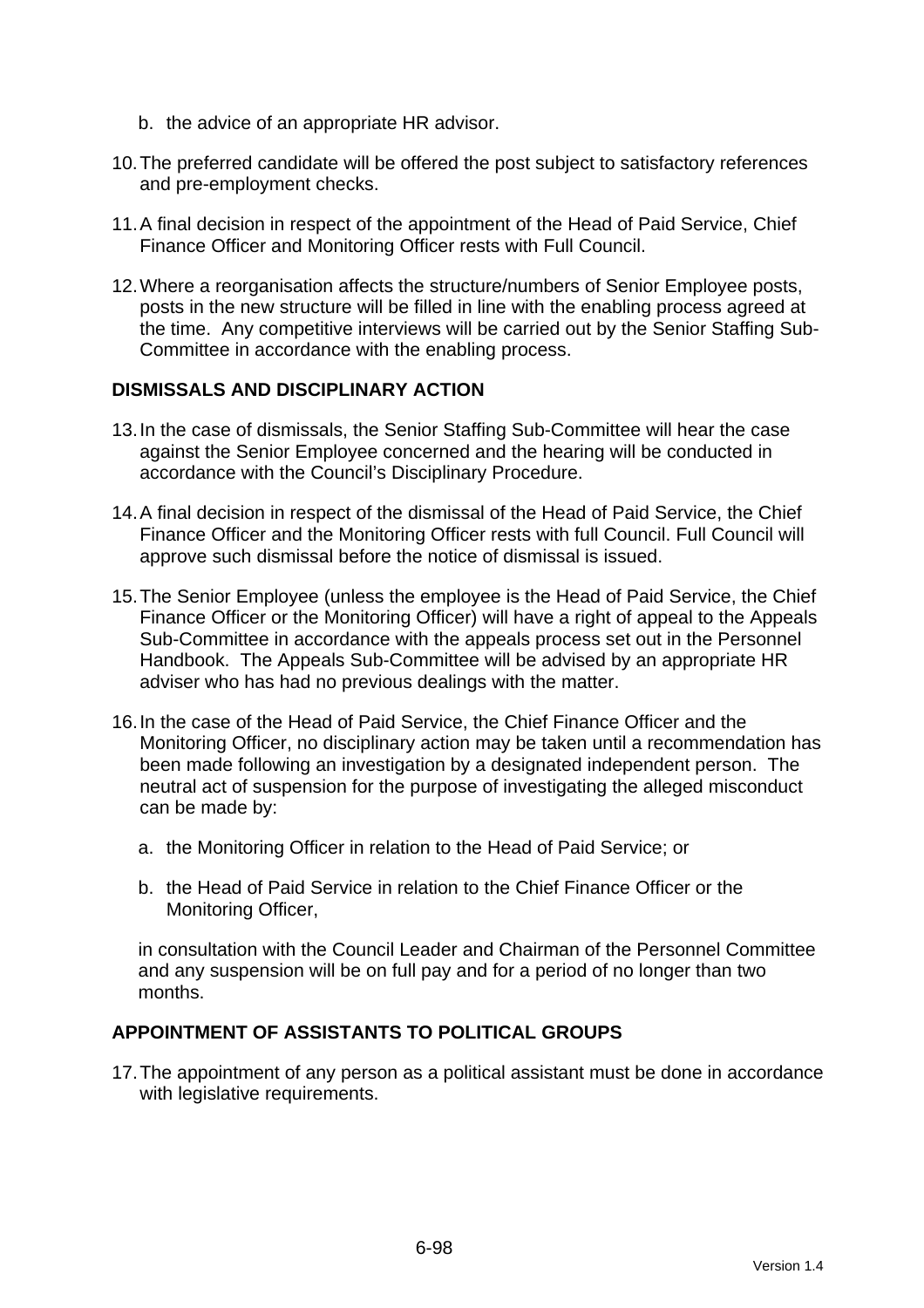## **APPOINTMENT, DISMISSAL AND MANAGEMENT OF ALL OTHER EMPLOYEES**

18. The appointment, dismissal and management of employees (except Senior Employees) including disciplinary action will be carried out by properly authorised officers of the Council in line with the Recruitment and Selection Policy, other employment policy and procedures agreed by the Council and in compliance with statutory obligations.

## **EMPLOYMENT POLICIES AND PROCEDURES**

- 19. The Council recognises national collective bargaining and acknowledges the role of national negotiating bodies in agreeing a framework of terms and conditions for local government employees.
- 20. Regular information will be provided to committees as and when required and requested regarding staffing.
- 21. The Council will develop and amend employment policies as required.
- 22. Proposals for new initiatives, for changes to existing employment policies and the development of management guidance will be developed by Personnel Committee.
- 23. Proposals for new employment policies or changes to existing policies will be subject to consultation and negotiation with the recognised trade unions through the agreed mechanisms as set out in the Employment Relations Agreement as amended from time to time. Following consultation changes to existing employment policies and new policy matters will be considered by Personnel Committee and recommended to Policy Committee for approval.
- 24. Details of approved employment policies and procedures and any changes will be set out in the Personnel Handbook, policy documents or guidelines as appropriate.
- 25. The Council will recommend that community schools adopt the Council's approved employment policies and procedures; however the adoption or otherwise of such policies will be a matter for the school governing body, if such responsibility rests with them.

## **CHANGES TO STAFFING STRUCTURES**

- 26. Changes to staffing structures must be made by the relevant committees unless the post is temporary for less than 3 months. In such cases, the relevant Corporate Director can authorise the appointment (provided that, if the requirement for the temporary appointment continues after this time, the relevant committee's approval will be required).
- 27. A formal report will need to be presented to the relevant committee and will include the required advice and HR comments.
- 28. The recognised trade unions will be consulted on all proposed changes to staffing structures and any views given should be fully considered prior to a decision being made.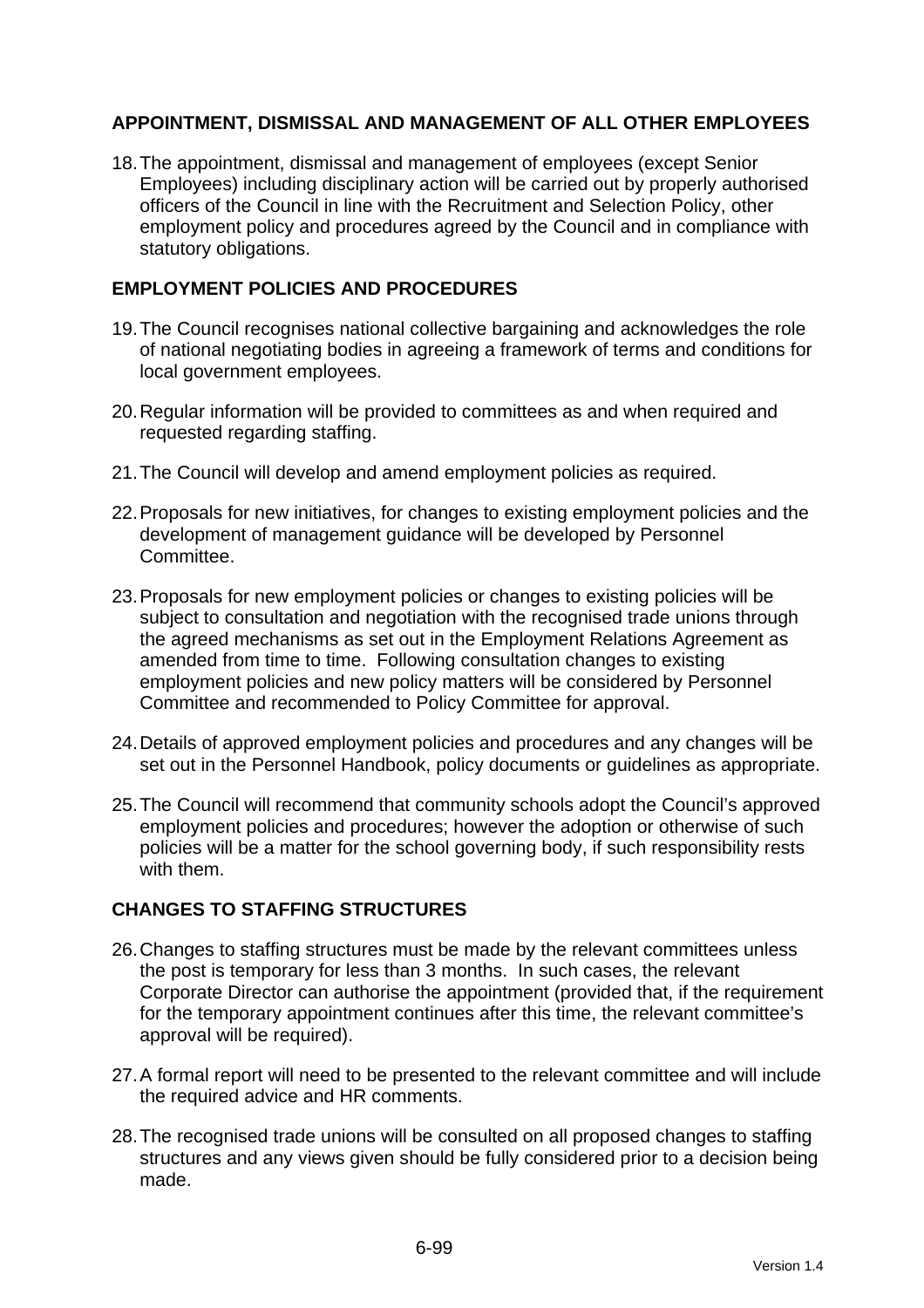## **CHANGES TO STAFFING AND STRUCTURE RECORDS**

29. The Business Services Centre (BSC) will maintain staffing and structure records. The Chief Executive and his/her nominees must ensure that any changes to the staffing structures within their departments are notified to the BSC immediately after authorisation via the established procedures.

## **PAY AND GRADINGS**

- 30. Full Council will approve the Council's annual Pay Policy Statement.
- 31. For posts occupied by staff employed under the NJC for Local Government Services Agreement, the initial grading and any subsequent re-grading will be determined by the application of either the NJC or Hay Job Evaluation Schemes.
- 32. The re-grading of existing posts following evaluation using the Hay or National Job Evaluation Schemes will be automatically incorporated into contracts of employment.
- 33. The grading of new posts needs to be detailed in the reports to the relevant Committee regarding establishing those posts.
- 34. The re-grading of posts for those employee groups where job evaluation is not applied will require authorisation by the relevant Corporate Director (or their nominee) and will be reported back periodically to the relevant Committee for information.
- 35. With the exception of honoraria and market factor supplement payments that have been considered through the approved process set out in the Personnel Handbook, there is no discretion to apply extensions of pay above or outside of authorised pay bands. All honoraria and market supplement payments will be reported back to the relevant Committee periodically.
- 36. As a result of national collective bargaining, the Council will implement national pay awards as agreed by the various national joint negotiating bodies from time to time. The Council will determine a local pay structure comprising a number of salary bands, based on the National Pay Spine, extended as appropriate.

## **RESOLUTION OF DISPUTES UNDER THE EMPLOYMENT RELATIONS AGREEMENT**

- 37. Arrangements for the conduct of relationships with the recognised trade unions will be set out in the Employment Relations Agreement which is agreed between the parties.
- 38. The Employment Relations Agreement will incorporate the structure and mechanisms for dialogue, consultation and negotiation with recognised trade unions at both corporate and departmental level and will include joint arrangements for the resolution of disputes including the establishment of a Local Joint Resolutions Committee.